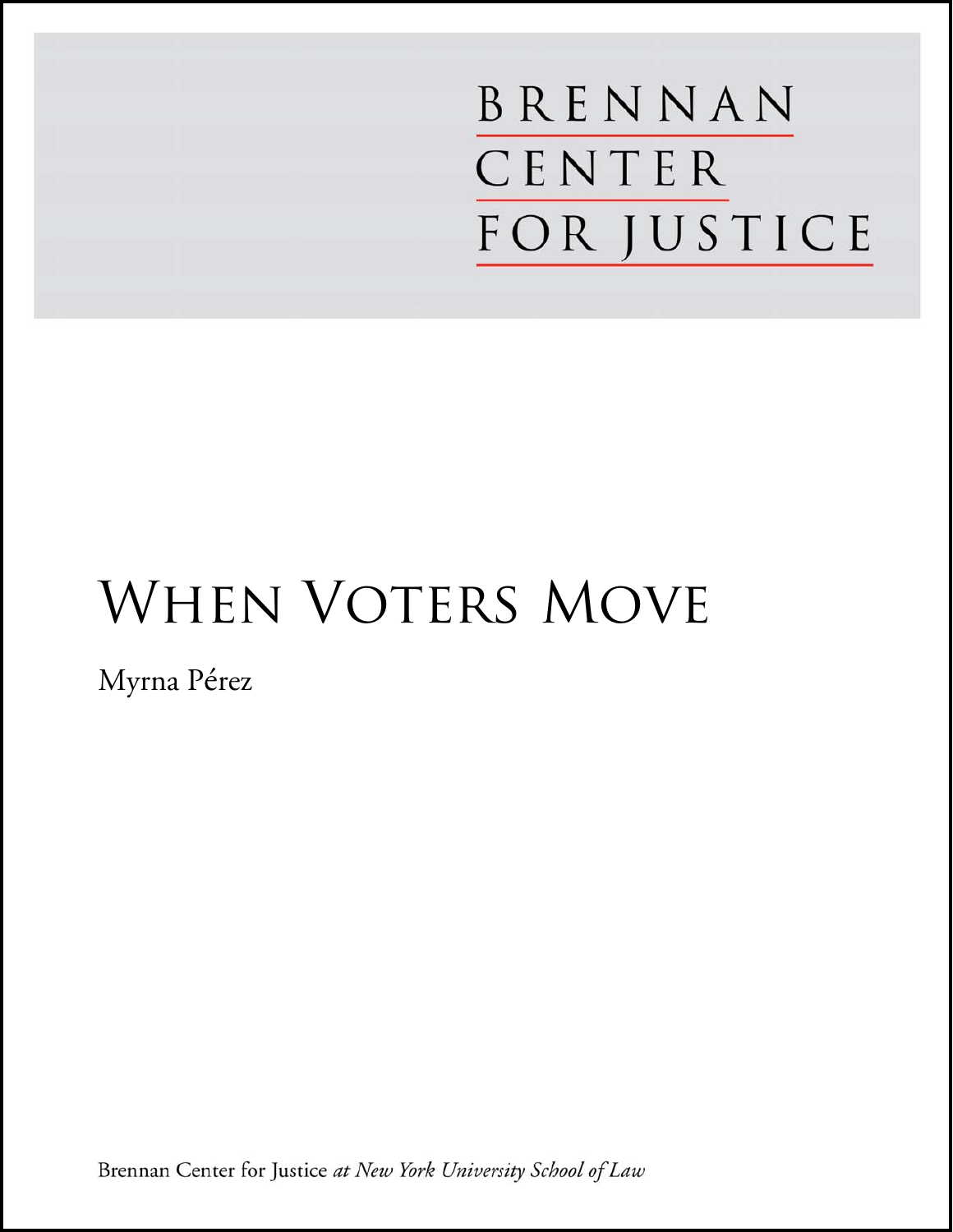## **ABOUT THE BRENNAN CENTER FOR JUSTICE**

The Brennan Center for Justice at New York University School of Law is a non-partisan public policy and law institute that focuses on fundamental issues of democracy and justice. Our work ranges from voting rights to redistricting reform, from access to the courts to presidential power in the fight against terrorism. A singular institution – part think tank, part public interest law firm, part advocacy group – the Brennan Center combines scholarship, legislative and legal advocacy, and communications to win meaningful, measurable change in the public sector.

## **ABOUT THE BRENNAN CENTER'S VOTING RIGHTS AND ELECTIONS PROJECT**

The Voting Rights and Elections Project works to expand the franchise, to ensure that every eligible American can vote, and that every vote cast is accurately recorded and counted. The Center's staff provides top-flight legal and policy assistance on a broad range of election administration issues including voter registration systems, voting technology, voter identification, statewide voter registration list maintenance, and provisional ballots.

This is one in a series of white papers on Voter Registration Modernization. The first, Voter Registration Modernization, sets forth more detailed policy arguments in favor of modernizing America's voter registration system. The second, Expanding Democracy: Voter Registration Around the World, examines international methods of voter registration. All the white papers are available on the Brennan Center's website, at www.brennancenter.org.

© 2009. This paper is covered by the Creative Commons "Attribution-No Derivs-NonCommercial" license (see http://creativecommons.org). It may be reproduced in its entirety as long as the Brennan Center for Justice is credited, a link to the Center's web page is provided, and no change is imposed. The paper may not be reproduced in part or altered in form, or if a fee is changed, without the Center's permission. Please let the Brennan Center for Justice know if you reprint.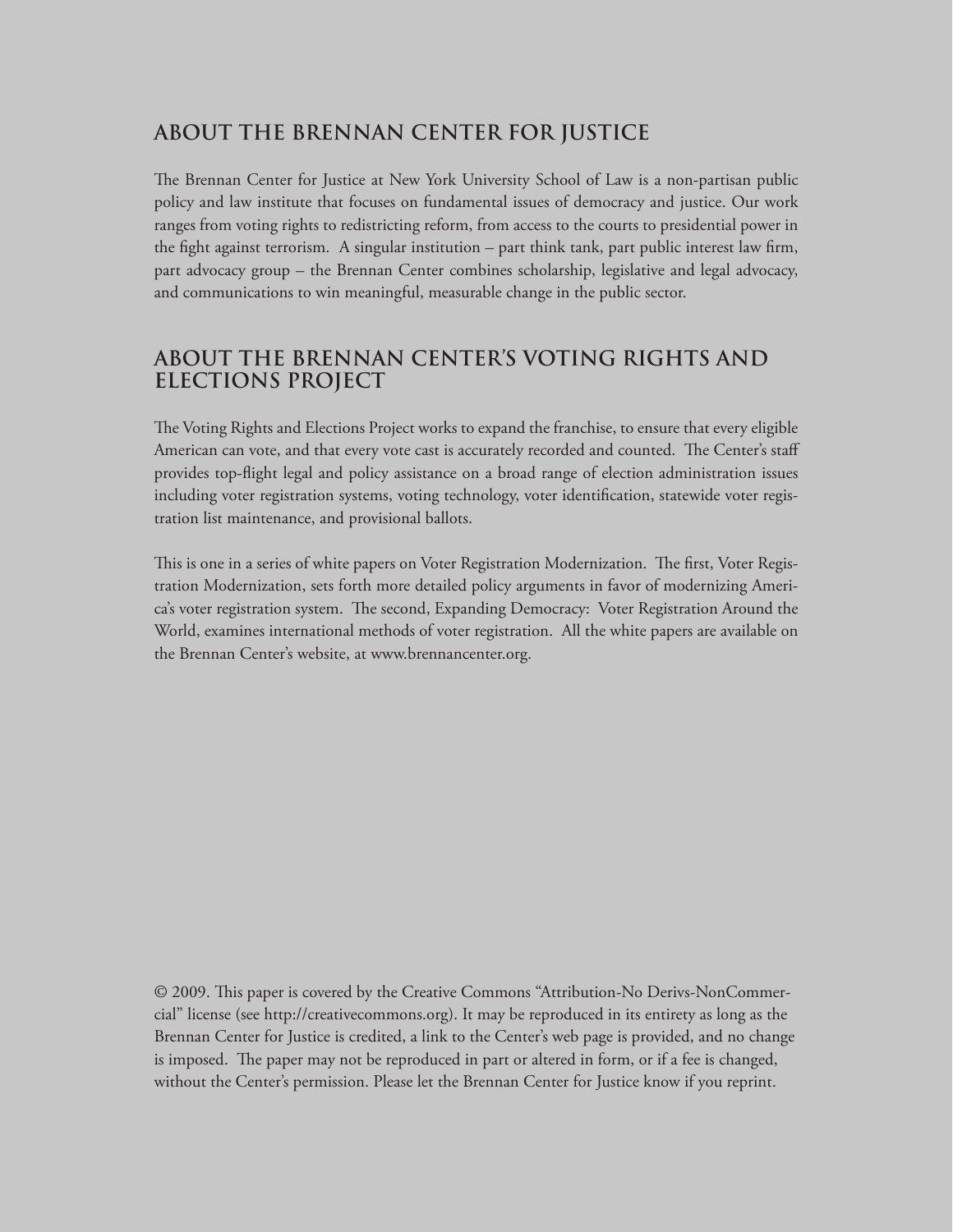## **ABOUT THE AUTHOR**

Myrna Pérez is Senior Counsel for the Democracy Program at the Brennan Center for Justice. Ms. Pérez works on a variety of voting rights related issues, including redistricting, voter registration list maintenance, and access to the ballot box. Prior to joining the Center, Ms. Pérez was the Civil Rights Fellow at Relman & Dane, a civil rights law firm in Washington, DC. A graduate of Columbia Law School and the Harvard Kennedy School of Government, Ms. Pérez clerked for the Honorable Anita B. Brody of the United States District Court for the Eastern District of Pennsylvania and for the Honorable Julio M. Fuentes of the United States Court of Appeals for the Third Circuit. Ms. Pérez is the author of Voter Purges, a Brennan Center publication.

## **ACKNOWLEDGMENTS**

The author would like to thank Jennifer Bindel and Craig Davis for their research and editorial contributions, and Roshni Chaudhari, Danielle Friedman, Dina Hardy, Elliot Tarloff, and Ashley Allison for their research assistance. A special thanks to the Brennan Center's Wendy Weiser, Margaret Chen, Susan Liss, Maggie Barron, Adam Skaggs, Renée Paradis, Justin Levitt, Jonathan Blitzer, and Jafreen Uddin for their insight and suggestions. Finally, the author thanks Eric Marshall of the Lawyers Committee for Civil Rights for technical assistance in accessing the Election Protection database. The Brennan Center for Justice sincerely appreciates the assistance and cooperation of the election officials who allowed themselves to be interviewed for this report, and gratefully extends our thanks.

Generous grants from Carnegie Corporation of New York; the Educational Foundation of America; the Ford Foundation; the Irving Harris Foundation; the Joyce Foundation; the Mitchell Kapor Foundation; the Open Society Institute; the Charles H. Revson Foundation; the Rockefeller Family Fund; the Tides Foundation; Wallace Global Fund; and an anonymous donor supported the development and publication of this report. The statements made and the views expressed in this paper are solely the responsibility of the Brennan Center.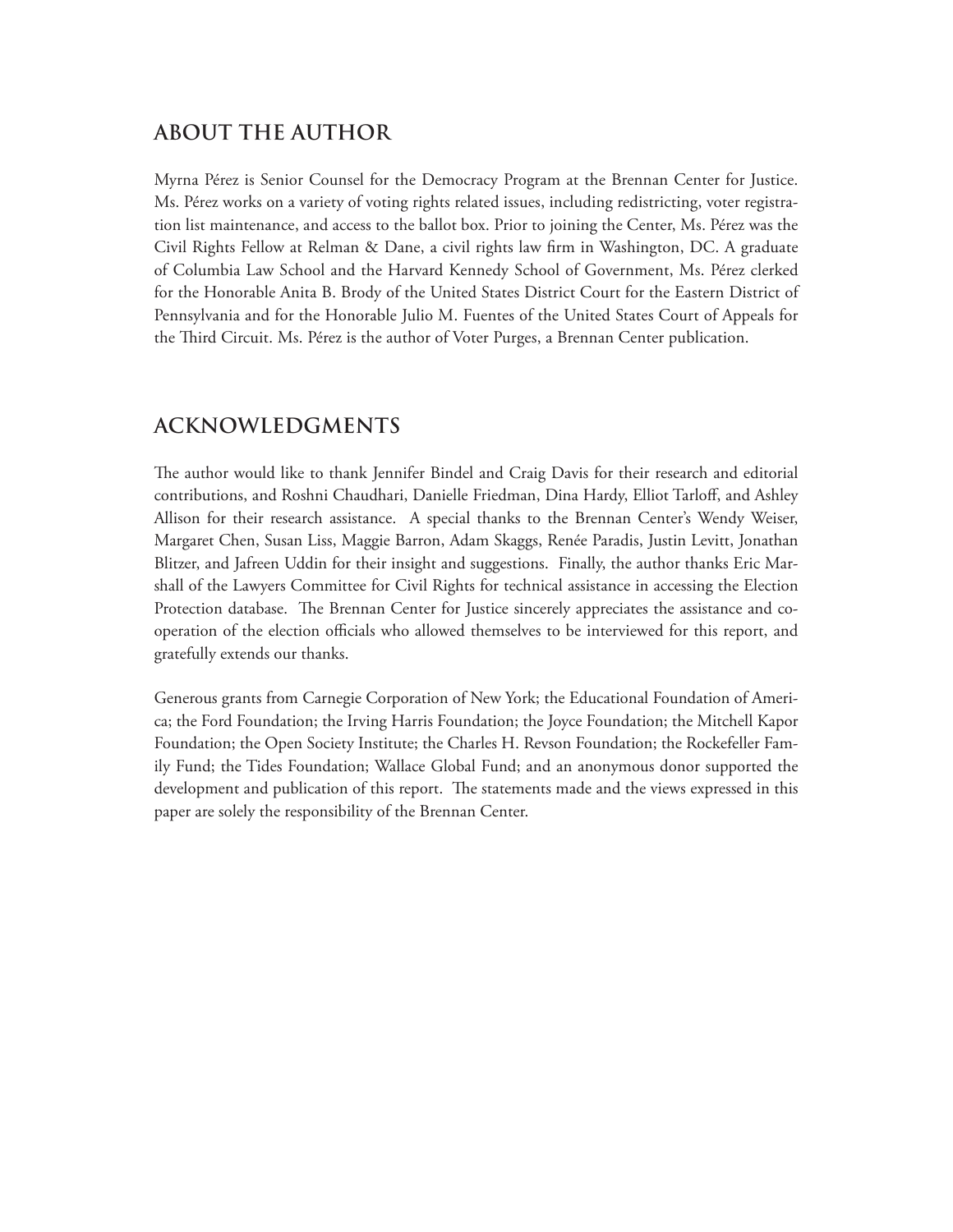## **TABLE OF CONTENTS**

#### **Executive Summary**

| A. State and Federal Laws Offer Insufficient Legal Protections for Voters Who Have Moved 6 |
|--------------------------------------------------------------------------------------------|
|                                                                                            |
|                                                                                            |
| III. State and Federal Governments Should Strengthen Protections for Voters Who Move  21   |
|                                                                                            |
|                                                                                            |
|                                                                                            |
|                                                                                            |
|                                                                                            |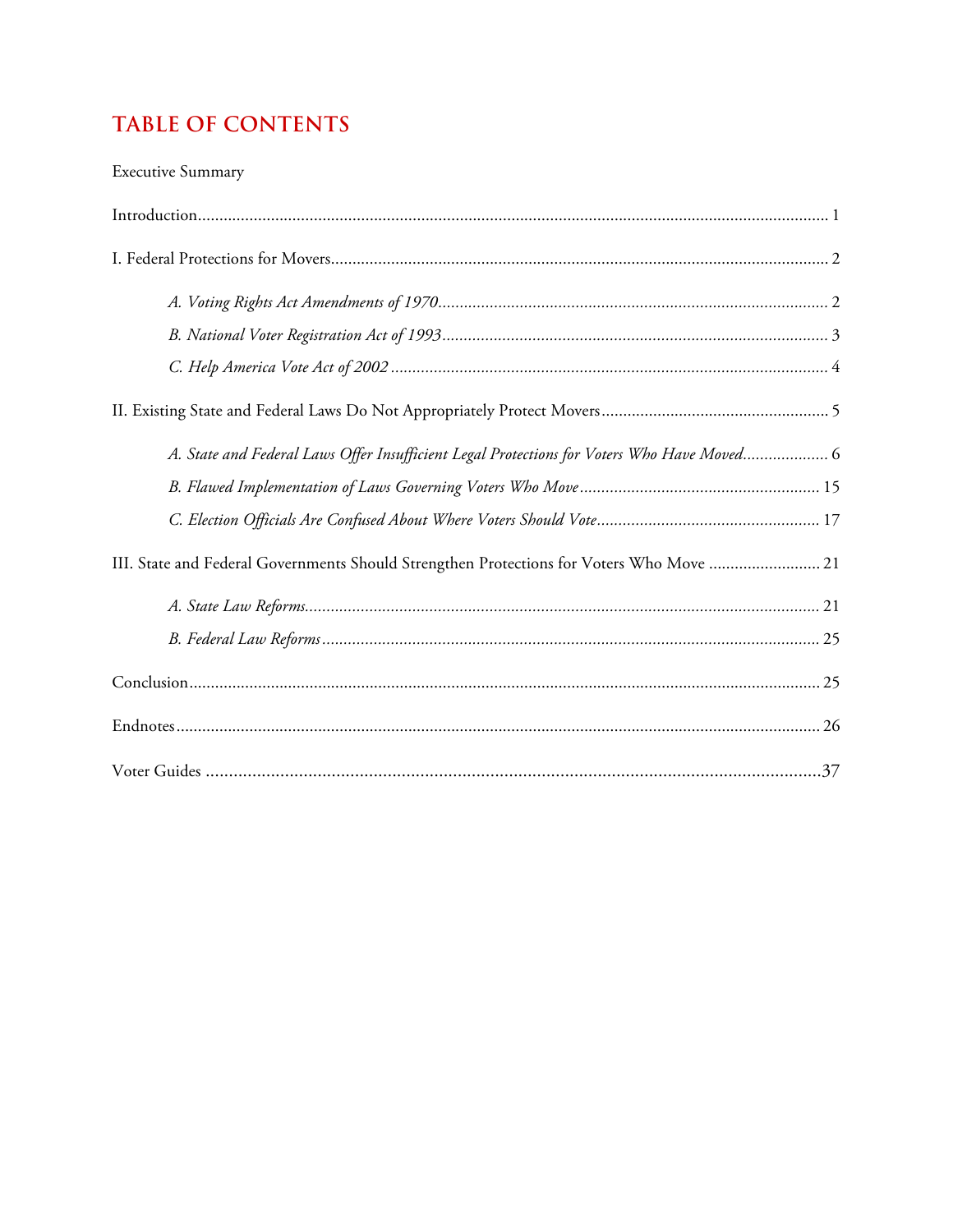#### **Executive Summary**

In the United States, 90 million eligible voters — 45 percent of the population — move every five years.<sup>[1](#page-30-0)</sup> When Americans register to vote, their voter registrations are linked to their residential address. This connection between a voter's registration and residence is intended to ensure reliable and accurate voter lists and that voters only vote for races and ballot questions that affect the communities in which they live. However, in America's increasingly mobile society — a society when an estimated 29 million voting-age Americans move each year — a fixed link between voter registration and a voter's residential address can prove to be complicated and confusing — and for many, ultimately disenfranchising.<sup>[2](#page-30-1)</sup> Evidence suggests that voters who move have a harder time staying on registration rolls and, more saliently, casting votes which will count.

If voters fail to update their registration record to reflect their moves in advance of state voter registration deadlines, they are at risk of being shut out of upcoming elections. While the exact number of voters prevented from voting because of a move is unknown, we do know that registration problems are widespread. Election Protection, the nation's largest non-partisan voter protection effort, reported that 34% of all calls to its toll-free hotline reporting problems during the 2008 general election were categorized as "registration problems."<sup>[3](#page-30-2)</sup> We also know that the "most obvious and observable problems" with maintaining accurate registration lists — a task which can swallow up to a third of the budget of local election offices — have been attributed to the mobility of our society.<sup>[4](#page-30-3)</sup> Indeed, the relationship between mobility and re-registration requirements has led some scholars to conclude that ''[t]he requirement that citizens must register anew after each change in residence constitutes the key stumbling block in the trip to the polls.''[5](#page-30-4)

There are a number of state and federal laws to protect voters who move, including voters who have not notified election officials of their address changes before Election Day. But not all movers enjoy the same protections because not all movers are similarly situated. States differ in their policies regarding movers. Some states offer no more protections than those provided by federal law, but others have established systems of portable or "permanent" registration under which registered voters who move within the state can cast a ballot that counts on Election Day — even if they did not submit a new registration at their new address before the voter registration deadline.<sup>[6](#page-30-5)</sup> Movers also differ in where and how they move. Some movers move across state lines, some move within the same state, some move within the same county, and some move just across the street or to another apartment in the same building. Federal and state laws often treat these movers differently. And while state and federal laws protect some voters, they do not protect all voters who move, leaving some movers at risk of being disenfranchised. The existing voter protections for each state are described in the attached Voter Guide.

The diverse patchwork of laws governing voters who move means such voters are treated differently depending on where they live. Differing treatment also results from inconsistent enforcement: election officials and poll workers do not always properly implement legal protections for voters who move. The complex regime governing the rights and responsibilities of voters who move ultimately creates confusion for voters and election workers alike.

This report catalogues state rules and practices for dealing with voters who move and describes several ways in which otherwise registered, eligible voters can be disenfranchised because they moved without updating their registration records. The report finds that current federal and state law protections are too limited, are applied inconsistently, and cause confusion among voters and election officials. Additionally, this report provides a guide to voters which explains the procedures for voting upon moving within the state.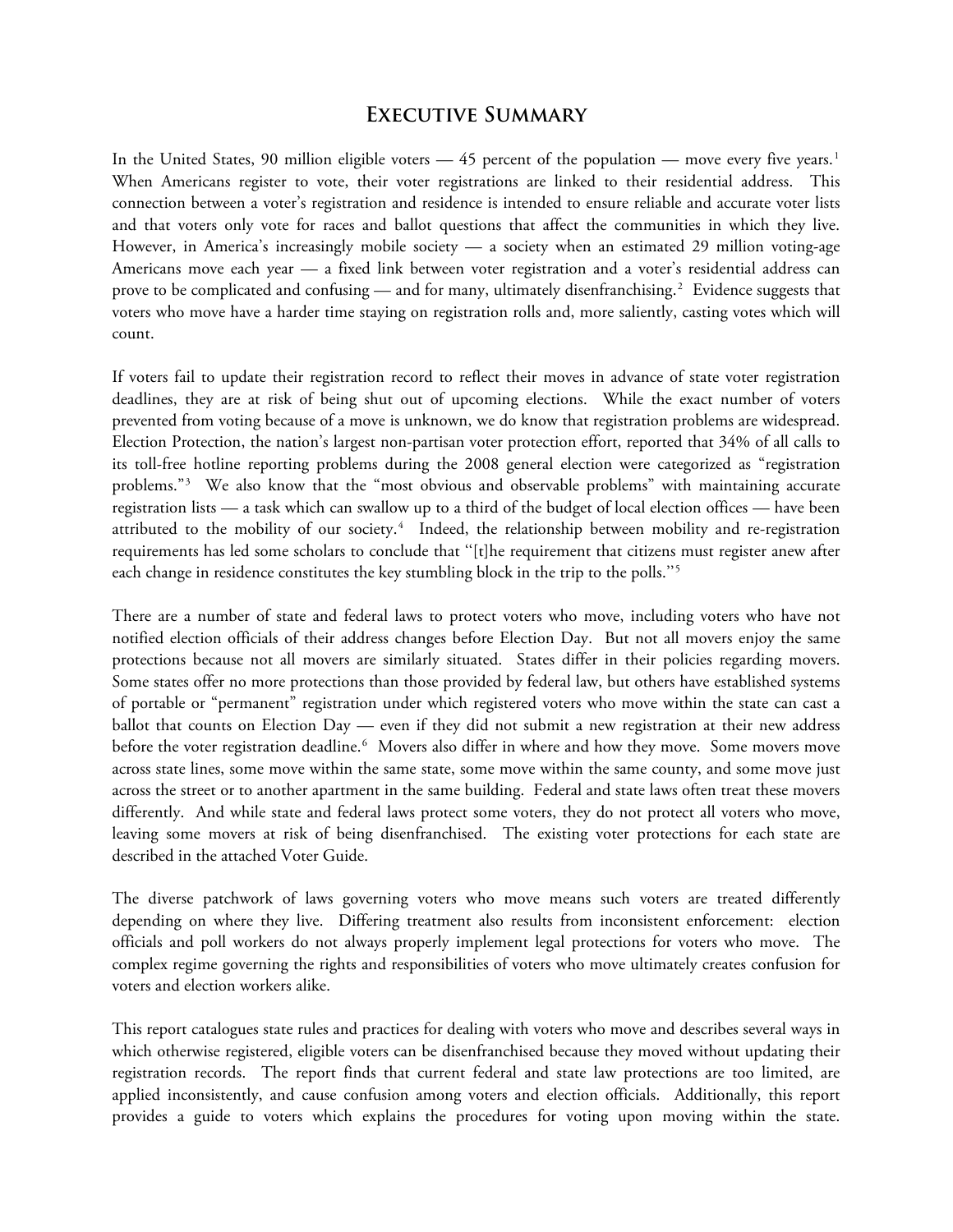## **INTRODUCTION**

On Election Day, November 4, 2008, a voter in Chesapeake, Virginia called an Election Protection hotline to report being turned away at the polls. The voter was registered to vote at his previous address, where he had lived before moving in April. By the time he called the hotline, he had already spent five hours waiting in lines at three separate polling places. At each polling place, he was told he could not vote there and was instructed to go to a different polling place. Over the course of the day, he spoke to two senior election officials, both of whom told him that the problem could not be corrected. For most voters, this would not be true: in Virginia, a registered voter who moves is permitted to vote at his old polling place at least through the November general election following his move.<sup>[7](#page-30-6)</sup> Ultimately, the voter, who had only moved a half mile down the road, was not able to cast a ballot in one of the pivotal battleground states in the 2008 presidential election.<sup>[8](#page-30-7)</sup>

Voter registration lists are the gateway to voting. All but one state<sup>[9](#page-30-8)</sup> require voters to register to vote at their current residential address before being permitted to cast a ballot which will be counted.<sup>[10](#page-30-9)</sup> While the current system of voter registration is credited for promoting electoral integrity,<sup>[11](#page-30-10)</sup> the disenfranchisement of the Chesapeake voter illustrates the limitations of existing registration systems in the face of an increasingly mobile society. Indeed, 29 million voting-age Americans move each year.<sup>[12](#page-30-11)</sup> The burden placed on voters to re-register at their new address every time they move presents numerous opportunities for disenfranchisement.

This report describes the voting difficulties Americans may face if they move without updating their registration records. Section I describes the federal legal protections for voters who move. Section II evaluates the implementation of this framework at the state level. A survey of the states reveals that many of the current protections are too limited, not uniformly implemented, and have created confusion for both voters and election officials. Too often, the brunt of poor implementation or confusion in administering voter registration systems falls on the voter. Even in states that are fully compliant with federal law, voters who move can still be disenfranchised. Indeed, based on the information provided to the Election Protection hotline, it is unclear whether the Chesapeake voter who moved a half mile down the road would have been entitled to vote under the protections afforded under current federal laws.<sup>[13](#page-30-12)</sup>

Laws protecting voters who move were intended to recognize that people should not be blocked from voting simply because they did not re-register after moving.<sup>[14](#page-30-13)</sup> These protections, however, are often outdated, unsuccessful, or are apply only in certain circumstances. Section III draws on successful elements of states' voter registration systems and offers several recommendations for improving the state and federal laws that protect movers.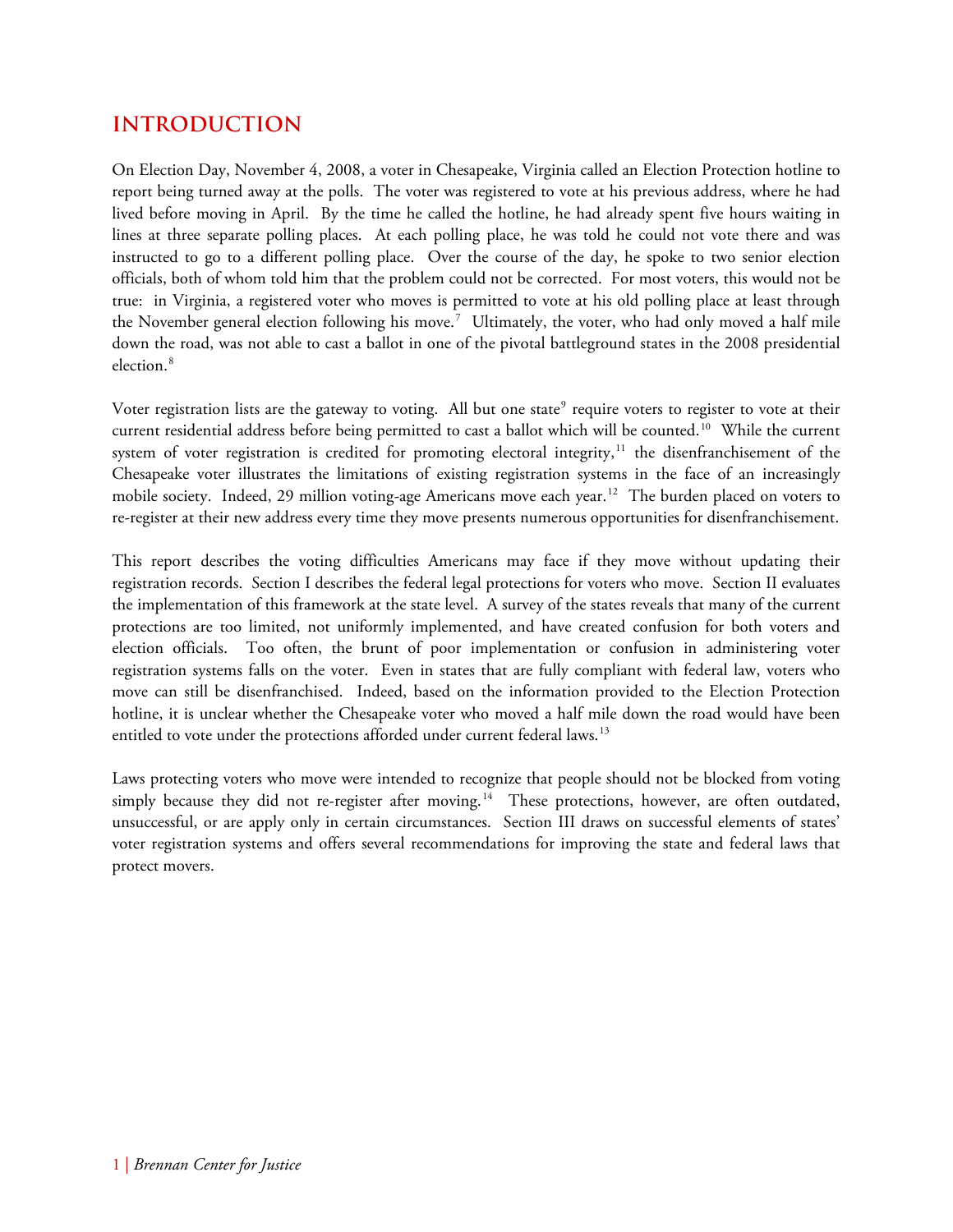## **I. FEDERAL PROTECTIONS FOR MOVERS**

A series of three laws, the 1970 Amendments to the Voting Rights Act,<sup>[15](#page-30-14)</sup> the National Voter Registration Act of 1993,<sup>[16](#page-30-15)</sup> and the Help America Vote Act of 2002,<sup>[17](#page-30-16)</sup> lay out the basic federal framework of protections for voters who move. Although the protections in these laws apply only to federal elections,<sup>[18](#page-30-17)</sup> most, if not all, states have implemented them in some form for state elections as well.<sup>[19](#page-31-0)</sup> Accordingly, this section of the report describes the federal floor of protections for voters who move in states not exempted from these laws.<sup>[20](#page-31-1)</sup> The development of the federal protections reflects the balance struck by Congress between preventing voter fraud and enfranchising the maximum number of voters.

#### *A. Voting Rights Act Amendments of 1970*

An important early federal protection for voters who move was established in Section 202 of the Voting Rights Act Amendments of 1970.<sup>[21](#page-31-2)</sup> Before Congress enacted this amendment, voters who moved from one state to another could be effectively disenfranchised by durational residency statutes that required voters to live in a state for a specified amount of time before voting. These voters would be in registration limbo they would be unable to vote in their previous state because they were no longer residents but would sometimes have to wait as long as a year before being permitted to vote in their new state of residence.<sup>[22](#page-31-3)</sup> Congress found that lengthy durational residency requirements and the lack of opportunities for absentee balloting in some instances denied citizens the right to vote and equal protection under the law.<sup>[23](#page-31-4)</sup> In response, Congress wrote uniform rules for absentee ballots and required states to allow a voter to register for presidential elections up to 30 days before the election.<sup>[24](#page-31-5)</sup>

After the 1970 Amendments, voters who move to a new state more than 30 days before a presidential election may register and vote for President and Vice-President in their new state, provided they are otherwise eligible.<sup>[25](#page-31-6)</sup> Voters who move within 30 days of a presidential election must be allowed to vote for President and Vice-President in their former state, either in-person or by absentee ballot.<sup>[26](#page-31-7)</sup>

The 1970 Amendments to the Voting Rights Act were an important step in protecting voters who move. However, the Amendments' protections are limited. They only apply to presidential elections, only protect those voters who moved from one state to another close to Election Day, and offer a sometimes impractical solution: taking advantage of the protection requires either advance application for an absentee ballot or physically traveling to the state of former residence.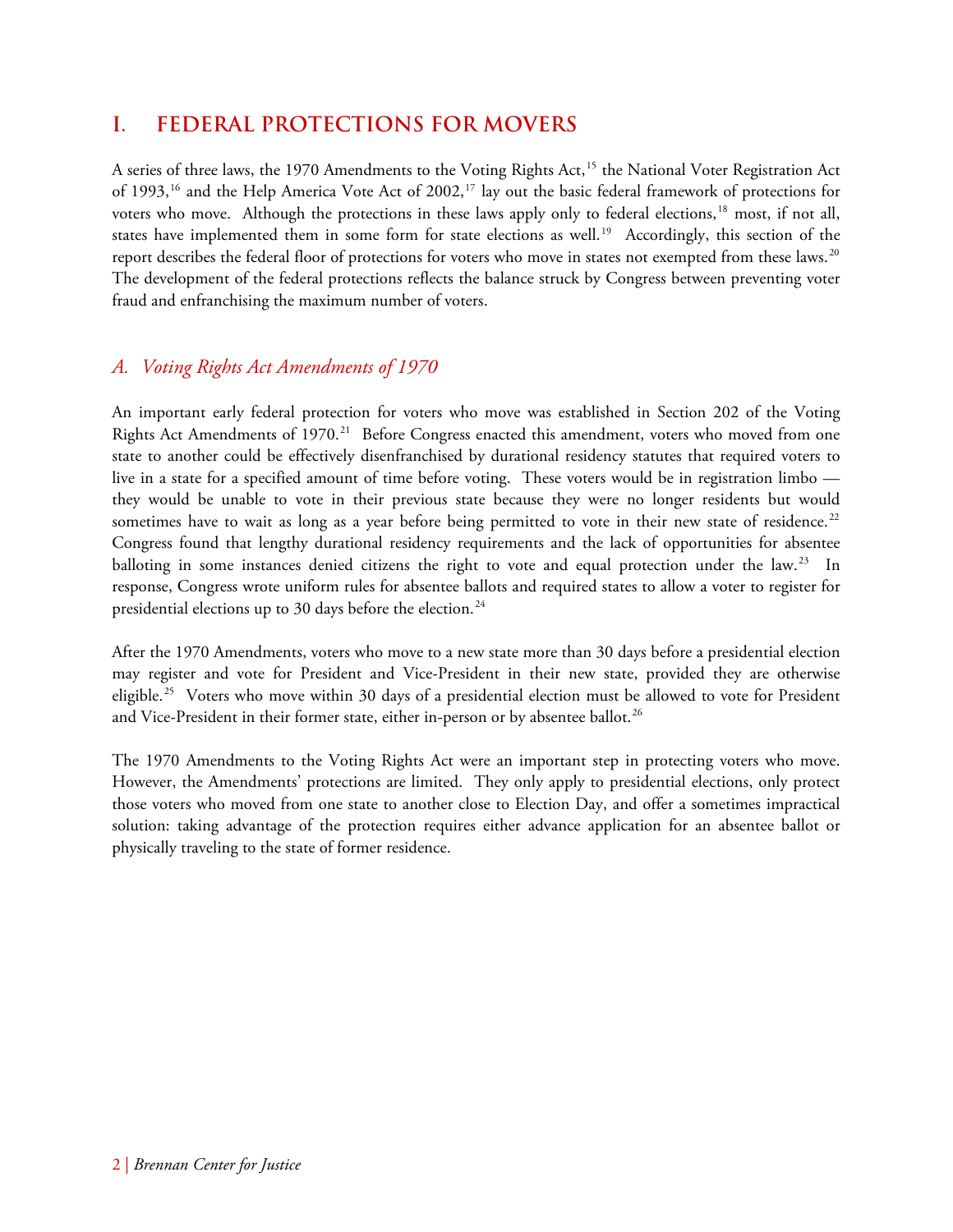#### *B. National Voter Registration Act of 1993*

The National Voter Registration Act of 1993 ("NVRA") was the next major federal legislation granting protections to voters who move. The NVRA protections are derived in large part from the first goal of the NVRA, which is to increase the number of registered voters on the registration rolls.<sup>[27](#page-31-8)</sup> These protections are briefly described below.

#### 1. Increasing Opportunities for Voters to Register

The NVRA requires state departments of motor vehicles to allow voters to simultaneously apply for a drivers' license and register to vote.<sup>[28](#page-31-9)</sup> The NVRA also requires states to designate public assistance offices and agencies serving persons with disabilities as voter registration agencies which must provide services for citizens to register to vote.[29](#page-31-10) Increasing the opportunities for voters to register makes it more convenient for voters to update their registration record in the jurisdiction or to re-register in a new jurisdiction after moving.

#### 2. Requiring Address Updates

The NVRA requires that any address updates with the state department of motor vehicles be treated as a request from the voter to change her address for voter registration for federal elections, unless the voter indicates that the address change is not for voter registration purposes, and further that this request be transmitted to the appropriate state election official.<sup>[30](#page-31-11)</sup> This protection has not been implemented in most jurisdictions.

#### 3. Eliminating Requirements That an Eligible Voter Re-register After Moving Within the Jurisdiction and Congressional District

Three provisions of the NVRA operate together to create a system of continuous, portable, or "permanent" registration within the "registrar's jurisdiction" — the jurisdiction of the local registrar, which is usually a county, but sometimes a city or town.<sup>[31](#page-31-12)</sup> Pursuant to those provisions:

- Registrars are authorized to update the registration records upon information from the Post Office of a move within the jurisdiction*[32](#page-31-13)* as a way of satisfying their obligations to purge outdated registrations from the rolls.*[33](#page-31-14)*
- Each voter must be given notice and an opportunity to correct before a registrar may remove that voter from the registration rolls on account of a belief that the voter has moved out of the jurisdiction.
- Voters who move within a jurisdiction must be given the opportunity to vote even if they never notified the registrar of their move.

The last provision operates as follows: voters who move to a new address covered by the same polling place as their last address are allowed to vote at that polling place after affirming the change of address before an election official at the polling place.<sup>[34](#page-31-15)</sup> Voters who move within the registrar's jurisdiction and congressional district to an address covered by a new polling place may choose to update their address and vote at either their old polling place or at a central location, or, if state law permits, at their new polling place.<sup>[35](#page-31-16)</sup> Finally, if the registration records indicate that if a voter has moved but the voter still resides at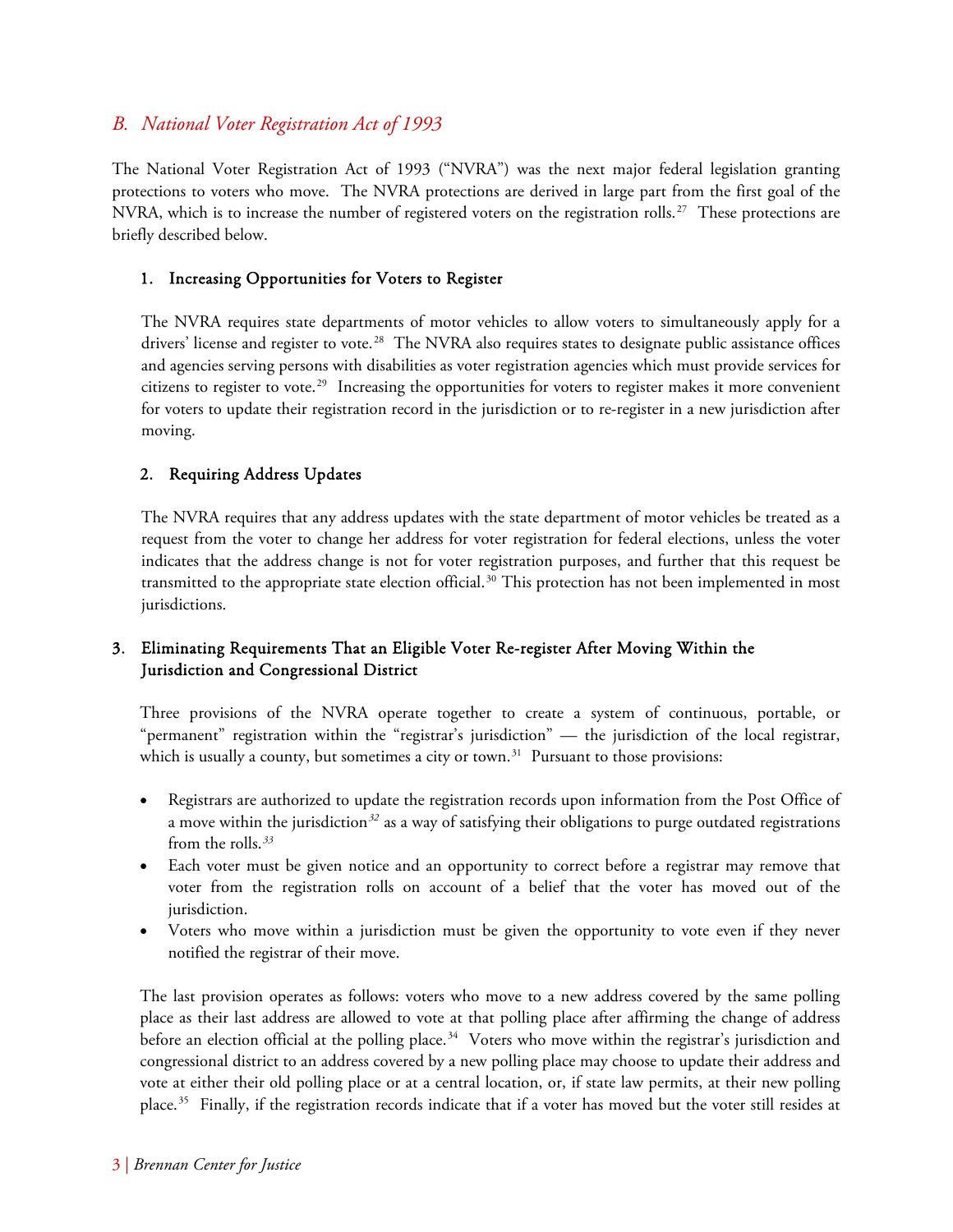the same address, the voter must be permitted to vote after affirming that he or she has not in fact moved.<sup>[36](#page-31-17)</sup>

In addition, another provision may be interpreted as imposing an obligation on registrars to update changes of address within a jurisdiction. That provision reads:

Change of voting address within a jurisdiction

In the case of a change of address, for voting purposes, of a registrant to another address within the same registrar's jurisdiction, the registrar shall correct the voting registration list accordingly, and the registrant's name may not be removed from the official list of eligible voters by reason of a change of address except as provided in a subsection (d) [the notice and waiting period provisions] of this section.<sup>[37](#page-31-18)</sup>

## *C. Help America Vote Act of 2002*

After widespread reports from the 2000 election of millions of eligible voters being disenfranchised due to errors in the voter registration lists,<sup>[38](#page-31-19)</sup> Congress passed the Help America Vote Act of 2002 ("HAVA") which, among other things, mandates that voters be provided provisional ballots as a fail-safe protection for being wrongfully removed from the voter rolls. HAVA also requires each state to maintain a statewide, centralized, interactive computerized registration database.

#### 1. Providing Voters a Fail-Safe Voting Protection

HAVA requires the states subject to the NVRA — the District of Columbia and all states except for Idaho, Minnesota, New Hampshire, North Dakota, Wisconsin, and Wyoming — to provide provisional ballots to voters who do not appear on the registration lists but claim to be eligible, registered voters in the jurisdiction.<sup>[39](#page-31-20)</sup> Those provisional ballots are set aside from regular ballots and only counted after the voter's eligibility is confirmed by state election officials.<sup>[40](#page-31-21)</sup>

Provisional ballots were intended to be the ultimate fail-safe protection for registered voters who did not appear on the registration lists.<sup>[41](#page-31-22)</sup> Provisional ballots offer some protections to movers because they afford voters who move some opportunity to cast a ballot that could be counted, notwithstanding the voter's absence from the registration rolls on account of a failure to re-register or update their address, if their eligibility is established. However, individual states have different rules regarding how provisional ballots are counted;<sup>[42](#page-31-23)</sup> many of those procedures do not allow for the counting of ballots cast by those who have moved. The next section of this report details how states' implementation of provisional balloting provisions has been inconsistent and still does not fully prevent disenfranchisement of eligible registered voters.<sup>[43](#page-32-0)</sup>

#### 2. Requiring a Statewide Computerized Voter Registration Database

HAVA also required states to establish and maintain an interactive, statewide computerized voter registration database to serve as the single system for storing and managing the official list of voters.<sup>[44](#page-32-1)</sup> Before HAVA, voter registration lists were maintained at the local, usually county, level. The retention of data in that way limited the ability of local election officials to keep track of movers and their history. The electronic and statewide databases required under HAVA must contain the name of every legally registered voter in the state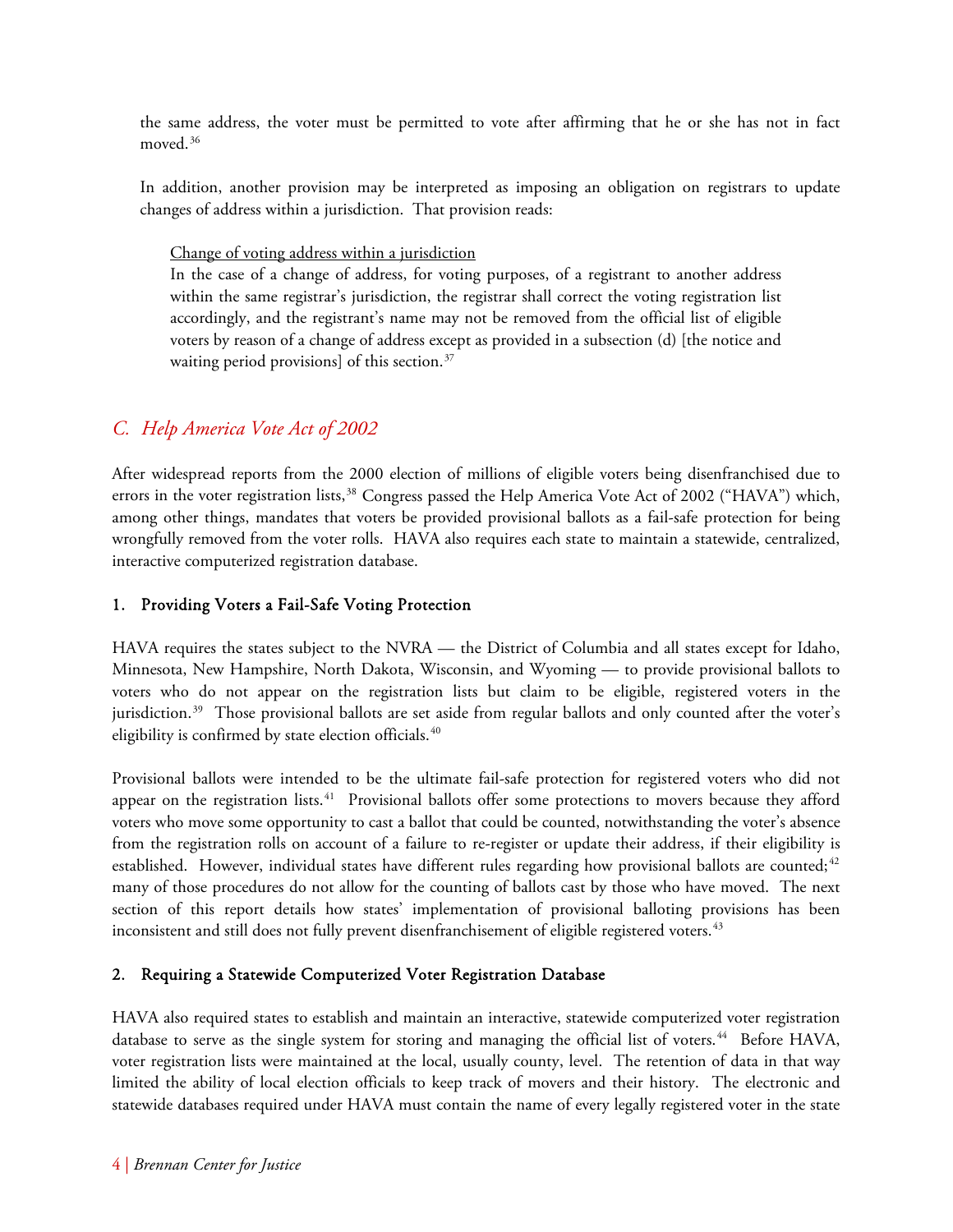and must be coordinated with other agency databases within the state.<sup>[45](#page-32-2)</sup> Now, every election official in the state, including local election officials, must be able to obtain immediate electronic access to the list.<sup>[46](#page-32-3)</sup> Furthermore, all voter registration information obtained by any local election official must be entered into the database on an "expedited basis at the time the information is provided to the local official."<sup>[47](#page-32-4)</sup> This centralized database helps movers by storing a voter's registration record and history in a manner that facilitates sharing and transferring the record across the state, and allows election officials to track and retain a voter's history.

## **II. EXISTING STATE AND FEDERAL LAWS DO NOT FULLY PROTECT MOVERS**

Consider the case of a hypothetical mover. She moves from one county to a different county in the state a month before a federal election. In a number of states, her registration will not follow her, and so she will not be able to vote unless she re-registers before the registration deadline, which in a number of states is thirty days before the election. If she has any time to register before the deadline, it will be at a time when she is in the throes of moving. If she is able to fit in a trip to her local department of motor vehicles during this time, there is some chance that the change to her drivers' license will not make its way to election officials in time. Even though she knew in advance that she was moving, she may not be able to register in time because some states require the voter to affirm that she will have been a resident of the county, and sometimes even a smaller political subunit like town or precinct, before the registration deadline. If she is lucky enough to live in a state that has protection for voters who move counties, she may not know which polling location to go to on Election Day — her old or new one. And, the poll worker she asks for help might not know either. If she goes to her new polling location, her name is unlikely to be on the registration rolls if she did not re-register or the update she completed at the motor vehicles department did not get processed. The provisional ballot she would receive for not being on the rolls would not in most states count unless she re-registered.

This mover, while fictitious, provides an example of the difficulties that stand between a voter and the ballot box if the voter did not update her registration records after a move. Obviously, most voters will not be unlucky enough in their timing to move on the last day to register before the pollbooks are closed. But, a voter does not have to move on the last day of registration to experience problems when voting — such problems could arise because the voter might not understand the required procedures, move to a location or during a time period for which they do not qualify for protections, or encounter state laws, practices, or election officials which limit their ability to effectively register and/or vote. These difficulties represent failings in the existing system of voter registration, and are more thoroughly examined below.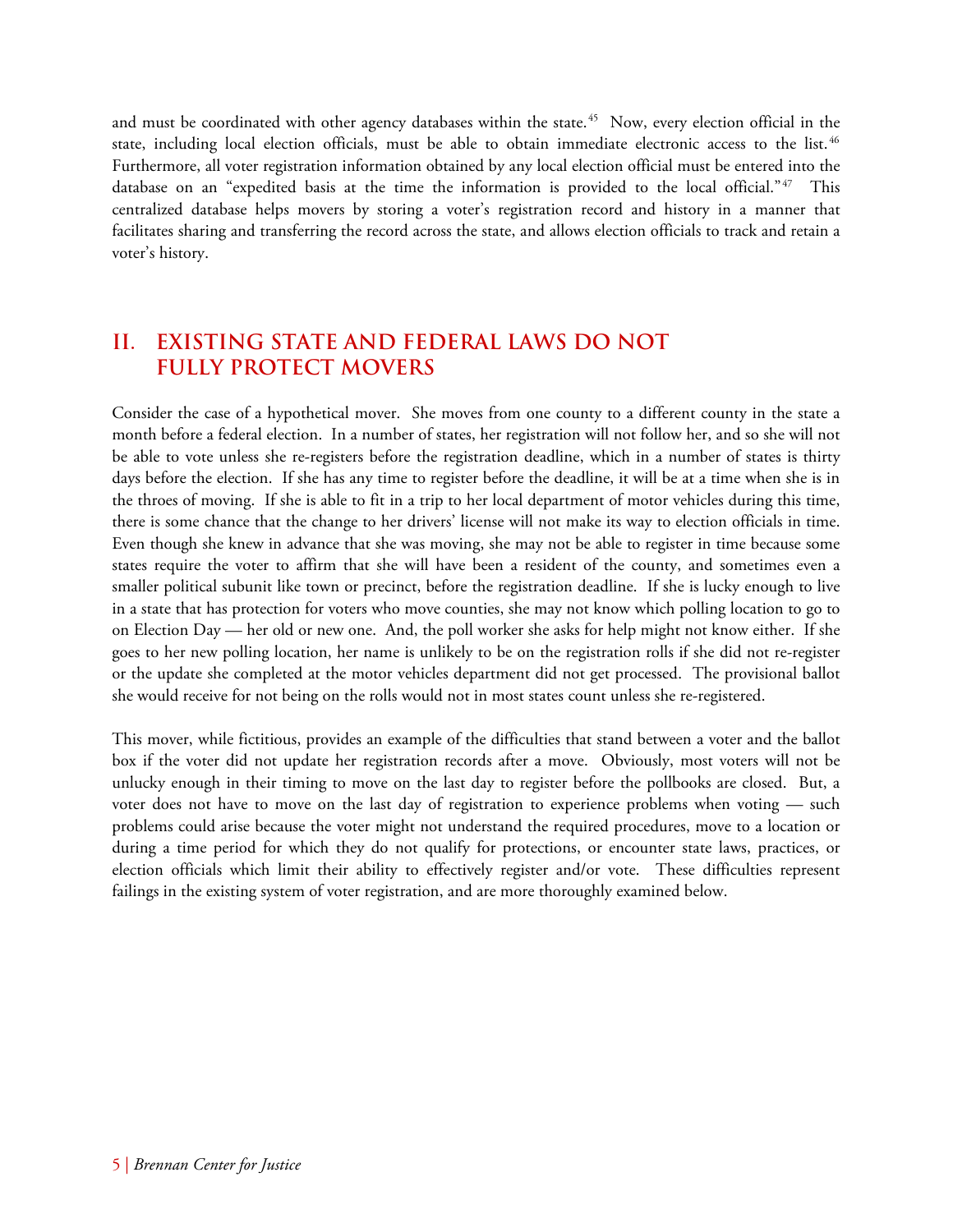#### *A. State and Federal Laws Offer Insufficient Legal Protections for Voters Who Have Moved*

#### 1. State and Federal Laws Offer Limited Voting Rights Protections for Voters Who Move Outside of Their Registrar's Jurisdiction And/Or Congressional District and Do Not Notify Election Officials of Their Move

Federal law leaves largely unprotected the voting rights of voters who move outside of their jurisdiction usually, their county. Although the Voting Rights Act protects voters who move to a new state close to an election, the Act only lets voters cast ballots for Presidential and Vice-Presidential candidates. And voters who move within the same state but to a different county are largely out of luck. The NVRA safeguards the right of a voter who moves *within* the voter's registrar's jurisdiction to participate in federal elections,<sup>[48](#page-32-5)</sup> even if the voter has not notified election officials of his or her change of address before Election Day. But the NVRA's protections do not extend to voters who have moved *outside* of their registrars' jurisdictions or their congressional district.

This has the effect of disenfranchising voters who presume that once they are registered in the state, they do not have to re-register when they move to a different address. For example, a New Jersey voter called the Election Protection call center seeking advice because the voter had moved from one county to another and did not register to vote in the voter's new county before the voter registration deadline. Voters in that circumstance are only eligible to vote if they move before the 29<sup>th</sup> day before the election.<sup>[49](#page-32-6)</sup> Similarly, a voter from Marceline, Missouri reported that after her home burned down, she moved to a new residence in another county. Unaware she needed to re-register, she failed to do so.<sup>[50](#page-32-7)</sup>

Some states exceed the requirements of the NVRA and protect the voting rights of those who move outside of their registrars' jurisdictions. Of those states, some protect voters who move to a new registrar's jurisdiction within the state, regardless of when they move. As indicated in Figure 1 below, many of the states that provide greater protections to movers than those protections conferred by federal law limit protections to voters who move close to Election Day. In some instances, the extra protections offered by states fail to extend to all races and instead utilize partial ballots. Finally, the extra state protections, while better than federal law, are often limited in practicality, as they frequently require voters to return to their old polling places, which may not be feasible for voters who have moved significant distances within a state.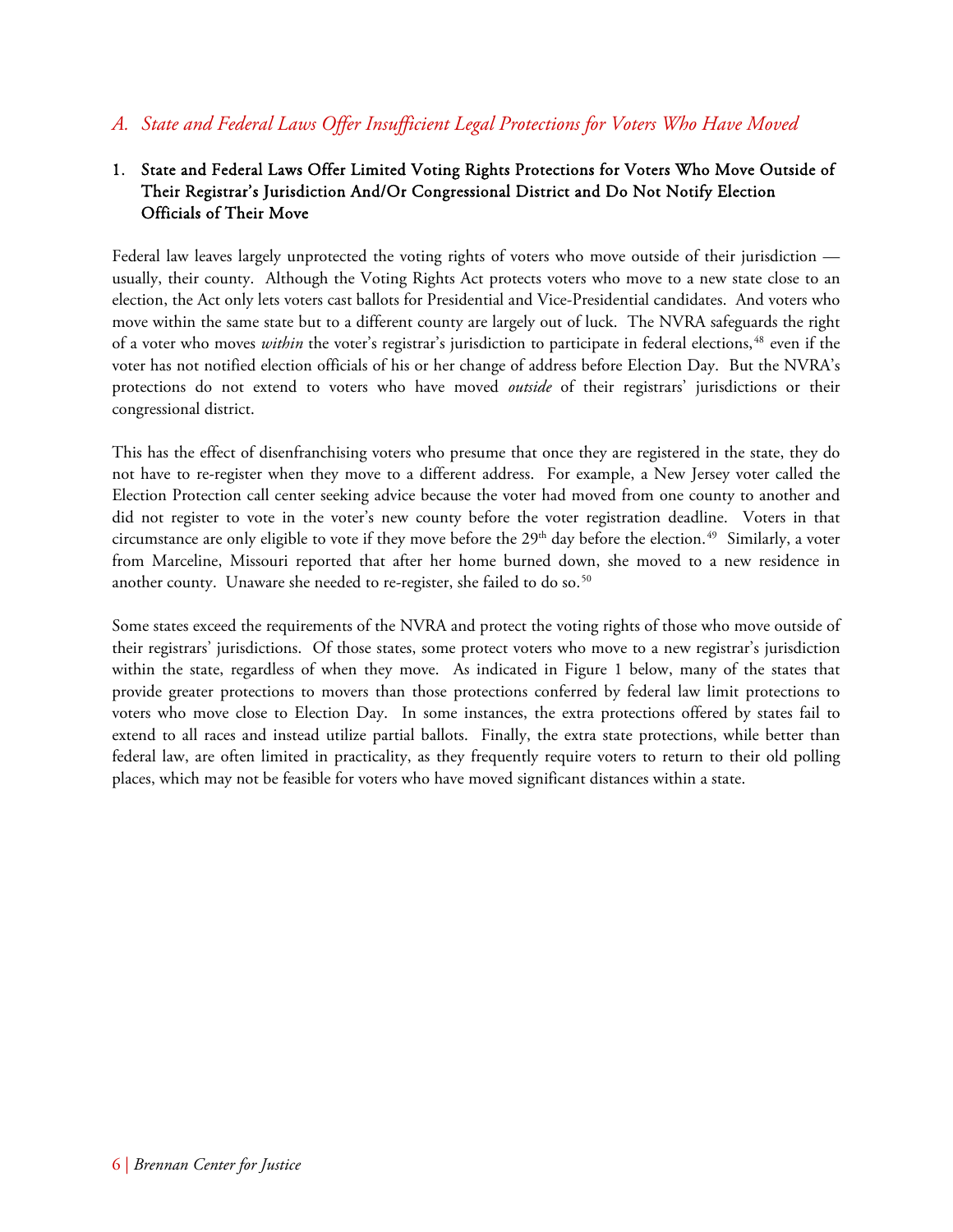*Figure 1. States That Provide More Protections than Federal Law for People Who Have Moved Outside of Their Registrar's Jurisdiction Close to Election Day and Have Not Updated Their Registrations[51](#page-32-8)*

| State                       | Period of Time Before<br><b>Election Day Within</b><br><b>Which Voters Must Have</b><br>Moved to Claim<br>Protection | Place Voters Can Vote                                                                                                                                            | Statutory Limit on Type of<br><b>Ballot Voters Can Cast</b>                                                                                                                              |
|-----------------------------|----------------------------------------------------------------------------------------------------------------------|------------------------------------------------------------------------------------------------------------------------------------------------------------------|------------------------------------------------------------------------------------------------------------------------------------------------------------------------------------------|
| Arizona <sup>52</sup>       | 29 days                                                                                                              | Polling place for old<br>address                                                                                                                                 |                                                                                                                                                                                          |
| California <sup>53</sup>    | 14 days                                                                                                              | Polling place for old<br>address                                                                                                                                 |                                                                                                                                                                                          |
| Georgia <sup>54</sup>       | After fifth Monday before<br>election                                                                                | Polling place for old<br>address                                                                                                                                 |                                                                                                                                                                                          |
| Illinois <sup>55</sup>      | 30 days                                                                                                              | Polling place for old<br>address                                                                                                                                 |                                                                                                                                                                                          |
| Indiana <sup>56</sup>       | 30 days                                                                                                              | Polling place for old<br>address                                                                                                                                 | Voter cannot vote in<br>municipal primary election,<br>municipal election or special<br>election only within the<br>municipality at voter's old<br>polling place                         |
| Kansas <sup>57</sup>        | 30 days                                                                                                              | Polling place for old<br>address                                                                                                                                 |                                                                                                                                                                                          |
| Kentucky <sup>58</sup>      | After fourth Tuesday before<br>election                                                                              | Polling place for old<br>address                                                                                                                                 |                                                                                                                                                                                          |
| Louisiana <sup>59</sup>     | 3 months                                                                                                             | Polling place for old<br>address                                                                                                                                 | Voter can vote for all issues<br>on which the voter was<br>entitled to vote before moving                                                                                                |
| Massachusetts <sup>60</sup> | 6 months                                                                                                             | Polling place for old<br>address                                                                                                                                 | Voter can vote for national or<br>state officers                                                                                                                                         |
| Michigan <sup>61</sup>      | 60 days                                                                                                              | Polling place for old<br>address                                                                                                                                 |                                                                                                                                                                                          |
| Missouri <sup>62</sup>      | Fourth Wednesday before<br>election                                                                                  | Voters must apply for<br>absentee ballots in person<br>at the office of the<br>county clerk for their<br>new county by 7:00 PM<br>on the day of the<br>election. | Limited absentee ballot for<br>presidential and vice<br>presidential electors, United<br>States senators and<br>Congressional representatives,<br>and statewide candidates and<br>issues |
| Montana <sup>63</sup>       | 30 days                                                                                                              | In person or by absentee<br>ballot at polling place for<br>old address                                                                                           |                                                                                                                                                                                          |
| New Jersey <sup>64</sup>    | 29 days                                                                                                              | Polling place for old<br>address                                                                                                                                 |                                                                                                                                                                                          |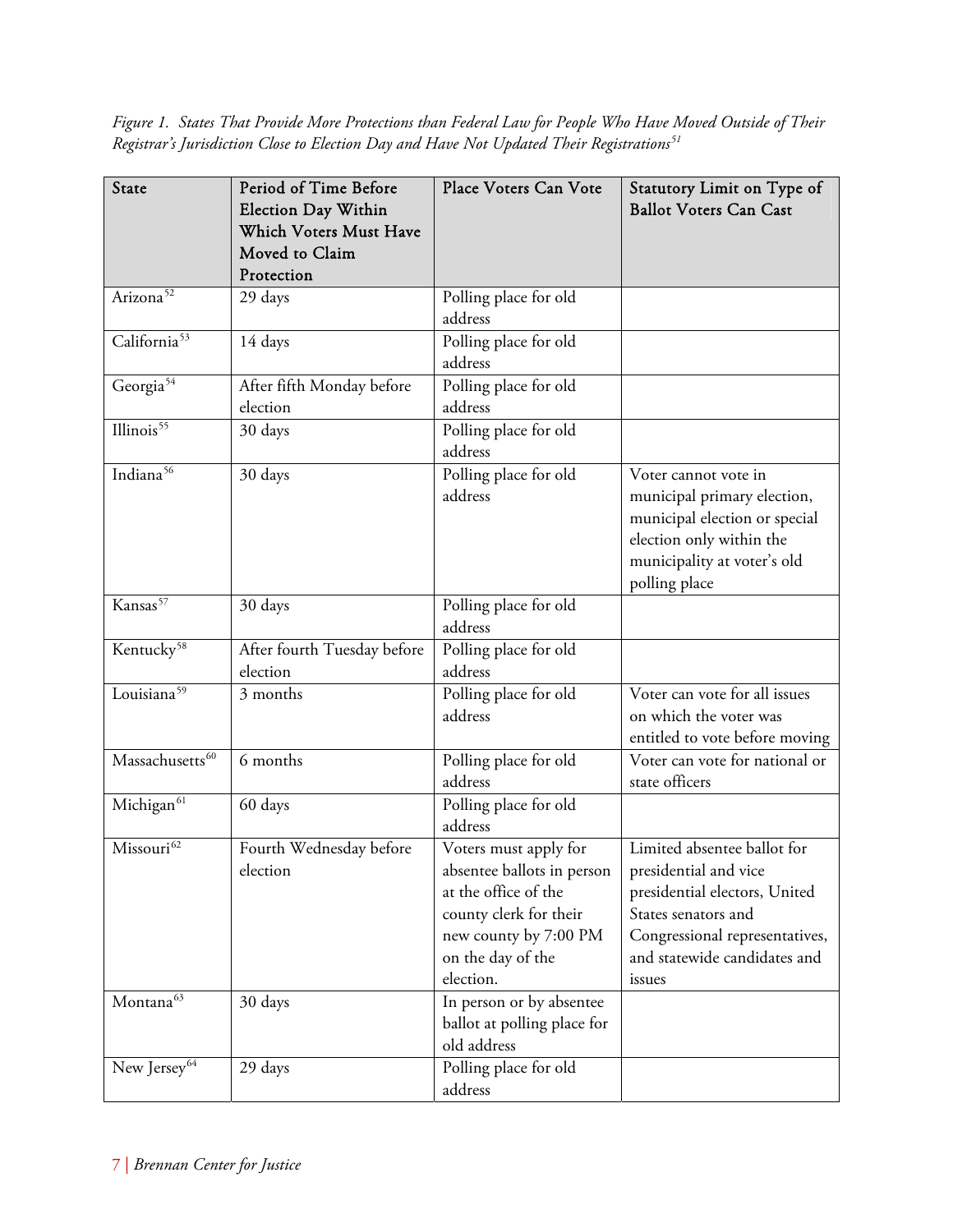| North                      | 30 days                | Polling place for old     |                                  |
|----------------------------|------------------------|---------------------------|----------------------------------|
| Carolina <sup>65</sup>     |                        | address                   |                                  |
| Rhode Island <sup>66</sup> | 29 days                | Polling place for old     |                                  |
|                            |                        | address                   |                                  |
|                            | 6 months minus one day | Apply for special paper   | Special paper ballot for federal |
|                            |                        | ballot from board of      | and statewide elected officials  |
|                            |                        | canvassers of former city | only                             |
|                            |                        | or town and receive       |                                  |
|                            |                        | ballot from secretary of  |                                  |
|                            |                        | state                     |                                  |
|                            |                        |                           |                                  |
| South                      | 30 days                | Main office of the county |                                  |
| Carolina <sup>67</sup>     |                        | board of registration in  |                                  |
|                            |                        | new county                |                                  |
|                            |                        | Polling place for old     | Provisional ballot for federal,  |
|                            |                        | address                   | statewide, countywide, and       |
|                            |                        |                           | municipal wide offices           |
| Tennessee <sup>68</sup>    | 90 days                | Polling place for old     |                                  |
|                            |                        | address                   |                                  |
| Vermont <sup>69</sup>      | 17 days                | Polling place for old     |                                  |
|                            |                        | address                   |                                  |

#### 2. Other Federal and State Requirements set Limits on the NVRA's Protections for Voters who Move Within a Registrar's Jurisdiction

While the NVRA requires that a registered voter who moves within the registrar's jurisdiction be able to cast a ballot that counts, even if the voter did not notify local election officials of the address change, this protection is limited by other federal and state requirements.

a. *The NVRA's List Maintenance Procedures Set an Effective Time Limit on the NVRA's Voting Rights Protections for Voters Who Move Within a Registrar's Jurisdiction* 

The NVRA's list maintenance provisions function as a limitation on the amount of time that voters can benefit from the NVRA's voting rights protections.<sup>[70](#page-32-27)</sup> The NVRA requires states to "conduct a general program . . . to remove the names of ineligible voters . . . by reason of . . . a change in the residence of the registrant."[71](#page-33-0)

Practically speaking, under the NVRA, states can remove voters whom they suspect have moved from the state's list of eligible voters if the voters do not respond to an address confirmation notice and also fail to present themselves to vote at the subsequent two general federal elections. This means that many voters who move will find themselves removed from their registrar's rolls within a period of close to four years.

Once a voter is not on the list of eligible voters, she may no longer be able to take advantage of the NVRA's voting rights protections for voters who have moved. Voters who have been removed from the list of eligible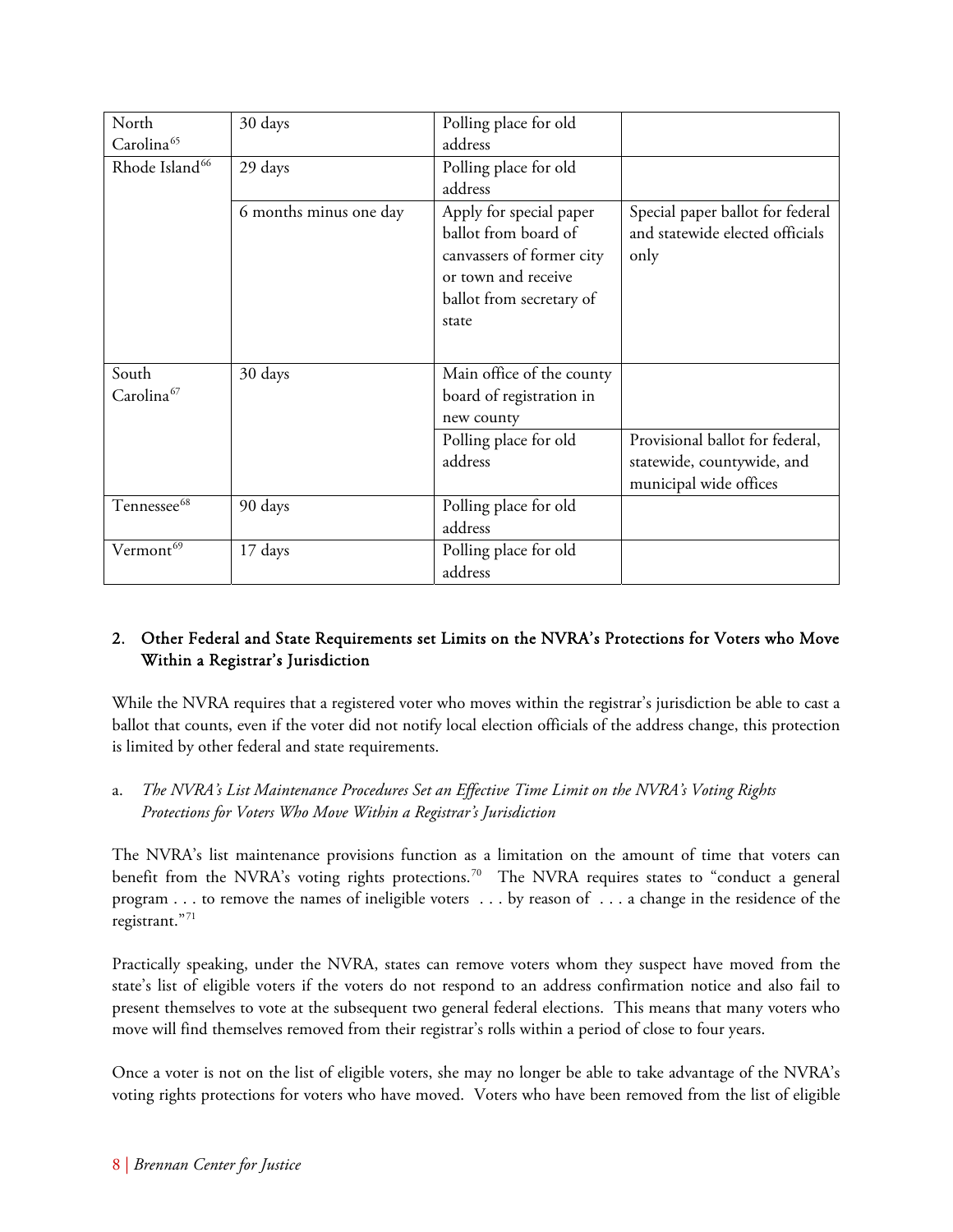voters cannot simply affirm their changes of address orally or in writing — they will not appear on the list of voters at any polling place. Even if voters who have moved are given provisional ballots, if these voters have been removed from the state's list of eligible voters pursuant to the NVRA's list maintenance provisions, their provisional ballots are unlikely to be counted.

#### Illustrations of State List Maintenance Programs That Limit the Duration of the NVRA's Voting Rights Protections.

A caller to the Election Protection hotline from Lakeland, Florida registered to vote in 1992 but had not voted since. The caller moved and submitted change of address information to election officials three weeks in advance of the November 2008 election. When she went to the polls to try to vote on November 4, however, she was told that she was no longer in the voter registration database. She asked for a provisional ballot, but was advised by a poll worker not to bother casting even a provisional ballot because the ballot would not be counted.[72](#page-33-1)

This is an example of when a state's NVRA list maintenance practices typically operate as a four year time limit on in-state move protections. To see why, look at the following examples:

Texas: If a registrar has reason to believe a voter's current address is different than the address on the voter's registration record, the registrar sends the voter a forwardable written confirmation notice to the voter's last known address.<sup>[73](#page-33-2)</sup> If voters do not respond to the notice, they are placed on a "suspense list."<sup>[74](#page-33-3)</sup> If voters on the suspense list do not vote in the next two general elections and make any needed address corrections after receiving the notice, their registrations are cancelled on November 30 following the second general election.<sup>[75](#page-33-4)</sup>

Vermont: If the board of civil authority questions whether a voter still lives at the address on the voter's registration, the board sends a written notice to the voter at the voter's most recent known address.<sup>[76](#page-33-5)</sup> If the voter does not respond to the notice, appear to vote, or otherwise demonstrate his or her eligibility to remain on the voter list by the second general election following the date of the notice, the board of civil authority removes the voter on the day after that election.<sup>[77](#page-33-6)</sup>

Unfortunately it is difficult to say with certainty when voters who have moved may lose the voting rights protections of the NVRA, because states' list maintenance procedures vary and many states do not publicize when they actually remove voters from the list of eligible voters for failing to return a confirmation notice or vote in two federal general elections.<sup>[78](#page-33-7)</sup> This uncertainty further undermines the value of the NVRA's voting rights protections for voters who move within their registrars' jurisdictions.

#### *b. Documentation Requirements Undermine Protection*

The identification voters must present on Election Day, if any identification at all is required, varies from state to state. While only a few states require photo identification, and it is rare for states as a matter of policy to reject identification that does not have a current address, voters may experience identification-related difficulties at the polls because poll workers may make more stringent identification demands than that which

İ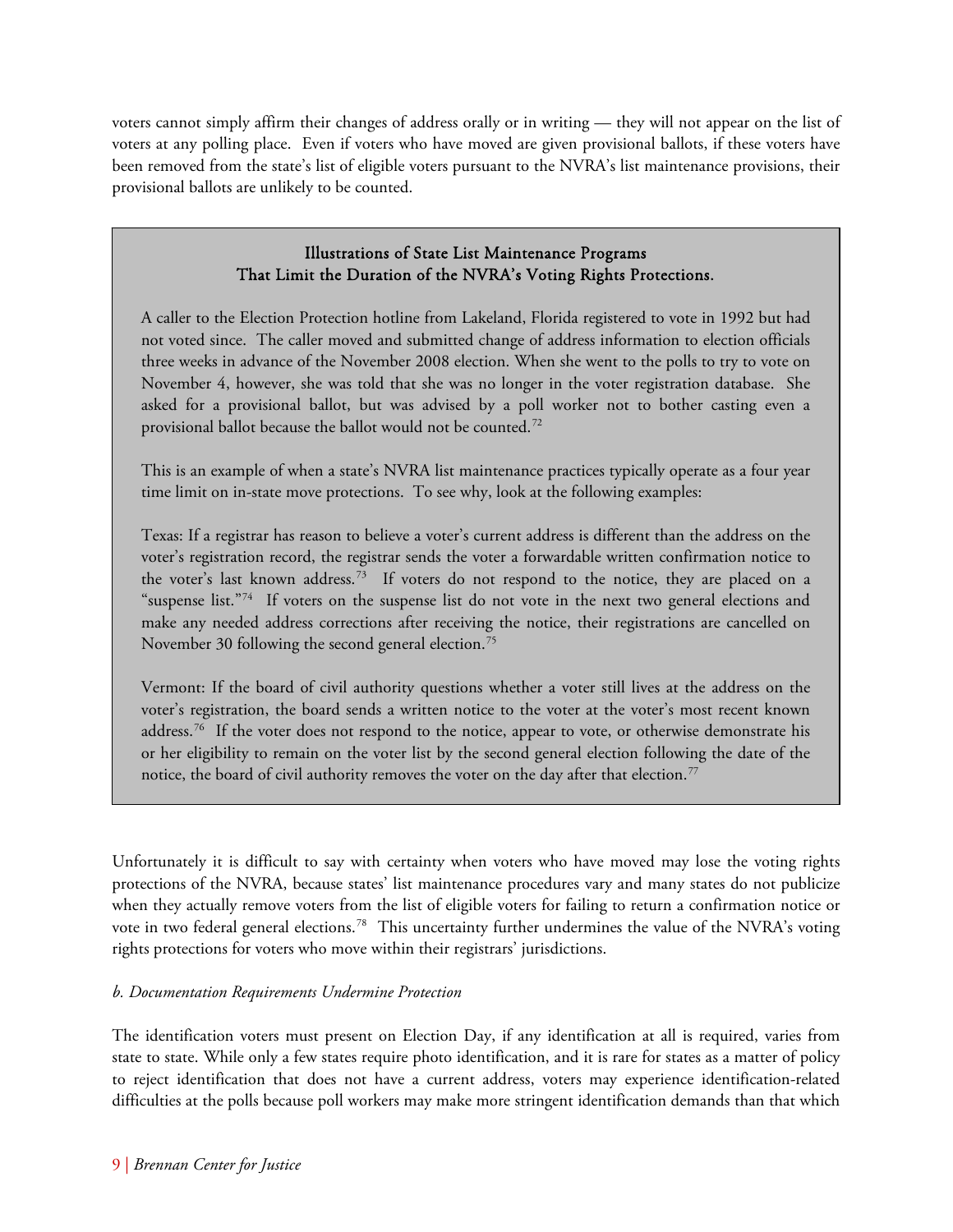is required pursuant to state law, for example, requiring that the address on the identification matches the address in the pollbook.<sup>[79](#page-33-8)</sup> Voters who move, especially those who move close to an election, are especially vulnerable to identification-related problems because they may either not be registered at the address corresponding to newly-issued identification or they may not have identification that shows their new address by Election Day, running afoul of poll workers who demand identification that matches the information in the pollbook, or state laws requiring documentation of the current address respectively. Arizona provides an example of how state documentation requirements undermine the NVRA's protections for movers. In AZ, voters who move within their county and have not notified election officials of their move before Election Day are allowed to vote a provisional ballot at the polling place for their new address.<sup>[80](#page-33-9)</sup> Voters can only take advantage of this protection, however, if they show identification that includes the voter's complete address located within the precinct.<sup>[81](#page-33-10)</sup> Arizona voters who have not notified election officials of their move outside their precinct but within their county and lack identification showing their current address are therefore potentially disenfranchised under Arizona law.

#### 3. Fail-Safe Voting Protections Are Undermined by State Procedures for Counting Provisional Ballots

HAVA requires that provisional ballots be provided to any voter who claims to be a registered eligible voter. This fail-safe protection is supposed to protect eligible, registered voters from being disenfranchised. However, HAVA defers to state law to determine if the voter is indeed "eligible."<sup>[82](#page-33-11)</sup> This broad discretion afforded to states for determining the eligibility of voters who cast provisional ballots has led to widely disparate applications of the HAVA protections.<sup>[83](#page-33-12)</sup> Much has been written about the problems surrounding the implementation of HAVA.<sup>[84](#page-33-13)</sup> Two shortcomings are of particular importance to voters who move.

#### a. *Some procedures for counting provisional ballots can undermine fail-safe protection by replicating election officials' original administrative errors in the counting process*

There a number of possible reasons why a voter may not show up on the voter registration rolls. A voter can be wrongfully excluded from the voter registration rolls because the DMV failed to notify the registrar of the voter's change of address,<sup>[85](#page-33-14)</sup> the voter could have been wrongfully purged due to incorrect data from another agency, bad "matching" criteria was used to cull duplicates from the list, or simple error was committed by a registrar's office. [86](#page-33-15)

Provisional ballots are intended to be a fail-safe procedure for these voters who have been wrongfully removed from the voter registration lists.<sup>[87](#page-33-16)</sup> However, if an election official later relies on the same voter registration list used at the polling place to determine the eligibility of the voter, this merely duplicates the original administrative error. An Election Assistance Commission Survey reported that the most commonly cited reason that provisional ballots were not counted in 2004 was that voters were not registered.<sup>[88](#page-34-0)</sup> There is no way to confirm whether many of these voters should have been registered to vote, but based on our examination of state purge practices, it is likely that a significant number of these voters had been wrongfully purged.

This practice of overreliance on registration lists for counting provisional ballots undermines the objectives of both the NVRA and HAVA. It undermines the NVRA's protections for voters who have been removed from the registration list but have not in fact moved.<sup>[89](#page-34-1)</sup> If election officials are purging registration rolls and then relying on that same purged list to determine eligibility, then the registration list will never "indicate that a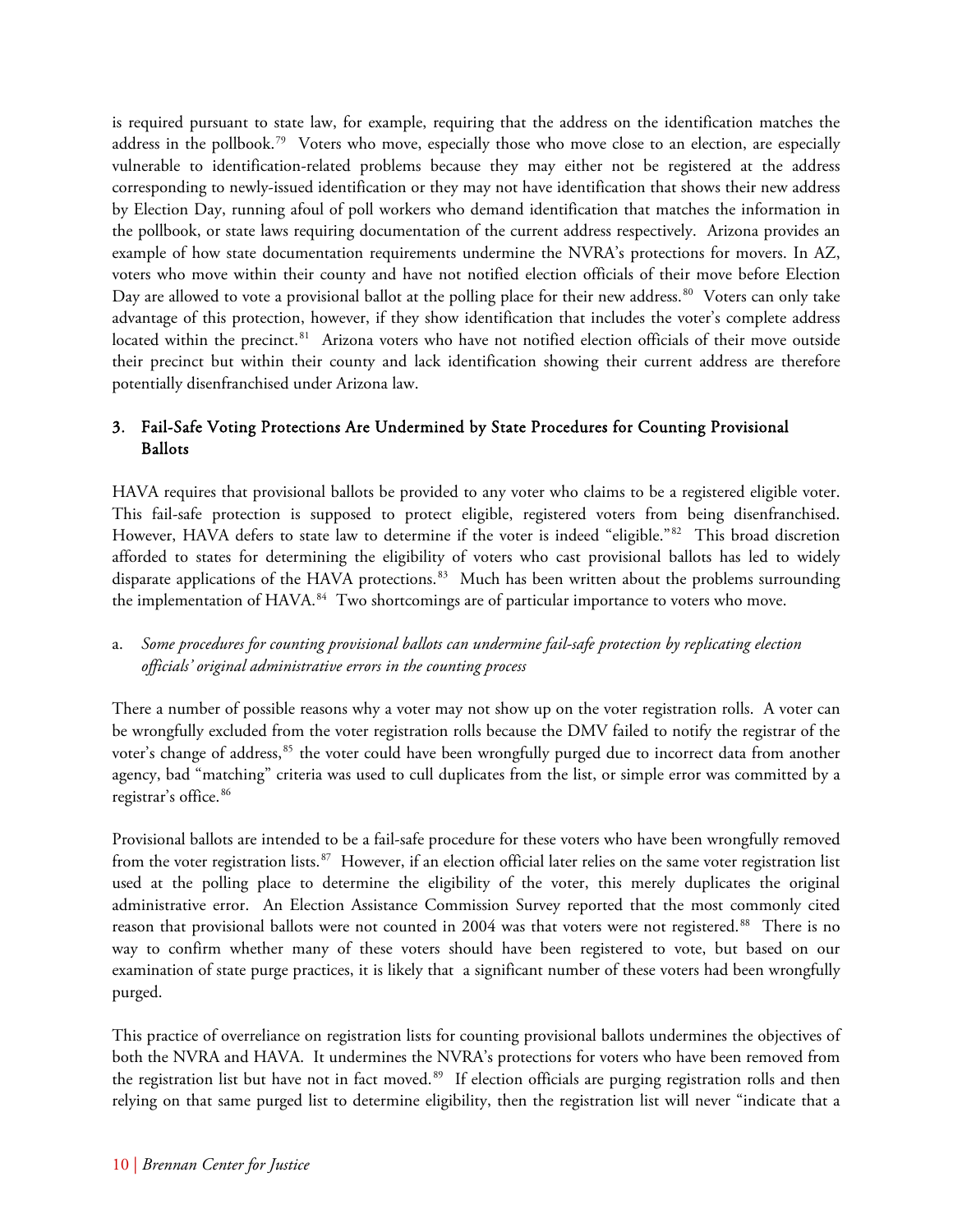registrant has moved from an address in the area covered by a polling place."<sup>[90](#page-34-2)</sup> It will merely indicate that the voter never registered. It undermines the fail-safe provisions of HAVA by making provisional ballots function as placebos. If election officials do not keep archives of previous registrations or use other independent means to try to confirm a voter's registration, then voters will not be given a meaningful opportunity to establish their eligibility or correct the error by the election officials.

#### b. *Voters are disenfranchised when they vote in the wrong precinct, even when it is due to poll worker error*

A second way in which provisional ballots cast by eligible, registered voters may be rejected is if the voter cast the ballot in the wrong precinct. The majority of states require that voters cast their provisional ballots in the correct precinct for their current address. Figure 2 below shows the counting rules adopted in each of the 50 states and the District of Columbia. In 26 of these states and the District of Columbia, a voter's entire ballot will be rejected if it is cast in the wrong precinct. This might be true, even if the poll workers directed the voter to the wrong precinct.<sup>[91](#page-34-3)</sup> In states that have adopted this rule, voters are disenfranchised even for those ballot issues and races that are open for participation to any voter in the state, like races for U.S. Senator.

A variation on the correct precinct issue is what is sometimes referred to as the "right church, wrong pew" problem. This problem occurs when one polling location houses two different election districts and the voter casts her ballot from a line associated with the wrong district. This problem gained much attention in a tight race among contenders for a New York State Senate seat in 2004 in Westchester, New York, and the related court cases over which affidavit ballots, New York's name for provisional ballots, were to be counted. Ultimately, the voters whose affidavit ballots were cast in the right polling location (church), but wrong election district (pew) were counted because the court found that such ballots were likely attributable to poll workers who failed to direct the voter to the correct table or verify the voter's eligibility to vote in the election district.<sup>[92](#page-34-4)</sup>

In fourteen states, a full or partial ballot will be counted if it is cast in the correct registrar's jurisdiction, regardless of where it was cast. The use of partial ballots allows states to limit those voting in local elections to those who live in the locality while minimizing the disenfranchisement that results from casting a ballot in the wrong precinct.

| Provisional Ballot Not Counted Unless Cast in Correct Precinct <sup>94</sup> |               |                |  |
|------------------------------------------------------------------------------|---------------|----------------|--|
| Alabama                                                                      | Indiana       | New York       |  |
| Arizona                                                                      | Kentucky      | Ohio           |  |
| Arkansas                                                                     | Maryland      | Oklahoma       |  |
| Connecticut                                                                  | Massachusetts | South Carolina |  |
| Delaware                                                                     | Michigan      | South Dakota   |  |
| District of Columbia                                                         | Mississippi   | Tennessee      |  |
| Florida                                                                      | Missouri      | Texas          |  |
| Hawaii                                                                       | Montana       | Virginia       |  |
| Illinois                                                                     | Nebraska      | West Virginia  |  |

*Figure 2. State Rules on Counting Provisional Ballots[93](#page-34-5)*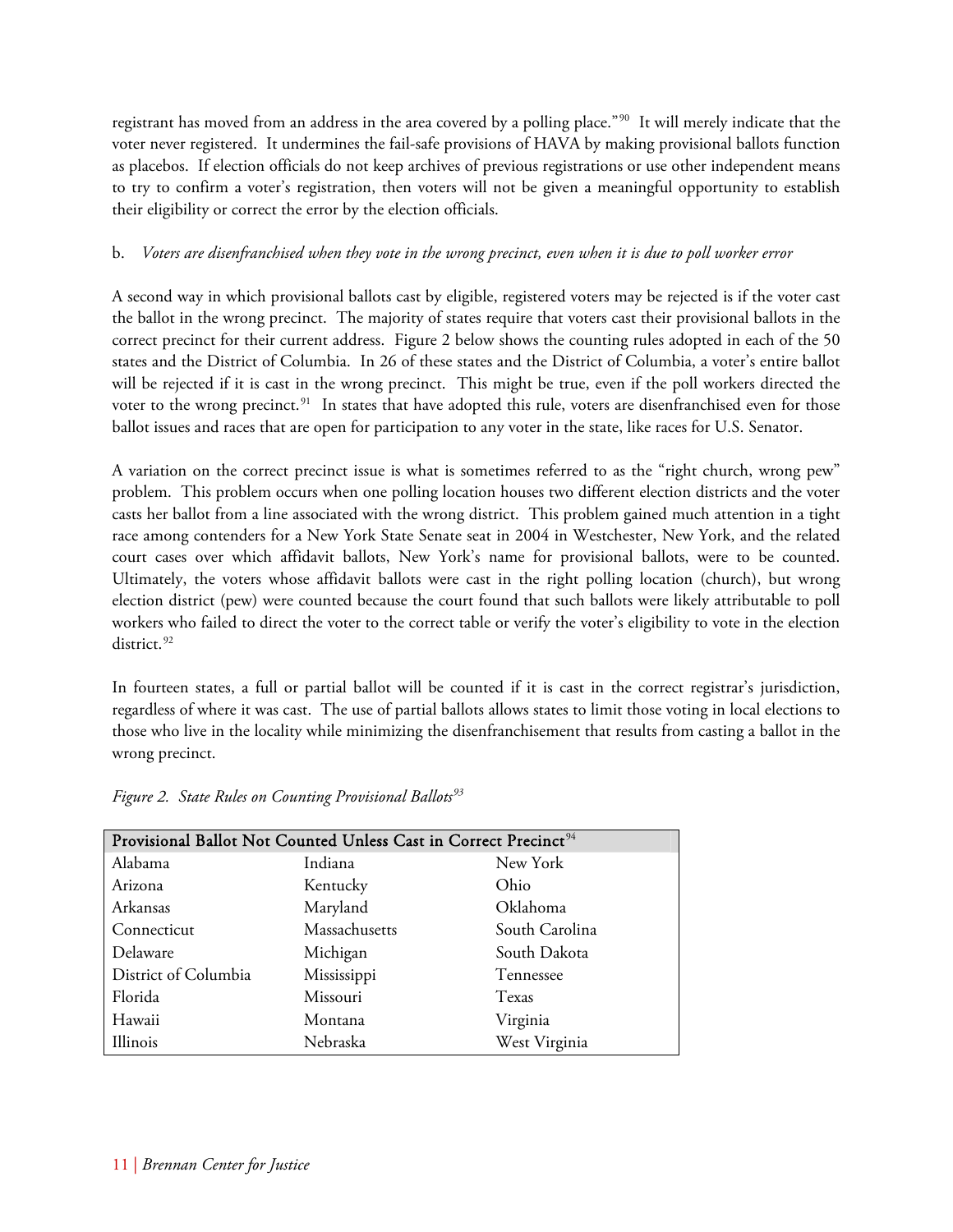| Partial Ballot Counted If Registered in the Registrar's Jurisdiction <sup>95</sup> |                      |                    |  |
|------------------------------------------------------------------------------------|----------------------|--------------------|--|
| California                                                                         | Nevada <sup>96</sup> | Pennsylvania       |  |
| Colorado                                                                           | New Jersey           | Rhode Island       |  |
| Georgia                                                                            | New Mexico           | Utah <sup>97</sup> |  |
| Kansas                                                                             | North Carolina       | Vermont            |  |
| Louisiana                                                                          | Oregon               |                    |  |

|        | Partial Ballot Counted If Registered Anywhere in the State <sup>98</sup> |  |
|--------|--------------------------------------------------------------------------|--|
| Alaska | Washington                                                               |  |

|             | Election Day Registration States With Provisional Balloting <sup>99</sup> |
|-------------|---------------------------------------------------------------------------|
| <b>Lowa</b> | Maine                                                                     |

| Exempt From NVRA And HAVA Provisional Balloting <sup>100</sup> |               |  |  |
|----------------------------------------------------------------|---------------|--|--|
| Idaho                                                          | New Hampshire |  |  |
| Minnesota                                                      | North Dakota  |  |  |
|                                                                |               |  |  |

| Exempt From NVRA, But Offer Provisional Balloting <sup>101</sup> |  |  |  |
|------------------------------------------------------------------|--|--|--|
| (must vote in correct precinct)                                  |  |  |  |
| Wisconsin<br>Wyoming                                             |  |  |  |

#### 4. Durational and Registration Residency Requirements Can Create Confusion for Voters Who Move Close to an Election to a New State

Voters who move to a new state close to an election are protected by the 1970 Amendments to the Voting Rights Act as discussed above in the first section of this report. But the Act only protects the right to vote in Presidential and Vice-Presidential races and requires that voters make arrangements to receive an absentee ballot in advance or return to their old state to vote in person.

Some states have durational residency laws that require citizens to have lived within the state for a certain amount of time before they are eligible to vote in the state.<sup>[102](#page-35-1)</sup> Some of those states further specify that the voter must also live within a smaller geographic unit — like a county, city, or precinct — before being eligible to register, but little, if any, evidence was found suggesting that such laws are being enforced. Also, some states require voters to swear to the duration of their residency when they register to vote in advance of an election. The durational residency requirements, while often linked to book closing deadlines, vary from state to state. In a handful of states, including Colorado<sup>[103](#page-35-2)</sup>, Idaho<sup>[104](#page-35-3)</sup>, Indiana<sup>[105](#page-35-4)</sup>, Nevada<sup>[106](#page-35-5)</sup>, New Jersey<sup>[107](#page-35-6)</sup>, and North Carolina<sup>[108](#page-35-7)</sup>, the deadline to meet the durational residency requirement is earlier than the voter registration deadline, meaning that a voter who moved into the state on the book closing deadline could satisfy the registration deadline, but not the residency requirement. Voters who move to a different state too close to an election to satisfy the durational residency requirements may find themselves ineligible to vote for races other than President or Vice-President. The voter registration deadline similarly serves to block those who move after that deadline from voting in all but one race.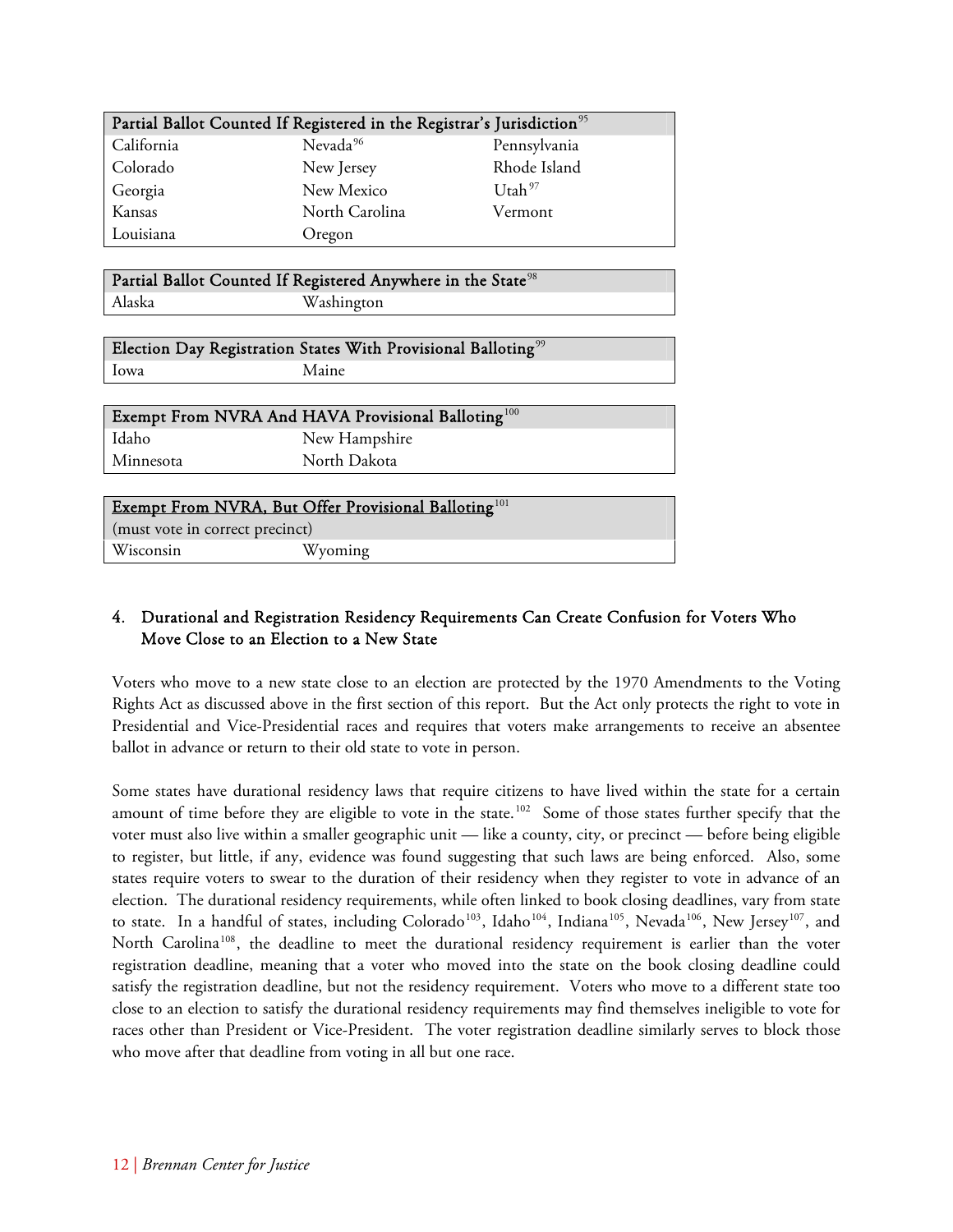Figure 3 below describes when non-military voters must move to their new address in order to be able to satisfy both the registration deadline and residency requirement so that they can vote in all races.

| State                        | Geographic Area       | <b>Time Voter</b> |
|------------------------------|-----------------------|-------------------|
|                              | In Which Voter        | Must Live in      |
|                              | <b>Must Live</b>      | Geographic        |
|                              |                       | Area Before       |
|                              |                       | Voting            |
| Alabama <sup>109</sup>       | State                 | 10 days           |
| Alaska <sup>110</sup>        | State and house       | 30 days           |
|                              | district              |                   |
| Arizona <sup>111</sup>       | State                 | 29 days           |
| Arkansas <sup>112</sup>      | State                 | 30 days           |
| California <sup>113</sup>    | State                 | 15 days           |
| Colorado <sup>114</sup>      | State and precinct    | 30 days           |
| Connecticut <sup>115</sup>   | State and town        | 7 days            |
| Delaware <sup>116</sup>      | State                 | Fourth Saturday   |
|                              |                       | before election   |
| District of                  | District of           | 30 days           |
| Columbia <sup>117</sup>      | Columbia              |                   |
| Florida <sup>118</sup>       | State and county      | 29 days           |
| Georgia <sup>119</sup>       | State and             | Fifth Monday      |
|                              | county/municipality   | before election   |
| Hawai'i <sup>120</sup>       | State and precinct    | 30 days           |
| Idaho <sup>121</sup>         | State and county      | 30 days           |
| Illinois <sup>122</sup>      | State and election    | 30 days           |
|                              | district              |                   |
| Indiana <sup>123</sup>       | State and precinct    | 30 days           |
| Iowa <sup>124</sup>          | State                 | 10 days           |
| Kansas <sup>125</sup>        | State and voting      | 15 days           |
|                              | area                  |                   |
| Kentucky <sup>126</sup>      | State and precinct    | 28 days           |
| Louisiana <sup>127</sup>     | State, parish,        | 30 days           |
|                              | municipality, and, if |                   |
|                              | any, precinct         |                   |
| Maine <sup>128</sup>         | State and             | Election Day      |
|                              | municipality          | Registration      |
| Maryland <sup>129</sup>      | State                 | 21 days           |
| Massachusetts <sup>130</sup> | State and city or     | 20 days           |
|                              | town                  |                   |
| Michigan <sup>131</sup>      | State and township,   | 30 days           |
|                              | city or village       |                   |
| Minnesota <sup>132</sup>     | State                 | 20 days           |

*Figure 3. Time Voter Must Live in Jurisdiction before Election to Cast a Full Regular Ballot*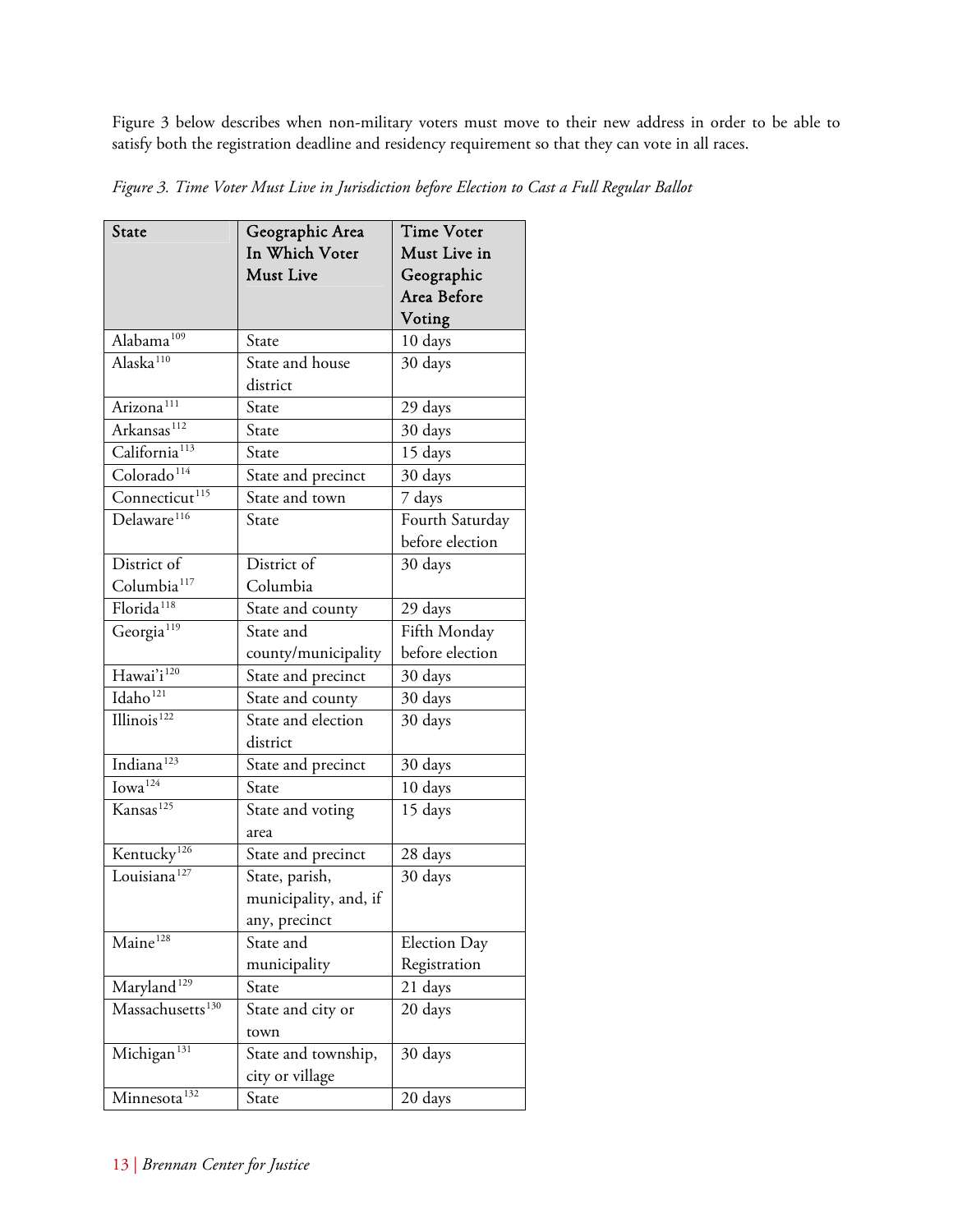| Mississippi <sup>133</sup>    | State, county, and    | 30 days         |
|-------------------------------|-----------------------|-----------------|
|                               | municipality          |                 |
| Missouri <sup>134</sup>       | State                 | Fourth          |
|                               |                       | Wednesday       |
|                               |                       | before election |
| Montana <sup>135</sup>        | State                 | 30 days         |
| Nebraska <sup>136</sup>       | State                 | Second Friday   |
|                               |                       | before election |
| Nevada <sup>137</sup>         | State and county      | 30 days         |
|                               | Precinct              | 10 days         |
| New                           | State and town,       | Election Day    |
| Hampshire <sup>138</sup>      | ward or               | Registration    |
|                               | unincorporated        |                 |
|                               | place                 |                 |
| New Jersey <sup>139</sup>     | State and county      | 30 days         |
| New Mexico <sup>140</sup>     | State                 | 28 days         |
| New York <sup>141</sup>       | State and county,     | 30 days         |
|                               | city or village       |                 |
| North                         | State and precinct,   | 30 days         |
| Carolina <sup>142</sup>       | ward or other         |                 |
|                               | election district     |                 |
| North Dakota <sup>143</sup>   | State and precinct    | 30 days         |
| Ohio <sup>144</sup>           | State, county and     | 30 days         |
|                               | precinct              |                 |
| Oklahoma <sup>145</sup>       | State                 | 24 days         |
| Oregon <sup>146</sup>         | State                 | 21 days         |
| Pennsylvania <sup>147</sup>   | State and election    | 30 days         |
|                               | district              |                 |
| Rhode Island <sup>148</sup>   | State, and town, city | 30 days         |
|                               | or voting district    |                 |
| South Carolina <sup>149</sup> | County and polling    | 30 days         |
|                               | precinct              |                 |
| South Dakota <sup>150</sup>   | State                 | 15 days         |
| Tennessee <sup>151</sup>      | State                 | 30 days         |
| Texas <sup>152</sup>          | State and county      | 30 days         |
| Utah <sup>153</sup>           | State                 | 30 days         |
| Vermont <sup>154</sup>        | State and town        | Wednesday       |
|                               |                       | before election |
| Virginia <sup>155</sup>       | State and precinct    | 29 days         |
| Washington <sup>156</sup>     | State, county and     | 30 days         |
|                               | precinct              |                 |
| West Virginia <sup>157</sup>  | State and County      | 21 days         |
| Wisconsin <sup>158</sup>      | State and election    | 10 days         |
|                               | district or ward      |                 |
| Wyoming <sup>159</sup>        | State                 | 30 days         |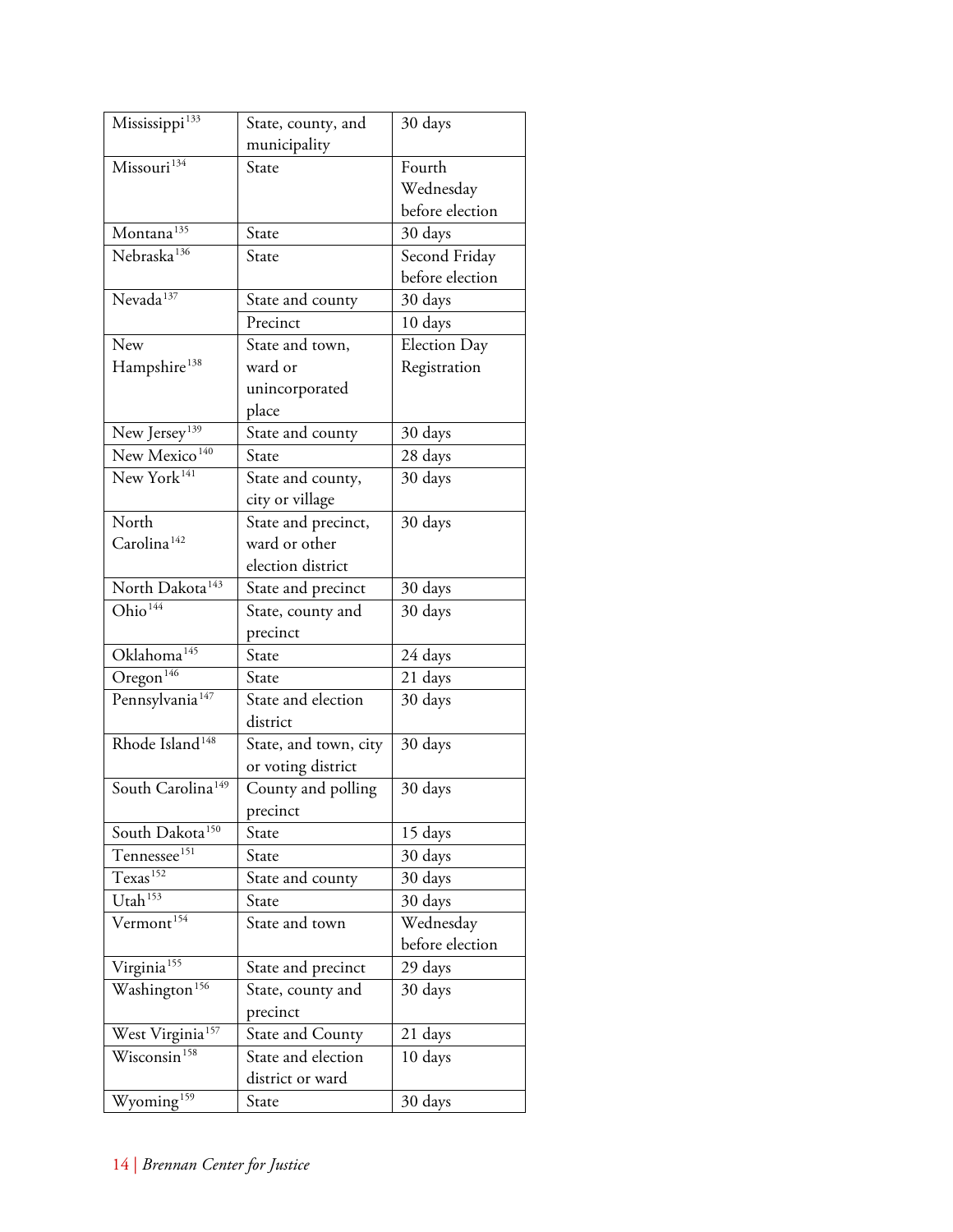## *B. Flawed Implementation of Laws Governing Voters who Move*

Even movers protected by law may be unable to vote if the law is improperly implemented. Movers can be harmed by the improper implementation of laws passed to protect them as well as flawed implementation of generally applicable laws in ways that uniquely disadvantage movers.

#### 1. Sometimes States Fail to Update Voters' Registrations to Reflect Change of Address Information Submitted By Voters

As discussed above, the NVRA requires that state drivers' license applications and change of address forms offer voters the opportunity to register to vote in federal elections or change their addresses for voting for federal office.[160](#page-37-1) But election officials do not always change voters' registrations to reflect information that the voters have provided to motor vehicle agencies. A few examples of this phenomenon that were reported to Election Protection include:

- A Philadelphia, Pennsylvania voter moved and updated her voter registration when she updated her drivers' license information. When she went to vote in the 2008 primary at the polling place for her new address, she was told she was not on the rolls. She was eventually told that she would have to return to the polling place for her old address to vote. The voter said she could not vote at her old polling place because she was caring for her small children and lacked the transportation required to make that trip.<sup>[161](#page-37-2)</sup>
- A Birmingham, Alabama resident who recently moved from Georgia reported that he registered to vote when he registered his vehicle at the Alabama department of motor vehicles. But when he went to the polls for the November 2008 general election his name was not on the list of registered voters and he was unable to vote.<sup>[162](#page-37-3)</sup>
- A voter in Los Banos, California moved and changed his address at the department of motor vehicles' office, but when he went to vote in the November 2008 general election there was no record of his registration and he was unable to vote.<sup>[163](#page-37-4)</sup>
- An Aurora, Colorado voter moved and re-registered at her new address, but as polls were closing the voter was told that the address change was never made. The voter was told to return to the voter's old polling place, but the voter did not have time to travel there before the polls closed.<sup>[164](#page-37-5)</sup>

States can fail with respect to the automatic update requirements of the NVRA in two ways: (1) states do not have the formal rules or practices implementing these requirements,<sup>[165](#page-37-6)</sup> or (2) the state implementation efforts are inadequate. In either instance, however, the voter loses out.

At least two states have procedures in place to protect voters whose information is not transmitted to their election officials from drivers' license offices. Indiana, for example, permits a voter not on the poll list to vote if the voter shows a precinct poll worker a receipt indicating the voter submitted a timely registration form at a drivers' license branch or voter registration agency such as a public assistance agency.<sup>[166](#page-37-7)</sup> Michigan also lets people vote if they present a validated voter registration application receipt from a drivers' license official.[167](#page-37-8) In 2007, Virginia adopted a similar protection for voters.<sup>[168](#page-37-9)</sup> If a voter who registered at a Virginia voter registration agency<sup>[169](#page-37-10)</sup> is forced to vote a provisional ballot because the voter's registration was not processed by election officials, the voter can present proof to the electoral board, which determines, after the day of the election, whether the voter is eligible, that he or she registered prior to the close of registration and that his or her provisional ballot should be counted.<sup>[170](#page-37-11)</sup> These procedures are an implicit acknowledgement that voter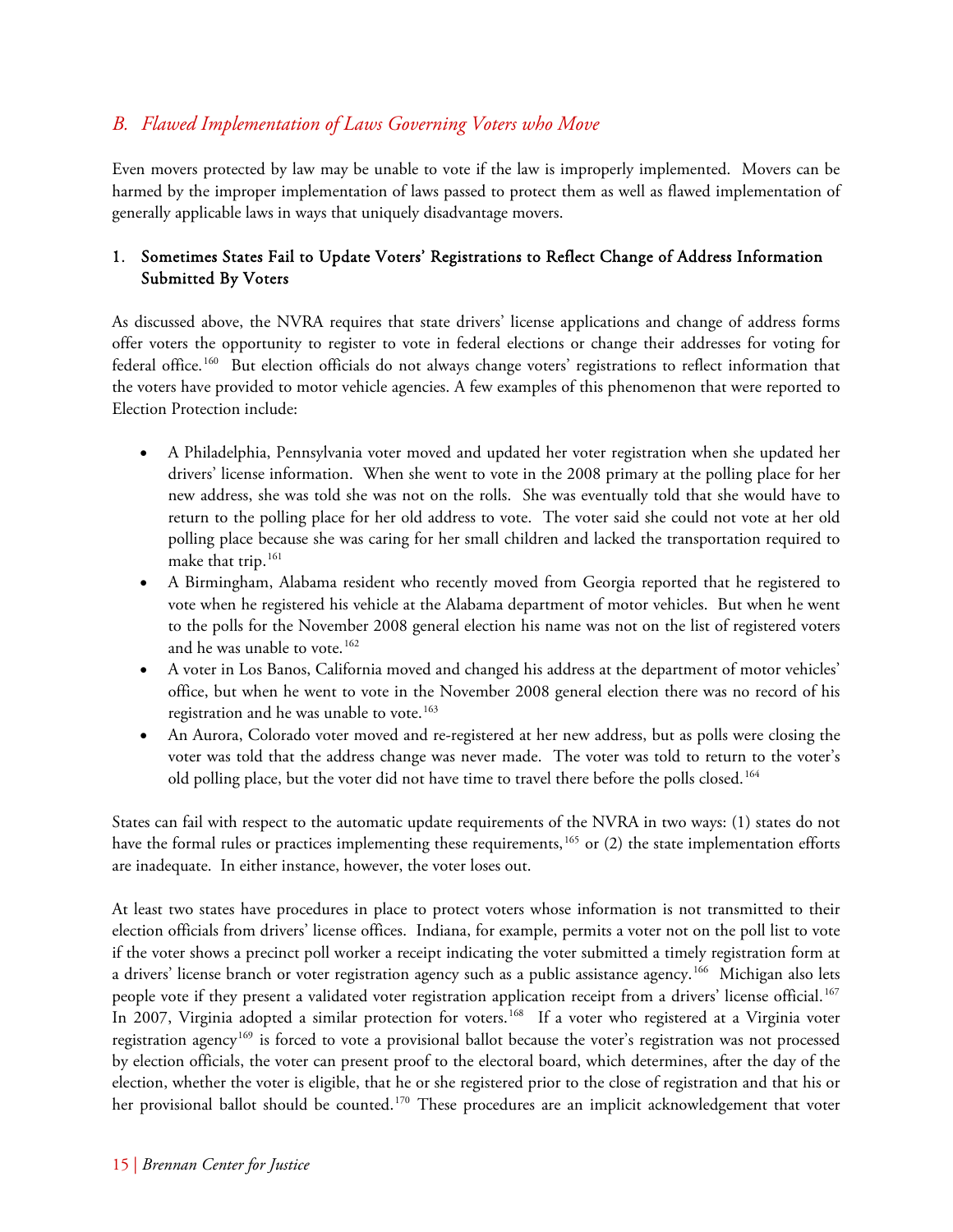registration applications and updates may not be transmitted to election officials in a timely or reliable manner.

Some failures to update voters' registrations may occur because motor vehicle offices rely on paper forms to notify election officials of address changes. In Tennessee, for example, certain voter registration agencies are required to mail completed voter registration forms to the relevant election officials.[171](#page-37-12) If a paper form is misdirected or lost, election officials may not have any record of the voter's address change or desire to register to vote. Voters may not realize errors have occurred until Election Day when it may be too late to remedy mistakes. Kansas recently adopted a system of electronically transferring changes of address for voting purposes from local division of motor vehicles' offices to local election officials in part to reduce the problem of voters' paper registration forms getting misplaced.<sup>[172](#page-37-13)</sup>

The NVRA also requires that state public assistance and disability offices distribute voter registration applications with every application for services or assistance and with every recertification, renewal or change of address form for such services and assistance.<sup>[173](#page-37-14)</sup> These agencies must make assistance available to people in completing their voter registration applications.<sup>[174](#page-37-15)</sup> They also must distribute the National Mail Voter Registration form that can be used to change the address on a voter's registration or an equivalent state form.<sup>[175](#page-37-16)</sup> Research and litigation in several states suggest that public assistance agencies are not reliably facilitating voter registration, re-registration, or updating of registration records.<sup>[176](#page-37-17)</sup> When public assistance agencies neglect their duties under the NVRA, election officials miss opportunities to update the registrations of voters who have moved. This failure has a disproportionate impact on the low-income voters served by social service agencies.<sup>[177](#page-38-0)</sup>

Communication breakdowns can also happen between state public assistance agencies and election officials. Similar to the procedures in Indiana and Virginia described above, Colorado protects voters who registered at state agencies including public assistance agencies, offices of state-funded programs for persons with disabilities, and armed forces recruiting offices. If such voters are not listed on registration records, they can go in person to their county clerk and recorder's office and affirm the name, location of and approximate date of registration or provide a receipt from the agency, complete an emergency registration form, and vote a regular ballot.[178](#page-38-1) Connecticut also lets voters vote even if their names are not on the voter checklist, if they can present an application receipt from a voter registration agency such as a public assistance or disability services office.<sup>[179](#page-38-2)</sup>

#### 2. Improper Implementation of Voter Identification Requirements Can Disenfranchise Voters Who Have Moved

Even when voter identification laws do not require a voter to show identification with the voter's current address, poll workers in many states often deny ballots to voters whose identification does not match the address in the pollbook, improperly disenfranchising them.

Ohio's voter identification law, for example, permits a voter to present acceptable photo identification like a drivers' license or state ID card with an old address on it.<sup>[180](#page-38-3)</sup> Nevertheless, Ohio voters have reported election officials misinterpreting the identification law to the disadvantage of voters who have moved. A voter in Franklin County, Ohio reported to Election Protection that when she presented her drivers' license that did not contain her current address, the poll worker required her to present another form of identification such as a utility bill before she could vote in the November 2008 general election.<sup>[181](#page-38-4)</sup> Similarly, a voter in Ross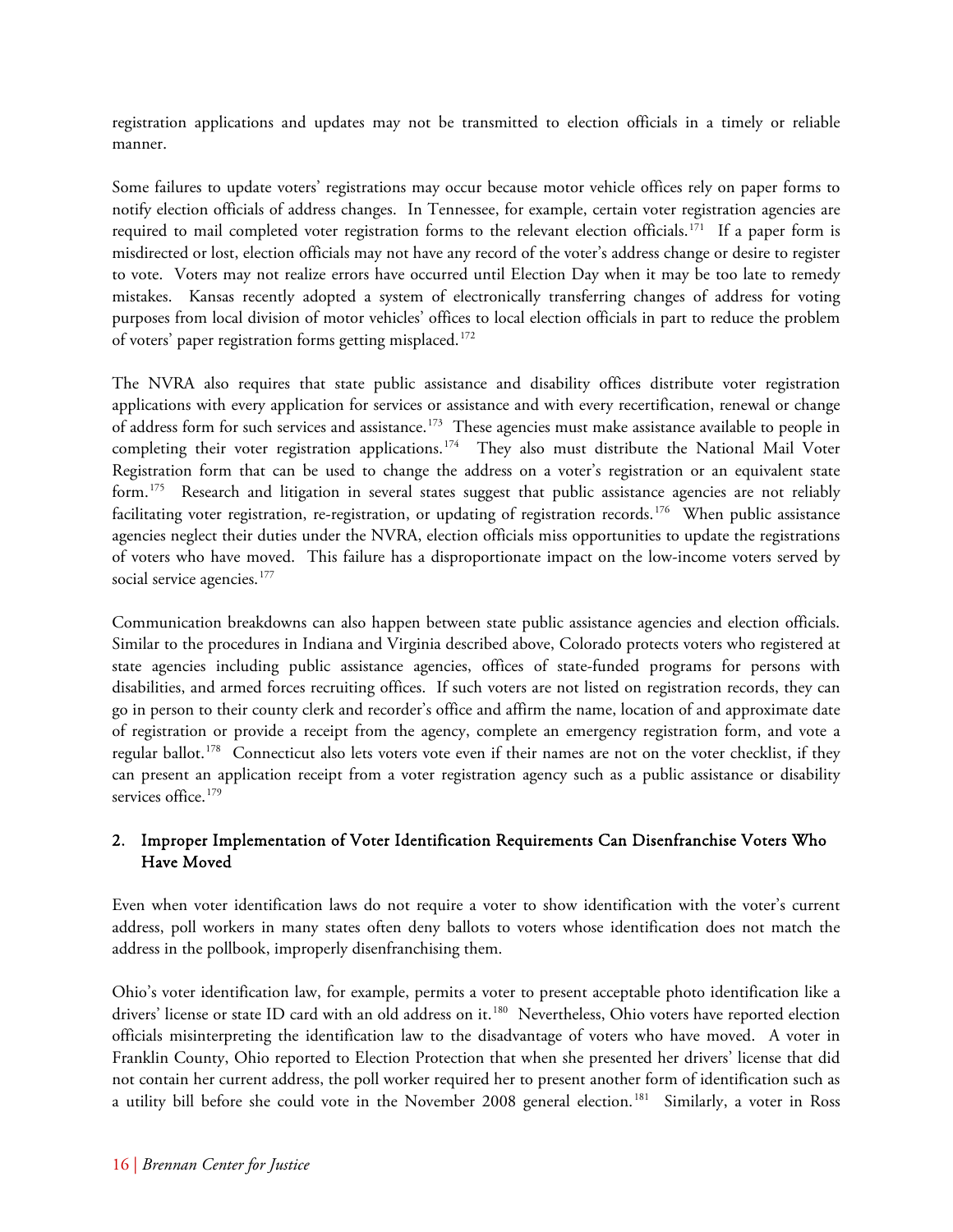County, Ohio reported to Election Protection that when he presented his drivers' license, which showed a different address than his current address, the poll worker required him to produce additional identification based on instructions poll workers had received from the county board of elections.<sup>[182](#page-38-5)</sup> A voter in Warren, Ohio told Election Protection that he was turned away from the polls in the November 2008 election because the voter only had an Ohio state identification card with the voter's old address.<sup>[183](#page-38-6)</sup> This confusion happened in spite of the statute clearly permitting a voter to cast a ballot notwithstanding her failure to present a photo id with a current address on it.

Indiana is another state in which the voter's identification is not required to have the voter's current address.[184](#page-38-7) In the November 2008 general election, however, a voter in Indianapolis, Indiana reported to Election Protection that he was required to show additional identification because his address on his drivers' license did not match the address on his voter registration. He was only allowed to vote after a 45 minute delay while election officials considered whether they would accept his additional identification.<sup>[185](#page-38-8)</sup>

Likewise, Colorado voters must show one form of approved identification which includes a valid Colorado drivers' license, a valid United States passport, or a current utility bill in order to vote a regular ballot in person. Identification that includes the voter's address is sufficient so long as the address is within the state of Colorado.[186](#page-38-9) In the November 2008 general election, however, a voter in Denver, Colorado reported to Election Protection that he was turned away because his identification did not show the same address as his registration record.<sup>[187](#page-38-10)</sup>

## *C. Election Officials Are Confused About Where Movers Should Vote*

As the previous sections show, many states' protections for movers and list maintenance procedures are complicated. There is often confusion among voters and poll workers about whether a voter is registered, where a voter should vote, or what type of ballot a voter should cast. Unfortunately, the voter almost always bears the brunt of this confusion.

There are a number of aspects of state voter registration requirements that may be confusing to voters. For example, voters may not understand what the state requires them to do after a move, whether their move is one which permits updating their registration on Election Day, or whether they have to re-register before the close of the registration period. Indeed, state election officials' announcements encouraging voter registration do not always remind voters of the need to update their registration or re-register after a move.<sup>[188](#page-38-11)</sup>

#### 1. Voters Who Have Moved Do Not Know Where to Go Vote

Movers who have not updated their voter registration record may not know whether they should go to the polling place for their old or new address to vote on Election Day. As illustrated in Figure 4 and Figure 1, some states direct voters who have moved to the polling place for their new address, and some send voters to their old polling place. Sometimes, a voter's proper polling place depends on how recently a voter moved.<sup>[189](#page-38-12)</sup> Unfortunately, there is no general principle explaining these differences and so voters must look up the specific technical rules that apply in their particular state.

Inaccurate and limited technology to help voters find their polling places may also contribute to the confusion experienced by voters who have moved. Some voters who have moved but have not notified election officials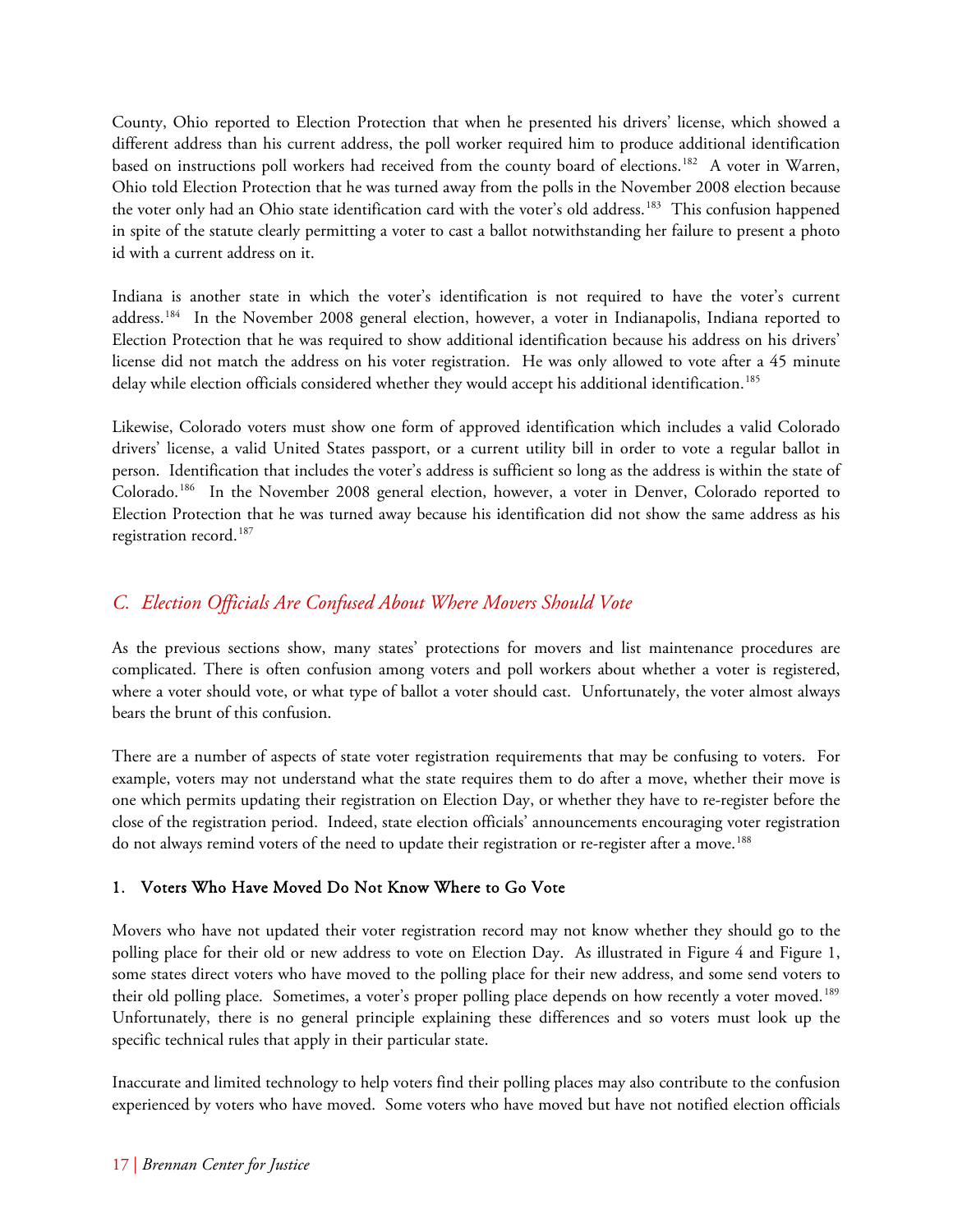of their address changes before Election Day are allowed to vote at the polling places for their new addresses.<sup>[190](#page-38-13)</sup> However, even if voters know this rule, they still need to know where the polling place for their new address is located to be able to vote. To help voters locate their polling places, most states have poll finders on their state websites. Unfortunately, only about one third of these poll finders provide a polling place for any address in the state. The rest are of limited use to movers because they only show the polling place information corresponding to the address on the voter's registration.<sup>[191](#page-39-0)</sup> Movers who are allowed to vote at their new polling places need polling place locators that show the polling place covering any valid address in the state.<sup>[192](#page-39-1)</sup> This is especially true in light of the fact that voters who must rely on reaching an election official to learn their polling place may face some difficulties getting through the high volume of calls on Election Day.193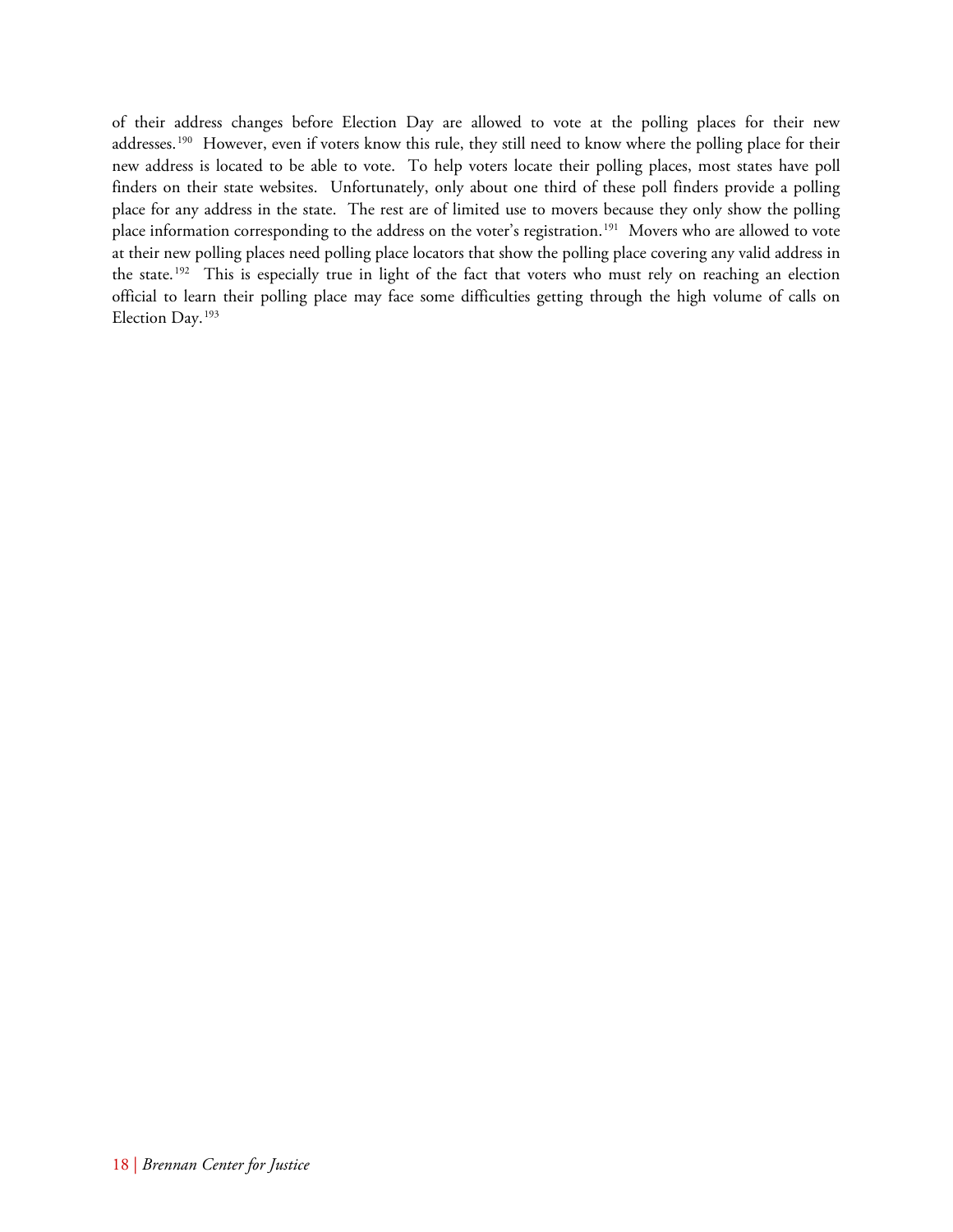*Figure 4. State Methods of Compliance with Voting Rights Protections for Voters Who Move Outside of Their Precinct but Within Their County* 



- Allows voters who have moved within their registrar's jurisdiction to correct their addresses and vote at the polling places for their new addresses
- Allows voters who have moved within their registrar's jurisdiction to correct their addresses and vote at the polling places for their old addresses

**Allows voters who have moved within their** registrar's jurisdiction within 30 days of an election to correct their addresses and vote at the polling places for their old addresses. Voters who have moved within their registrar's jurisdiction more than 30 days before an election can correct their addresses and vote at the polling places for their new addresses.

**Illinois**: Voters who move more than 30 days before an election can vote for federal offices at the polling places for their old addresses. Voters who move within 30 days of an election can vote a full ballot at the polling places for their old addresses.

**South Carolina**: Voters can vote a full ballot at the board of elections for the new county they moved to, or vote a limited federal ballot at the polling places for their old addresses.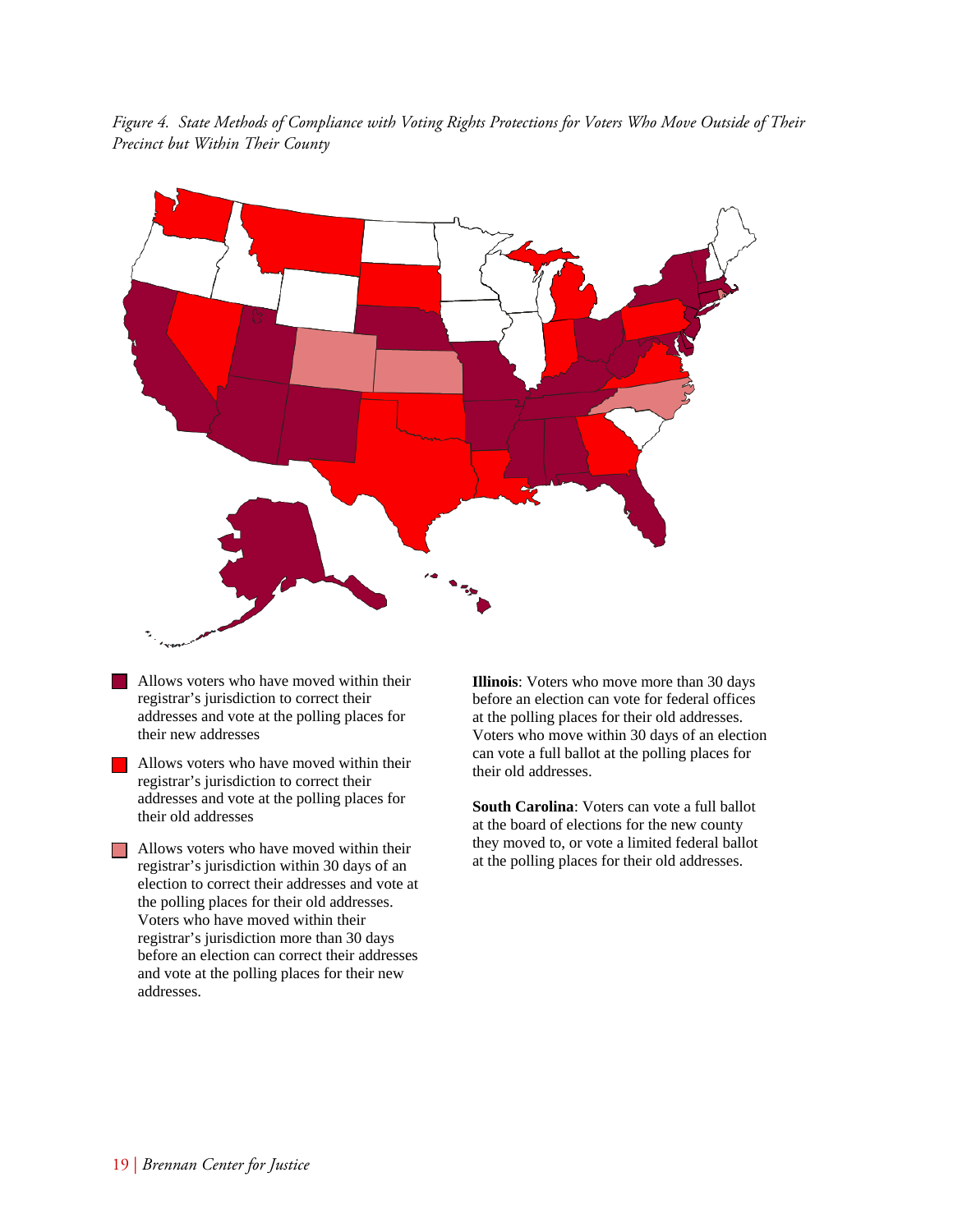#### 2. Poll Workers May Incorrectly Direct Voters

Poll workers are frequently not full-time employees of the local election office. Instead, they receive training to help administer the election. Sometimes, confusion on the part of election officials or poll workers can lead to the disenfranchisement of voters who move.

Calls into the Election Protection hotline reveal examples of disenfranchisement due to poll worker confusion on Election Day. In Georgia, for example, a voter moved to a new county after the state's voter registration deadline. The voter was told by election officials in his new county that he should return to his old county to vote in the 2008 general election, consistent with Georgia law.[194](#page-39-2) When, however, the voter arrived at his old polling place and completed a registration form with his new address, the election officials told the voter that voting at his old polling place would be equivalent to issuing a false statement, which is a felony. The voter did not cast a ballot.<sup>[195](#page-39-3)</sup> In another example, a voter in Warrensville Heights, Ohio reported to Election Protection that she moved and registered her new address with election officials. When she went to the polls in the 2008 general election, however, she was told she had to vote a provisional ballot because she changed her address, even though she had received confirmation of her address change and was on the list of voters at the polling place.<sup>[196](#page-39-4)</sup>

In the example previously cited in Section I.A.3.b involving the "right church, wrong pew" issue in Westchester, New York, the court found that at least some of the ballots being incorrectly cast were attributable to poll workers failing to direct voters to the correct table for the election district. The voters at issue eventually had their affidavit ballots counted, but it required a court order to do so.<sup>[197](#page-39-5)</sup>

Poll workers' confusion can be compounded by a lack of access to technology to locate voters' proper polling places on Election Day. If voters who have moved mistakenly go to vote at their old polling place when state law requires them to vote at their new polling place, poll workers may lack the technology to send voters to the right polling place. One election judge in Saint Paul, Minnesota expressed frustration at having to rely on the very low-technology "precinct finders" — hard copy listings of the ward and precinct number corresponding to a voter's house number — to direct voters. He referred to the books as "extremely difficult to read" and "a virtual catalyst for human error."<sup>[198](#page-39-6)</sup>

At least one state statute attempts to protect voters from potential disenfranchisement in the event of poll worker error. Missouri allows a voter to cast a provisional ballot if the poll worker cannot determine the eligibility of the voter and thus cannot confirm if the voter is in the correct precinct.<sup>[199](#page-39-7)</sup> This protection is of limited value, however, because Missouri statutes dictate that any provisional ballot cast in the wrong precinct will not be counted, without exception.<sup>[200](#page-39-8)</sup> So although Missouri recognizes the potential for disenfranchisement due to poll worker error, the statutes fall short in actually preventing it. Indeed, a representative of the Missouri Secretary of State's office is reported to have stated that election officials would not be able to know when determining whether to count the ballot if the voter cast the ballot in the wrong precinct due to the failure of the poll worker,<sup>[201](#page-39-9)</sup> making this protection somewhat hollow.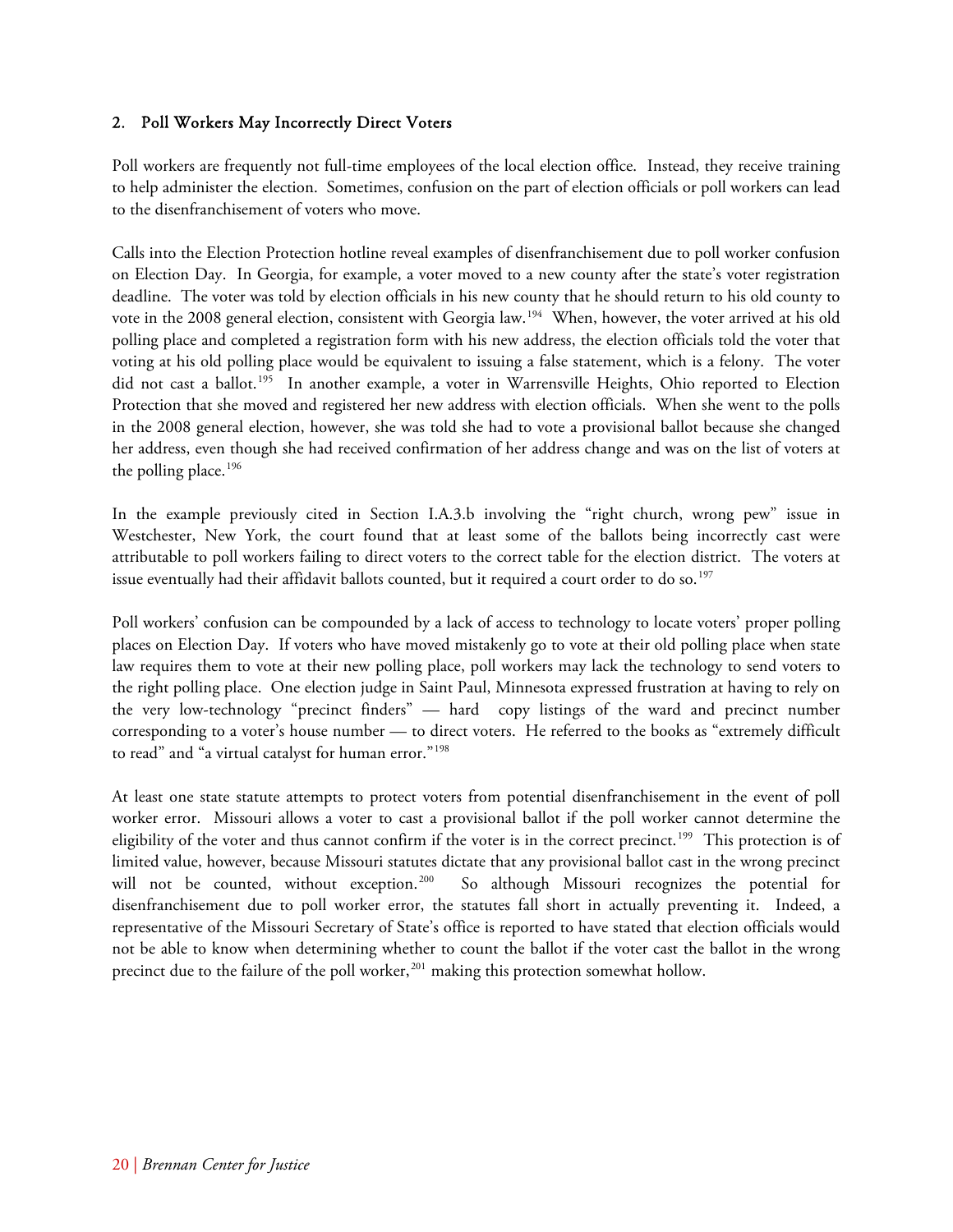## **III. STATE AND FEDERAL GOVERNMENTS SHOULD STRENGTHEN PROTECTIONS FOR VOTERS WHO MOVE**

At the time of the passage of the NVRA, the House Committee Report noted that:

Enactment of the Voting Rights Act of 1965 eliminated the more obvious impediments to registration, but left a complicated maze of local laws and procedures, in some cases as restrictive as the outlawed practices, through which eligible citizens had to navigate in order to exercise their right to vote. The unfinished business of registration reform is to reduce these obstacles to voting to the absolute minimum while maintaining the integrity of the electoral process.<sup>[202](#page-39-10)</sup>

Sixteen years later, much of the business of registration reform remains unfinished.

Section II of this report showed that under the current system of voter protections in many states, voters are often disenfranchised because of limited protections, inconsistent implementation, and confusion on the parts of voters and election officials. Some states have taken steps to implement statutes and best practices that correct some of these shortcomings. It is time to take the next step in registration reform to further minimize the barriers to registration.

#### *A. State Law Reforms*

#### 1. States should adopt a system of portable or permanent registration

The NVRA voting rights protections for voters who have moved but not notified election officials are aimed at voters who move within the same registrar's jurisdiction.<sup>[203](#page-39-11)</sup> This limited protection made sense when the NVRA was passed in 1993. At the time, almost all registration lists were maintained by city and county election officials — not by the state. Therefore, limiting voting rights protections to voters who moved within their registrar's jurisdiction made sense because another registrar would not have access to records to determine whether a voter was in fact registered at a previous address or whether a voter attempted to vote in two locations on Election Day.

In 2002, the Help America Vote Act required states to create integrated statewide lists for managing voter registration files, but did not expand the NVRA protections for movers beyond the registrar's jurisdiction.<sup>[204](#page-39-12)</sup> Indeed, HAVA does not even define its use of the word "jurisdiction" in places where it offers new protections such as provisional ballots requirements.<sup>[205](#page-39-13)</sup> Almost all states currently use statewide voter databases, and the handful of states that have not finalized their databases are on track to do so shortly.[206](#page-39-14) With these computerized statewide lists, all registrars should have access to records confirming the voter who moved was previously registered at another address and that the voter didn't attempt to vote in two locations. Requiring voters to re-register even when registrars have notice of the voters' previous registration in the state through the statewide database weakens the underlying principle in the NVRA that voters should not have the burden of re-registration when the registrar has notice of the change of address. This needlessly places a burden of re-registration on the voter. The implementation of statewide registration lists means voters who move outside of their registrar's jurisdiction can be protected equally with voters who move within the same registrar's jurisdiction.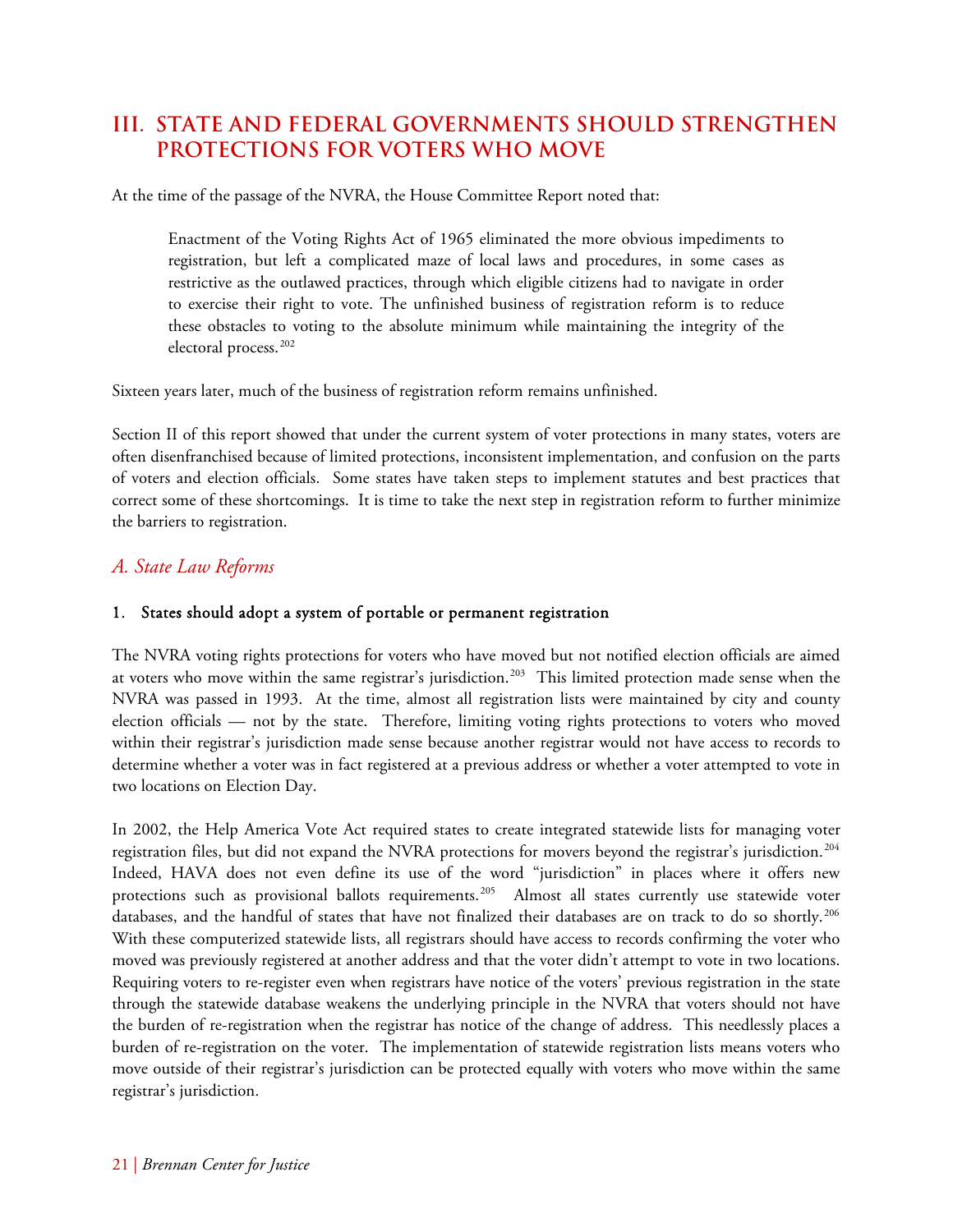A better policy, one adopted by a few states already, is one which permits a voter who has registered in the state to move to a new address within the state or change her name and vote a ballot that counts in a subsequent election — without having to re-register each time she moves or take affirmative steps to change her registration information. Under this system, a person's registration is permanent or portable — the voter retains a valid registration in spite of subsequent moves unless she moves out of state or otherwise becomes ineligible. Several states have already adopted this reform. Florida is one example: if a Florida voter completes a change-of-address form at the poll and election officials verify that the voter is registered to vote in the state, then the voter is given a regular ballot.<sup>[207](#page-39-15)</sup> Delaware also permits voters who move within the state to cast regular ballots at the polling place for their new address after completing eligibility affidavits.<sup>[208](#page-39-16)</sup> In Maryland, voters who move within the state can vote by provisional ballot at the polling places for their new address.<sup>[209](#page-39-17)</sup> These states have effectively extended NVRA's protections for intra-jurisdiction moves to all moves state-wide; other states should do the same.

#### 2. States should enhance coordination between election officials and DMVs

States should enhance the compatibility of their voter registration and drivers' license databases so that address changes submitted to the state's drivers' license bureau are transmitted electronically to the voter registration system. Requiring timely electronic transmission of change of address information minimizes the risk that voters will be disenfranchised by delayed or misplaced forms. In Utah, drivers' license divisions electronically send the name, address, birth date and drivers' license number of all persons who indicate on their drivers' license applications that they also wish to register to vote to the lieutenant governor's office.<sup>[210](#page-39-18)</sup> Although the actual voter registration forms are sent in hardcopy to county election officials, the electronic record nevertheless helps guard against errors.[211](#page-39-19) In Michigan, the computer platform used by the bureau of motor vehicles is the same one as that used by the state bureau of elections, easing electronic communication transfers.

#### 3. States should enhance coordination between election officials and voter registration agencies and public assistance agencies

States should enhance the compatibility of their voter registration and public assistance databases so that address changes that are submitted to public assistance agencies are transmitted electronically to the voter registration system. Updates made in this way will make the voter registration database more accurate, and will save the voter from having to make address updates at two different places with the government. Again, increasing interoperability, such as the sharing of computer platforms would greatly enhance such recommended coordination. Data-sharing arrangements between government agencies are common in other nations and allow the election rolls to be updated automatically after a voter moves, without the voter having to file additional paperwork.<sup>[212](#page-39-20)</sup>

#### 4. States should allow voters to correct or update their addresses online

Voters should be allowed to complete and submit registration forms online, and further to update their registration records online in the event that the voter has moved or changed address. Certain protections need to be in place to ensure that voters are not the victim of fraud or misuse, including protocols to maintain an image of the signature, confirm that the activity has taken place, and ensure that the correct record is being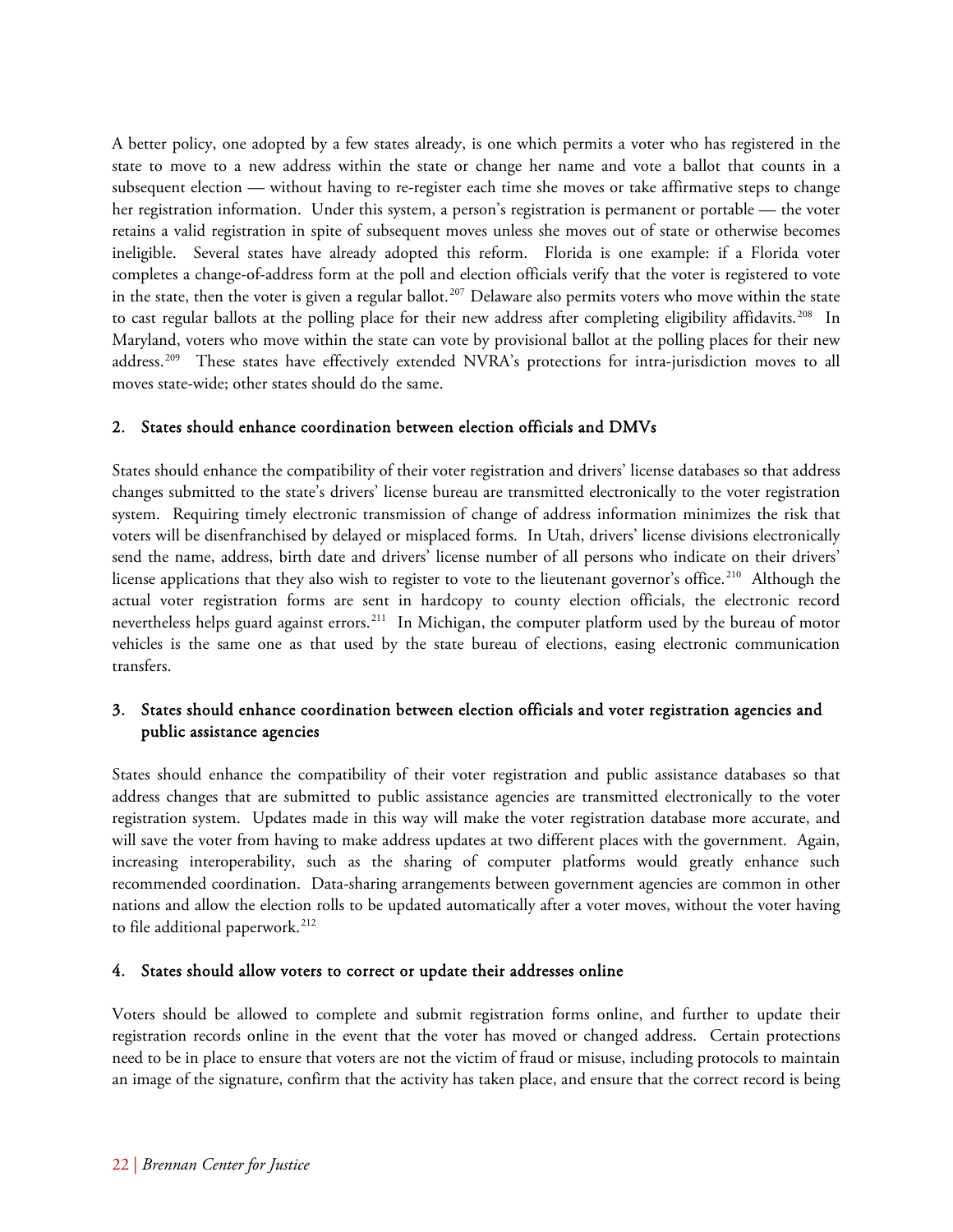updated. To this end, voters will need to be notified when a transaction such as submitting a registration application or updating an address takes place.

#### 5. States should give voters proof of their attempt to register and/or update at state agencies and accept that proof on Election Day if the transaction has not been processed

Voter registration applications and address updates from drivers' license offices and state public agencies should be transmitted to election officials in a prompt and reliable manner. Voters, however, should not be penalized in the event that they are not. Accordingly, states should enact procedures like those existing in Indiana, Michigan, Colorado, and others to give voters proof that they attempted to register at state agencies and allow voters to cast a ballot that will count upon presentation of that proof, even if the transaction has not been processed in the case of the drivers' license office or transmitted in the case of a public assistance agency.

#### 6. States should better inform voters about state requirements and protections for voters who move

States should clearly publicize re-registration requirements for voters who move in advance of the state's registration deadline. If voters who have moved update their registrations to reflect their new addresses before Election Day, they would not need to take advantage of fail-safe voting protections and would be less likely to suffer from confusion or poll worker error on Election Day.

States can also create online poll finders that identify the polling place that corresponds to any valid address in the state, as opposed to being fixed to the address where the voter may have last registered, so that voters who have moved and are required to vote at the polling place for their new address can easily find the polling location.

Not all voters who move will have internet access. Therefore, states should also expand their capacity to respond to questions from voters trying to locate their proper polling place. This should include having technology available at the polling places whereby election officials could look up the correct polling place and direct voters to that location.

#### 7. States should better train poll workers to respond to the issues facing movers

Poll workers should receive training that prepares them to perform their duties effectively, which includes providing correct information to voters and implementing accurately state and federal law. Training sessions should devote sufficient time to those issues affecting movers, which would include covering how to direct voters to the appropriate polling place, the rules for provisional balloting, and the circumstances in which ID is needed and what kinds of ID are acceptable.

#### 8. States should maintain a record of voters who have been removed from the state's list of eligible voters on the basis of a change of address

States should require that all voter registration records that are removed through a state's list maintenance procedures be maintained on a list that is readily accessible to election officials, and most importantly, poll workers on Election Day. If such a list were available at the polls, it would facilitate the correction of mistakes — before the voter had cast a provisional ballot. In addition, the cancelled list should indicate the reason for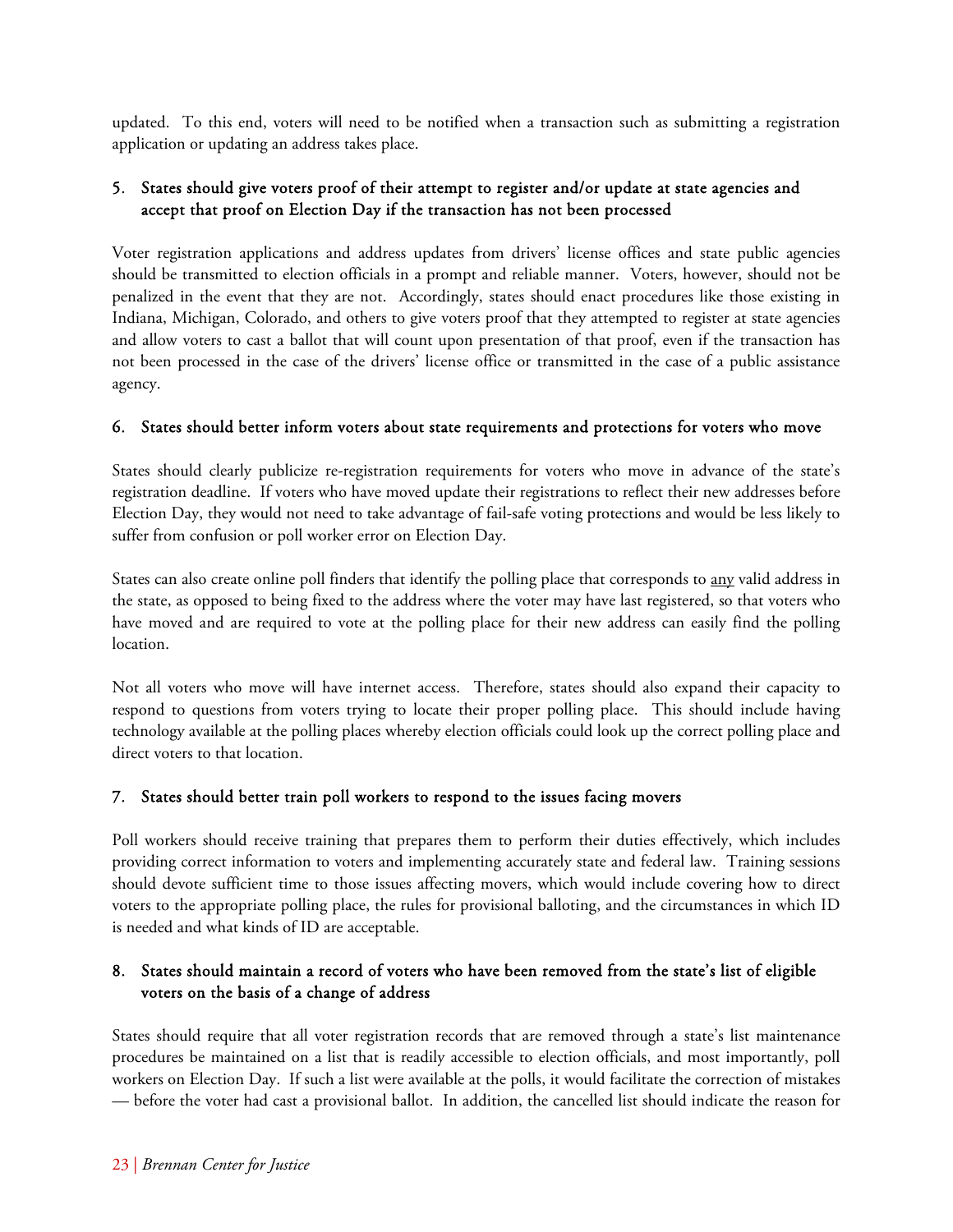removal, whether it is on account of a move, a belief that the voter is deceased or is disenfranchised on account of a criminal conviction, or any other reason under state law. States may have to consider limiting the size of list to those voters purged in the previous four years to in response to costs or other administrative issues.

#### 9. States should permit Election Day corrections

Election Day registration offers people the opportunity to register to vote and cast a ballot on the same day. This is an important protection for many citizens because it allows for a correction of many registration failures before it is too late for the voter to cast an effective ballot, but also offers an additional safety net for voters who move. For example, voters who move and update their registration at the department of motor vehicles sometimes discover on Election Day that the election officials did not update their registration records.[213](#page-39-21) Election Day registration would allow them to correct this problem at their new polling place. Even voters in states that offer statewide permanent registration regimes are susceptible to disenfranchisement — voters who discover on Election Day that they have been removed from their state's list of eligible voters might be offered a provisional ballot that will not be counted due to poor list maintenance.<sup>[214](#page-39-22)</sup> Election Day registration offers an important final backstop protection to these voters who move.

At least two studies have shown Election Day registration has a significant benefit for voters who have recently moved.<sup>[215](#page-39-23)</sup> One of the studies found that one-quarter of the increased voter turn out in states with Election Day registration is attributable to voters who have moved.<sup>[216](#page-39-24)</sup>

#### 10. States should consider allowing the counting of provisional ballots that include partial ballots

States should consider allowing for the "partial counting" of any ballot cast in the wrong precinct — in other words, counting votes for those offices or issues for which a voter would have been eligible in his or her home district. Such a policy would prevent voters from facing complete disenfranchisement simply because they were confused about their correct polling place or were directed to the wrong precinct by an election official.

Several states already allow for partial counting of provisional ballots cast in the wrong precinct.<sup>[217](#page-39-25)</sup> California even instructs election workers to allow voters to vote a provisional ballot if the voter arrives at the incorrect polling place too late in the day to make it to their correct polling place.<sup>[218](#page-40-0)</sup>

In considering such laws, states may want to clarify their position on voters intentionally voting in the wrong polling place because the lines are shorter, or it is more convenient for those providing transportation to the voters, or for other reasons like it is closer to work.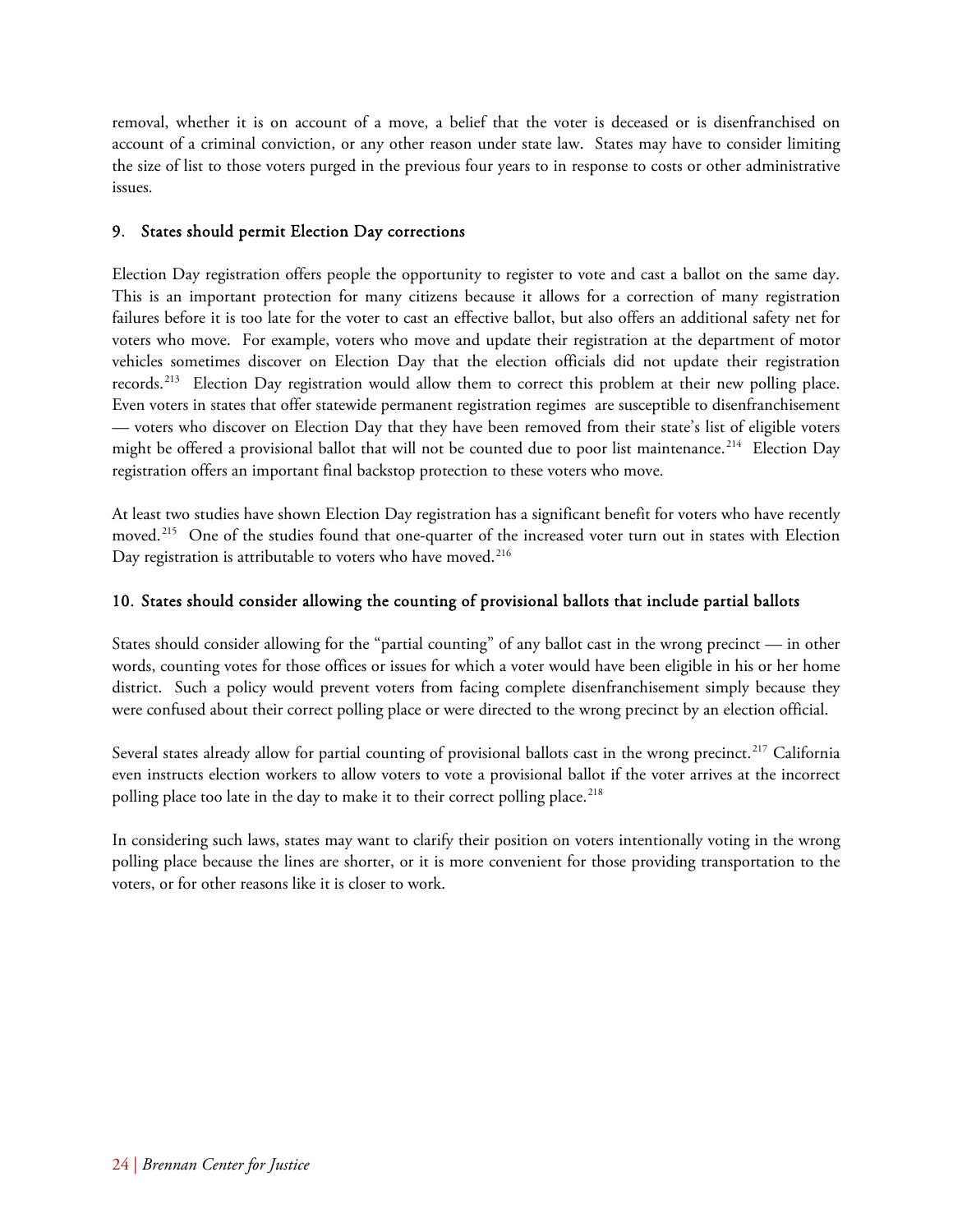#### *B. Federal Law Reforms*

#### 1. Pass Voter Registration Modernization<sup>219</sup>

Given the multitudes of eligible citizens who are not registered to vote, and those who do not have an effective registration on account of a move, it should be a national requirement that states take responsibility for registering all eligible citizens, with some flexibility for states to innovate, and that federal financial support be provided to enable states to achieve the goal of modernized registration. Congress should enact a federal bill that phases in voter registration modernization. The bill should have four main components: (1) a mandate for states to enact systems of automatic or affirmative voter registration designed to capture all eligible citizens; (2) a requirement that registration be permanent or portable as long as a voter remains a resident within the same state and does not become otherwise ineligible; (3) fail-safe mechanisms for eligible citizens whose names are missing from the voter rolls or whose registration information is inaccurate or out of date to correct these errors or omissions before and on Election Day and to vote; and (4) sufficient funding to enable states to transition effectively to voter registration modernization.

## **CONCLUSION**

Even those who have moved and have not updated their registration may be able to cast a ballot that will count. The Voter Guide attached as an appendix demonstrates this. Nevertheless, these limited protections on such a fundamental right are not acceptable. Given the mobility of our society, our advances in technology, and our national commitment to voting, we as a country can and should do better. Many of the limitations on the rights and protections afforded to voters who move are unnecessary and preventable. States should reform their policies to exceed current federal protections for movers.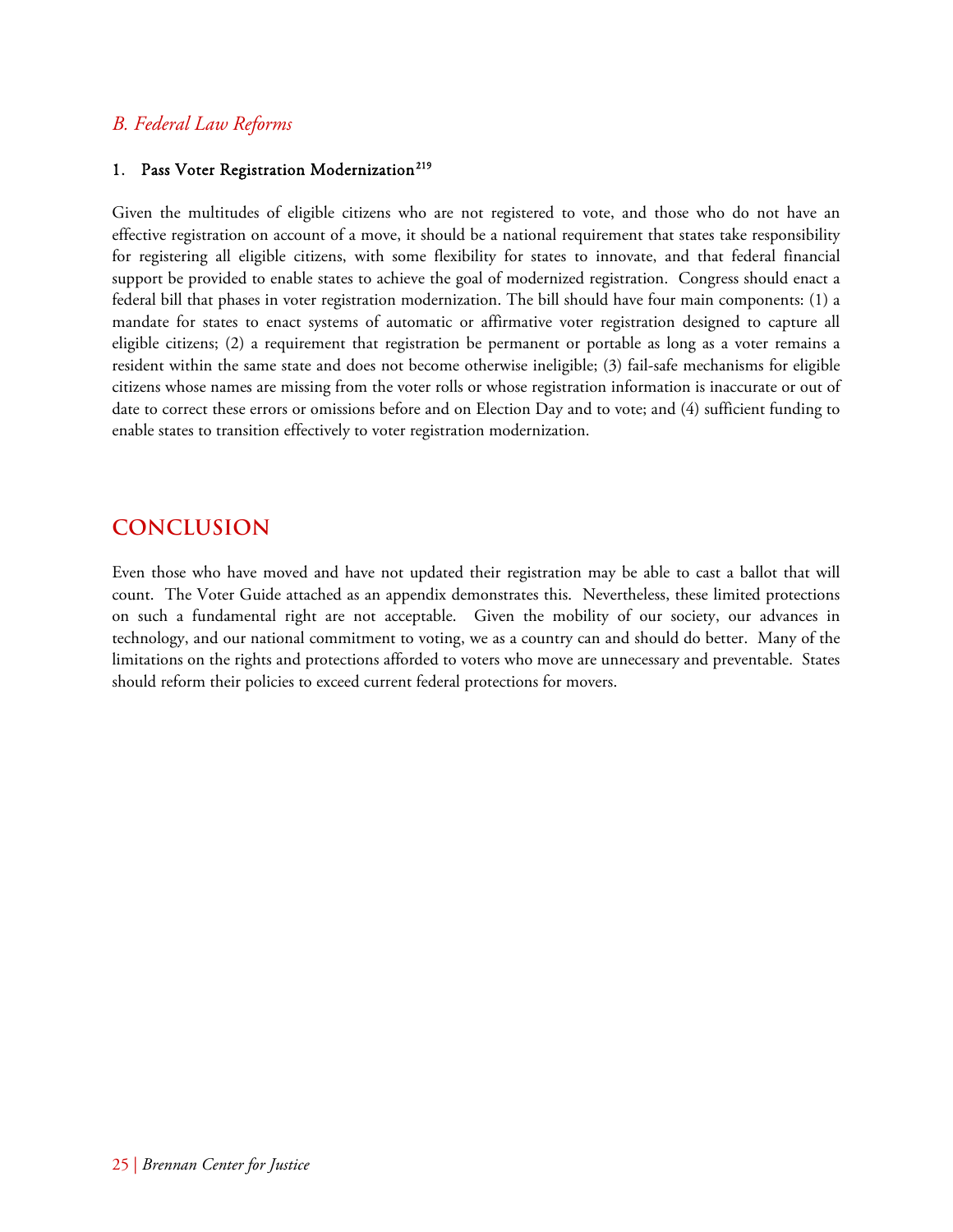## **ENDNOTES**

<span id="page-30-0"></span><sup>1</sup> *Voter Registration: Assessing Current Problems: Hearing Before the S. Comm. on Rules and Admin.*, 111th Cong. 13 (2009) (statement of Nathaniel Persily, Professor, Columbia Law School).

2 Lawrence Norden et al., BETTER BALLOTS 10 (Brennan Center for Justice ed. 2008), *available at* 

<span id="page-30-1"></span>http://www.brennancenter.org/page/-/Democracy/Better%20Ballots.pdf (reporting an average of the number of voting-age persons who moved between 2000 and 2006 based on data from the U.S. Census Bureau).

<span id="page-30-2"></span><sup>3</sup> Election Protection, *Election Protection 2008: Helping Voters Today, Modernizing the System for Tomorrow 2* (2009), *available at* http://www.866ourvote.org/tools/documents/files/0077.pdf. 4 *See* Professor Stephen Ansolabehere, Testimony Before the U.S. Senate Rules Committee 9-10, Mar. 11, 2009,

<span id="page-30-3"></span>*available at* http://tinyurl.com/pnpkay. 5 *See* Michael P. McDonald, *Portable Voter Registration*, 30 POL. BEHAV. 491, 499 (2008), *available at*

<span id="page-30-4"></span>http://www.springerlink.com/content/f2276m7786p2l2t0/fulltext.pdf (quoting Pervill Squire, Raymond E. Wolfinger & David P. Glass, *Residential Mobility and Voter Turnout*, 81 AM. POL. SCI. REV. 45 (1987)). 6

<span id="page-30-5"></span> $6$  J. Adam Skaggs & Jonathan Blitzer, MODERNIZING VOTER REGISTRATION: PERMANENT OR PORTABLE REGISTRATION (Brennan Center for Justice ed., forthcoming June 2009).

<span id="page-30-6"></span>7 VA. CODE ANN. § 24.2-401 (2008). If the voter moved within the same jurisdiction, he is permitted to vote at his former polling place for two November general elections if he did not change congressional districts. *Id.*

<span id="page-30-7"></span>8 Election Protection, Our Vote Live: Hotline Report # 84263 (2008),

[http://www.ourvotelive.org/responses.php?op=show&id=84263.](http://www.ourvotelive.org/responses.php?op=show&id=84263) 9

<span id="page-30-8"></span> North Dakota is the only state without voter registration. North Dakota Secretary of State, *North Dakota . . . The Only*  State Without Voter Registration, available at http://www.nd.gov/sos/forms/pdf/votereg.pdf.<br><sup>10</sup> Some states allow voters to register on Election Day for the first time. *See, e.g.*, IOWA CODE ANN. § 48A.7A (2008).

<span id="page-30-9"></span>Others allow voters to update their registration on Election Day and then vote, as long as the voter was previously registered. *See*, *e.g.*, FLA. STAT. ANN. § 101.045(2)(a) (2008).<br><sup>11</sup> 148 Cong. Rec. S10492 (daily ed. Oct. 16, 2002) (statement of Sen. McConnell) (describing changes in voter

<span id="page-30-10"></span>registration process for Federal elections mandated in 2002 Help America Vote At as "designed to clean up our Nation's voter registration lists and reduce fraudulent registrations and voting" and arguing that the Act furthers Congress's "compelling interest in protecting the integrity of the Federal election process" by "helping to ensure accurate voter rolls, which is the first step in ensuring fair elections").<br><sup>12</sup> Lawrence Norden et al., *supra* note 2, at 10.<br><sup>13</sup> The NVRA only protects voters who move within their registrar's jurisdiction. 42 U.S.C. § 1973gg-6(e), (j) (200

<span id="page-30-12"></span><span id="page-30-11"></span>In Virginia, the registrar's jurisdiction can be either a city or a county, depending on where in the state the voter lives. Virginia Election and Registration Information System (VERIS), Local Voter Registration Office, Contact Info, https://www.voterinfo.sbe.virginia.gov/PublicSite/Public/FT2/PublicContactLookup.aspx (listing the city and county registration offices).

<span id="page-30-13"></span><sup>14</sup> Both the House and the Senate committees were explicit in their intent to prohibit the imposition of re-registration requirements upon voters who move within the registrar's jurisdiction. H.R. Rep. No. 103-9, at 18 (1993); S. Rep. No. 103-6, at 34–35 (1993) (each stating that "[t]he intent of this requirement is that it is the responsibility of a registrar, upon notification of a change of residence by a voter to another residence within the registrar's jurisdiction, to make the necessary correction of the records. A registrar may not impose requirements, such as re-registration, upon such a voter.").

<span id="page-30-14"></span>15 42 U.S.C. § 1973aa-1 (2006) (amending the Voting Rights Act of 1965, Pub. L. No. 91-285, § 6, 84 Stat. 314, 316– 317).

<span id="page-30-16"></span><span id="page-30-15"></span><sup>16</sup> National Voter Registration Act of 1993, 42 U.S.C. §§ 1973gg–gg-10 (2006).<br><sup>17</sup> Help America Vote Act of 2002, 42 U.S.C. §§ 15301–15545 (2006).

<span id="page-30-17"></span><sup>18</sup> The Voting Rights Act Amendments of 1970 provides procedures only for presidential and vice presidential ballots. 42 U.S.C. § 1973aa-1(e), (f) (2008). The NVRA only applies to elections for Federal office. *See id.* § 1973gg (stating that the purpose is "to establish procedures that will increase the number of eligible citizens who register to vote in elections for Federal office.") HAVA provisional ballot requirements, for example, apply only if the voter declares that the individual is "eligible to vote in an election for Federal office." *Id.* § 15482(a). Additionally, while HAVA mandates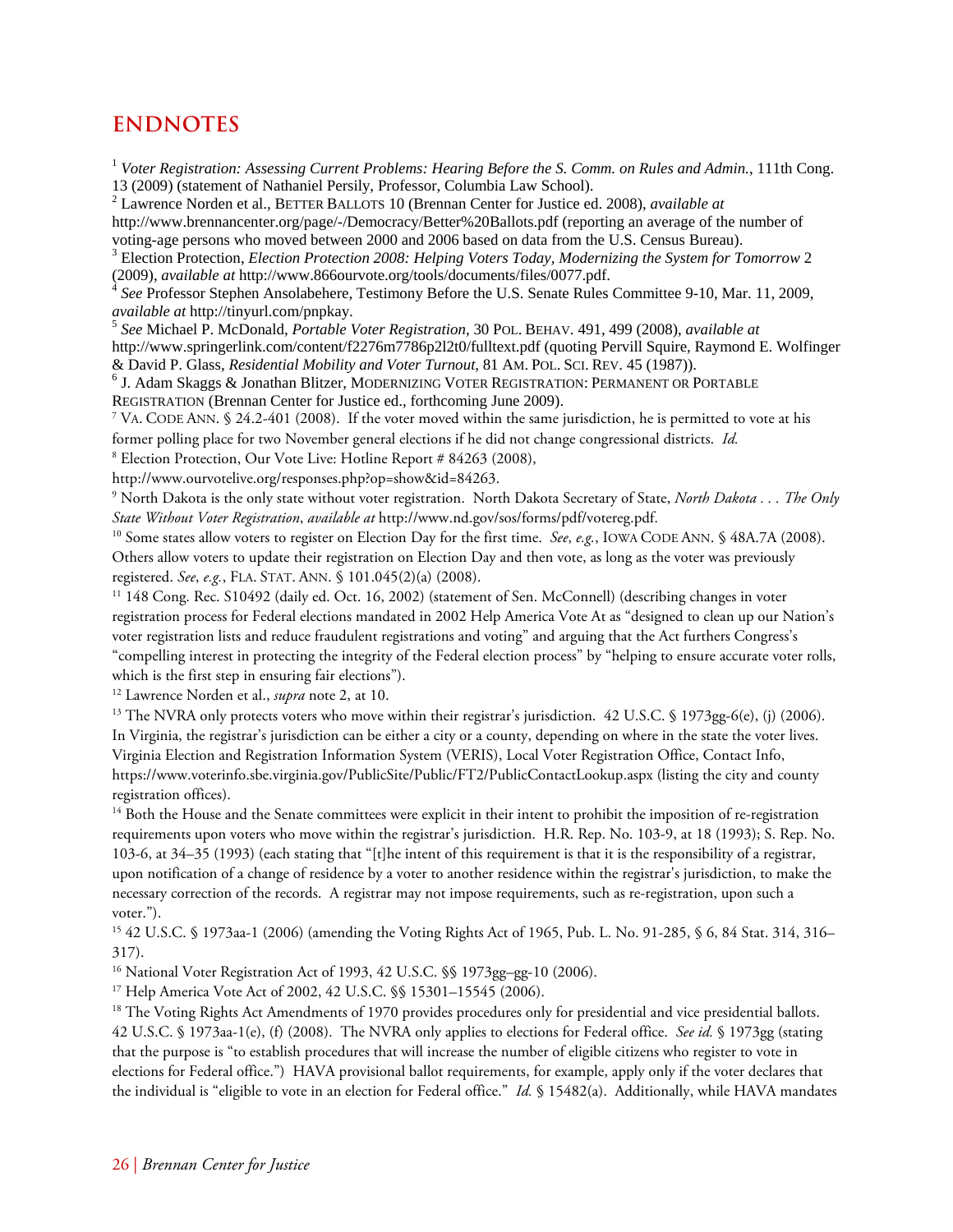the creation of a statewide computerized database that "shall serve as the single system for storing and managing the official list of registered voters throughout the State," the computerized list need only "serve as the official voter registration list for the conduct of all elections for Federal office in the State." *Id.* § 15483(a)(1)(A)(i), (viii).<br><sup>19</sup> It is important to note that Congress has not always taken the lead on establishing protections

<span id="page-31-0"></span>For example, before the Voting Rights Act Amendments of 1970, at least six states offered some form of presidential ballot for voters who moved from another state close enough to the presidential election that they did not satisfy the durational residency requirements in their new state. *See Uniform Act for Voting by New Residents in Presidential Elections*, 77 HARV. L. REV. 574 & nn.4–5 (1964). Before the passage of the NVRA in 1993, over half the states offered some form of motor-voter registration. S. Rep. No. 103-6, at 7 (1993). *See* discussion *infra* Section II for a discussion

<span id="page-31-1"></span>of states with practices that exceed current federal protections.<br><sup>20</sup> Some states with Election Day registration are not required to comply with either the National Voter Registration Act or the provisional balloting sections of the Help America Vote Act. 42 U.S.C. §§ 1973gg-2(b), 15482(a).<br><sup>21</sup> *Id.* § 1973aa-1.<br><sup>22</sup> *See, e.g., Dunn v. Blumstein,* 405 U.S. 330, 331 (1972) (describing Tennessee law which r

<span id="page-31-2"></span>

<span id="page-31-3"></span>resident of the State for a year and the county for three months before being allowed to register to vote).

<span id="page-31-5"></span><span id="page-31-4"></span>23 42 U.S.C. § 1973aa-1(a)(4), (5).

<span id="page-31-6"></span>

<span id="page-31-7"></span>

<span id="page-31-8"></span>

<span id="page-31-9"></span>

<span id="page-31-10"></span>

<span id="page-31-11"></span>

<sup>24</sup> *Id.* § 1973aa-1(b), (d).<br><sup>25</sup> *Id.* § 1973aa-1(d).<br><sup>26</sup> *Id.* § 1973aa-1(e).<br><sup>27</sup> *Id.* § 1973gg(b)(1).<br><sup>28</sup> *Id.* § 1973gg-2(a)(3)(B), 1973gg-5.<br><sup>29</sup> *Id.* §§ 1973gg-2(a)(3)(B), 1973gg-5.<br><sup>30</sup> *Id.* §§ 1973gg-3(d)-(

<span id="page-31-13"></span><span id="page-31-12"></span> $32$  *Id.* § 1973gg-6(c)(1)(b)(i). The registrar gives the voter the opportunity to correct or verify the address change by sending the voter a notice of the change by a forwardable mailing which includes a postage prepaid and preaddressed return form. *See also, e.g.*, VA. CODE ANN. § 24.2-428(B) (2008) (requiring that, upon receipt of reliable information that a voter has moved to an address in the same county or city, the state election board or registrar send a prepaid, preaddressed return card by which the voter may verify or correct the address information). <sup>33</sup>42 U.S.C. § 1973gg-6(a)(4)(B).

<span id="page-31-14"></span>

<span id="page-31-15"></span>34 42 U.S.C. § 1973gg-6(e)(1).

<span id="page-31-16"></span><sup>35</sup> *Id.* § 1973gg-6(e)(2). NVRA requires that a voter be allowed to update his address at the new polling place, but voting is only permitted at the new polling place if allowed by state law. *Id.*

<span id="page-31-17"></span>36 42 U.S.C. § 1973gg-6(e)(3).

<span id="page-31-18"></span><sup>37</sup> *Id*. §1973gg-6(f). *See also, e.g.,* Va. Code Ann. § 24.2-428(B) (2008) (requiring that, upon receipt of reliable information that a voter has moved to an address in the same county or city, the state election board or registrar send a prepaid, pre-addressed return card by which the voter may verify or correct the address information.)<br><sup>38</sup> See, e.g., National Commission on Federal Election Reform, *To Assure Pride and Confidence in the Electoral Process* 

<span id="page-31-19"></span>(2001), *available at* http://www.tcf.org/Publications/ElectionReform/99\_full\_report.pdf; Caltech/MIT Voting Technology Project, *Voting: What Is, Could Be* 8-9 (2001), *available at* 

http://vote.caltech.edu/drupal/files/report/voting\_what\_is\_what\_could\_be.pdf.

<span id="page-31-20"></span>39 42 U.S.C. § 15482(a).

<span id="page-31-22"></span><span id="page-31-21"></span><sup>40</sup> *Id.* § 15482(a)(4).<br><sup>41</sup> 148 Cong. Rec. H7837 (daily ed. Oct. 10, 2002) (statement of Rep. Ney) (explaining that under HAVA, "no voter will be disenfranchised, just because their name does not appear on a registration list.") Representative Ney was the House sponsor of HAVA.

<span id="page-31-23"></span><sup>42</sup> *See* 42 U.S.C. § 15482(a)(4) (providing that state or local officials determine whether an individual is eligible under state law to vote, and therefore have their provisional ballot counted, but without any further guidance regarding this determination).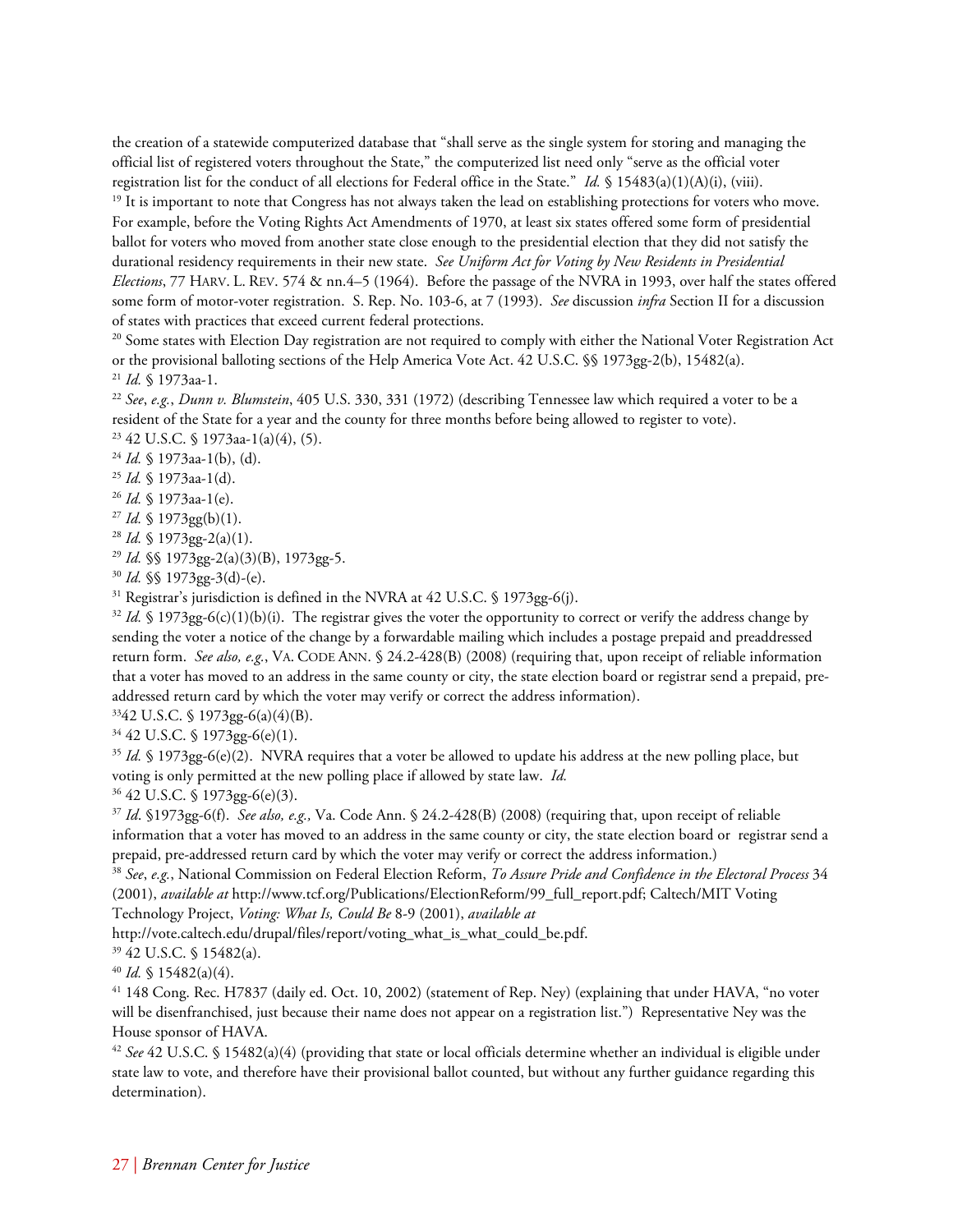<span id="page-32-1"></span><span id="page-32-0"></span><sup>43</sup> *See infra* Section II. 44 42 U.S.C. § 15483(a)(1).

<span id="page-32-3"></span><span id="page-32-2"></span><sup>45</sup> *Id.* § 15483(a)(1)(A)(ii), (iv).<br><sup>46</sup> *Id.* § 15483(a)(1)(A)(v).

<span id="page-32-5"></span><span id="page-32-4"></span><sup>47</sup> *Id.* § 15483(a)(1)(A)(vi).<br><sup>48</sup> Although the NVRA only mandates that voters be allowed to vote in federal elections, states generally adopt the same rules for participating in their local and statewide elections.

<span id="page-32-6"></span><sup>49</sup> Election Protection, Our Vote Live: Hotline Report # 89771 (2008),

http://www.ourvotelive.org/responses.php?op=show&id=89771. *See also* N.J. STAT. ANN. § 19:53C-3(d) (stating that if a voter has moved into the county from another county or state and has not registered to vote in the new county by the  $29<sup>th</sup>$  day before the election, the voter is not eligible to vote in the new county at that election).<br><sup>50</sup> Election Protection, Our Vote Live: Hotline Report # 84360 (2008),

<span id="page-32-7"></span>

<span id="page-32-8"></span>http://www.ourvotelive.org/responses.php?op=show&id=84360.<br><sup>51</sup> Note that some states, like Virginia, *supra* note 7, and Alaska, ALASKA STAT. § 15.20.015 (2008), also provide greater protections to out of jurisdiction movants than required by federal law, but as those protections are not confined by any time frame, they have not been included in this table.

<span id="page-32-10"></span><span id="page-32-9"></span>52 ARIZ. REV. STAT. ANN. § 16-125 (2008). 53 CAL. ELEC. CODE § 2035 (2008).

<span id="page-32-12"></span><span id="page-32-11"></span>54 GA. CODE ANN. § 21-2-218(e) (2008). 55 *See* Illinois State Board of Elections, *Ballot Entitlement for the General Election* (2008), *available at*

http://www.elections.state.il.us/Downloads/ElectionInformation/PDF/BallotEntNov08.pdf.

<span id="page-32-15"></span>

<span id="page-32-16"></span>

<span id="page-32-17"></span>

<span id="page-32-18"></span>

<span id="page-32-20"></span><span id="page-32-19"></span>

<span id="page-32-14"></span><span id="page-32-13"></span><sup>56</sup> IND. CODE ANN. §§ 3-10-11-2, -4 (2008).<br><sup>57</sup> KAN. STAT. ANN. § 25-3701 (2008).<br><sup>58</sup> KY. REV. STAT. ANN. §§ 116.025(5), 116.045(2) (2008).<br><sup>59</sup> LA. REV. STAT. ANN. § 18:110(C) (2008).<br><sup>60</sup> MASS. GEN. LAWS ANN. ch. 51, election can also use the state's late registration procedure to register and vote at the polling places for his or her new address. *See id.* § 13-2-304.<br><sup>64</sup> Letter from New Jersey Assistant Attorney General Donna Kelly to County Board of Elections (October 27, 2005).

<span id="page-32-21"></span>

<span id="page-32-23"></span><span id="page-32-22"></span>65 N.C. CONST. art. VI, § 2(1); N.C. Gen. Stat. Ann. § 163-55(a) (2008). 66 R.I. GEN. LAWS § 17-9.1-16(a)(1), (b)(1)–(2) (2008). *See also* Rhode Island Board of Elections, *Guide to Address Affirmation on Election Day* (2008), *available at*

http://www.elections.state.ri.us/documents/voter\_affirmation\_chart\_11\_2008.pdf.

<span id="page-32-27"></span><span id="page-32-26"></span>

<span id="page-32-25"></span><span id="page-32-24"></span><sup>67</sup> S.C. CODE ANN. § 7-5-440(B) (2008).<br><sup>68</sup> TENN. CODE ANN. § 2-7-115 (2008).<br><sup>69</sup> VT. STAT. ANN. tit. 17, § 2122(b) (2008).<br><sup>70</sup> Legislative history for the NVRA suggests the limitation of the Act's voting rights prote maintenance provisions was intentional, but is somewhat inconclusive. *See* 42 U.S.C. § 1973gg-6(e) (detailing voting rights protections without explicit time limit on the protections). Although not included in the text of the Act, there is some evidence in the Senate Report for the NVRA that Congress only intended to offer voting rights protections for two federal general elections after a voter failed to return an address confirmation notice. *See* S. Rep. No. 103-6, at 19-20 (1993) (stating that, in accordance with the guiding principles of the legislation, "when a registrant fails to return a card to the voting registrar, the voter must be permitted to vote if he or she appears at the polls within two general Federal elections after the date of the notice.")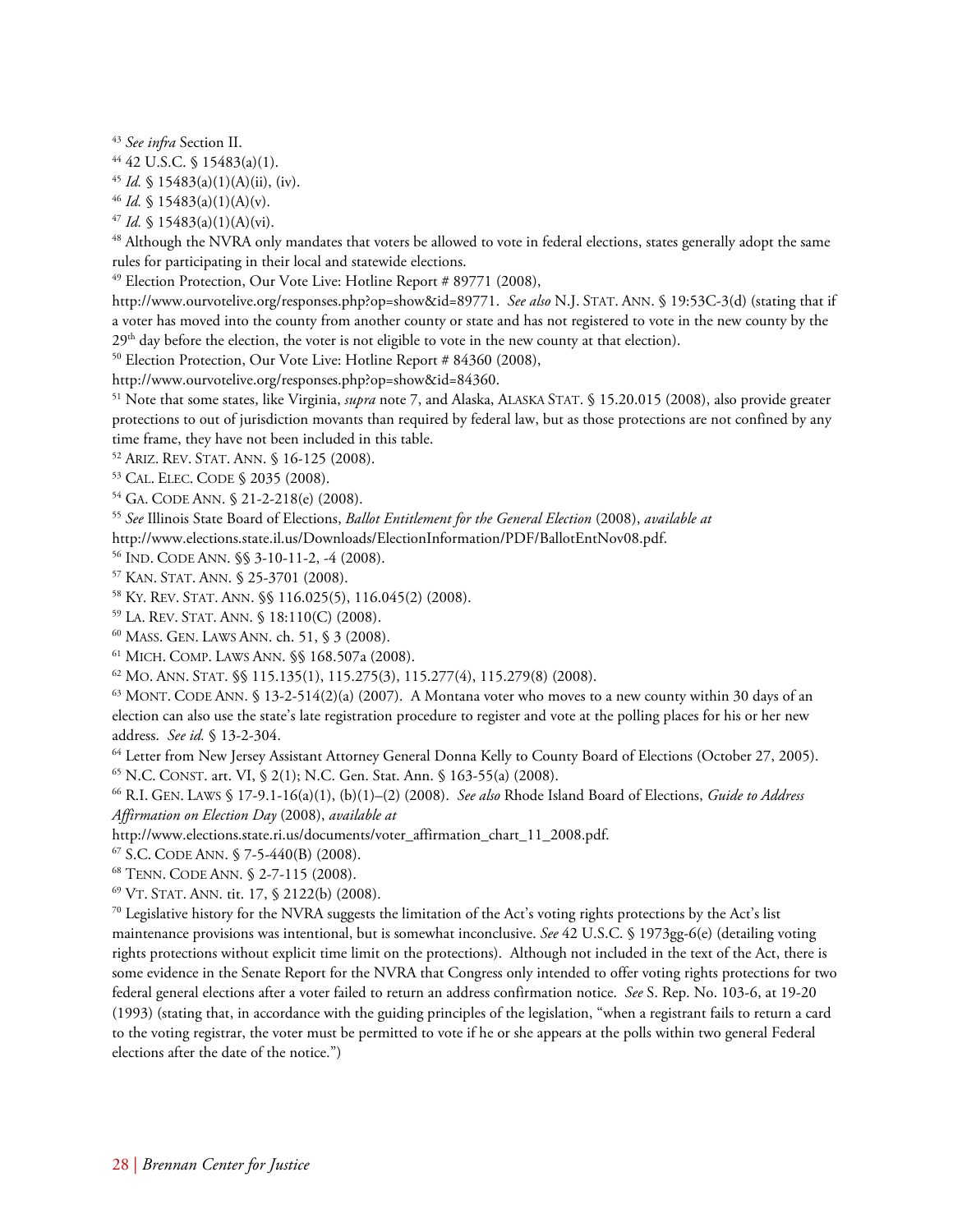<span id="page-33-0"></span><sup>71</sup> 42 U.S.C. § 1973gg-6(a)(4). HAVA repeated the requirement that states make a "reasonable effort" to remove registrations of voters who have not responded to a notice and who have not voted in two consecutive general elections for federal office. *Id.* § 15483(a)(4)(A).

<span id="page-33-1"></span><sup>72</sup> Election Protection, Our Vote Live: Hotline Report # 70028 (2008), http://www.ourvotelive.org/responses.php?op=show&id=70028.

<span id="page-33-4"></span><span id="page-33-3"></span>

<span id="page-33-2"></span><sup>73</sup> TEX. ELEC. CODE ANN. § 15.051 (Vernon 2009).<br><sup>74</sup> Id. § 15.081(a)(1).<br><sup>75</sup> Id. § 16.032; *see also id.* § 15.052(a)(2) (providing that the notice sent to voters must include a warning that the voter's registration is subject to cancellation if the voter fails to confirm his current residence either by written notification or by voting no later than November 30 following the second general election after the date the notice is mailed).<br><sup>76</sup> VT. STAT. ANN. tit. 17, §§ 2150(c), 2150(d)(3) (2008).

<span id="page-33-6"></span><span id="page-33-5"></span>76 VT. STAT. ANN. tit. 17, §§ 2150(c), 2150(d)(3) (2008). 77 *Id.* § 2150(d)(5). 78 *See* Myrna Pérez, VOTER PURGES 21 (2008), *available at* http://www.brennancenter.org/page/-

<span id="page-33-7"></span>/publications/Voter.Purges.f.pdf

<span id="page-33-8"></span><sup>79</sup> *See*, Evan Perez, Provisional Ballots Get Uneven Treatment, Wall St. J., Oct. 28, 2008, at A4 (noting that sometimes "minor differences between a voter's identification and data on the rolls" results in some voters getting provisional ballots.) Calls into the non-partisan Election Protection hotline also reported numerous instances of poll workers requiring that the voter's identification match the address listed in the pollbook. *See e.g.*, Election Protection, Our Vote Live: Hotline Report # 95479 (2008) http://2008.ourvotelive.org/responses.php?op=show&id=95479; Election Protection, Our Vote Live: Hotline Report # 95468 (2008),

http://2008.ourvotelive.org/responses.php?op=show&id=95468; Election Protection, Our Vote Live: Hotline Report # 95436, (2008) http://2008.ourvotelive.org/responses.php?op=show&id=95436<br><sup>80</sup> ARIZ. REV. STAT. ANN. § 16-135(B) (2008).<br><sup>81</sup> *Id.* §§ 16-135(B), -584. Arizona does accept a utility bill of the elector as identification if

<span id="page-33-9"></span>

<span id="page-33-10"></span>the election, but the bill must be in the voter's name and address. Some otherwise eligible voters may not have utility bills in their name that have been sent to their new address. *Id.* § 16-579(A). <sup>82</sup> 42 U.S.C. § 15482(a)(4).

<span id="page-33-11"></span>

<span id="page-33-12"></span><sup>83</sup> *See*, *e.g.*, Advancement Project, *Provisional Voting: Fail-Safe Voting or Trapdoor to Disenfranchisement?* 1 (2008), *available at* http://www.advancementproject.org/pdfs/Provisional-Ballot-Report-Final-9-16-08.pdf (finding that rejection rates of provisional ballots varied greatly across the country); electionline.org, *Briefing: Solution or Problem? Provisional Ballots in 2004* 1-2 (2005), *available at*

http://www.pewcenteronthestates.org/uploadedFiles/ERIP10Apr05.pdf (highlighting the provisional ballot regulations in numerous states).

<span id="page-33-13"></span><sup>84</sup> *See generally*, *e.g.*, Wendy R. Weiser, Brennan Center for Justice at NYU School of Law, *Are HAVA's Provisional Ballots Working?* (2006), *available at* http://www.brennancenter.org/page/-/d/download\_file\_39043.pdf; Scott Novakowski, *A Fallible 'Fail-Safe': An Analysis of Provisional Balloting Problems in the 2006 Election* (2007), *available at*  http://archive.demos.org/pubs/failsafereport.pdf.

<span id="page-33-15"></span><span id="page-33-14"></span><sup>85</sup> *See infra* Section III.A.2. 86 *See* Myrna Pérez, *supra* note 78 at 20-25; *see also* Advancement Project, *supra* note 83, at 15 n.30. Also, Professor Candice Hoke, Director of the Center for Election Integrity at Cleveland State University, reports that a Cuyahoga County election official who handles voter registrations stated that "a major, if not exclusive reason for the lost voter records lies in the 'merge records' function of the DIMS registration software." Candice Hoke, Monitor Report: Possible Legal Noncompliance in the November 2006 Election, 2 (Jan. 8, 2007), *available at*

http://urban.csuohio.edu/cei/public\_monitor/Monitor-CCBOELegalCompliance1-8-07-MEMO-FINAL.pdf (a lost voter registration record "not only means that the voter is not permitted to vote but also that the recorded voting history is deleted and unrecoverable").

<span id="page-33-16"></span>87 The House sponsor of HAVA, Representative Bob Ney, explained that under HAVA, "no voter will be disenfranchised, just because their name does not appear on a registration list." 148 Cong. Rec. H7837 (daily ed. Oct. 10, 2002) (statement of Rep. Ney). *See* supra text accompanying note 41.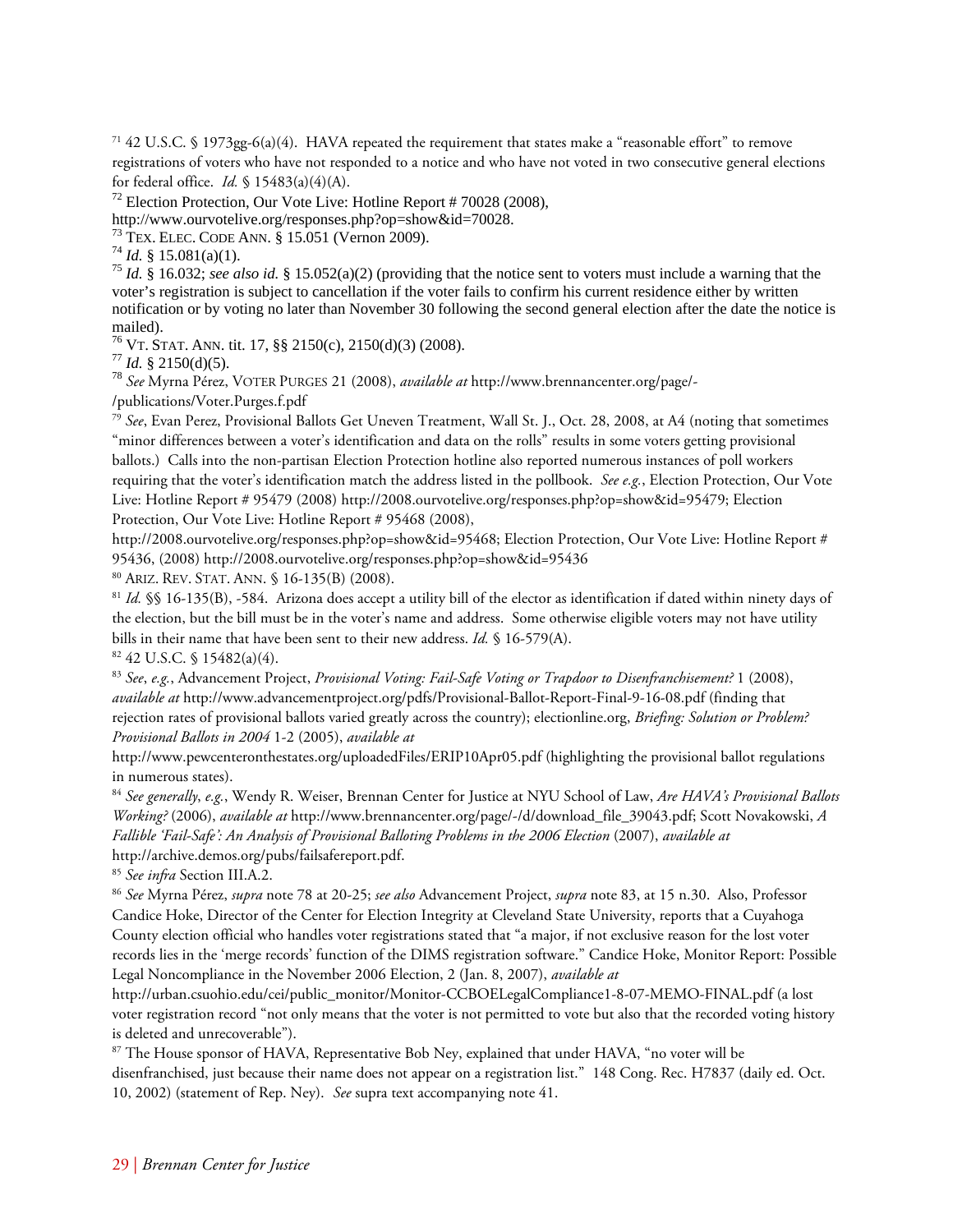<span id="page-34-0"></span>88 Election Data Services, *Final Report of the 2004 Election Day Survey Submitted to the U.S. Election Assistance Commission* 6-5 (2005), *available at* http://www.eac.gov/program-areas/research-resources-andreports/copy\_of\_docs/eds2004/2004-election-day-survey-1/.

<span id="page-34-1"></span> $89$  42 U.S.C. § 1973gg-6(e)(3).

<span id="page-34-3"></span><span id="page-34-2"></span><sup>90</sup> *Id*.<br><sup>91</sup> One study found that voters who cast provisional ballots in the wrong precinct were directed there by poll workers.

<span id="page-34-5"></span>

<span id="page-34-4"></span>Advancement Project, *supra* note 83, at 27.<br><sup>92</sup> Panio v. Sunderland, 824 N.E.2d 488, 490 (N.Y. 2005).<br><sup>93</sup> Note that this table does not predict or describe what would happen to a voter who experienced a "right church wr pew" problem.

<span id="page-34-6"></span>94 ALA. CODE § 17-10-2(f) (2007); ARIZ. REV. STAT. ANN. §§ 16-584(C)-(D) (2008); ARK. CODE ANN. § 7-5- 308(a)(2) (2008); CONN. GEN. STAT. ANN. §§ 9-232*l*(a)-(c) (2008); DEL. CODE ANN. tit. 15, § 4948(h)(8) (2008); D.C. CODE §§ 1-1001.07(i)(2)-(3) (2008); FLA. STAT. ANN. §§ 101.048(2)(a)-(b)(2) (2008); HAW. REV. STAT. ANN. §§ 11-21(c)-(e) (2008); 10 ILL. COMP. STAT. 5/18A-15(b)(1) (2008); IND. CODE ANN. § 3-7-13-1 (2008); 31 KY. ADMIN. REGS. 6:020 §§ 4(5), (13), (14) (2008); MD. CODE ANN., ELEC. LAW § 11-303(e)(1) (2008); MASS. GEN. LAWS ANN. ch. 54, § 76C(b), (d) (2008); Michigan Secretary of State, *Procedure for Handling "Envelope" Ballots Returned to Clerk's Office* 1 (Mar. 2009), *available at* 

http://www.michigan.gov/documents/Procedure\_Handling\_Env2\_95243\_7.pdf; Mississippi Secretary of State, *County Election Handbook* 42 (June 2005), *available at* http://www.sos.state.ms.us/elections/2005/

HandBook/2005\_County\_Election\_Handbook.pdf; MO. ANN. STAT. § 115.430(2)(1) (2008); MONT. CODE ANN. §§ 13-2-512, 13-15-107, -108 (2007); NEB. REV. STAT. ANN. § 32-1002(4)(d)(i) (2008); N.Y. ELEC. LAW § 5-403 (McKinney 2008); OHIO REV. CODE ANN. § 3505.183(B)(4)(a)(ii) (2008); OKLA. STAT. ANN. tit. 26, § 7-116.1(C) (2008); S.C. CODE ANN. § 7-13-820, -830 (2008); S.D. CODIFIED LAWS § 12-20-5.1 (2008); TENN. CODE ANN. § 2- 7-112(a)(3)(B)(v) (2008); TEX. ELEC. CODE ANN. §§ 63.011(a)-(a-1), 65.054(a) (Vernon 2007); VA. CODE ANN. §

<span id="page-34-7"></span>24.2-653(B) (2008); W. VA. CODE ANN. § 3-1-41(b) to (d) (2008).<br><sup>95</sup> CAL. ELEC. CODE § 14310(a)(3)-(c)(3) (2008); COLO. REV. STAT. ANN. § 1-8.5-109 (2008); GA. CODE ANN. § 21-2-419(c)(2) (2008); KAN. STAT. ANN. § 25-3002(b)(3) (2008); Louisiana Secretary of State, *Provisional Voting*, http://www.sos.louisiana.gov/tabid/176/Default.aspx (last visited May 28, 2009); NEV. REV. STAT. ANN. § 293.3085 (2008); NEV. ADMIN. CODE § 293.270(3)(d), (j), (k) (2008); N.M. STAT. ANN. § 1-12-25.4(F) (2008); N.C. GEN. STAT. ANN. § 163-182.2(a)(4) (2008); Or. Rev. Stat. Ann. §§ 254.408(5)-(6) (2008) (setting forth that "a vote shall be counted only if the elector is qualified to vote for the particular office or on the measure" with respect to counting provisional ballot when there is no evidence of registration); 25 PA. STAT. ANN. § 3050(a.4)(7) (2008); Rhode Island Board of Elections, *Amended Rules & Regulations for Provisional Voting* 9 (Jul. 2006), *available at* 

http://www2.sec.state.ri.us/dar/regdocs/released/pdf/BOE/R&R%20provisional%20voting%20amendments%20adopte d%207-24-06.pdf ; UTAH CODE ANN. §§ 20A-4-107(1)(a)(ii), (2)(b) (2008); VT. STAT. ANN. tit. 17, §§ 2555-2557 (2008). States vary on how to partially count provisional ballots. For example Rhode Island will only count a full provisional ballot or they will only count the vote for federal offices on provisional ballots, while California will count any votes the voters could have voted for in their correct precinct.

<span id="page-34-8"></span>96 Nev. Rev. Stat. § 293.3085 (2008); Nev. Admin. Code § 293.270 (2008). While the statute indicates that a provisional ballot may not be counted if the voter cast the "wrong" ballot for the address at which she resides, the code clarifies that a ballot should be counted if the voter is registered in the county and voted in the correct congressional district, among other requirements.

<span id="page-34-10"></span><span id="page-34-9"></span>97 Utah will only allow voting in the wrong precinct if the ballot cast is identical to the ballot in the correct precinct. UTAH CODE ANN. § 20A-4-107(1)(b) (2008).<br><sup>98</sup> ALASKA STAT. § 15.20.211(a) (2008); WASH. ADMIN. CODE ANN. §§ 434-253-047(4) -(5) (2008).<br><sup>99</sup> IOWA CODE ANN. § 49.81; ME. REV. STAT. ANN. tit. 21-A § 696 (2008).<br><sup>100</sup> Some st

<span id="page-34-11"></span>

<span id="page-34-12"></span>

<span id="page-34-13"></span>or the provisional balloting provisions of the Help America Vote Act. 42 U.S.C. §§ 15482(a), 1973gg-2(b) (2006).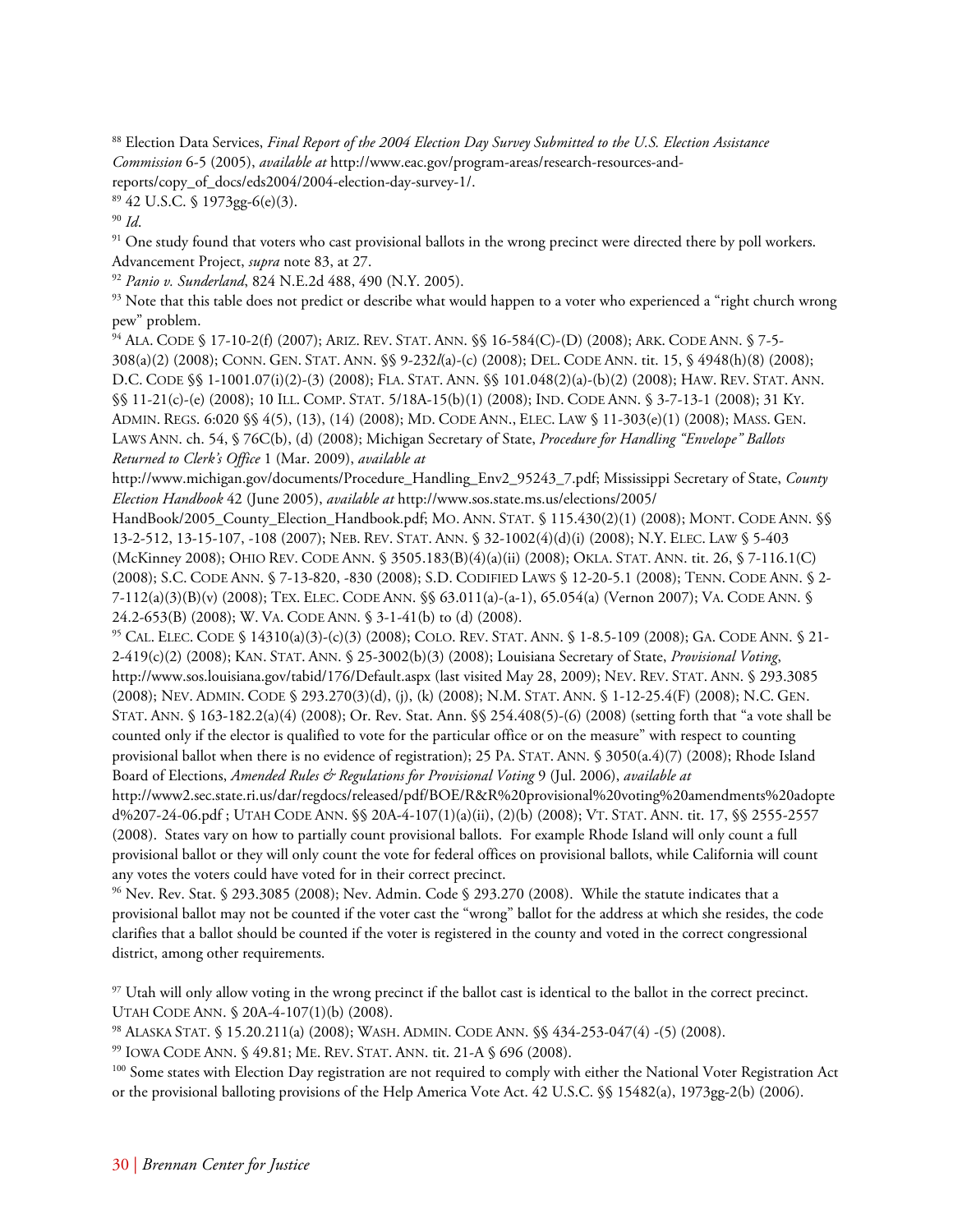<span id="page-35-0"></span>101 Elections Division of the Wisconsin Government Accountability Board, *Election Day Manual for Wisconsin Election Officials* 38 (Jan. 2008), *available at* http://elections.state.wi.us/docview.asp?docid=872&locid=47; WYO. STAT. ANN. §§  $22-3-104(g)$  to (h) (2008).

<span id="page-35-1"></span><sup>102</sup> *See*, *e.g.*, *Blumstein*, 405 U.S. at 331 (describing Tennessee law which required a voter to be a resident of the State for a year and the county for three months before being allowed to register to vote).

<span id="page-35-2"></span><sup>103</sup> Compare the 30-day residency requirement, Colo. Rev. Stat. Ann § 1-2-101(b), with the registration deadline of 29 days in advance of the election, Colo. Rev. Sat. Ann. § 1-2-202(7).

<span id="page-35-3"></span><sup>104</sup> Compare the 30-day residency requirement, Idaho Code § 34-402, with the registration deadline of 25 days in advance of the election, Idaho Code Ann. § 34-408 or the Election Day registration provisions, Idaho Code Ann. § 34- 408(A).

<span id="page-35-4"></span>105 Compare the 30-day residency requirement, Ind. Code Ann. § 3-7-13-1, with the registration deadline of 29 days in advance of the election, Ind. Code Ann. § 3-7-13-10.

<span id="page-35-5"></span>106 Compare the 30-day state residency requirement, Nev. Rev. Stat. Ann. § 293.485 (2008), with the registration deadline of 21 days in advance of the election, Nev. Rev. Stat. Ann. § 293.560.<br><sup>107</sup> Compare the 30-day state residency requirement, N.J. Stat. Ann. § 19:31-5, with the registration deadline of 21 days

<span id="page-35-6"></span>in advance of the election, N.J. Stat. Ann. § 19:31-6.

<span id="page-35-7"></span><sup>108</sup> Compare the 30-day state residency requirement, N.C. Gen. Stat. § 163-55(a), with the registration deadline of 25 days in advance of the election, N.C. Gen. Stat. § 163-82.6(c).

<span id="page-35-8"></span>109 ALA. CODE § 17-3-50 (2007) (registration deadline). *See also* Office of the Secretary of State, Elections Division, *Alabama Voter Guide 2008*, (2008), http://www.sos.state.*al*.us/downloads/election/2008/ 2008vg.pdf.

<span id="page-35-11"></span><span id="page-35-10"></span>

<span id="page-35-9"></span><sup>110</sup> ALASKA STAT. § 15.05.010(3) (2008) (residency requirement).<br><sup>111</sup> ARIZ. REV. STAT. ANN. § 16-101(A)(3), (B) (2008) (residency requirement).<br><sup>112</sup> Ark. Code Ann. § 7-5-201(a) (2008) (Arkansas has a registration deadl amend. LI, § 9(b), *available at* www.arkleg.state.ar.us/assembly/Summary/ArkansasConstitution1874.pdf. *But see* Arkansas Secretary of State, *Vote Naturally*, http://www.votenaturally.org/registration.html (last visited June 16, 2009) (stating that one registration requirement is that the voter "[b]e an Arkansas resident (residing in Arkansas at least 31 days prior to the first election in which you will vote").

<span id="page-35-12"></span>113 CAL. CONST. art. II § 2; CAL. ELEC. CODE ANN. § 2107 (2008) (registration deadline). *But see* CAL. ELEC. CODE ANN. § 3400 (new residents who establish residency within fifteen days of an election can register until seven days before the election).

<span id="page-35-14"></span><span id="page-35-13"></span>114 COLO. REV. STAT. ANN. § 1-2-101(b) (2008) (residency requirement). 115 CONN. GEN. STAT. ANN. § 9-12 (2008); *See* Connecticut Secretary of State, *Connecticut Mail-In Voter Registration Form* (Sept. 2005), http://www.ct.gov/sots/LIB/sots/ElectionServices/

ElectForms/electforms/ed671.pdf (registration deadline) (postmarked registration is accepted if it is postmarked or received fourteen days prior to the election).

<span id="page-35-17"></span>

<span id="page-35-18"></span>

<span id="page-35-20"></span><span id="page-35-19"></span>

<span id="page-35-16"></span><span id="page-35-15"></span><sup>116</sup> DEL. CODE ANN. tit. 15, § 2036 (2009) (registration deadline).<br><sup>117</sup> D.C. CODE § 1-1001.02(2)(A) (2009) (residency requirement).<br><sup>118</sup> FLA. STAT. ANN. §§ 97.041(1)(a)(3), (4), 97.055(1)(a) (2009) (registration deadl special procedures. *Id.* § 34-408(A).<br><sup>122</sup> 10 ILL. COMP. STAT. ANN. 5/3-1 (2008) (residency requirement).<br><sup>123</sup> IND. CODE ANN. § 3-7-13-1 (2008) (residency requirement).<br><sup>124</sup> IOWA CODE ANN. §§ 48A. .9(1), (2009) (regist

<span id="page-35-21"></span>

<span id="page-35-23"></span><span id="page-35-22"></span>special procedures. *Id*. § 48A.7A(1)(a).<br><sup>125</sup> KAN. STAT. ANN. § 25-2311(e) (2008) (registration deadline).

<span id="page-35-24"></span>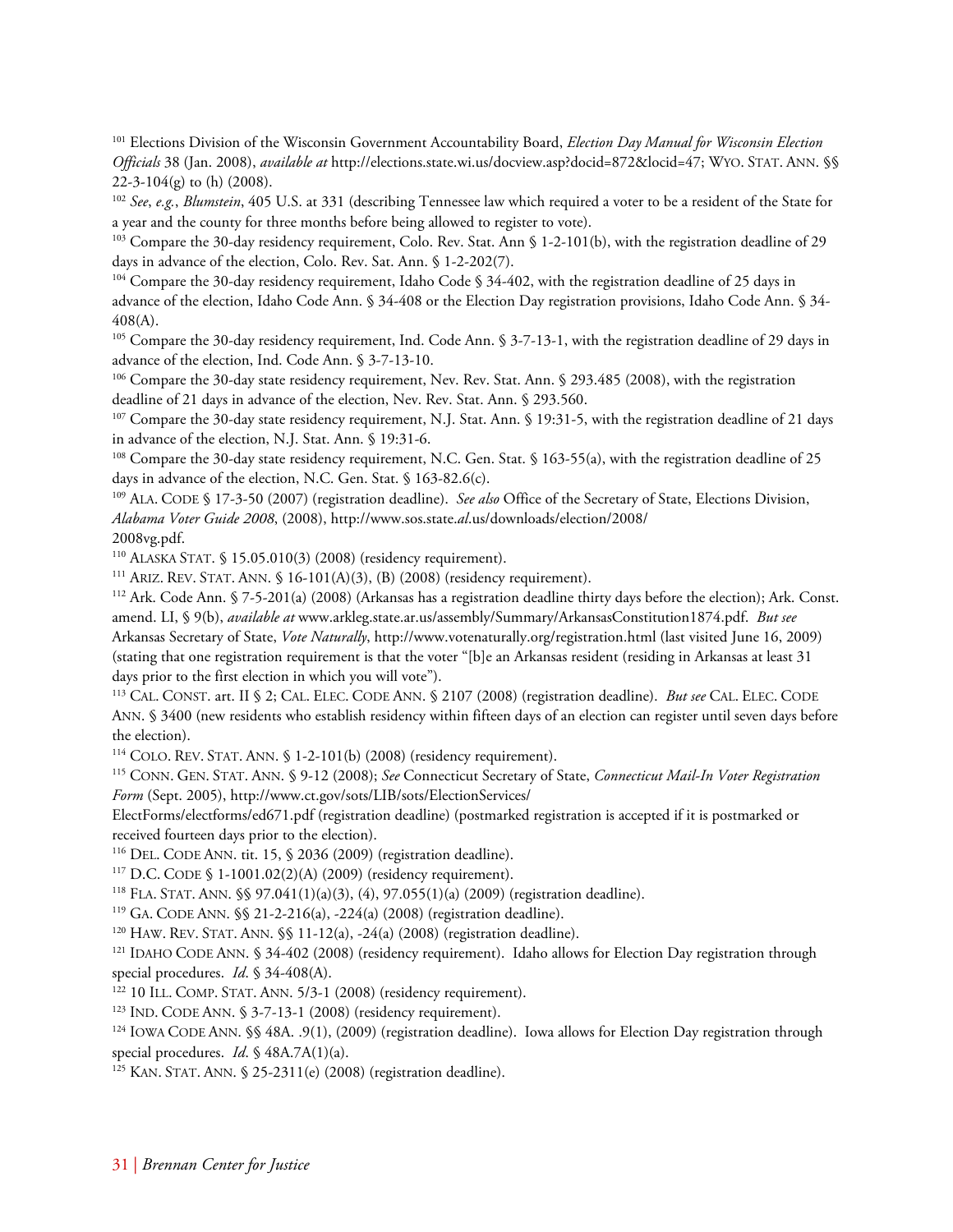126 Kentucky State Board of Elections, Voter Information Guide, http://elect.ky.gov/registrationinfo/infoguide.htm (last visited May 28, 2009). *See also* KY. REV. STAT. ANN. §§ 116.025(1), .045(2) (2008) (Kentucky also has a registration deadline on the fourth Tuesday before the election).

<sup>127</sup> LA. REV. STAT. ANN. §§ 18:101(A)(1.), :135(A) (2008) (registration deadline).<br><sup>128</sup> ME. REV. STAT. ANN. tit. 21-A, §§ 111(3), 122(4) (2008).<br><sup>129</sup> MD. CODE ANN, ELEC. LAW §§ 3-102(a)(3), -302 (2008) (registration de before the election but also allows for Election Day Registration through special procedures. *See also id*. § 201.061. <sup>133</sup> MISS. CODE ANN. § 23-15-11 (2008) (residency requirement).

<sup>134</sup> MO. ANN. STAT. §§ 115.133(1), .135(1) (2008) (registration deadline).<br><sup>135</sup> MONT. CODE ANN. § 13-1-111(1)(c) (2007) (residency requirement). Montana has a registration deadline thirty days before the election but allows for late registration procedures. *Id*. *§§* 13-2-201, -204.<br><sup>136</sup> NEB. REV. STAT. ANN. *§§* 32-110, -302 (2008) (registration deadline). *See also* Nebraska Secretary of State, Voter

Information Frequently Asked Questions, http://www.sos.ne.gov/elec/voter\_info.html (last visited May 28, 2009).<br><sup>137</sup> NEV. REV. STAT. ANN. § 293.485 (2008) (residency requirement).<br><sup>138</sup> N.H. REV. STAT. ANN. § 654:1, :7-a(

<sup>143</sup> N.D. CENT. CODE § 16.1-01-04(1) (2008) (residency requirement).<br><sup>144</sup> OHIO REV. CODE ANN. § 3503.01(A) (2008) (residency requirement) (requiring *both* thirty days of residence in the state, county and precinct *and* thirty days as a registered voter).

<sup>145</sup> OKLA. STAT. ANN. tit. 26, § 4-110.1(a) (2008) (registration deadline) (postmarked registration is accepted if it is postmarked nineteen days before the election).

146 OR. REV. STAT. ANN. § 247.025(1) (2008) (registration deadline).

<sup>147</sup> 25 PA. CONS. STAT. ANN. § 1301(a) (2008) (residency requirement).<br><sup>148</sup> R.I. GEN. LAWS ANN. § 17-1-3 (2008) (residency requirement) (requiring *both* thirty days of residence in the state and town, city or voting district *and* thirty days as a registered voter in the city, town or voting district prior to election day).

149 S.C. CODE ANN. §§ 7-5-120(A)(3), -150 (2008) (registration deadline). *See also* South Carolina State Election Commission, South Carolina Voter Registration Information,

http://www.scvotes.org/south\_carolina\_voter\_registration\_information (last visited May 28, 2009).<br><sup>150</sup> S.D. CODIFIED LAWS §§ 12-4-1, -5 (2008) (registration deadline) (postmarked registration is accepted if it is

postmarked more than thirty days before the election).

<sup>151</sup> TENN. CODE ANN. §§ 2-2-102, -109 (2008) (registration deadline).<br><sup>152</sup> TEX. ELEC. CODE ANN. §§ 11.001(a), .002(5), 13.001(a)(5), .143(e) (Vernon 2007) (registration deadline).<br><sup>153</sup> UTAH CODE ANN. § 20A-2-101(1)(b)

<sup>154</sup> VT. STAT. ANN. tit. 17,  $\$  2121(2), (4), 2144(a) (2008) (registration deadline).<br><sup>155</sup> VA. CODE ANN.  $\$  24.2-101, -416 (2009) (registration deadline) (beginning January 1, 2010, the registration deadline becomes 21 days).

<sup>156</sup> WASH. CONST. art. VI, § 1 (residency requirement).<br><sup>157</sup> W. VA. CODE ANN. §§ 3-2-2, -6(a) (2008) (registration deadline).<br><sup>158</sup> WIS. STAT. ANN. § 6.02(1) (2008) (residency requirement). Wisconsin has a registration Wednesday before the election but allows for Election Day Registration through special procedures. *Id*. §§ 6.28(1), .29, .55.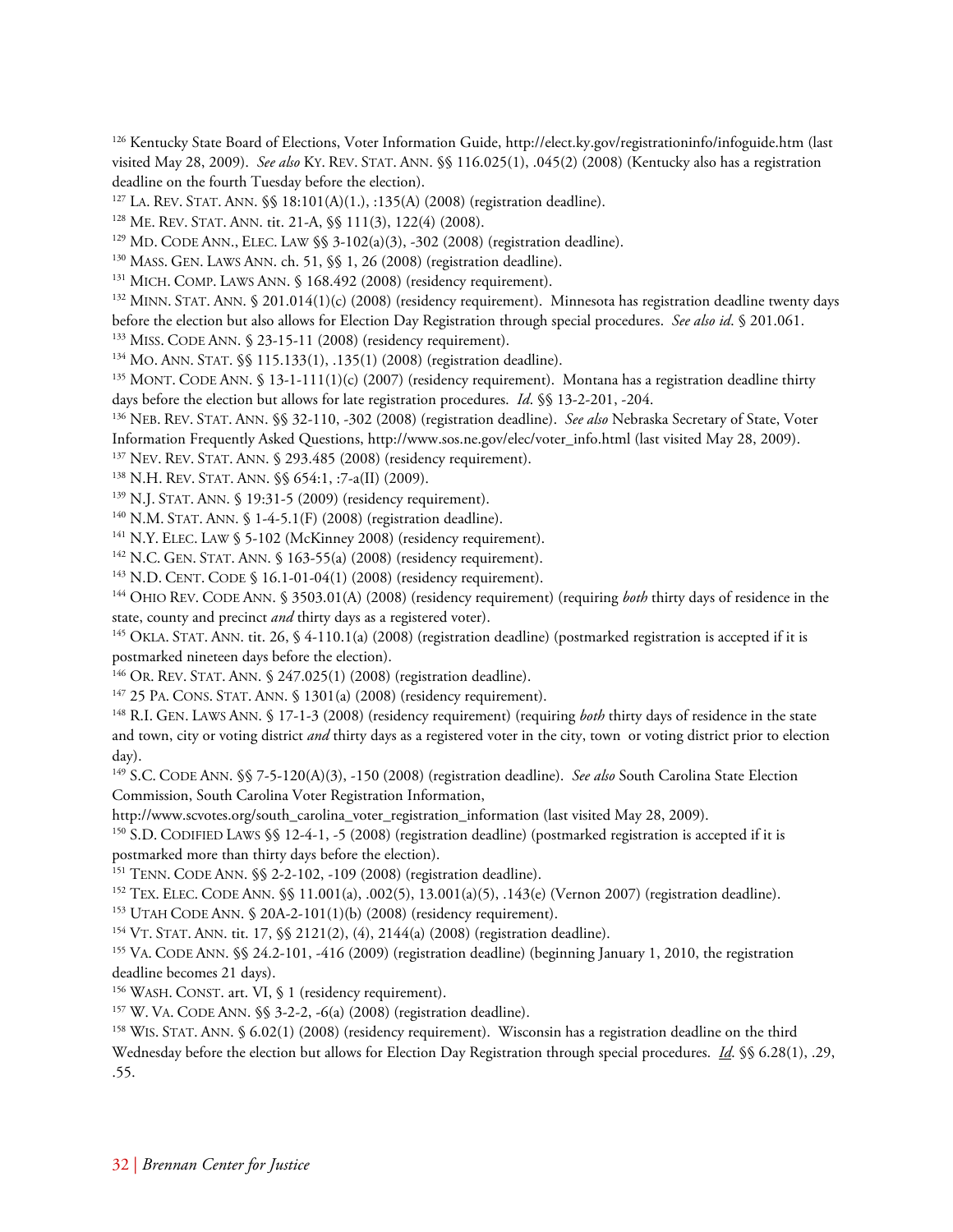<sup>159</sup> WYO. STAT. ANN. § 22-3-102(a)(3) (registration deadline). Wyoming has a pre-election registration deadline, but allows for Election Day registration through special procedures.

160 42 U.S.C. § 1973gg-3 (2006).

161 Election Protection Our Vote Live*, Election Protection 2008 Primary Report* 831 (2008),

http://www.866ourvote.org/tools/documents/files/0036.xls.<br><sup>162</sup> Election Protection, Our Vote Live: Hotline Report # 95264 (2008),

http://www.ourvotelive.org/responses.php?op=show&id=95264. 163 Election Protection, Our Vote Live: Hotline Report # 93856 (2008),

http://www.ourvotelive.org/responses.php?op=show&id=93856. 164 Election Protection, Our Vote Live: Hotline Report # 92690 (2008),

http://www.ourvotelive.org/responses.php?op=show&id=92690.

<sup>165</sup> For example, not all states' change of address forms are compliant with the NVRA's requirement that a voter be given the opportunity to indicate that an address change for the purpose of a drivers' license is not for voter registration purposes. *See, e.g., State of Alaska, Division of Motor Vehicles Notice of Change of Address, available at*

http://www.state.ak.us/dmv/forms/pdfs/401.pdf; Montana Motor Vehicle Division, Change of Drivers' License Address, *available at* http://www.doj.mt.gov/driving/forms/34-0300.pdf; Rhode Island Division of Motor Vehicles Change of Address Notice, *available at* http://www.dmv.ri.gov/documents/forms/Address\_Cng.pdf<br><sup>166</sup> IND. CODE ANN. § 3-7-48-7 (2008). Before the voter can vote, the county registration office must also tell the

precinct election board that the county office either approved the voter's registration application or has no record of approving or rejecting the voter's application. *Id.*

167 MICH. COMP. LAWS ANN. § 168.500d (2008). The statute refers to voter registration receipts issued by the "secretary of state or his agent." This would cover drivers' license officials who operate within Michigan's Secretary of State's office. *See* Michigan Secretary of State, Frequently Asked Questions: What are the duties of the Department of State?, http://www.michigan.gov/sos/0,1607,7-127-29808-88275--F,00.html. A clerk must also determine a voter is qualified before he or she is allowed to vote under this section. MICH. COMP. LAWS ANN. § 168.500d. 168 2007 Va. Legis. Serv. ch. 692 (West).

<sup>169</sup> See VA. CODE ANN. § 24.2-411.2 (2008) (defining state-designated voter registration agencies).<br><sup>170</sup> Id. § 24.2-653(B).<br><sup>171</sup> Tenn. Code. Ann. § 2-2-201(6) (2008); Telephone Interview with Tennessee Elections offici author. (April 28, 2009).

<sup>172</sup> Telephone Interview with Brad Bryant, Kansas Deputy Assistant Secretary of State, Elections and Legislative Matters Division (Apr. 20, 2009) (on file with the Brennan Center for Justice).

 $173$  42 U.S.C. § 1973gg-5(a)(6) (2006).

<sup>174</sup> *Id*. § 1973gg-5(a)(4)(A)(ii).<br><sup>175</sup> *Id*. § 1973gg-5(a)(6)(A)(i)-(ii). A sample of the National Mail Voter Registration form is available at http://www.eac.gov/files/voter/nvra\_update.pdf.

<sup>176</sup> Senator Charles Schumer recently urged Attorney General Eric Holder to sue states failing to provide voting assistance at public assistance agencies and disability offices, noting in part that 18 states were under investigation for failing to implement parts of the NVRA. Press Release, Senator Charles E. Schumer, Schumer Urges DOJ: Sue States That Flout Registration Law (Apr. 7, 2009), *available at* http://schumer.senate.gov/new\_website/record.cfm?id=311271. Similarly, a recent study concluded that many state public assistance agencies were neglecting their duties under the NVRA. Douglas R. Hess & Scott Novakowsi, *Unequal Access: Neglecting the National Voter Registration Act, 1995-2007* (Feb. 2008), *available at* http://www.demos.org/pubs/UnequalAccessReport-web.pdf. Litigation is currently pending in federal court against Ohio election officials for widespread non-compliance with the NVRA requirements for the state's public assistance agencies. *Harkless v. Brunner*, 545 F.3d 445 (6th Cir. 2008) (reversing dismissal and remanding case to district court). Federal litigation is also pending alleging Missouri's Department of Social Services fails to comply with its obligations under the NVRA. *Ass'n of Cmty. Org. for Rerform Now v. Scott*, No. 08-CV-4084-NKL, 2008 WL 2787931 (W.D. Mo. July 15, 2008) (granting plaintiffs' motion for preliminary injunction in part). Recently, advocates have also alleged that the Indiana Family and Social Services Administration fails to comply with the NVRA's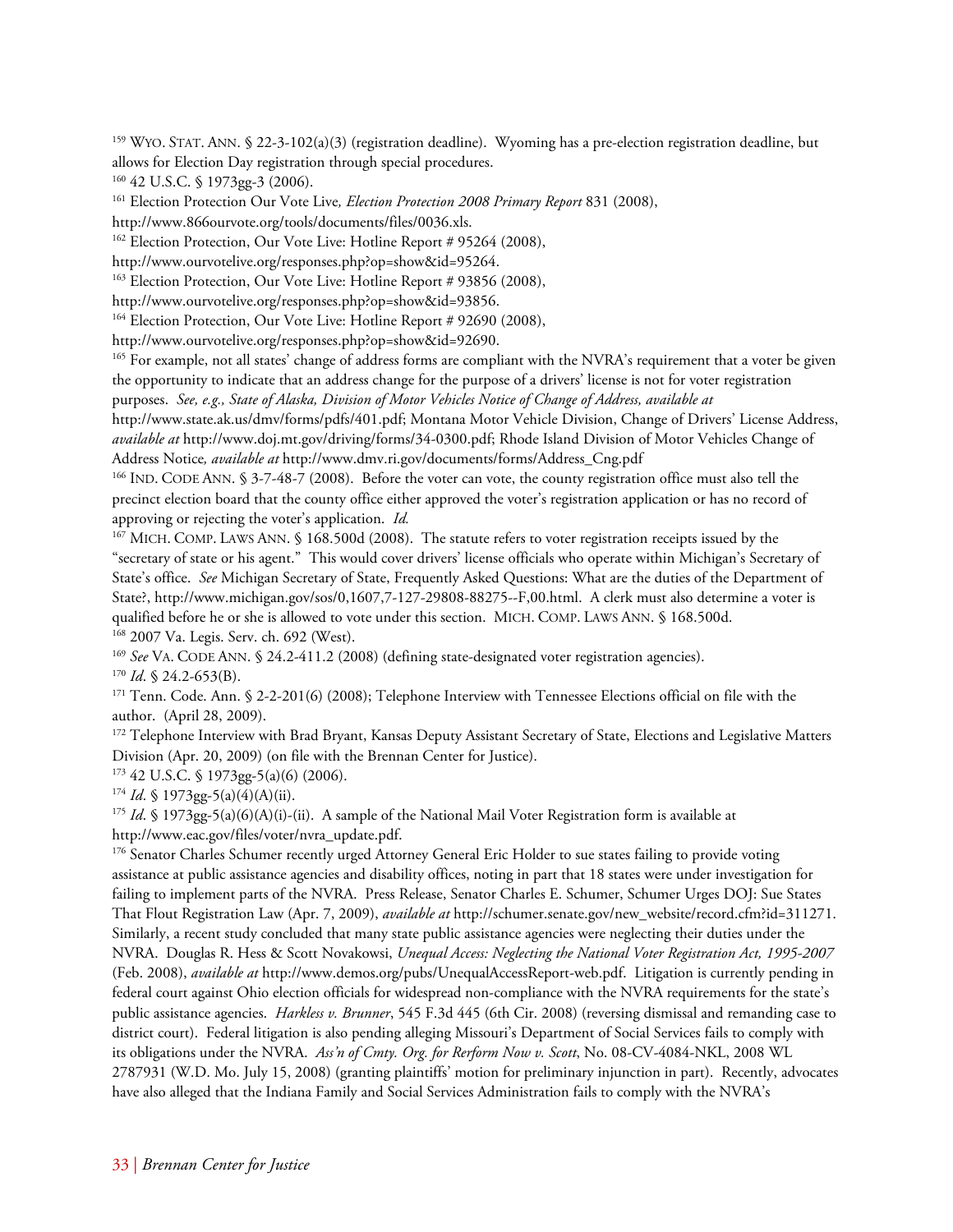requirements for public assistance agencies. Letter from Nicole C. Kovite, Director, NVRA Implementation Project, Project Vote, to Todd Rokita, Indiana Secretary of State (Jan. 7, 2009), *available at*

http://projectvoteblog.org/fileadmin/ProjectVote/State\_Documents/IN\_NVRA\_Notice\_Letter\_1.5.09.pdf.<br><sup>177</sup> See S. Rep. No. 103-6, at 14 (1993) (noting that agency registration "enables more low income and minority citizens

to become registered"); Hess & Novakowsi, *supra* note 176, at 7–9 (explaining the role of public assistance agencies in registering low-income citizens).

178 8 COLO. CODE REGS. § 1505-1 R. 26.2.2 (2008); COLO. REV. STAT. ANN. § 1-2-504 (2008). Voters must provide required identification in order to vote a regular ballot. 8 COLO.CODE REGS. § 1505-1 R.26.2.2. Voters unable to provide identification must vote a provisional ballot. *Id.* at R. 26.2.2.1.<br><sup>179</sup> CONN. GEN. STAT. ANN. §§ 9-23g(d)(4), -23n (2008). Before a voter can vote based on an application receipt, the

voter's original application must be found or the voter must complete a new application at the polling place and show required identification. *Id.* § 9-23g(d)(4).<br><sup>180</sup> The poll worker is required to indicate on the poll list or signature poll book that the voter showed identification with

his or her former address, record the last four digits of the voter's license or card number, and let the voter vote. *Id.*

<sup>181</sup> Election Protection, Our Vote Live: Hotline Report # 92143 (2008),

http://www.ourvotelive.org/responses.php?op=show&id=92143. 182 Election Protection, Our Vote Live: Hotline Report # 91065 (2008),

[http://www.ourvotelive.org/responses.php?op=show&id=91065.](http://www.ourvotelive.org/responses.php?op=show&id=91065) Additional information available to Election Protection operators indicates that ultimately, Election Protection was able to contact the relevant board of elections who then provided the correct instructions to the poll workers and the voter cast a ballot.

<sup>183</sup> Election Protection, Our Vote Live: Hotline Report # 52919 (2008),

http://www.ourvotelive.org/responses.php?op=show&id=52919.<br><sup>184</sup> *See* IND. CODE ANN. §§ 3-5-2-40.5, 3-11-8-25.1(a)-(b) (2008). The Indiana voter identification requirement is restrictive in other respects. For example, identification must be issued by the United States government or the state of

Indiana and to include a photo of the voter. *Id.* § 3-5-2-40.5.<br><sup>185</sup> Election Protection, Our Vote Live: Hotline Report # 52278 (2008),

http://www.ourvotelive.org/responses.php?op=show&id=52278.<br><sup>186</sup> COLO. REV. STAT. ANN. §§ 1-1-104(19.5), 1-7-110(1).<br><sup>187</sup> Election Protection, Our Vote Live: Hotline Report # 65523 (2008),

http://www.ourvotelive.org/responses.php?op=show&id=65523.<br><sup>188</sup> *Compare* Press Release, Texas Secretary of State, Secretary Andrade Reminds Texans to Register to Vote (Sept. 30, 2008), *available at* http://www.sos.state.tx.us/about/newsreleases/2008/093008.shtml (providing no mention of movers), *and* Press Release, Indiana Secretary of State, Today is the Last Day to Register to Vote in Upcoming Election (Oct. 6, 2003), *available at* http://www.in.gov/sos/press/old/10062003.html (providing no mention of movers), *with* Press Release, Rhode Island Government, Mollis Offers Help Registering to Vote Before Saturday's Deadline (Oct. 3, 2008), *available at* http://www.ri.gov/press/view.php?id=7247 (noting that movers are required by law to update registration), *and* Press Release, Kentucky Secretary of State, Kentuckians Face Deadline to Register to Vote in General Election (Sept. 29, 2008), *available at* http://www.sos.ky.gov/secdesk/mediacenter/pressreleases/article191.htm (reminding voters about registration requirements after moving).

<sup>189</sup> *See*, *e.g.*, KAN. STAT. ANN. §§ 25-2353, -3701 (2008) (allowing voters who have moved within the same county but have not updated their registrations to vote by provisional ballot at the new polling place for their new address or a centralized voting location, and allowing voters who moved within 30 days of an election but did not update their registration to vote at their old polling place.); R.I. GEN. LAWS  $\S 17-9.1-16(a)(2)(i)-(ii)$  (2008) (requiring voters who moved within the same city or town and failed to notify election officials to vote at their new polling place or local board of canvassers if the move was 30 days or more before an election, but requiring voters to vote at their old polling place or local board of canvassers for moves less than 30 days before an election).

<sup>190</sup> *See*, *e.g.*, ALA. CODE §§ 17-9-10, 17-10-3 (2007); ALASKA STAT. § 15.07.090(d) (2008); ARIZ. REV. STAT. ANN. § 16-135(B) (2008).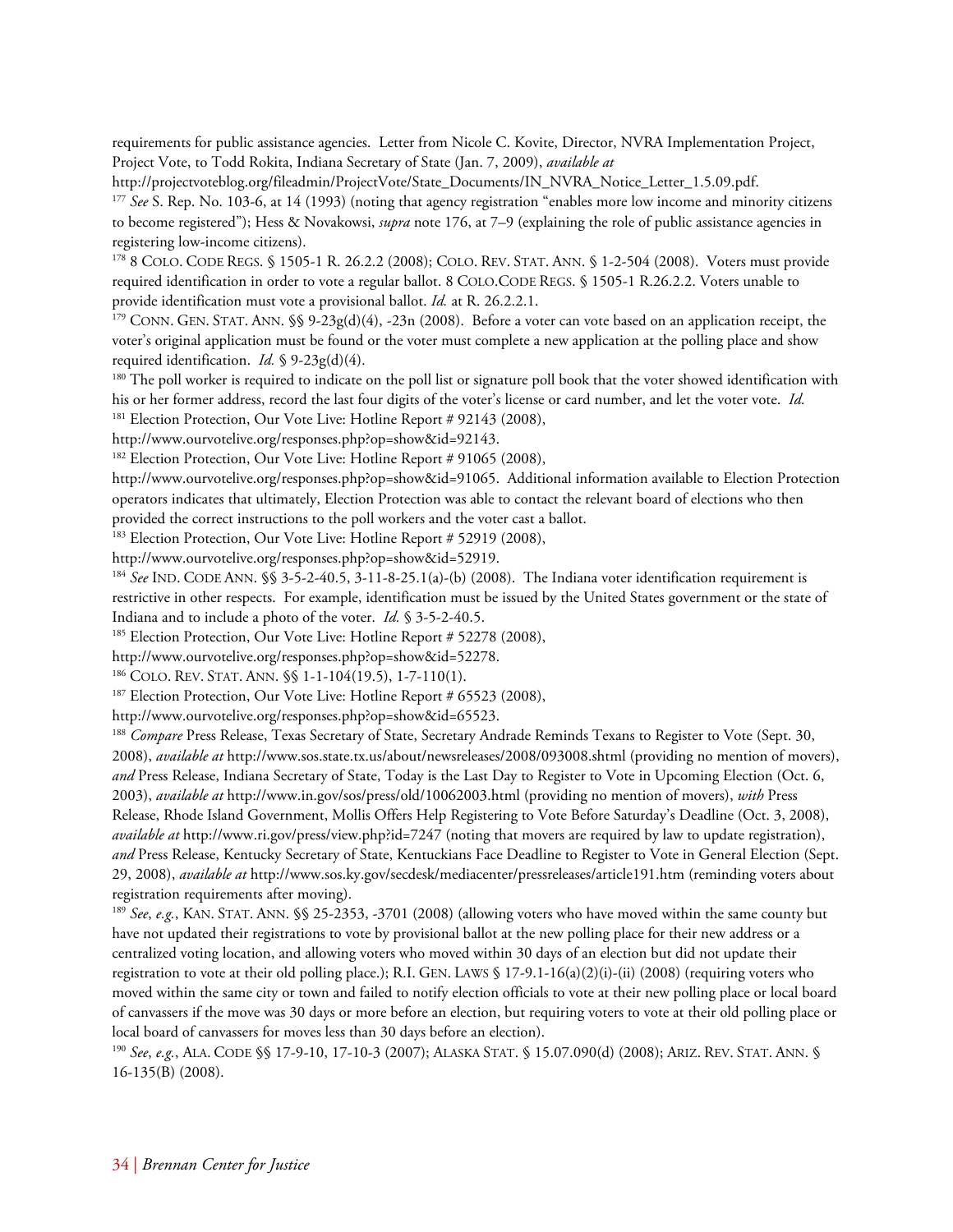191 The Pew Center on the States, *Being Online is Not Enough: State Elections Web Sites* 8-9 (Oct. 2008), *available at* http://www.pewtrusts.org/uploadedFiles/wwwpewtrustsorg/Reports/Election\_reform/ VIP\_FINAL\_101408\_WEB.pdf. 192 Voters who have moved may be able to get polling place information from non-profit groups' websites or hotlines. Two such resources include Election Protection, at http://www.866ourvote.org/, and League of Women Voters' Education Fund, at http://www.vote411.org/pollfinder.php.<br><sup>193</sup> Some voters may not have Internet access on Election Day when they are trying to locate the polling place for their

new address and must instead call their local election office. The calls into the local election office may be overwhelming. The registrar in Colquitt County, Georgia, for example, was reported to be so overwhelmed with calls on November 4, 2008 that even poll workers in the county were instructed to stop calling the registrar to resolve questions about voters' eligibility. Election Protection, Our Vote Live: Hotline Report # 56019 (2008),

http://www.ourvotelive.org/responses.php?op=show&id=56019. At least one voter also reported that an automated telephone system implemented in Texas to direct voters to their polling places malfunctioned on November 4, 2008 by automatically hanging up on callers before they were able to enter their information to find their polling place. Election Protection, Our Vote Live: Hotline Report # 60465 (2008), http://www.ourvotelive.org/responses.php?op=show&id= 60465.

<sup>194</sup> GA. CODE ANN. § 21-2-218(e) (2008)<br><sup>195</sup> Election Protection, Our Vote Live: Hotline Report # 62130 (2008),

http://www.ourvotelive.org/responses.php?op=show&id=62130. 196 Election Protection, Our Vote Live: Hotline Report # 55390 (2008),

http://www.ourvotelive.org/responses.php?op=show&id=55390.<br><sup>197</sup> *Panio*, 824 N.E.2d at 490.<br><sup>198</sup> saintpaulitan, What I Learned From Being an Election Judge, http://saintpaulitan.wordpress.com/ 2008/11/11/whati-learned-from-being-an-election-judge/ (Nov. 11, 2008, 12:37 CST).

<sup>199</sup> MO. ANN. STAT. § 115.430(2)(2)(b) (2008).<br><sup>200</sup> *Id.* § 115.430(5) (stating a provisional voter ballot shall not be counted until an election authority has determined that the individual was registered at the place the ballot was cast).

<sup>201</sup> Election Law at Moritz, Key Questions for Key States: Missouri: Provisional Ballot,

http://moritzlaw.osu.edu/electionlaw/maps/info.php?ID=91&state=49.<br><sup>202</sup> H.R. Rep. No. 103-9, at 3 (1993).

203 42 U.S.C. § 1973gg-6(f) (2008).

<sup>204</sup> *Id*. § 15483 (2006).<br><sup>205</sup>The Sixth Circuit concluded that the NVRA definition of registrar's jurisdiction does not apply to HAVA's use of the word "jurisdiction." *Sandusky County Democratic Party v. Blackwell*, 387 F.3d 565, 575-76 (6th Cir. 2004). 206 electionline.org, *Statewide Voter Registration Database Status* (Jan. 2008),

http://www.pewcenteronthestates.org/uploadedFiles/voter%20reg%20db%20status.pdf.<br><sup>207</sup> Voters may choose to complete a change-of-address affirmation or a voter registration form that indicates the change of address. FLA. STAT. ANN. § 101.045(2) (2008).<br><sup>208</sup> DEL. CODE ANN. tit. 15, § 2047 (2008).<br><sup>209</sup> MD. CODE ANN., ELEC. LAW §§ 9-404(b), 11-303(e)(1) (2008).<br><sup>210</sup> UTAH CODE ANN. § 20A-2-204(3)(e) (2008).<br><sup>211</sup> *Id.* § 20

http://www.brennancenter.org/content/resource/expanding\_democracy\_voter\_registration\_around\_the\_world/.

<sup>213</sup> *See supra* Section II.B.1. 214 *See supra* Section II.A.3. 215 Stephen Knack & James White, *Election-Day Registration and Turnout Inequality*, 22 POL. BEHAV. 29, 36, 41 (2000), *available at* http://www.springerlink.com/content/u18j471u702884nm/fulltext.pdf; McDonald, *supra* note 5, at 496. 216 McDonald, *supra* note 5, at 496. 217 Figure 2.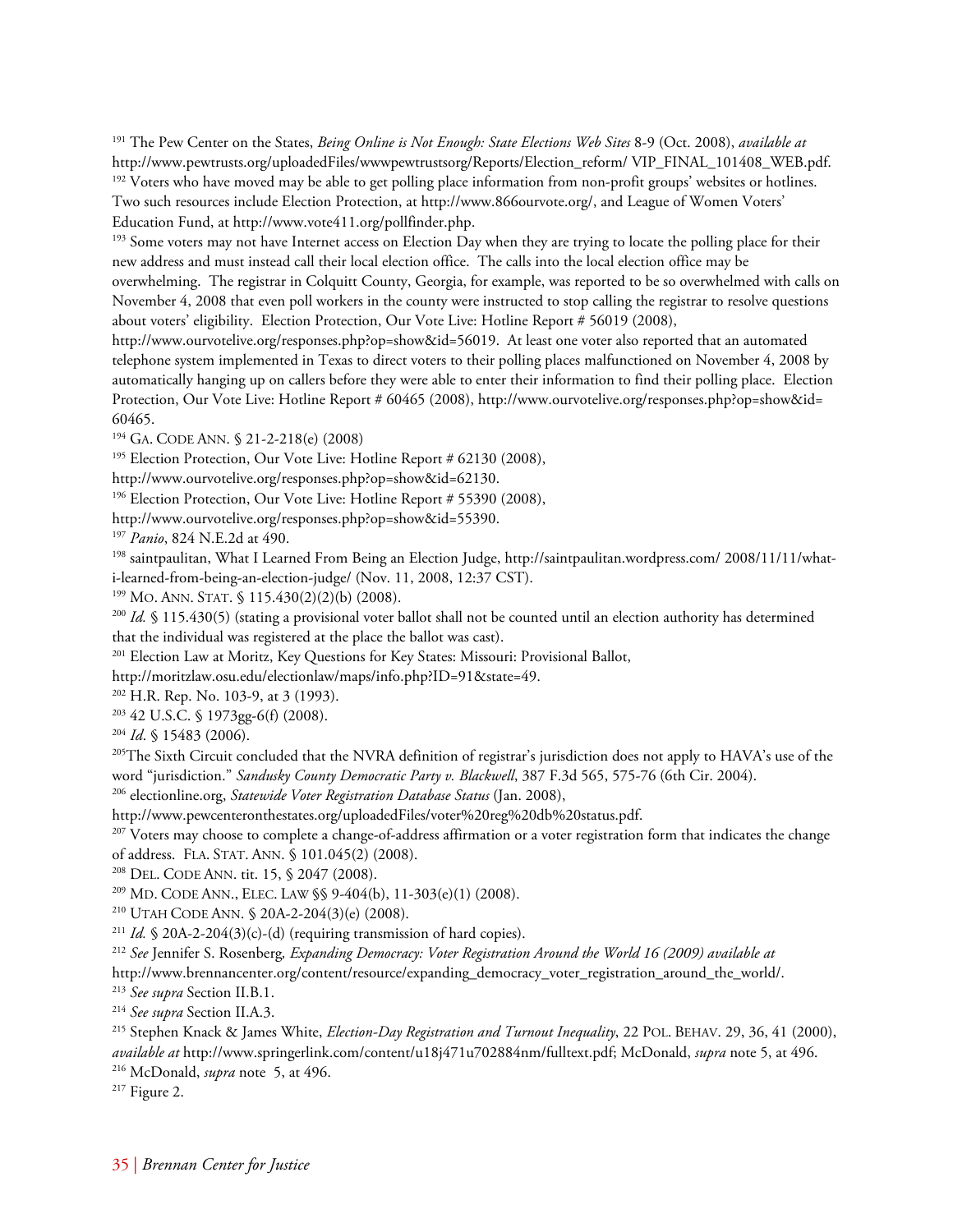218 Bruce McPherson, Cal. Sec'y of State, Poll Worker Training Guidelines 2006 20 (2006) available at

http://www.sos.ca.gov/elections/poll\_worker\_training\_guidelines\_final\_draft1.pdf 219 For more information, see Wendy R. Weiser, Michael Waldman & Renée Paradis, VOTER REGISTRATION MODERNIZATION (Brennan Center for Justice ed. 2008), *available at* http://www.brennancenter.org/page/- /publications/VRM.Proposal.2008.pdf.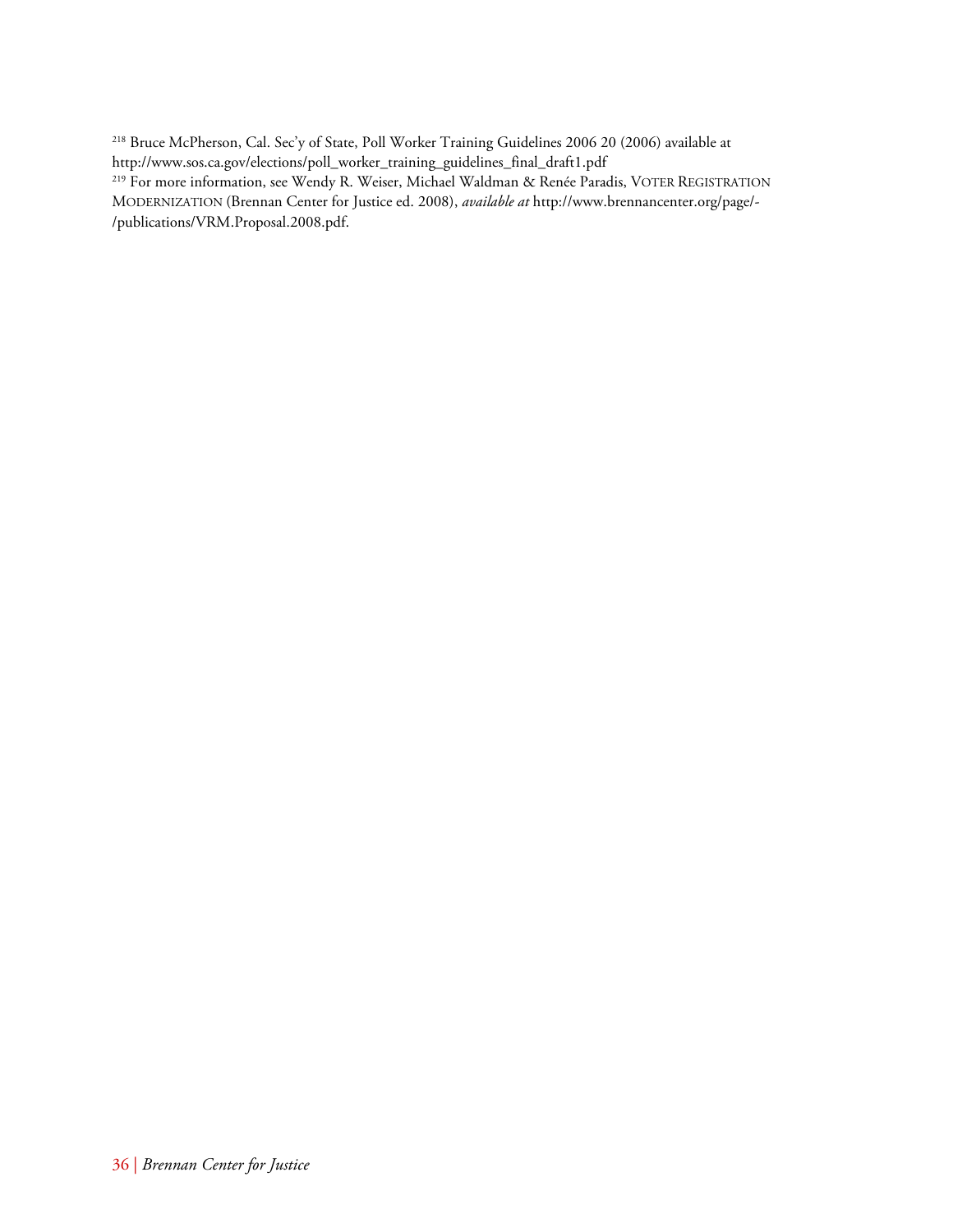# **VOTER GUIDE: PROTECTING VOTERS WHO MOVE**

This is a guide describing some of the state rules that will affect voters who have moved. All voters should follow state procedures for updating their registration records after a move. To learn how to contact your local election officials, or to obtain more information, you can also visit:

> http://www.eac.gov/voter/Register%20to%20Vote http://www.canivote.org/ http://www.866ourvote.org/

The Voter Guide is provided for informational purposes only and does not contain legal advice or services. Although the Voter Guide offers information concerning potential legal issues, it is not a substitute for legal advice from qualified counsel.

Nothing contained in the Voter Guide is intended to be or should be relied upon as tax advice. In accordance with IRS Circular 230, the information contained in the Voter Guide cannot be used or considered a "covered opinion" or other written tax advice and cannot be relied upon for the purpose of avoiding tax-related penalties under the Internal Revenue Code, or any applicable state or local tax law.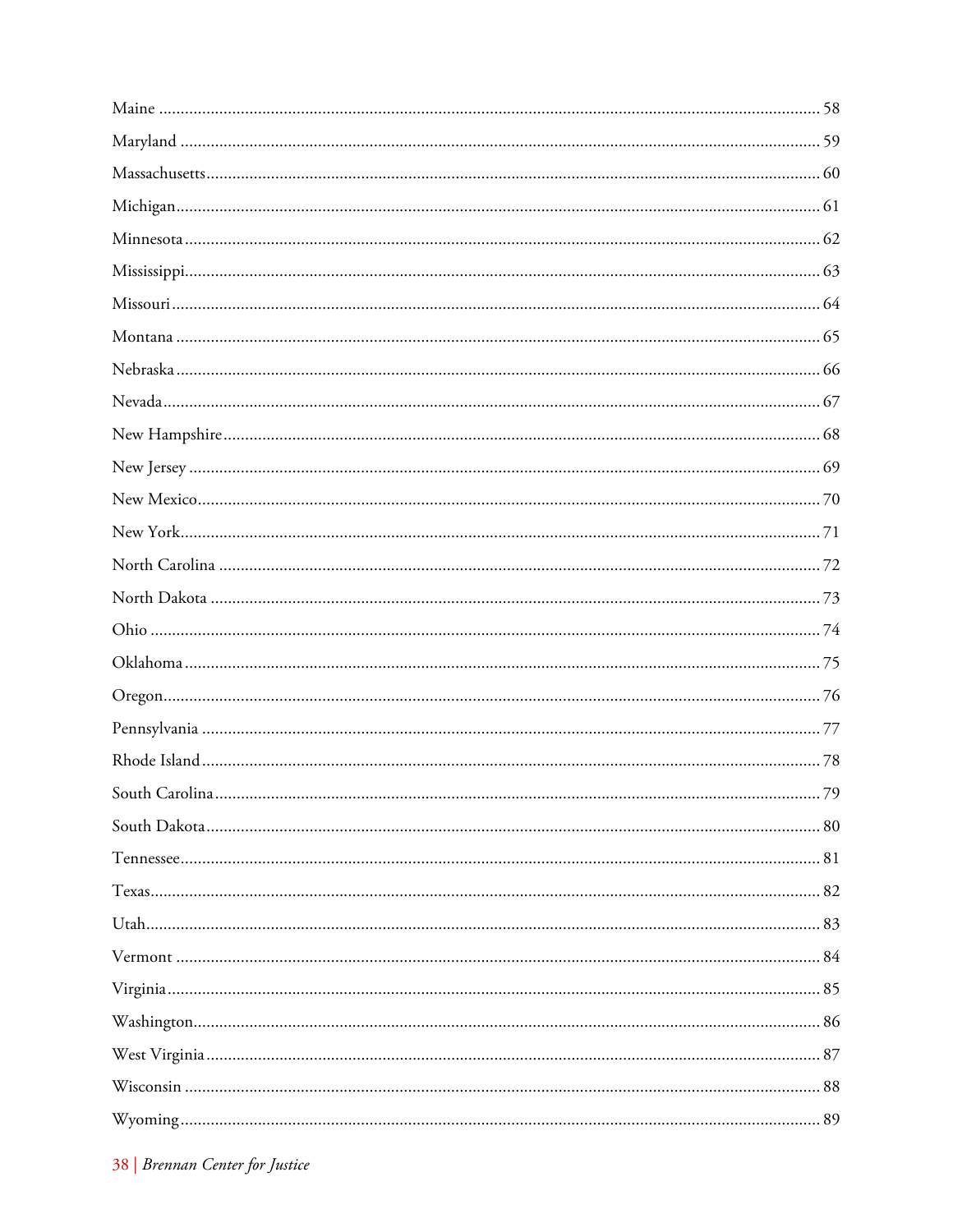# <span id="page-43-0"></span>**Alabama**

# Alabama Voters Who Have Moved Have Legally Protected Rights

Alabama voters who have moved to a new address in the same county since they last voted should contact their local election official to confirm their current polling place in the county. Election officials may have changed the voter's registration to his or her new address in the county even if the voter did not notify the election official about the move. Voters whose registration information has been changed should go to their current polling place to vote.

Many registered Alabama voters who move are still entitled to cast a ballot that will be counted — even if they did not notify the appropriate election official about their move before Election Day and the election official has not changed their registration.

### *Scenario One: New Address, but Same Polling Place*

 Under federal law, voters who move to a new address that is covered by the same polling place as their old address are allowed to vote at that polling place after confirming their change of address. This protection does not depend on how close to the election the voter moved.<sup>[1](#page-43-1)</sup>

### *Scenario Two: New Address in New Polling Place, but Same County*

Voters who move to a new address in a different polling place within the same county can vote a provisional ballot after updating their registration information at their new polling place.<sup>[2](#page-43-2)</sup>

A voter's provisional ballot will be counted if the board of registrars verifies that the voter is registered to vote in the county and lives at an address covered by the polling place where the ballot was cast.<sup>[3](#page-43-3)</sup>

# *Scenario Three: New Address and New Polling Place in New County or New Congressional District*  Voters who move to a new address that is in a different county must register to vote at their new address.[4](#page-43-4)

The voter registration deadline is 10 days before an election.<sup>[5](#page-43-5)</sup>

 $\overline{a}$  $142$  U.S.C. § 1973gg-6(e)(1) (2006).

<span id="page-43-4"></span>

<span id="page-43-3"></span><span id="page-43-2"></span><span id="page-43-1"></span><sup>&</sup>lt;sup>2</sup> *See* ALA. CODE §§ 17-9-10, -10-2(a) (2008).<br><sup>3</sup> *Id*. § 17-10-2(e)–(f).<br><sup>4</sup> *Id*. § 17-3-56. 5 *Id*. § 17-3-50(a) (2008); Alabama Secretary of State, Elections, Voter Registration,

<span id="page-43-5"></span>http://www.sos.state.al.us/Elections/VoterRegistrationInfo.aspx (last visited May 28, 2009).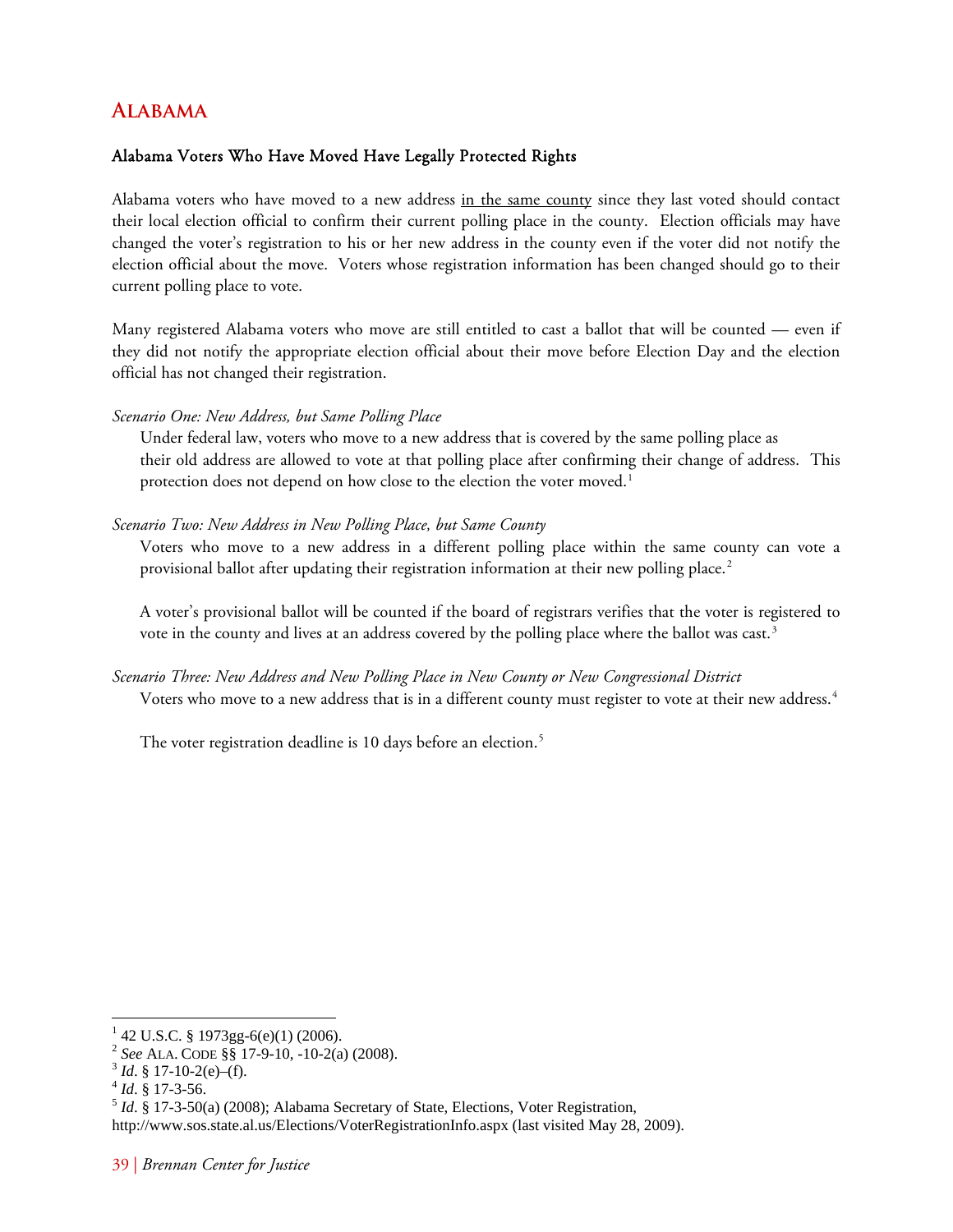# <span id="page-44-0"></span>ALASKA

# Alaska Voters Who Have Moved Have Legally Protected Rights

Many registered Alaska voters who move are still entitled to cast a ballot that will be counted — even if they did not notify the appropriate election official about the move before Election Day.

### *Scenario One: New Address, but Same Polling Place*

Voters who move to a new address that is covered by the same polling place as their old address can vote a regular ballot at that polling place on Election Day.[6](#page-44-1)

### *Scenario Two: New Address in New Polling Place, but Same State House District*

Voters who move to a new address in a different polling place within the same state house district can vote a questioned ballot at their new polling place.<sup>[7](#page-44-2)</sup>

### *Scenario Three: New Address and New Polling Place in New State House District*

Voters who move to a new address in a different state house district can vote by absentee ballot in their old house district as long as they resided in the previous house district at least thirty days.<sup>[8](#page-44-3)</sup> Voters in this circumstance may only vote on certain issues, such as statewide ballot measures and questions, candidates for federal or statewide offices, and in some circumstances, other races.<sup>[9](#page-44-4)</sup>

<sup>&</sup>lt;sup>6</sup> ALASKA STAT. ANN. § 15.07.010 (2008).

<span id="page-44-3"></span><span id="page-44-2"></span><span id="page-44-1"></span><sup>&</sup>lt;sup>7</sup> *Id.* § 15.07.090(d). <sup>8</sup> *Id.* § 15.20.015. <sup>9</sup> *Id.* 

<span id="page-44-4"></span>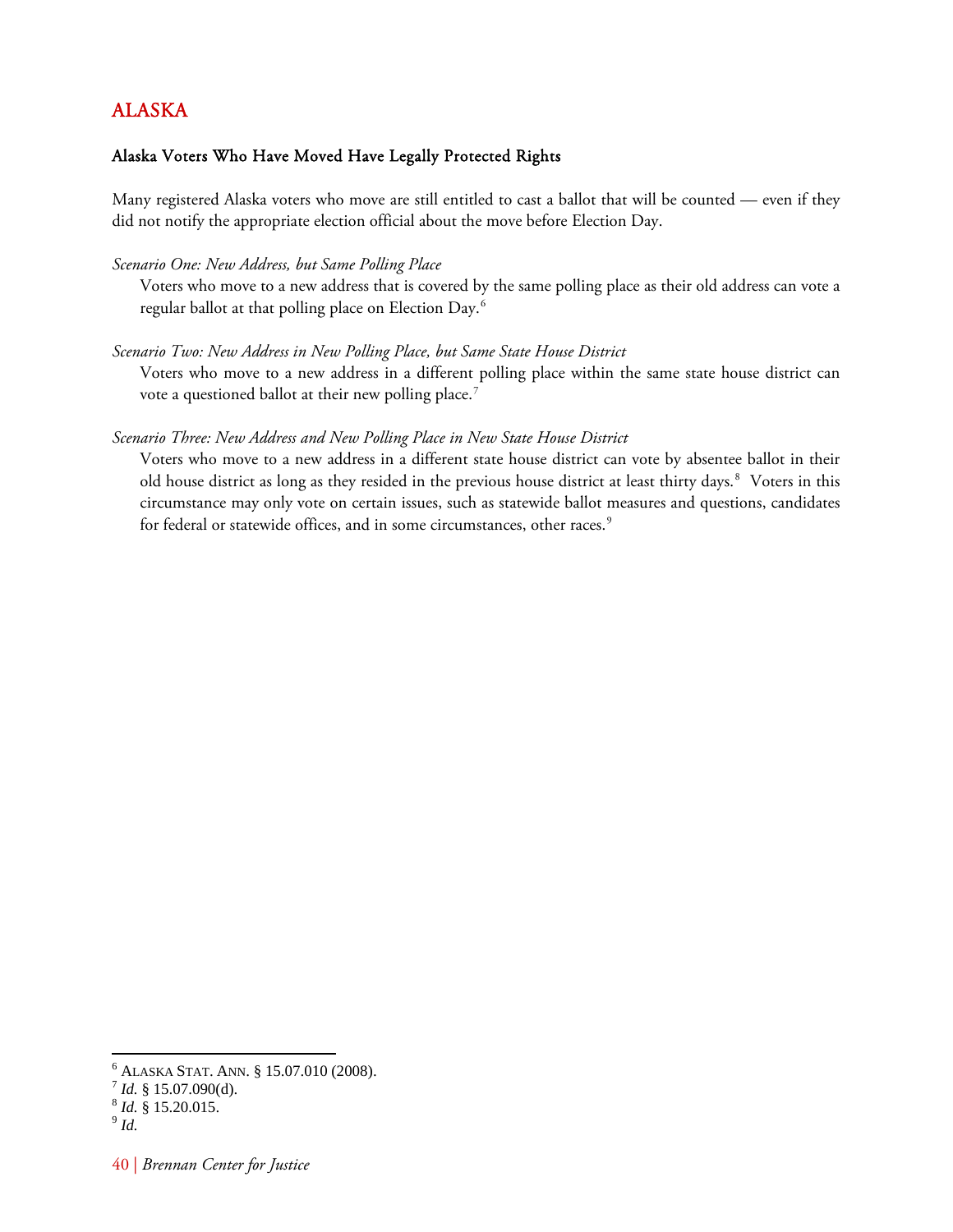# <span id="page-45-0"></span>ARIZONA

# Arizona Voters Who Have Moved Have Legally Protected Rights

Arizona voters who have moved to a new address in the same county since they last voted should contact their local election official to confirm their current polling place in the county. Election officials may have changed the voter's registration to his or her new address even if the voter did not notify the election official about the move. Voters whose registration information has been changed should go to their current polling place to vote.

Many registered Arizona voters who move are still entitled to cast a ballot that will be counted — even if they did not notify the appropriate election official about their move before Election Day and the election official has not changed their registration.

*Scenario One: New Address, but Same Polling Place* 

Under federal law, voters who move to a new address that is covered by the same polling place as their old address are allowed to vote at that polling place after confirming their change of address. This protection does not depend on how close to the election the voter moved.<sup>[10](#page-45-1)</sup>

### *Scenario Two: New Address in New Polling Place, but Same County*

Voters who move to a new address in a different polling place within the same county can vote a provisional ballot at their new polling place.<sup>[11](#page-45-2)</sup> Voters need to show identification with their name and their current address within the precinct.<sup>[12](#page-45-3)</sup> Voters also need to confirm their new address in writing.<sup>[13](#page-45-4)</sup>

Voters' provisional ballots will be counted if they are registered, eligible to vote at the polling place, and did not previously vote in the election.<sup>[14](#page-45-5)</sup>

### *Scenario Three: New Address and New Polling Place in New County*

Voters who move within the 29 days before a primary, general, or runoff election can vote at the polling place for their old address.<sup>[15](#page-45-6)</sup>

- <span id="page-45-1"></span> $^{10}$  42 U.S.C. § 1973gg-6(e)(1) (2006).<br> $^{11}$  Ariz. Rev. Stat. Ann. § 16-135(B) (2008).
- 

<span id="page-45-4"></span><span id="page-45-3"></span><span id="page-45-2"></span><sup>12</sup> *Id.*<br>
<sup>13</sup> *Id.*<br>
<sup>14</sup> *Id.* §§ 16-135(D), -583, -584(C).<br>
<sup>15</sup> *Id.* § 16-125.

<span id="page-45-6"></span><span id="page-45-5"></span>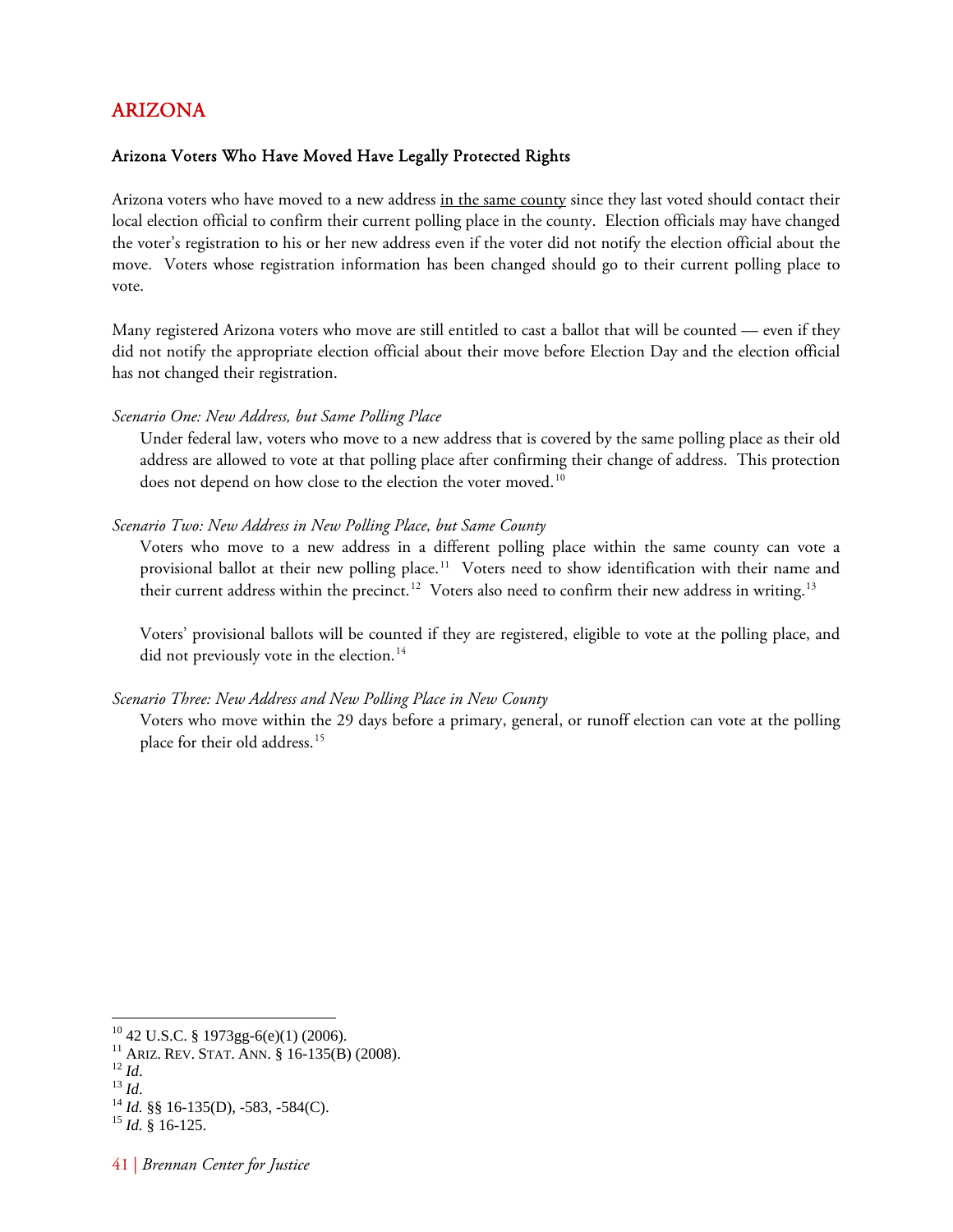# <span id="page-46-0"></span>ARKANSAS

# Arkansas Voters Who Have Moved Have Legally Protected Rights

Arkansas voters who have moved to a new address in the same county and congressional district since they last voted should contact their local election official to confirm their current polling place. Election officials may have changed the voter's registration to his or her new address even if the voter did not notify the election official about the move. Voters whose registration information has been changed should go to their current polling place to vote.

Many registered Arkansas voters who move are still entitled to cast a ballot that will be counted — even if they did not notify the appropriate election official about their move before Election Day and the election official has not changed their registration.

*Scenario One: New Address, but Same Polling Place* 

Under federal law, voters who move to a new address that is covered by the same polling place as their old address are allowed to vote at that polling place after confirming their change of address. This protection does not depend on how close to the election the voter moved.<sup>[16](#page-46-1)</sup>

# *Scenario Two: New Address in New Polling Place, but Same County and Congressional District*

Voters who move to a new address in a different polling place within the same county and congressional district can vote at the polling place for their new address after confirmation from the county clerk that the voter is registered in the county and congressional district.<sup>[17](#page-46-2)</sup> Voters must confirm their current address, fill out a new voter registration application form and sign the voter registration list.<sup>[18](#page-46-3)</sup>

### *Scenario Three: New Address and New Polling Place in New County or New Congressional District*

Voters who move to a new address that is in a different county or a different congressional district need to register to vote at their new address at least 30 days before an election.<sup>[19](#page-46-4)</sup>

<span id="page-46-1"></span> $^{16}$  42 U.S.C. § 1973gg-6(e)(1) (2006).

<span id="page-46-2"></span><sup>17</sup> ARK. CODE ANN*.* §§ 7-5-305(a)(5)(C), -306(a)(1) (2008). 18 *Id.* § 7-5-306(a)(2)–(4).

<span id="page-46-3"></span>

<span id="page-46-4"></span> $^{19}$  *Id.* § 7-5-201(a).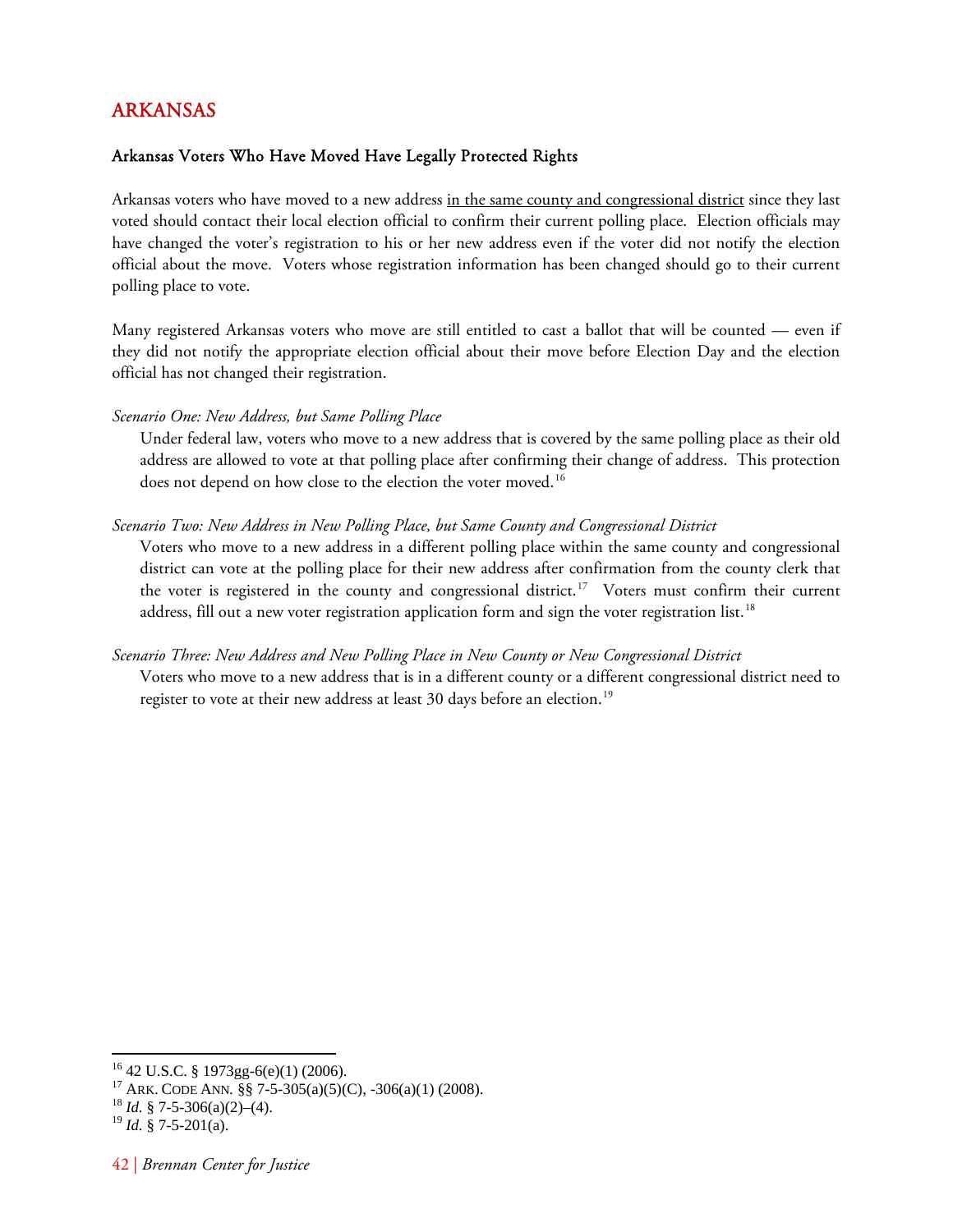# <span id="page-47-0"></span>CALIFORNIA

## California Voters Who Have Moved Have Legally Protected Rights

California voters who have moved to a new address in the same county since they last voted should contact their local election official to confirm their current polling place. Election officials may have changed the voter's registration to his or her new address even if the voter did not notify the election official about the move. Voters whose registration information has been changed should go to their current polling place to vote.

Many registered California voters who move are still entitled to cast a ballot that will be counted — even if they did not notify the appropriate election official about their move before Election Day and the election official has not changed their registration.

### *Scenario One: New Address, but Same Polling Place*

Voters who move to a new address that is covered by the same polling place as their old address can vote a regular ballot at that polling place.<sup>[20](#page-47-1)</sup>

### *Scenario Two: New Address in New Polling Place, but Same County*

Voters who move within 14 days before the election can vote at the polling place for their old address.<sup>[21](#page-47-2)</sup>

Voters who move to a new address that is in a different polling place within the same county can vote a provisional ballot at their new polling place or at the office of their county elections official.<sup>[22](#page-47-3)</sup> Voters need to fill out a written confirmation that they are eligible to vote and registered in the county in which they are voting.<sup>[23](#page-47-4)</sup>

Voters' provisional ballots will be counted if their signatures on their provisional ballots match the signature on their affidavits of registration and if election officials establish their rights to vote.<sup>[24](#page-47-5)</sup>

### *Scenario Three: New Address and New Polling Place in New County*

Voters who move within 14 days before the election can vote at the polling place for their old address.<sup>[25](#page-47-6)</sup>

Voters who move to a new address in a different county more than 14 days before an election need to register to vote at their new address in order to vote in the election.<sup>[26](#page-47-7)</sup>

<span id="page-47-2"></span><span id="page-47-1"></span><sup>&</sup>lt;sup>20</sup> CAL. ELEC. CODE § 2204 (2008).<br><sup>21</sup> *Id.* § 2035.<br><sup>22</sup> *Id.* § 14311.<br><sup>23</sup> *Id.* §§ 14310(a)(3).<br><sup>24</sup> *Id.* §§ 14310(c)(1)–(2).<br><sup>25</sup> *Id.* § 2035.<br><sup>26</sup> *Id.* §§ 2116, 2225(c).

<span id="page-47-3"></span>

<span id="page-47-4"></span>

<span id="page-47-5"></span>

<span id="page-47-7"></span><span id="page-47-6"></span>

<sup>43 |</sup> *Brennan Center for Justice*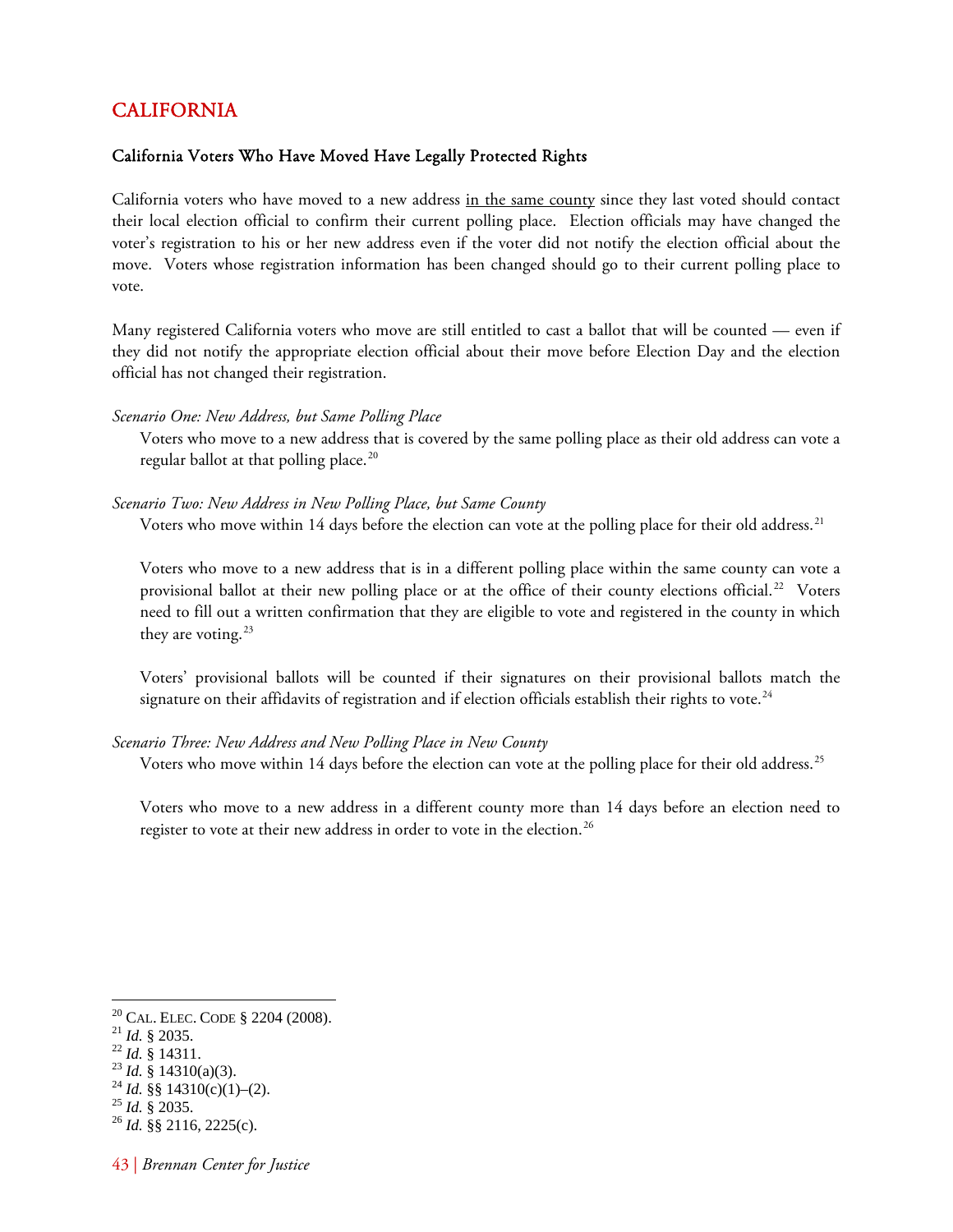# <span id="page-48-0"></span>COLORADO

### Colorado Voters Who Have Moved Have Legally Protected Rights

Many registered Colorado voters who move are still entitled to cast a ballot that will be counted — even if they did not notify the appropriate election official about the move before Election Day.

#### *Scenario One: New Address, but Same Polling Place*

Voters who move to a new address that is covered by the same polling place as their old address can vote at that polling place.<sup>[27](#page-48-1)</sup> Voters need to fill out a request to change their registration record.<sup>[28](#page-48-2)</sup>

#### *Scenario Two: New Address in New Polling Place, but Same County*

Voters who move to a new address in a different polling place, but in the same county, 30 days or more before an election can:

- During the early voting period, change their address and vote at the office of the county clerk and recorder.<sup>[29](#page-48-3)</sup>
- On Election Day, change their address at the office of the county clerk and recorder and vote at the discretion of the clerk. If voters are not allowed to vote at the office of the county clerk and recorder, they are given a certification of registration and allowed to vote at their new polling place.<sup>[30](#page-48-4)</sup>
- On Election Day, cast a provisional ballot at their new polling place, if they have not yet changed their address at the office of the county clerk and recorder. The provisional ballot is counted if election officials confirm the voter is eligible to vote at his or her new polling place. $31$

Voters who move to a new address in a different polling place within the same county during the 29 days before an election can vote at the polling place associated with their old address on Election Day, or by early voting.<sup>[32](#page-48-6)</sup> Voters need to sign a change of address form.<sup>[33](#page-48-7)</sup> Alternatively, they may vote by provisional ballot at their new residence.<sup>[34](#page-48-8)</sup>

#### *Scenario Three: New Address and New Polling Place in New County*

Voters who move within the state to a new address in a different county more than 30 days before an election but failed to register during the registration period can apply for emergency registration at the office of the county clerk and recorder or at another authorized office. Voters must confirm that they were registered to vote in a different county in the state and that they will not vote in the polling place associated with their old address.<sup>[35](#page-48-9)</sup> Voters whose qualifications cannot be immediately confirmed must vote by provisional ballot.<sup>[36](#page-48-10)</sup> The provisional ballot will be counted if election officials confirm the voter's eligibility to vote in the county.<sup>[37](#page-48-11)</sup> Voters moving to a different county within the state during the 29 days before an election may vote at the polling place associated with their old address, by early voting, by mail-in ballot, or by a provisional ballot and affidavit at polling place associated with their new residence.<sup>[38](#page-48-12)</sup>

- <span id="page-48-6"></span>
- <span id="page-48-7"></span>

<span id="page-48-12"></span><span id="page-48-11"></span><span id="page-48-10"></span>

<sup>27</sup> COLO. REV. STAT. ANN. § 1-2-216(5) (2008). 28 *Id.* § 1-2-216(1).

<span id="page-48-4"></span>

<span id="page-48-5"></span>

<span id="page-48-8"></span>

<span id="page-48-9"></span>

<span id="page-48-3"></span><span id="page-48-2"></span><span id="page-48-1"></span><sup>&</sup>lt;sup>28</sup> *Id.* § 1-2-216(1).<br>
<sup>29</sup> *Id.* §§ 1-2-216(4)(a)–(c).<br>
<sup>30</sup> *Id.*<br>
<sup>31</sup> *Id.* § 1-8.5-107(3).<br>
<sup>32</sup> *Id.* § 1-2-217.<br>
<sup>33</sup> *Id.* § 1-8.5-108(3).<br>
<sup>35</sup> *Id.* § 1-8.5-108(3).<br>
<sup>36</sup> *Id.* § 1-2-217.5(1)–(4).<br>
<sup>36</sup> *Id.* 

<sup>44 |</sup> *Brennan Center for Justice*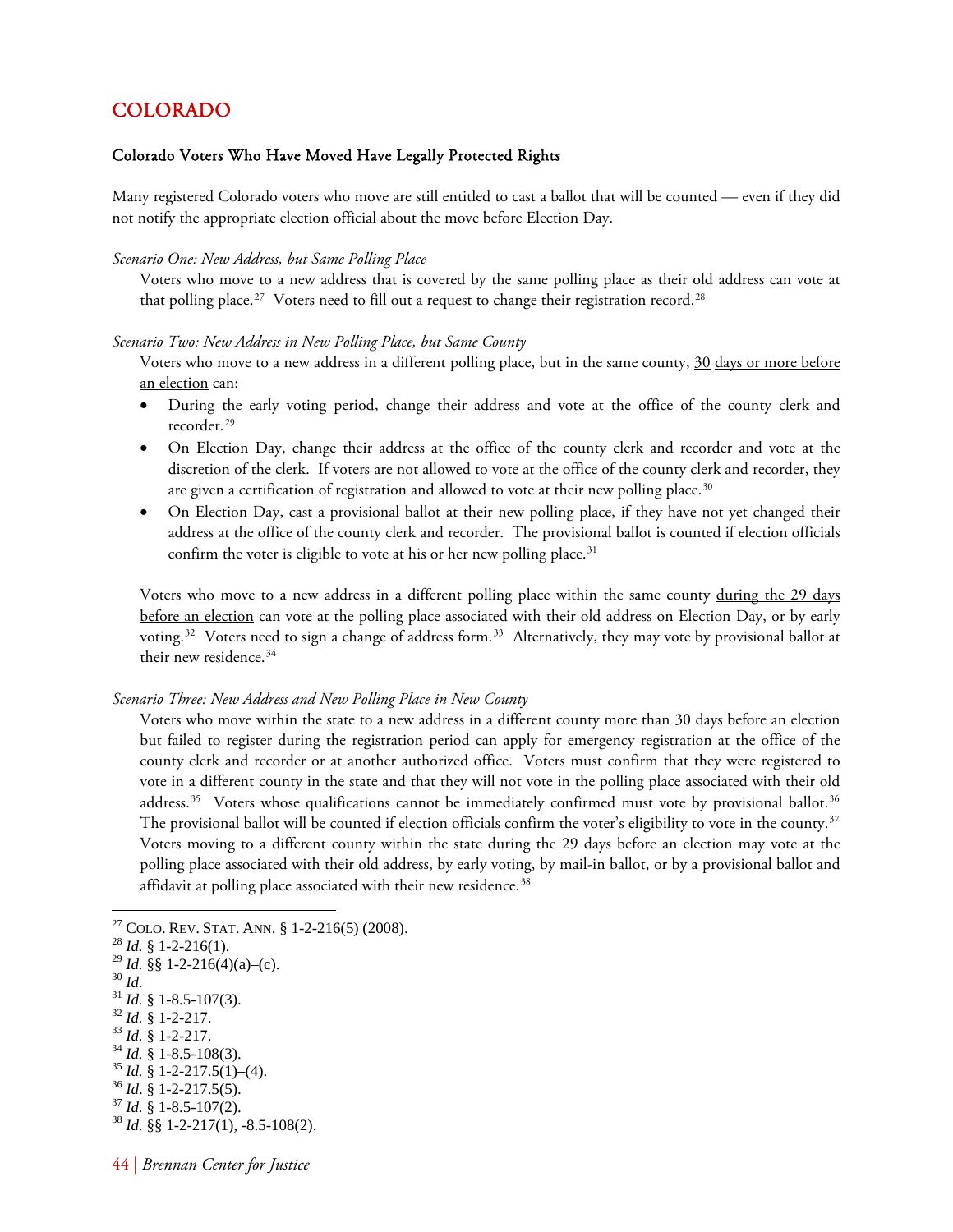# <span id="page-49-0"></span>**CONNECTICUT**

## Connecticut Voters Who Have Moved Have Legally Protected Rights

Connecticut voters who have moved to a new address in the same municipality since they last voted should contact their local election official to confirm their current polling place. Election officials may have changed the voter's registration to his or her new address even if the voter did not notify election officials about the move. Voters whose registration information has been changed should go to their current polling place to vote.

Many registered Connecticut voters who move are still entitled to cast a ballot that will be counted — even if they did not notify the appropriate election official about their move before Election Day and the election official has not changed their registration.

*Scenario One: New Address, but Same Polling Place* 

Under federal law, voters who move to a new address that is covered by the same polling place as their old address are allowed to vote at that polling place after confirming their change of address. This protection does not depend on how close to the election the voter moved.<sup>[39](#page-49-1)</sup>

*Scenario Two: New Address in New Polling Place, but Same Municipality* 

Voters who move to a new address that is in a different polling place within the same municipality (city, borough, or town) can vote a regular ballot if they transfer registration with municipal election officials, called registrars of voters. If voters attempt to transfer registration on Election Day, both registrars must approve the request.  $40$ 

If the registrars cannot confirm that the voter is registered in the municipality, or if both registrars do not agree to transfer the voter registration, then the voter can vote by provisional ballot.<sup>[41](#page-49-3)</sup> The provisional ballot will be counted if the voter is registered in the municipality.<sup>[42](#page-49-4)</sup>

### *Scenario Three: New Address and New Polling Place in New Municipality*

Voters who move to a new address that is in a different municipality must register to vote at the new address to be eligible to vote.<sup>[43](#page-49-5)</sup>

Voters must postmark their voter registration forms or submit them to a voter registration agency by the 14th day before an election, or submit their registration forms in person to their new municipality's registrar by the 7th day before an election.<sup>[44](#page-49-6)</sup>

<span id="page-49-2"></span><span id="page-49-1"></span> $^{39}$  42 U.S.C. § 1973gg-6(e)(1) (2006).<br><sup>40</sup> CONN. GEN. STAT. ANN. §§ 9-35(e) (2008).

<span id="page-49-5"></span>

<span id="page-49-4"></span><span id="page-49-3"></span><sup>&</sup>lt;sup>41</sup> *Id.* § 9-232*l*(a).<br><sup>42</sup> *Id.* § 9-232n.<br><sup>43</sup> State of Connecticut Mail-In Voter Registration, http://www.ct.gov/sots/LIB/sots/ElectionServices/ ElectForms/electforms/ed671.pdf [hereinafter CT Mail-In Registration]; *see also* CONN. GEN. STAT. ANN. § 9-

<span id="page-49-6"></span><sup>232</sup>*l*(a). 44 CT Mail-In Registration, *supra* note 43.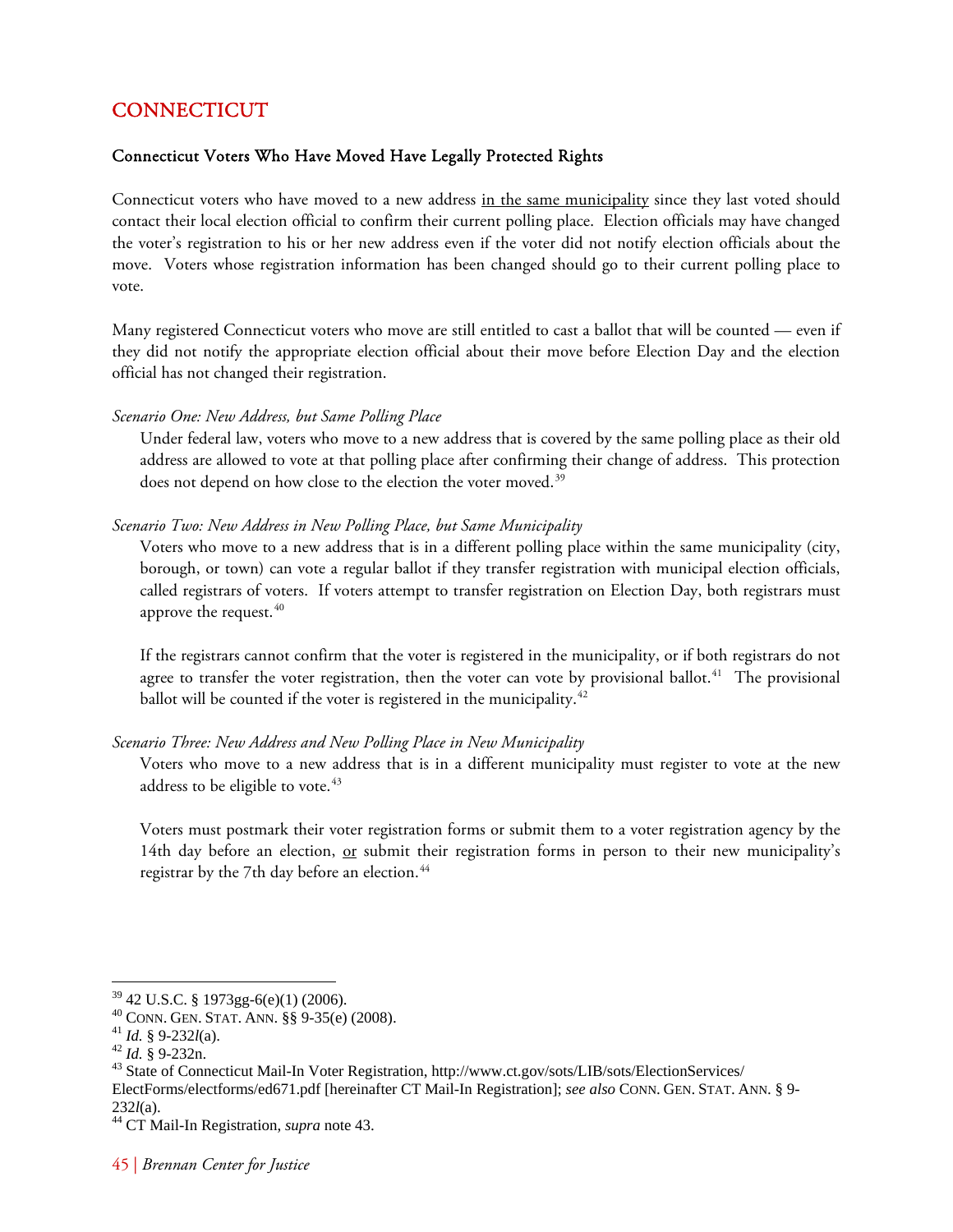# <span id="page-50-0"></span>DELAWARE

# Delaware Voters Who Have Moved Have Legally Protected Rights

Many registered Delaware voters who move are still entitled to cast a ballot that will be counted — even if they did not notify the appropriate election official about the move before Election Day.

### *Scenario One: New Address, but Same Polling Place*

Under federal law, voters who move to a new address that is covered by the same polling place as their old address are allowed to vote at that polling place after confirming their change of address. This protection does not depend on how close to the election the voter moved.<sup>[45](#page-50-1)</sup>

### *Scenario Two: New Address in New Polling Place, but Within Delaware*

If voters who have moved to a new address in a different polling place go to the polling place associated with their old address on Election Day, they will get a form saying they are eligible to vote. If they take that form to their new polling place and present identification and proof of address, they can vote without authorization from the Department of Elections.<sup>[46](#page-50-2)</sup>

If voters go directly to their new polling place without getting the form from the polling place associated with their old address, the elections officers at the new polling place must get authorization from the Department of Elections confirming that the voter may vote. $47$ 

If the election officers at their new polling place cannot get authorization from the Department of Elections, the voter can vote a provisional ballot.<sup>[48](#page-50-4)</sup>

For the provisional ballot to be counted, the voter must vote in the correct polling place for his or her new address<sup>[49](#page-50-5)</sup> and present proof of identification and address.<sup>[50](#page-50-6)</sup>

 $\overline{a}$ 45 42 U.S.C. § 1973gg-6(e)(1) (2006).

<span id="page-50-3"></span><span id="page-50-2"></span><span id="page-50-1"></span><sup>46</sup> DEL. CODE ANN. tit. 15 § 2047(1)–(2) (2008). 47 *Id.* § 2047(3). 48 *Id.* § 4948(b).

<span id="page-50-6"></span><span id="page-50-5"></span><span id="page-50-4"></span><sup>49</sup> *Id.* § 4948(h)(8). 50 *Id.* § 4948(c).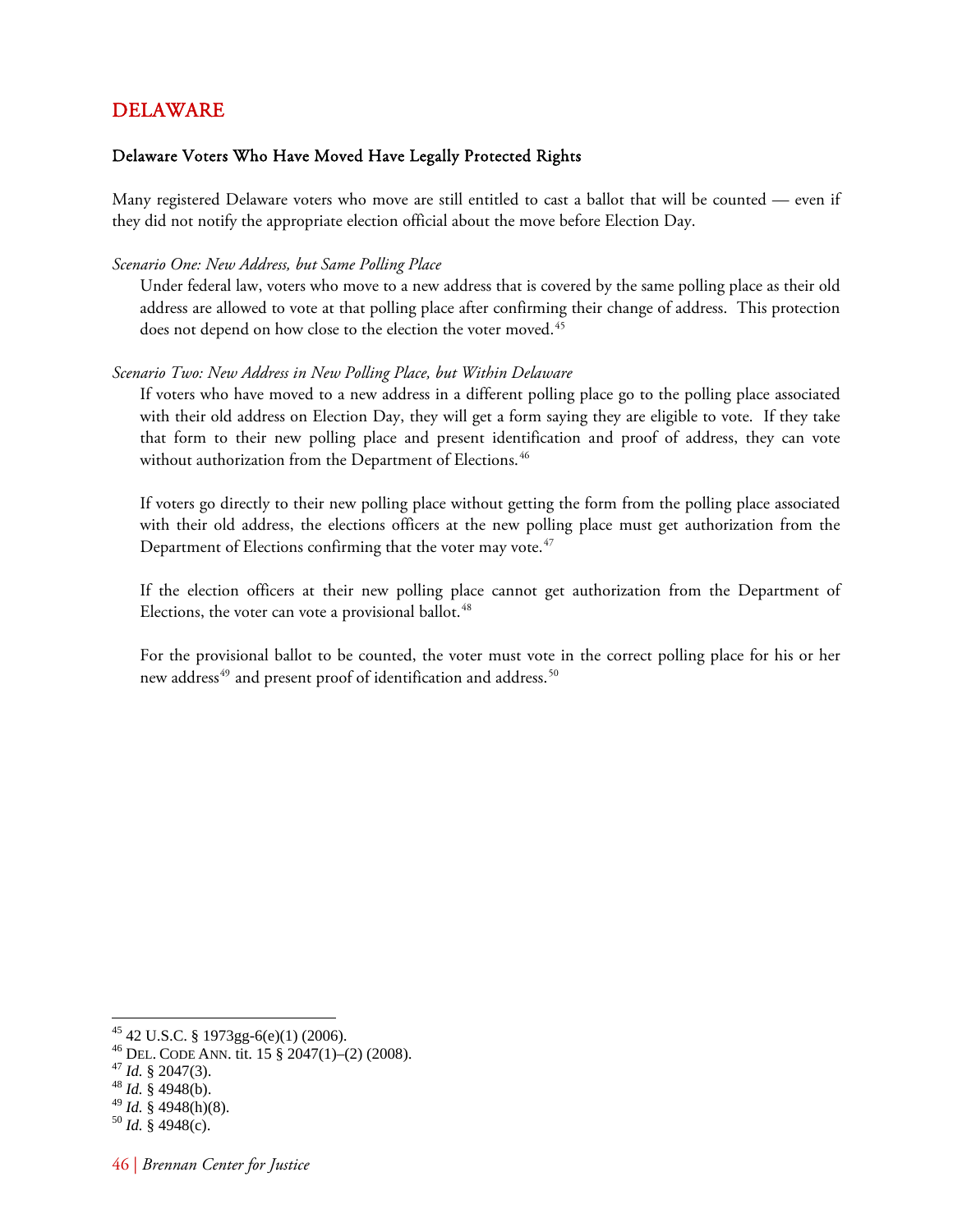# <span id="page-51-0"></span>DISTRICT OF COLUMBIA

## District of Columbia Voters Who Have Moved Have Legally Protected Rights

Many registered District of Columbia voters who move are still entitled to cast a ballot that will be counted — even if they did not notify the appropriate election official about the move before Election Day.

### *Scenario One: New Address, but Same Polling Place*

Under federal law, voters who move to a new address that is covered by the same polling place as their old address are allowed to vote at that polling place after confirming their change of address. This protection does not depend on how close to the election the voter moved.<sup>[51](#page-51-1)</sup>

### *Scenario Two: New Address in New Polling Place, but within District of Columbia*

Voters who move to a new address that is within the District of Columbia but covered by a different polling place can vote a "special" ballot at the polling place for their new residence. Voters will have to sign a notification of their change of address and affirm their identity and that they currently reside in the precinct.<sup>[52](#page-51-2)</sup>

Voters' "special" ballots are counted if the voters are registered to vote and file an Election Day change of address form.<sup>[53](#page-51-3)</sup>

If the D.C. Board of Elections and Ethics makes a preliminary decision that a voter's "special" ballot will not be counted, the voter can contest this decision at a hearing.<sup>[54](#page-51-4)</sup>

<span id="page-51-1"></span> $51$  42 U.S.C. § 1973gg-6(e)(1) (2006).

<span id="page-51-2"></span><sup>52</sup> D.C. CODE § 1-1001.07(i)(4) (2008). 53 *Id*. § 1-1001.09(e)(1). 54 *Id.* § 1-1001.09(e)(4).

<span id="page-51-3"></span>

<span id="page-51-4"></span>

<sup>47 |</sup> *Brennan Center for Justice*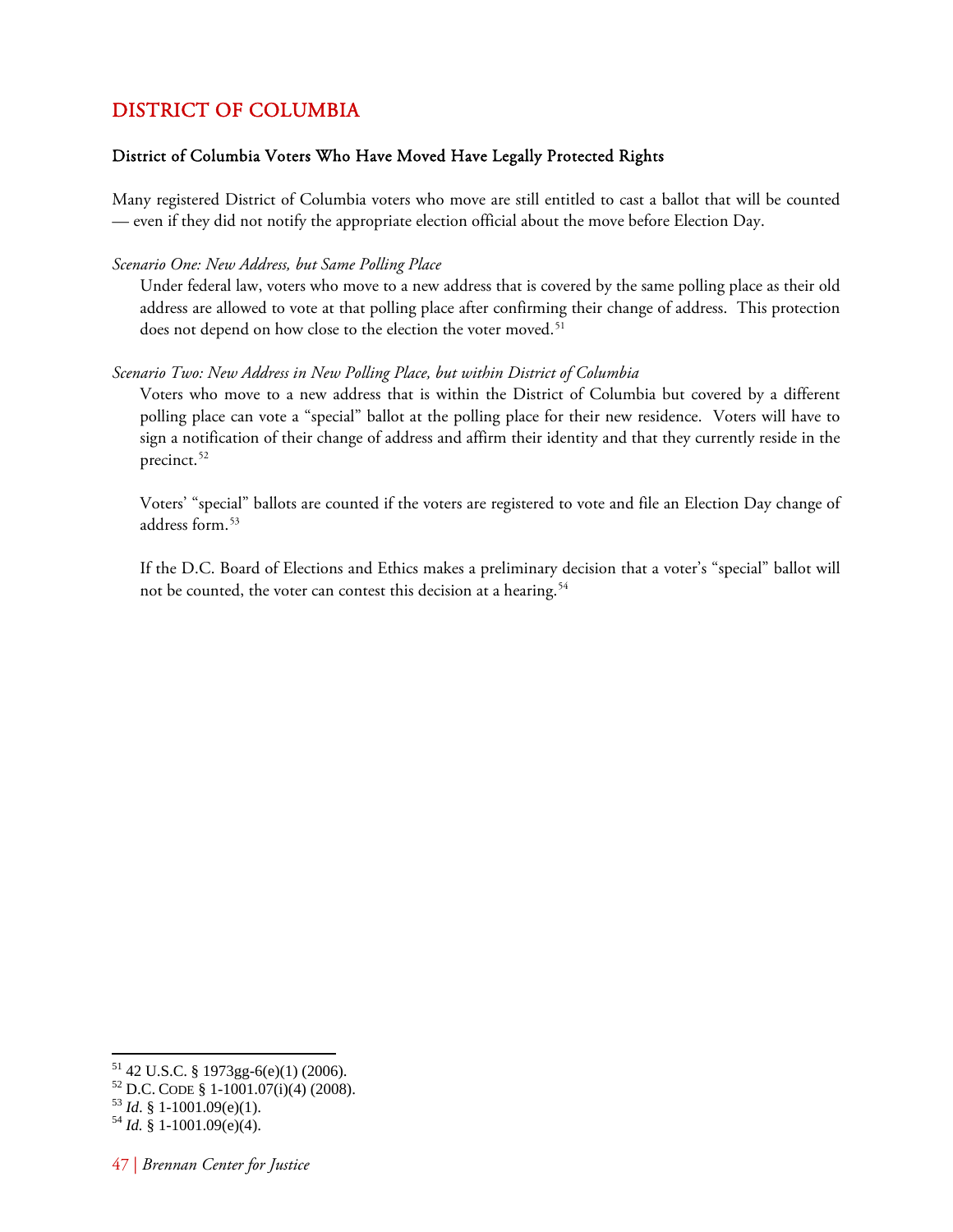# <span id="page-52-0"></span>FLORIDA

# Florida Voters Who Have Moved Have Legally Protected Rights

Many registered Florida voters who move are still entitled to cast a ballot that will be counted — even if they did not notify the appropriate election official about the move before Election Day.

### *Scenario One: New Address, but Same Polling Place*

Under federal law, voters who move to a new address that is covered by the same polling place as their old address are allowed to vote at that polling place after confirming their change of address. This protection does not depend on how close to the election the voter moved.<sup>[55](#page-52-1)</sup>

### *Scenario Two: New Address in New Polling Place, but Same County and Congressional District*

Voters who move to a new address that is in a different polling place within the same county and congressional district can vote at their new polling place after affirming their new address in writing or filling out a voter registration application for the new address, and after their existing registration is verified.<sup>[56](#page-52-2)</sup>

Voters whose registration cannot be confirmed can vote provisional ballots.<sup>[57](#page-52-3)</sup> A voter's provisional ballot will be counted if the voter was registered and entitled to vote at the polling place, the voter has not already voted elsewhere, and the voter's signature on the provisional ballot matches the signature on the voter's registration.<sup>[58](#page-52-4)</sup>

### *Scenario Three: New Address and New Polling Place in New County or New Congressional District*

Voters who move to a new address that is in a different county or a different congressional district can vote at their new polling place after confirming their new address.<sup>[59](#page-52-5)</sup> Voters can vote a regular ballot if their existing registration is confirmed by election workers at the polling place on Election Day, or a provisional ballot if their registration is not confirmed.<sup>[60](#page-52-6)</sup>

A voter's provisional ballot will be counted if the voter was registered and entitled to vote at the polling place, the voter has not already voted elsewhere, and the voter's signature on the provisional ballot matches the signature on the voter's registration.<sup>[61](#page-52-7)</sup>

<span id="page-52-3"></span><span id="page-52-2"></span><span id="page-52-1"></span>56 FLA. STAT. ANN. § 101.045(2)(a), (c), (d) (2008). 57 *Id.* §§ 101.045(2)(c), .048(1). 58 *Id.* § 101.048(2)(a)–(b).

<span id="page-52-4"></span>

<sup>55 42</sup> U.S.C. § 1973gg-6(e)(1) (2006).

<span id="page-52-6"></span><span id="page-52-5"></span><sup>&</sup>lt;sup>60</sup> *Id.* §§ 101.045(2)(c), .048(1). <sup>61</sup> *Id.* § 101.048(2)(a)–(b).

<span id="page-52-7"></span>

<sup>48 |</sup> *Brennan Center for Justice*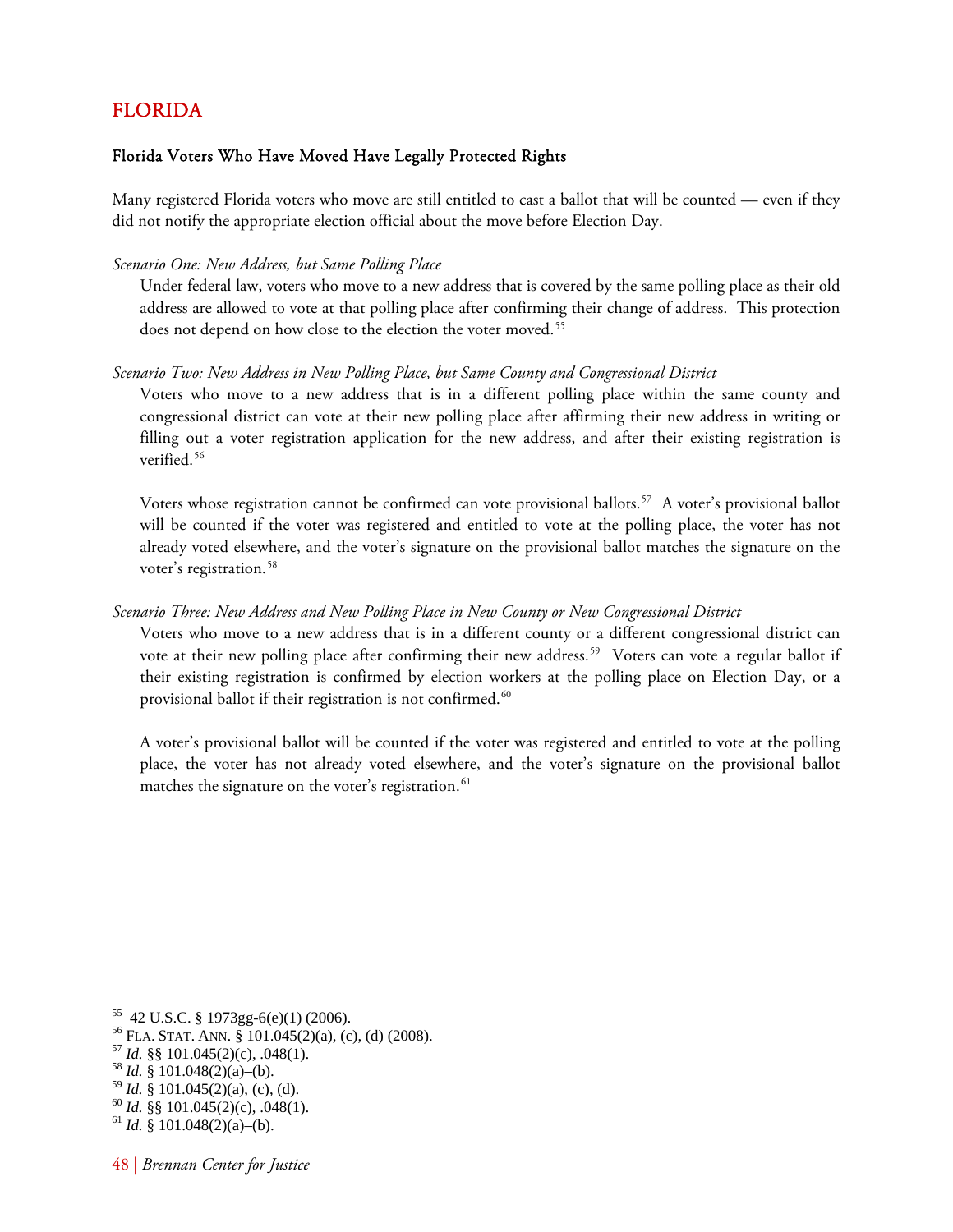# <span id="page-53-0"></span>GEORGIA

# Georgia Voters Who Have Moved Have Legally Protected Rights

Georgia voters who have moved to a new address in the same county since they last voted should contact their local election official to confirm their current polling place. Election officials may have changed the voter's registration to his or her new address even if the voter did not notify the election official about the move. Voters whose registration information has been changed should go to their current polling place to vote.

Many registered Georgia voters who move are still entitled to cast a ballot that will be counted — even if they did not notify the appropriate election official about their move before Election Day and the election official has not changed their registration.

### *Scenario One: New Address, but Same Polling Place*

Voters who move to a new address that is covered by the same polling place as their old address can vote a regular ballot and fill out a change of address form.<sup>[62](#page-53-1)</sup>

### *Scenario Two: New Address in New Polling Place, but Same County*

Voters who move to a new address that is in a different polling place within the same county can vote a regular ballot at the polling place associated with their old address after filling out a change of address form. $63$ 

## *Scenario Three: New Address and New Polling Place in New County*

Voters who move to a new address that is in a different county can vote at the polling place associated with their old address if they moved after the fifth Monday prior to the election.<sup>[64](#page-53-3)</sup>

Voters who move before the fifth Monday prior to an election must register to vote in their new county of residence. Registration applications must be made by the close of business on the fifth Monday before the election.<sup>[65](#page-53-4)</sup>

<span id="page-53-4"></span><span id="page-53-3"></span>

<span id="page-53-2"></span><span id="page-53-1"></span><sup>&</sup>lt;sup>62</sup> GA. CODE ANN. § 21-2-218(d) (2008).<br><sup>63</sup> *Id.* § 21-2-218(d).<br><sup>64</sup> *Id.* § 21-2-218(e). 65 *See id.* §§ 21-2-224(a); Georgia Secretary of State Elections Division, Voter Registration (2008), http://sos.georgia.gov/elections/how\_to\_register.htm.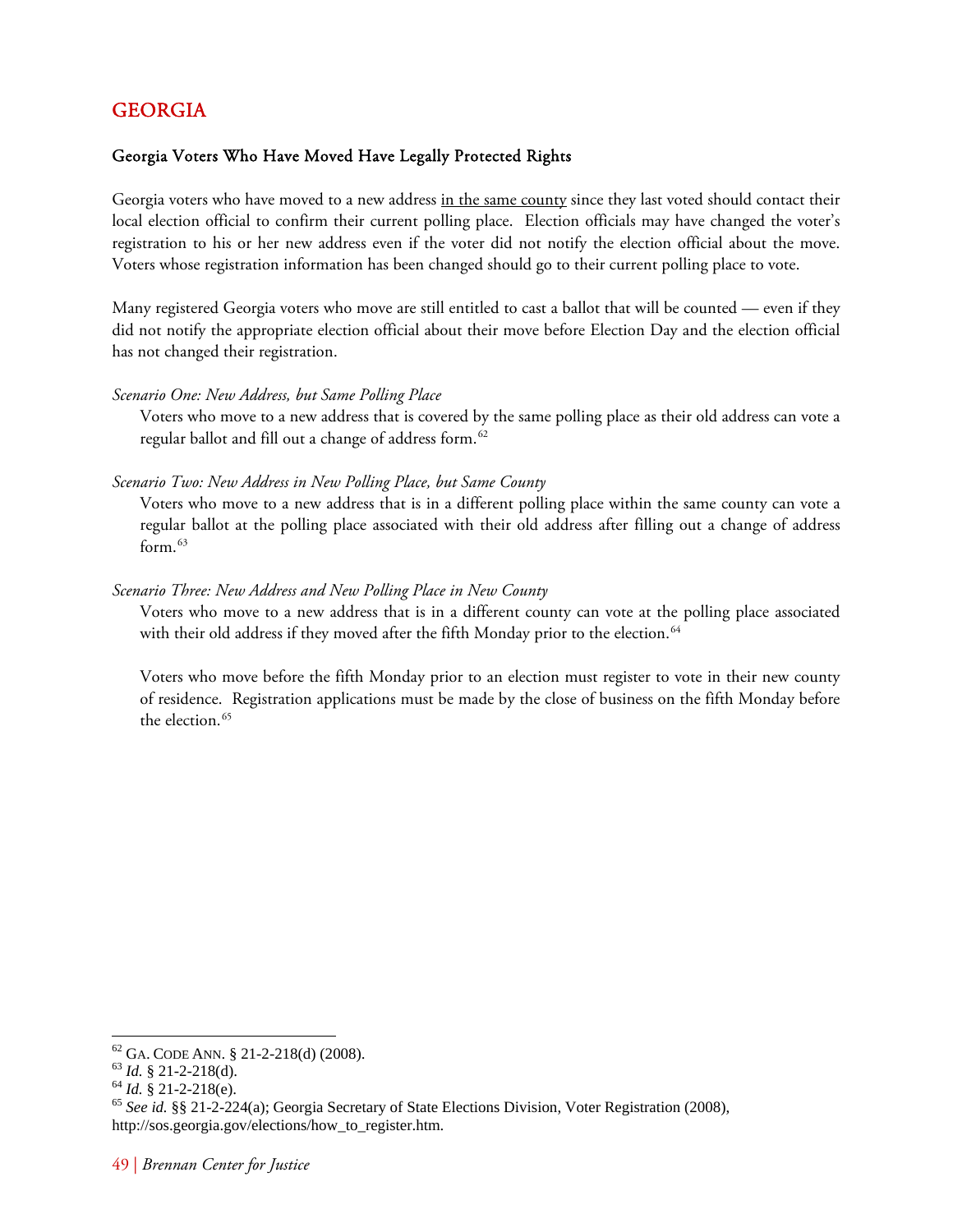# <span id="page-54-0"></span>HAWAI'I

# Hawai'i Voters Who Have Moved Have Legally Protected Rights

Hawai'i voters who have moved to a new address in the same county since they last voted should contact their local election official to confirm their current polling place. Election officials may have changed the voter's registration to his or her new address even if the voter did not notify the election official about the move. Voters whose registration information has been changed should go to their current polling place to vote.

Many registered Hawai'i voters who move are still entitled to cast a ballot that will be counted — even if they did not notify the appropriate election official about their move before Election Day and the election official has not changed their registration.

# *Scenario One: New Address, but Same Polling Place*

Voters who move to a new address that is covered by the same polling place as their old address can vote a regular ballot at that polling place after filling out a change of address form.<sup>[66](#page-54-1)</sup>

# *Scenario Two: New Address in New Polling Place, but Same County*

Voters who move to a new address that is in a different polling place within the same county can apply for a transfer of registration at the new polling place and vote by regular ballot.<sup>[67](#page-54-2)</sup>

# *Scenario Three: New Address and New Polling Place in New County*

Voters who move to a new address in a different county may apply for a transfer of registration at the new polling place at the time of voting on Election Day if they had not already notified a clerk of their address change by the registration deadline.<sup>[68](#page-54-3)</sup>

<span id="page-54-1"></span><sup>66</sup> HAW. REV. STAT. ANN. § 11-21(c) (2008). 67 *Id.* <sup>68</sup> *Id.*

<span id="page-54-2"></span>

<span id="page-54-3"></span>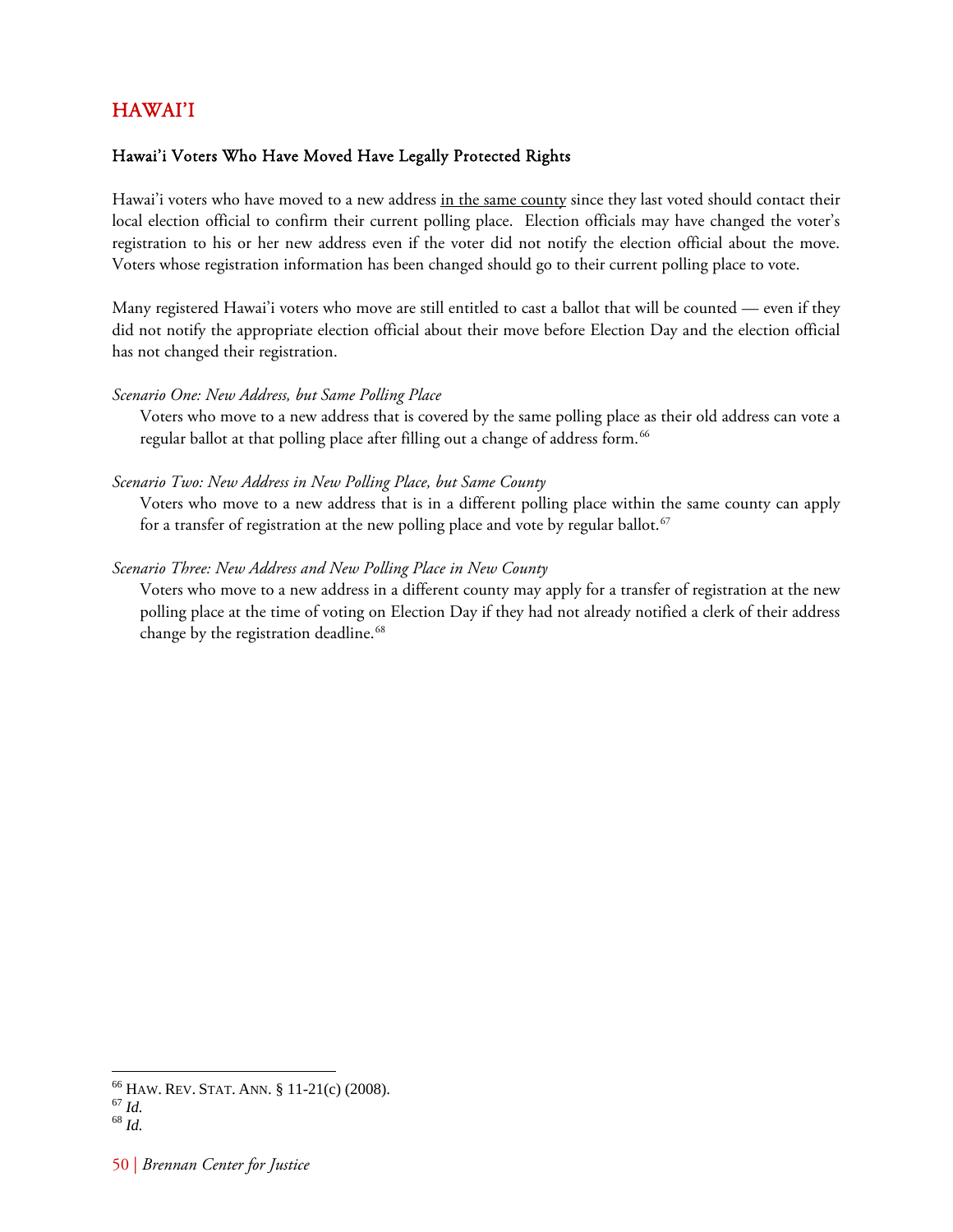# <span id="page-55-0"></span>IDAHO

# Idaho Voters Who Have Moved Have Legally Protected Rights

Many registered Idaho voters who move are still entitled to cast a ballot that will be counted — even if they did not notify the appropriate election official about the move before Election Day.

*Scenario One: Voters Who Have Moved Within Idaho and Have Lived in Their Current County for 30 Days*  Voters need to re-register to vote when they change their address.<sup>69</sup>

Idaho allows voters to register on Election Day.<sup>[70](#page-55-2)</sup> To qualify, voters must have lived in Idaho and in their county for 30 days prior to the election.<sup>[71](#page-55-3)</sup>

Voters registering on Election Day must show proof of residence along with a photo ID. Only the following documents showing the registrant's current address in the precinct are authorized:

- A valid Idaho driver's license or Idaho identification card issued through the department of transportation
- Any document which contains a valid address in the precinct together with a picture identification card
- Students may also use a current valid student identification card from a post secondary educational institution in Idaho accompanied with a current student fee statement that contains the student's valid address in the precinct together with a picture identification card.<sup>[72](#page-55-4)</sup>

Voters can register at the polling place for their new address or at an "absent electors' polling place" set up by the county clerk.<sup>[73](#page-55-5)</sup>

*Scenario Two: Voters Who Have Moved Within Idaho and Have Lived in Their Current County for Less Than 30 Days* 

Voters need to re-register to vote when they change their address.<sup>74</sup>

Voters who move to a different county within Idaho within 30 days prior to any election can vote by absentee ballot in their old county.[75](#page-55-7)

Voters can apply for a mail-in absentee ballot until 5:00 PM on the sixth day before the election. Voters can apply for in-person absentee voting at the "absent electors' polling place" until 5:00 PM on the day before the election.<sup>[76](#page-55-8)</sup>

<span id="page-55-1"></span><sup>69</sup> Idaho Votes, Frequently Asked Questions Regarding Voter Registration, http://www.idahovotes.gov/ VoterReg/REG\_FAQ.HTM [hereinafter Idaho Registration FAQ].

<span id="page-55-5"></span><span id="page-55-4"></span>

<span id="page-55-3"></span><span id="page-55-2"></span><sup>&</sup>lt;sup>70</sup> IDAHO CODE ANN. § 34-408(A) (2008).<br><sup>71</sup> *Id.* § 34-402.<br><sup>72</sup> *Id.* § 34-408A.<br><sup>73</sup> *Id.*<br><sup>74</sup> Idaho Registration FAQ, *supra* note 69.<br><sup>75</sup> IDAHO CODE ANN. § 34-413.<br><sup>76</sup> *Id.* § 34-1002.

<span id="page-55-7"></span><span id="page-55-6"></span>

<span id="page-55-8"></span>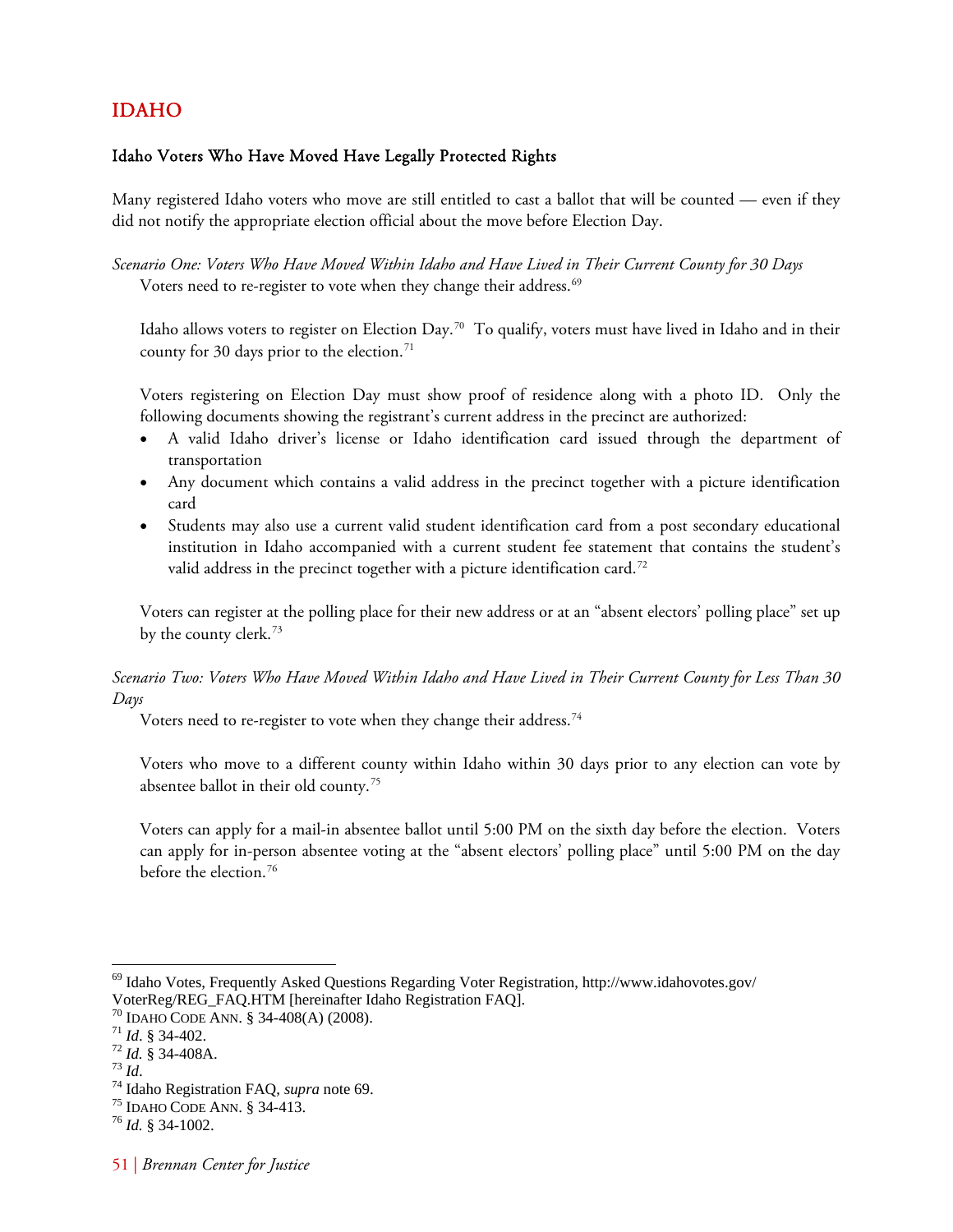# <span id="page-56-0"></span>ILLINOIS

# Illinois Voters Who Have Moved Have Legally Protected Rights

Many registered Illinois voters who move are still entitled to cast a ballot that will be counted — even if they did not notify the appropriate election official about the move before Election Day.

### *Scenario One: New Address, but Same Polling Place*

Under federal law, voters who move to a new address that is covered by the same polling place as their old address are allowed to vote at that polling place after confirming their change of address. This protection does not depend on how close to the election the voter moved.<sup>[77](#page-56-1)</sup>

### *Scenario Two: New Address in New Polling Place, but Same County/City and Congressional District*

Voters who move to a new address in a different polling place within the same county (or city, in cities where the city maintains the registration records) more than 30 days before an election can vote only for federal offices at the polling place associated with their old address after filling out an address correction form.<sup>[78](#page-56-2)</sup>

Voters who move to a new address in a different polling place within 30 days before an election can vote a full ballot at the polling place associated with their old address after filling out an address confirmation.<sup>[79](#page-56-3)</sup>

### *Scenario Three: New Address and New Polling Place in New County/City or Congressional District*

Voters who move to a new address in a different county or congressional district (or different city, if the city board of election commissioners maintains the permanent registration records) in Illinois more than 30 days before the election must register to vote for their new address.<sup>[80](#page-56-4)</sup>

Voters who move to a new address in a different county (or different city, if their old city board of election commissioners maintained the registration records) in Illinois within 30 days before the election can vote a regular ballot at the polling place associated with their old address after filling out an address confirmation.<sup>[81](#page-56-5)</sup>

<span id="page-56-1"></span> $77$  42 U.S.C. § 1973gg-6(e)(1) (2006).

<span id="page-56-2"></span><sup>78</sup> Illinois State Board of Elections, *Ballot Entitlement for the General Election – November 4, 2008*, http://www.elections.state.il.us/Downloads/ElectionInformation/PDF/BallotEntNov08.pdf.<br><sup>79</sup> *Id.* 80 *Id.* 81 *Id.* 

<span id="page-56-4"></span><span id="page-56-3"></span>

<span id="page-56-5"></span>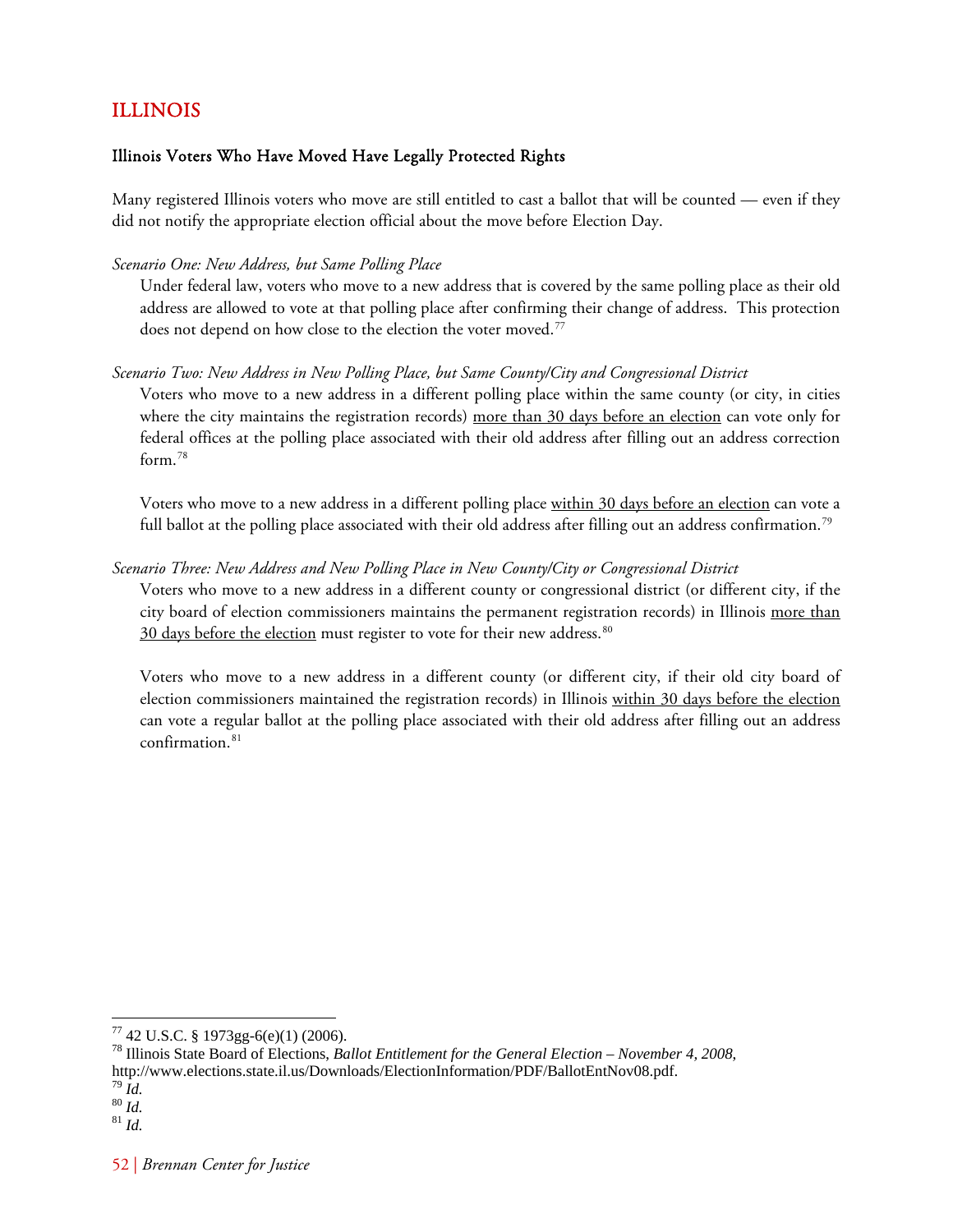# <span id="page-57-0"></span>INDIANA

### Indiana Voters Who Have Moved Have Legally Protected Rights

Many registered Indiana voters who move are still entitled to cast a ballot that will be counted — even if they did not notify the appropriate election official about the move before Election Day.

#### *Scenario One: New Address, but Same Polling Place*

Voters who move to a new address that is covered by the same polling place as their old address can vote at that polling place after confirming their new address orally or in writing.<sup>[82](#page-57-1)</sup>

#### *Scenario Two: New Address in New Polling Place, but Same County*

Voters who move to a new address that is in a different polling place within the same county can vote at the polling place associated with their old address after confirming their new address orally or in writing.<sup>[83](#page-57-2)</sup> However, a voter who moves outside of a municipality may not return to vote in a municipal election.<sup>84</sup>

#### *Scen ario Three: New Address and New Polling Place in New County or New Congressional District*

Indiana within 30 days of the election can vote at the polling place associated with their old address after signing an affidavit.<sup>85</sup> Voters who move to a new address that is in a different county or a different congressional district in

<span id="page-57-1"></span><sup>82</sup> IND. CODE ANN. § 3-7-39-7 (2008).<br><sup>83</sup> *Id.* §§ 3-7-39-8, -10-12-3.4.<br><sup>84</sup> *Id.* § 3-10-12-3.4(c). <sup>85</sup> *Id.* §§ 3-10-11-2, -4(a).

<span id="page-57-2"></span>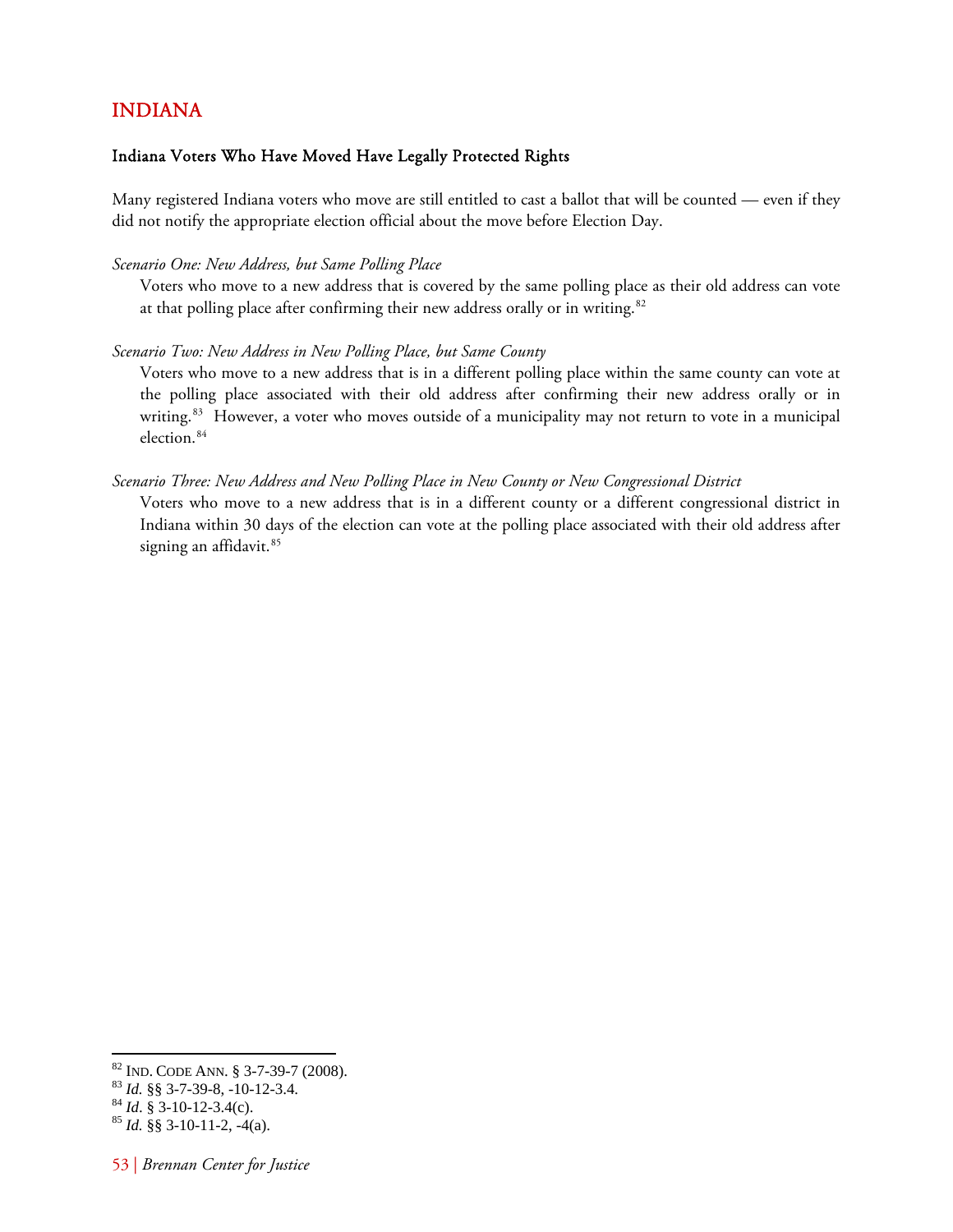# <span id="page-58-0"></span>IOWA

# Iowa Voters Who Have Moved Have Legally Protected Rights

Iowa allows voters to register on Election Day.<sup>[86](#page-58-1)</sup>

Iowa voters who have moved to a new address in the same county since they last voted should contact their local election official to confirm their current polling place. Election officials may have changed the voter's registration to his or her new address even if the voter did not notify the election official about the move. Voters whose registration information has been changed should go to their current polling place to vote.

Many registered Iowa voters who move are still entitled to cast a ballot that will be counted — even if they did not notify the appropriate election official about their move before Election Day and the election official has not changed their registration.

# *Scenario One: New Address, but Same Polling Place*

Voters who move to a new address that is covered by the same polling place as their old address can vote at that polling place after filling out a voter registration form.<sup>[87](#page-58-2)</sup>

# *Scenario Two: New Address in New Polling Place, but within Iowa*

Iowa residents may register and vote at the polls on Election Day. All persons wishing to register and vote on Election Day must do all of the following before being allowed to vote a regular ballot:

- Show proof of identity
- Prove residency in the precinct
- Complete a voter registration application
- Sign an "Oath of Election Day Registrant."[88](#page-58-3)

A list of the various acceptable forms of identity is available on the Secretary of State's website.<sup>[89](#page-58-4)</sup>

If the voter does not provide proof of identity or residency, a registered voter in the precinct may attest to the fact that the voter is who the voter says he or she is and that the voter lives in the precinct.<sup>[90](#page-58-5)</sup>

If the voter does not provide proof of identity or residency and has no one to attest for him or her, the voter may cast a provisional ballot. A special board will meet after Election Day to review the provisional voter's registration record and the information provided, and will decide if the ballot can be counted. Before leaving the polls on Election Day, voters will be given a written notice explaining their voting rights and listing the date on which the special ballot board will meet so that voters may be present to observe and present more information to the board.<sup>[91](#page-58-6)</sup>

<span id="page-58-1"></span><sup>&</sup>lt;sup>86</sup> IOWA CODE ANN. § 48A.7A (2008).

<span id="page-58-2"></span><sup>87</sup> Id. § 48A.27(1)–(2); Iowa Secretary of State, *Iowa Precinct Election Official Guidebook* 19 (July 2008), *available at* http://www.sos.state.ia.us/PDFs/publications/Guide.pdf. 88 IOWA CODE ANN. § 48A.7A.

<span id="page-58-4"></span><span id="page-58-3"></span><sup>89</sup> The list is available at http://www.sos.state.ia.us/pdfs/elections/EDRbrochure.pdf. *See also* IOWA CODE ANN. § 48A.7A(b).

<span id="page-58-5"></span><sup>90</sup> *Id*. § 48A.7A(c).

<span id="page-58-6"></span><sup>91</sup> Iowa Secretary of State, Voting on Election Day: Provisional Ballots, http://www.sos.state.ia.us/ elections/VoterInformation/VotingElectionDay.html (last visited June 1, 2009).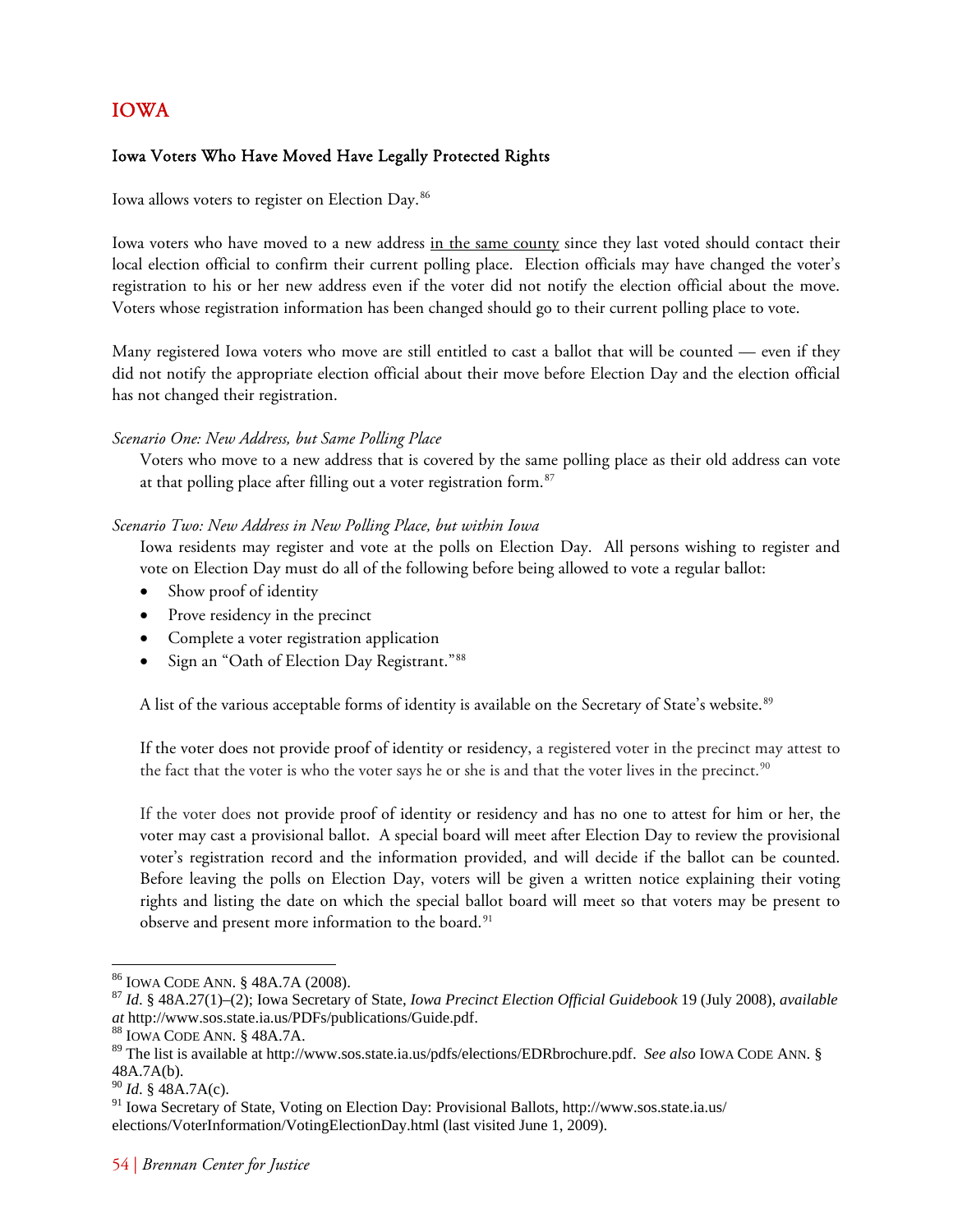# <span id="page-59-0"></span>KANSAS

# Kansas Voters Who Have Moved Have Legally Protected Rights

Kansas voters who have moved to a new address in the same county since they last voted should contact their local election official to confirm their current polling place. Election officials may have changed the voter's registration to his or her new address even if the voter did not notify the election official about the move. Voters whose registration information has been changed should go to their current polling place to vote.

Many registered Kansas voters who move are still entitled to cast a ballot that will be counted — even if they did not notify the appropriate election official about their move before Election Day and the election official has not changed their registration.

### *Scenario One: New Address, but Same Polling Place*

Under federal law, voters who move to a new address that is covered by the same polling place as their old address are allowed to vote at that polling place after confirming their change of address. This protection does not depend on how close to the election the voter moved.<sup>[92](#page-59-1)</sup>

### *Scenario Two: New Address in New Polling Place, but Same County*

Voters who move to a new address that is in a different polling place, but within the same county, can vote a provisional ballot at the new polling place or at a central voting location.<sup>[93](#page-59-2)</sup>

If the voter casts a provisional ballot in the wrong precinct, the ballot will be partially counted: all offices and issues on the ballot that are identical to the voter's correct precinct will be counted.<sup>[94](#page-59-3)</sup>

Voters who move to a new address that is in a different polling place within the same county, within 30 days before an election, can vote in that election at the polling place associated with their old address after signing a sworn affidavit including their old address, the date of their move, and their new address.<sup>[95](#page-59-4)</sup>

### *Scenario Three: New Address and New Polling Place in New County*

Voters who move to a new address in a different county within 30 days before an election can vote in that election at the polling place associated with their old address after signing a sworn affidavit including their old address, the date of their move, and their new address.<sup>[96](#page-59-5)</sup>

<sup>92 42</sup> U.S.C. § 1973gg-6(e)(1) (2006).

<span id="page-59-2"></span><span id="page-59-1"></span><sup>93</sup> KAN. STAT. ANN*.* § 25-2353 (2008).

<span id="page-59-3"></span><sup>94</sup> *Id*. 25-3002(b).

<span id="page-59-4"></span><sup>95</sup> *Id*. §§ 25-3701, -3702. 96 *Id*.

<span id="page-59-5"></span>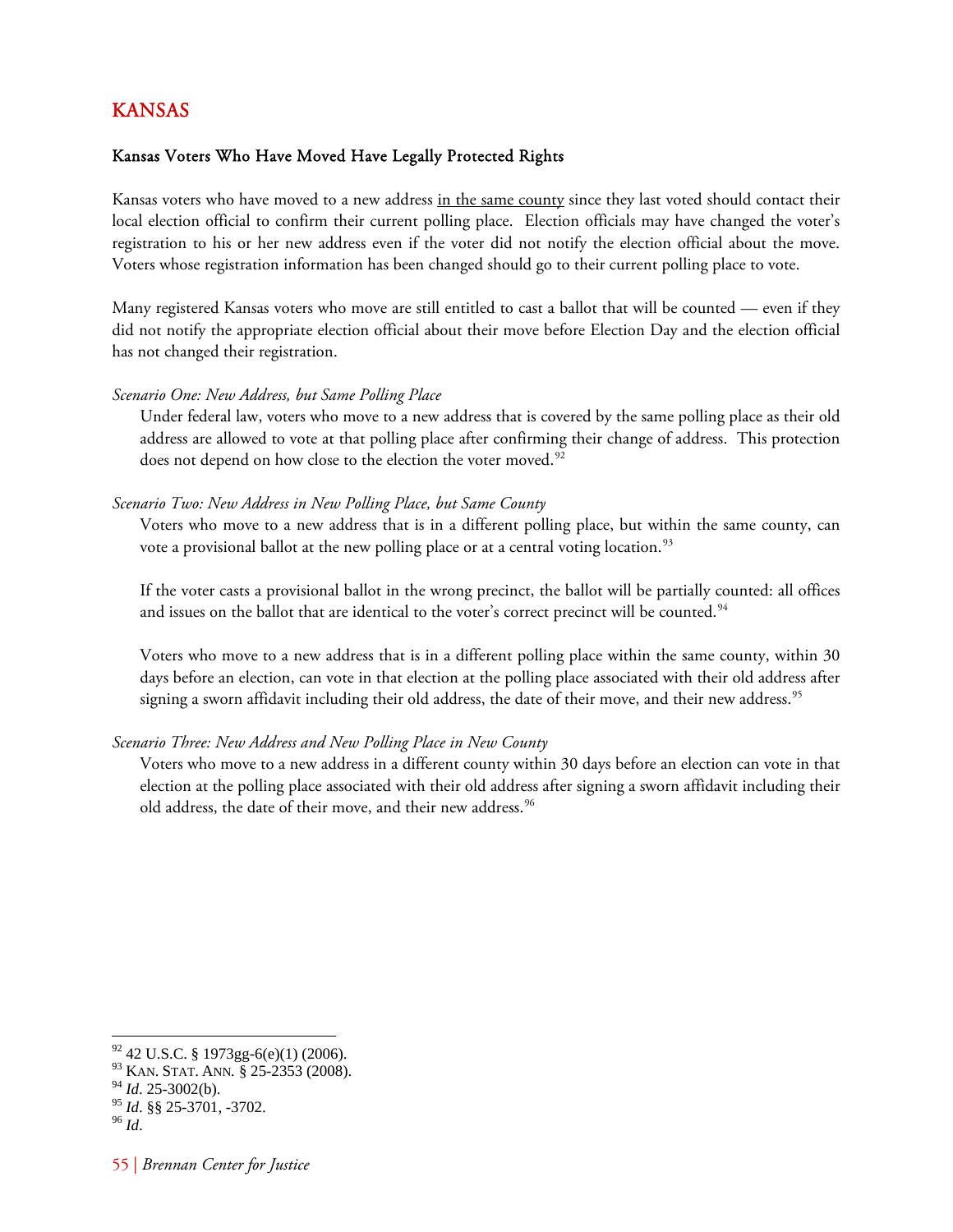# <span id="page-60-0"></span>KENTUCKY

# Kentucky Voters Who Have Moved Have Legally Protected Rights

Kentucky voters who have moved to a new address in the same county since they last voted should contact their local election official to confirm their current polling place. Election officials may have changed the voter's registration to his or her new address even if the voter did not notify the election official about the move. Voters whose registration information has been changed should go to their current polling place to vote.

Many registered Kentucky voters who move are still entitled to cast a ballot that will be counted — even if they did not notify the appropriate election official about their move before Election Day and the election official has not changed their registration.

### *Scenario One: New Address, but Same Polling Place*

Under federal law, voters who move to a new address that is covered by the same polling place as their old address are allowed to vote at that polling place after confirming their change of address at the polling place. This protection does not depend on how close to the election the voter moved.<sup>[97](#page-60-1)</sup>

### *Scenario Two: New Address in New Polling Place, but Same County*

Voters who move to a new address that is in a different polling place within the same county can vote at their new polling place after updating the voting records, showing proof of identity, and signing a written affidavit.<sup>[98](#page-60-2)</sup>

## *Scenario Three: New Address and New Polling Place in New County*

Voters who move to a new address that is in a different county more than 28 days before the election must register to vote at their new address. Voters who do not register at their new address are not eligible to vote in either their old or new county.<sup>[99](#page-60-3)</sup>

Voters who move to a new address that is in a different county within 28 days of the election can vote at the polling place associated with their old address.<sup>[100](#page-60-4)</sup>

<span id="page-60-1"></span> $97$  42 U.S.C. § 1973gg-6(e)(1) (2006).

<span id="page-60-2"></span><sup>&</sup>lt;sup>98</sup> KY. REV. STAT. ANN. §§ 116.025(4), .085(2) (2008).<br><sup>99</sup> *Id.* §§ 116.025(6), .045(2).<br><sup>100</sup> *Id.* §§ 116.025(5), .045(2).

<span id="page-60-3"></span>

<span id="page-60-4"></span>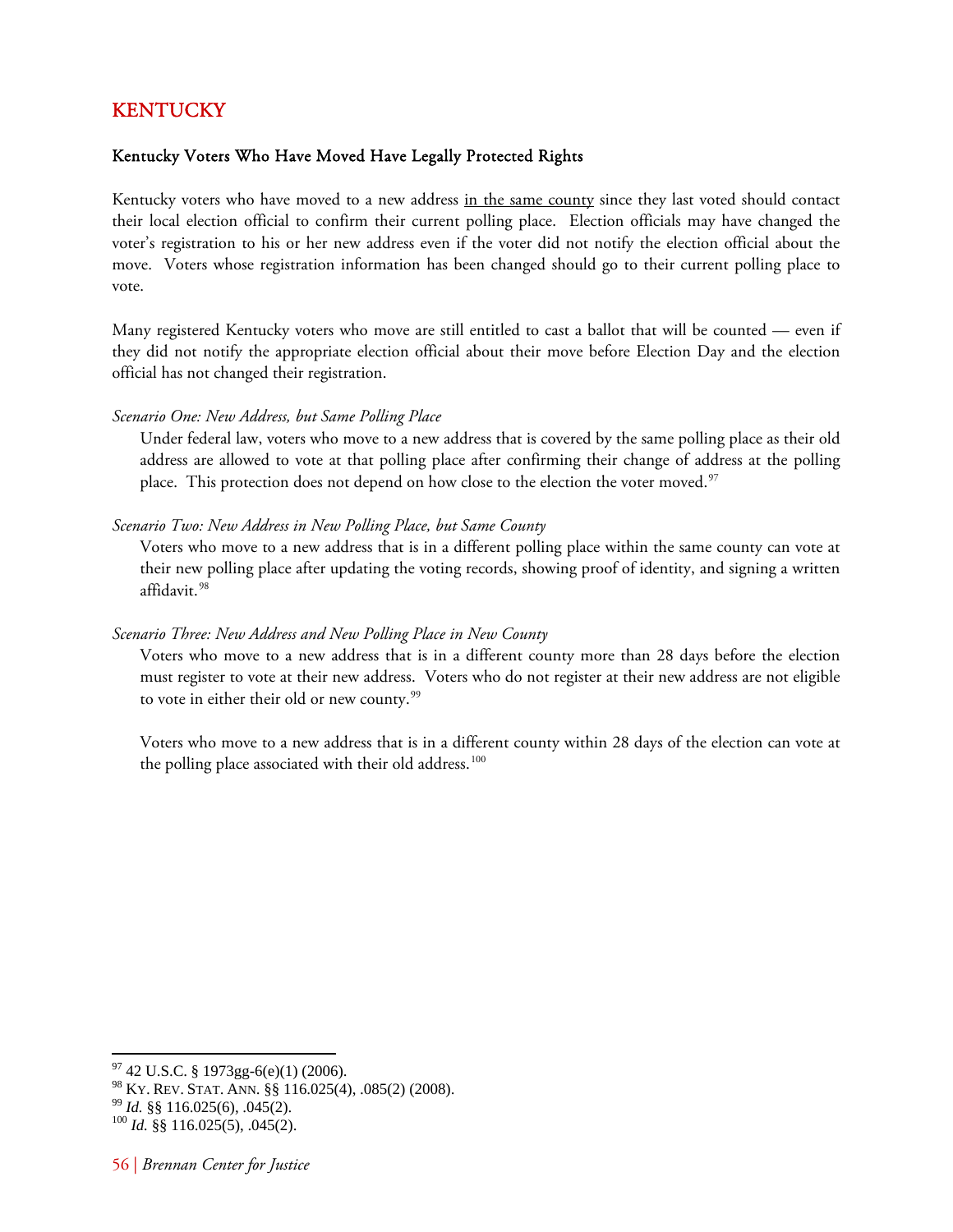# <span id="page-61-0"></span>LOUISIANA

# Louisiana Voters Who Have Moved Have Legally Protected Rights

Many registered Louisiana voters who move are still entitled to cast a ballot that will be counted — even if they did not notify the appropriate election official about the move before Election Day.

### *Scenario One: New Address, but Same Polling Place*

Voters who move to a new address that is covered by the same polling place as their old address can vote at that polling place after confirming their new address.<sup>[101](#page-61-1)</sup>

### *Scenario Two: New Address in New Polling Place, but Same Parish*

Voters who move to a new address in a different polling place within the same parish can continue to vote at the polling place associated with their old address on all issues on which they were previously entitled to vote by affirming their new address within the parish until they change their registration and have the right to vote at their new polling place.<sup>[102](#page-61-2)</sup>

### *Scenario Three: New Address and New Polling Place in New Parish*

Voters who move to a new address that is in a different parish can vote at the polling place associated with their old address if they have not registered at the new address, for up to three months after the move, after confirming their new address and that they moved within the past three months.<sup>[103](#page-61-3)</sup>

Voters who move to a new address that is in a different parish more than three months before the election need to register to vote in their new address at least thirty days before an election to be eligible to vote in that election.<sup>[104](#page-61-4)</sup>

<span id="page-61-1"></span><sup>&</sup>lt;sup>101</sup> LA. REV. STAT. ANN. §§ 18:193, :196(B)(2) (2008).<br><sup>102</sup> *Id.* §§ 18:110(B)(3), :196(B)(3).<br><sup>103</sup> *Id.* § 18:110(C).<br><sup>104</sup> *Id.* § 18:135(A).

<span id="page-61-2"></span>

<span id="page-61-3"></span>

<span id="page-61-4"></span>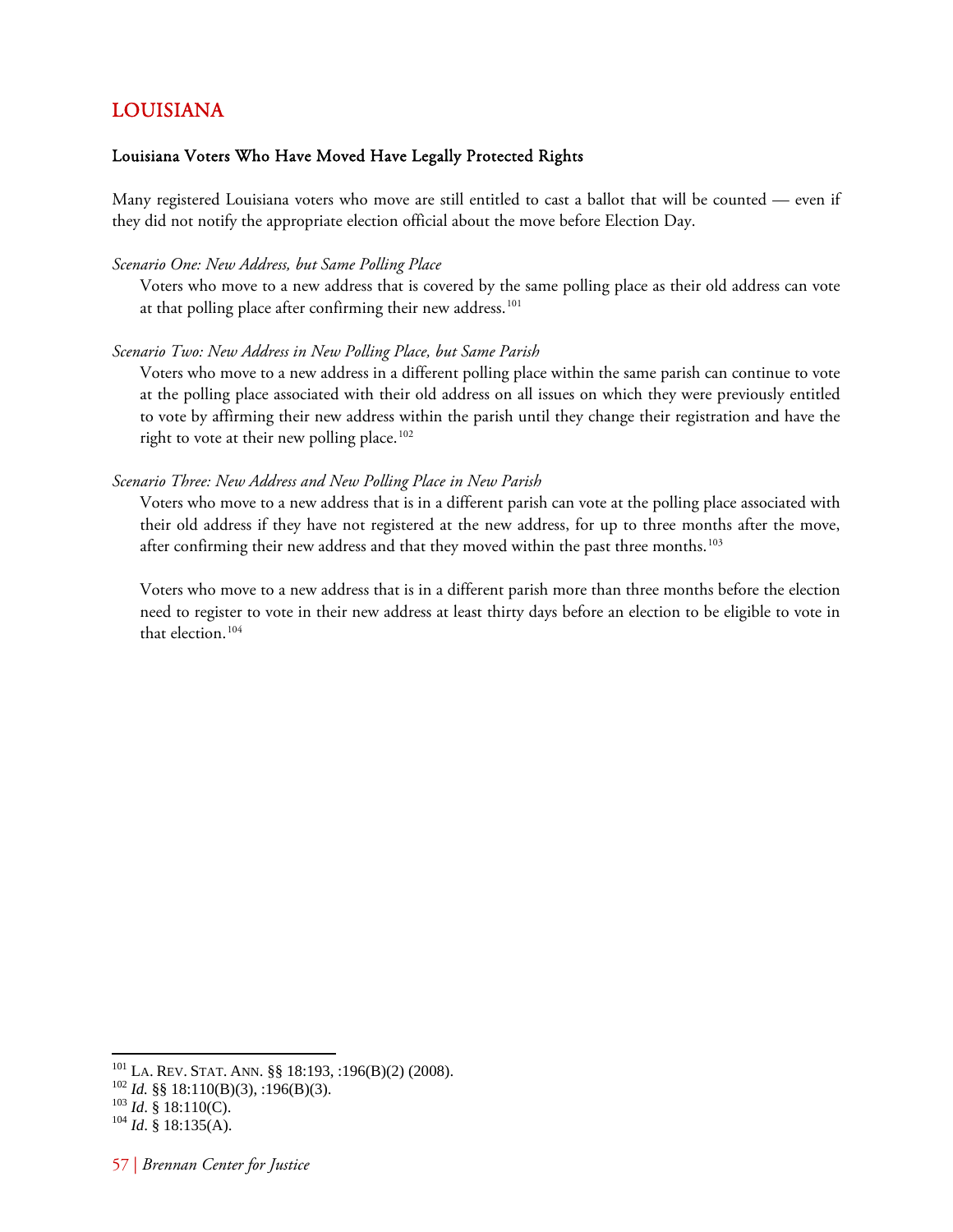# <span id="page-62-0"></span>MAINE

## Maine Voters Who Have Moved Have Legally Protected Rights

Maine voters who have moved to a new address in the same county since they last voted should contact their local election official to confirm their current polling place. Election officials may have changed the voter's registration to his or her new address even if the voter did not notify the election official about the move. Voters whose registration information has been changed should go to their current polling place to vote.

Many registered Maine voters who move are still entitled to cast a ballot that will be counted — even if they did not notify the appropriate election official about their move before Election Day and the election official has not changed their registration because Maine has Election Day registration.<sup>[105](#page-62-1)</sup>

### *Scenario One: New Address in Same Polling Place and Same City, Town, or Plantation*

Voters who have moved within their city, town or plantation can change their addresses on their registration in person at the registrar's office during the hours that the polls are open on Election Day.[106](#page-62-2) After changing a voter's address, the registrar will give the voter a certificate that the voter can take to the polling place for his or her new address and vote.<sup>[107](#page-62-3)</sup>

### *Scenario Two: New Address in a New City, Town, or Plantation*

Voters must be registered to vote in the city, town or plantation where they live and can only vote at the polling place for their current address.<sup>[108](#page-62-4)</sup>

Voters can register to vote in person on Election Day at the registrar's office for their new city, town or plantation during the hours the polls are open. Voters registering on Election Day receive a certificate they can take to their new polling place, be added to the list of voters, and vote.<sup>[109](#page-62-5)</sup>

<span id="page-62-2"></span><span id="page-62-1"></span><sup>&</sup>lt;sup>105</sup> ME. REV. STAT. ANN. tit. 21-A, §§ 111(3), 122(4) (2008).<br><sup>106</sup> *Id.* § 129(3).<br><sup>107</sup> *Id.* §§ 129(3), 661(1)–(2).<br><sup>108</sup> *Id.* §§ 111, 122(4).

<span id="page-62-3"></span>

<span id="page-62-5"></span><span id="page-62-4"></span><sup>109</sup> *Id.* §§ 122(4), 661(2).

<sup>58 |</sup> *Brennan Center for Justice*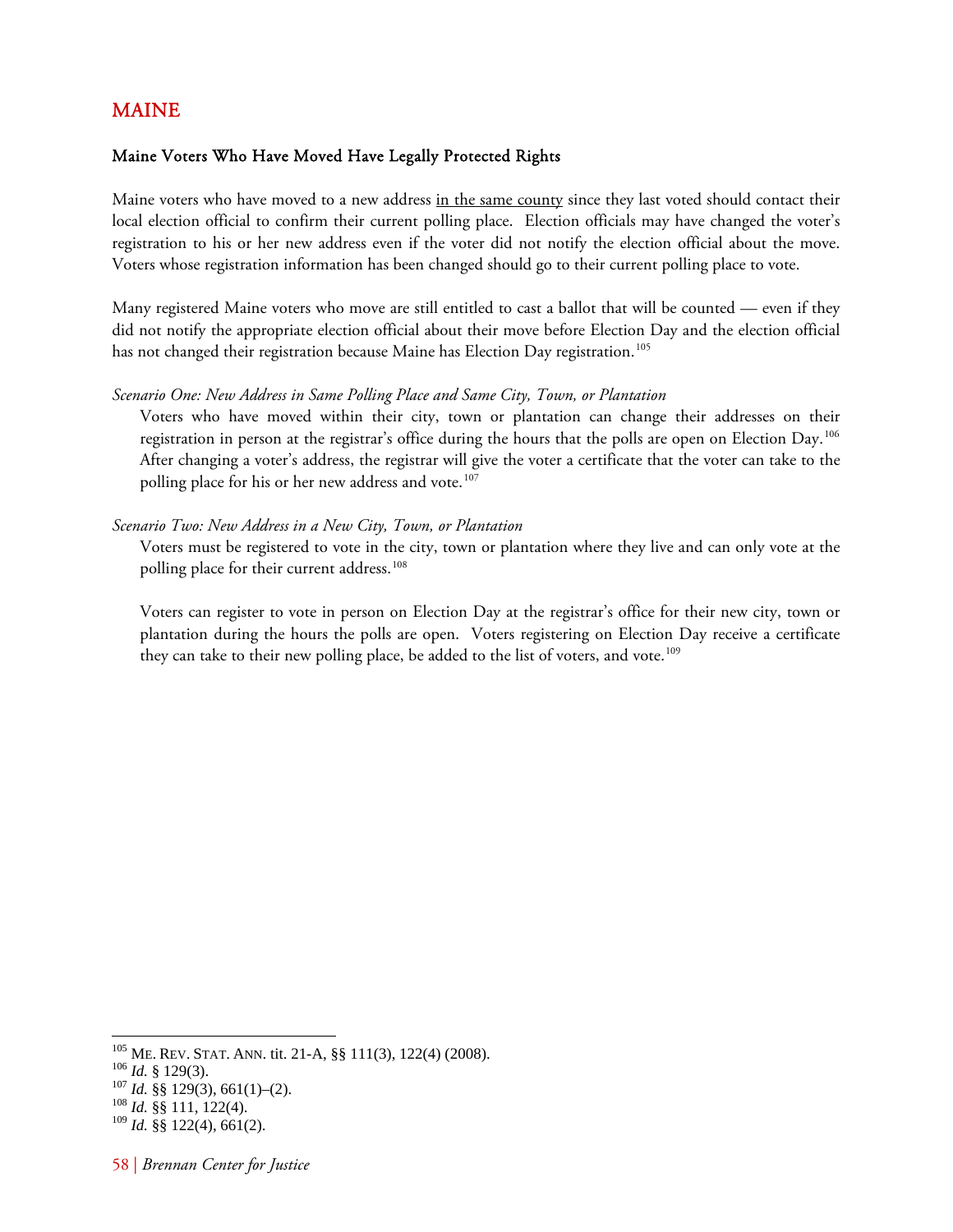# <span id="page-63-0"></span>MARYLAND

# Maryland Voters Who Have Moved Have Legally Protected Rights

Maryland voters who have moved to a new address in the state since they last voted should contact their local election official to confirm their current polling place. Election officials may have changed the voter's registration to his or her new address even if the voter did not notify the election official about the move. Voters whose registration information has been changed should go to their current polling place to vote.

Many registered Maryland voters who move are still entitled to cast a ballot that will be counted — even if they did not notify the appropriate election official about their move before Election Day and the election official has not changed their registration.

### *Scenario One: New Address, but Same Polling Place*

Voters who move to a new address that is covered by the same polling place as their old address can vote a regular ballot at that polling place.<sup>[110](#page-63-1)</sup>

### *Scenario Two: New Address in New Polling Place, but Same County and Congressional District*

Voters who move to a new address in a different polling place within the same county can vote by provisional ballot and update their voter registration information at their new polling place.<sup>[111](#page-63-2)</sup>

A voter's provisional ballot will be counted if the local board of elections determines that the voter is qualified to vote in the state, the voter signed the provisional ballot oath, and the voter only voted once in the election.<sup>[112](#page-63-3)</sup>

#### *Scenario Three: New Address and New Polling Place in New County or New Congressional District*

Voters who move to a new address that is in a different county or a different congressional district can vote a provisional ballot in their new polling place.<sup>[113](#page-63-4)</sup>

A voter's provisional ballot will be counted if the local board of elections determines that the voter is qualified to vote in the state, the voter signed the provisional ballot oath, and the voter only voted once in the election. $114$ 

<span id="page-63-1"></span><sup>110</sup> MD. CONST. art. 1 § 1; *Maryland Green Party v. Maryland Bd. of Elections*, 832 A.2d 214, 222–223 (Md. Ct. App. 2003).

<span id="page-63-2"></span><sup>&</sup>lt;sup>111</sup> MD. CODE ANN., ELEC. LAW §§ 3-304(a)(1), 9-404(b) (2008).<br><sup>112</sup> *Id.* § 11-303(d).<br><sup>113</sup> *Id.* § 9-404 (b).<br><sup>114</sup> *Id.* § 11-303(d).

<span id="page-63-5"></span><span id="page-63-4"></span><span id="page-63-3"></span>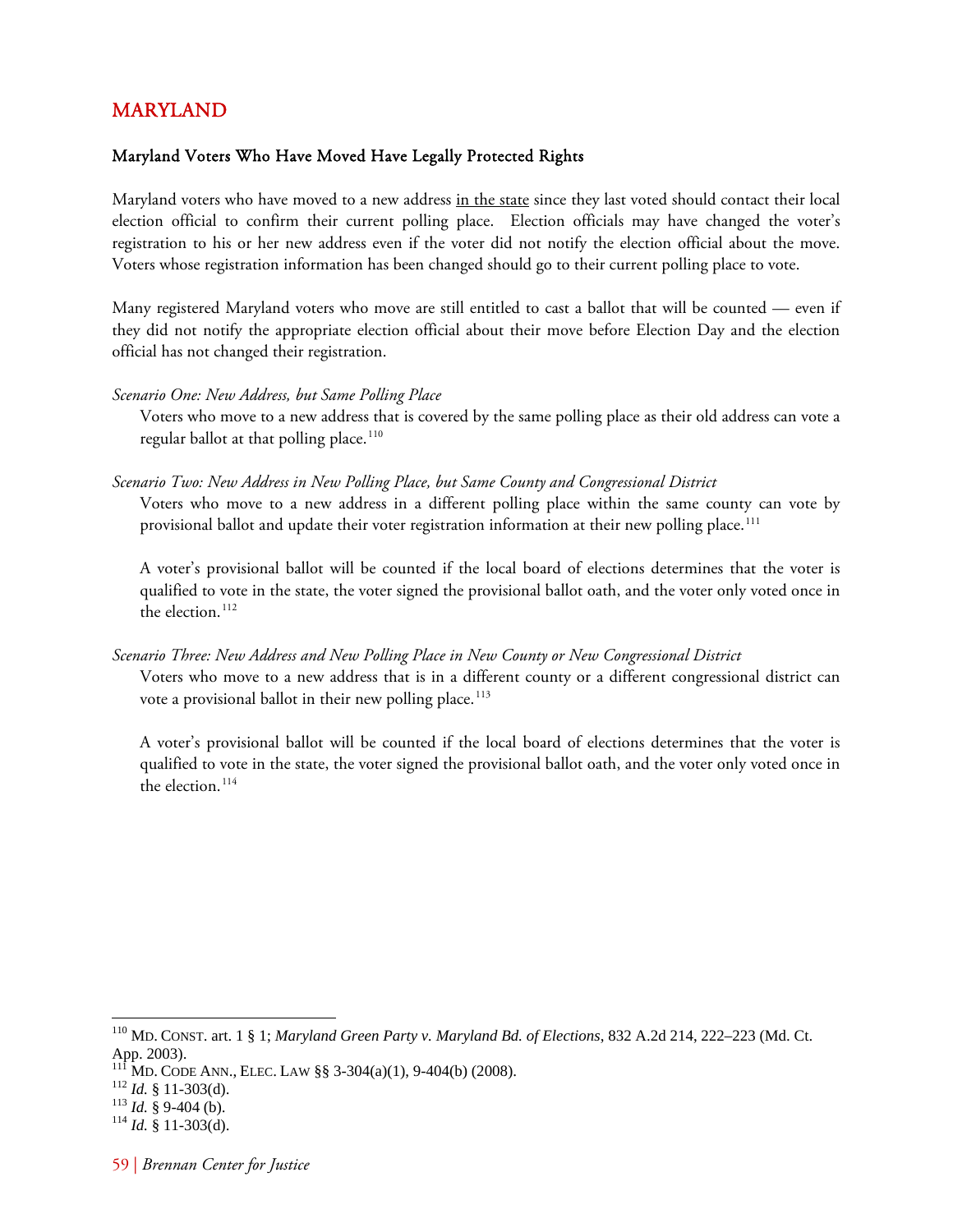# MASSACHUSETTS

# Massachusetts Voters Who Have Moved Have Legally Protected Rights

Many registered Massachusetts voters who move are still entitled to cast a ballot that will be counted — even if they did not notify the appropriate election official about the move before Election Day.

### *Scenario One: New Address, but Same Polling Place*

Voters who move to a new address that is covered by the same polling place as their old address can vote after the presiding officer at that polling place confirms with the city or town registrar that the voter is eligible to vote.<sup>[115](#page-64-1)</sup>

### *Scenario Two: New Address in New Polling Place, but Same City or Town*

Voters who move to a new address that is in a different polling place within the same city or town can vote in the polling place associated with their old address.<sup>[116](#page-64-2)</sup>

### *Scenario Three: New Address and New Polling Place in New City or Town*

Voters who move to a new address that is in a different city or town within Massachusetts can vote at the polling place associated with their old address for national and state officers for six months after the date on which they moved.<sup>[117](#page-64-3)</sup>

<span id="page-64-1"></span><span id="page-64-0"></span><sup>&</sup>lt;sup>115</sup> MASS. REGS. CODE tit. 950, § 52.03(3), (5)(a) (2008).

<span id="page-64-3"></span><span id="page-64-2"></span><sup>116</sup> MASS. REGS. CODE tit. 950, § 1.<br><sup>116</sup> MASS. GEN. LAWS ANN. ch. 51 § 1 (2008). <sup>117</sup> *Id.* ch. 51, § 1.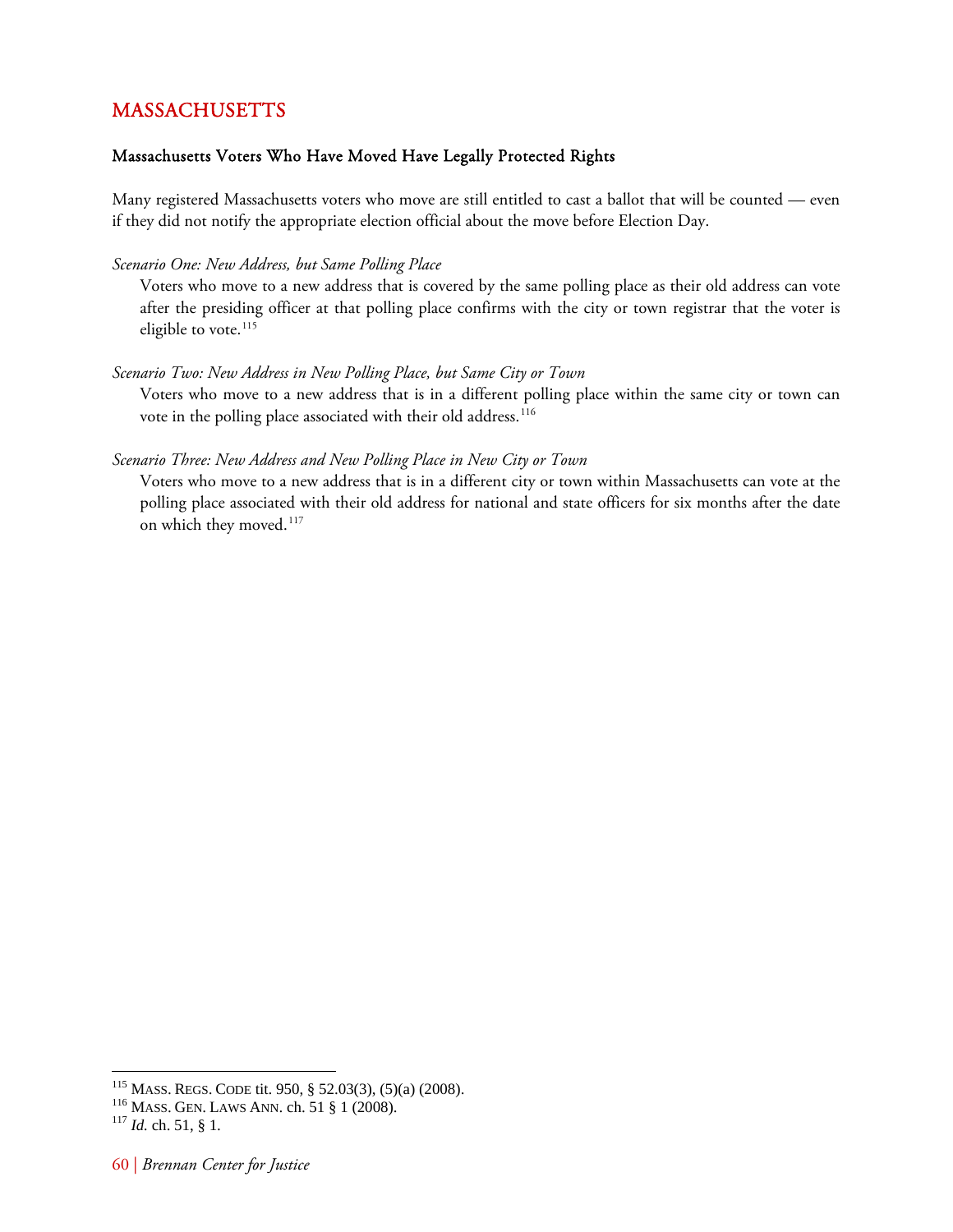# <span id="page-65-0"></span>MICHIGAN

# Michigan Voters Who Have Moved Have Legally Protected Rights

Many registered Michigan voters who move are still entitled to cast a ballot that will be counted — even if they did not notify the appropriate election official about the move before Election Day.

### *Scenario One: New Address, but Same Polling Place*

Under federal law, voters who move to a new address that is covered by the same polling place as their old address can vote at that polling place after confirming their change of address. This protection does not depend on how close to the election the voter moved.<sup>[118](#page-65-1)</sup>

### *Scenario Two: New Address in Same City or Township*

Voters who move to a new address in a different polling place within the same city or township can vote at the polling place associated with their old address after filling out a written transfer of registration request which lists their new address.<sup>[119](#page-65-2)</sup>

### *Scenario Three: New Address in New City or Township*

Voters who move within 60 days of an election to a new address in a different city or township can vote at the polling place associated with their old address after confirming in writing that they have moved.<sup>[120](#page-65-3)</sup>

<span id="page-65-1"></span> $\overline{a}$  $118$  42 U.S.C § 1973gg-6(e)(1) (2006).

<span id="page-65-2"></span><sup>&</sup>lt;sup>119</sup> MICH. COMP. LAWS ANN. § 168.507 (2008).<br><sup>120</sup> *Id.* § 168.507a(2).

<span id="page-65-3"></span>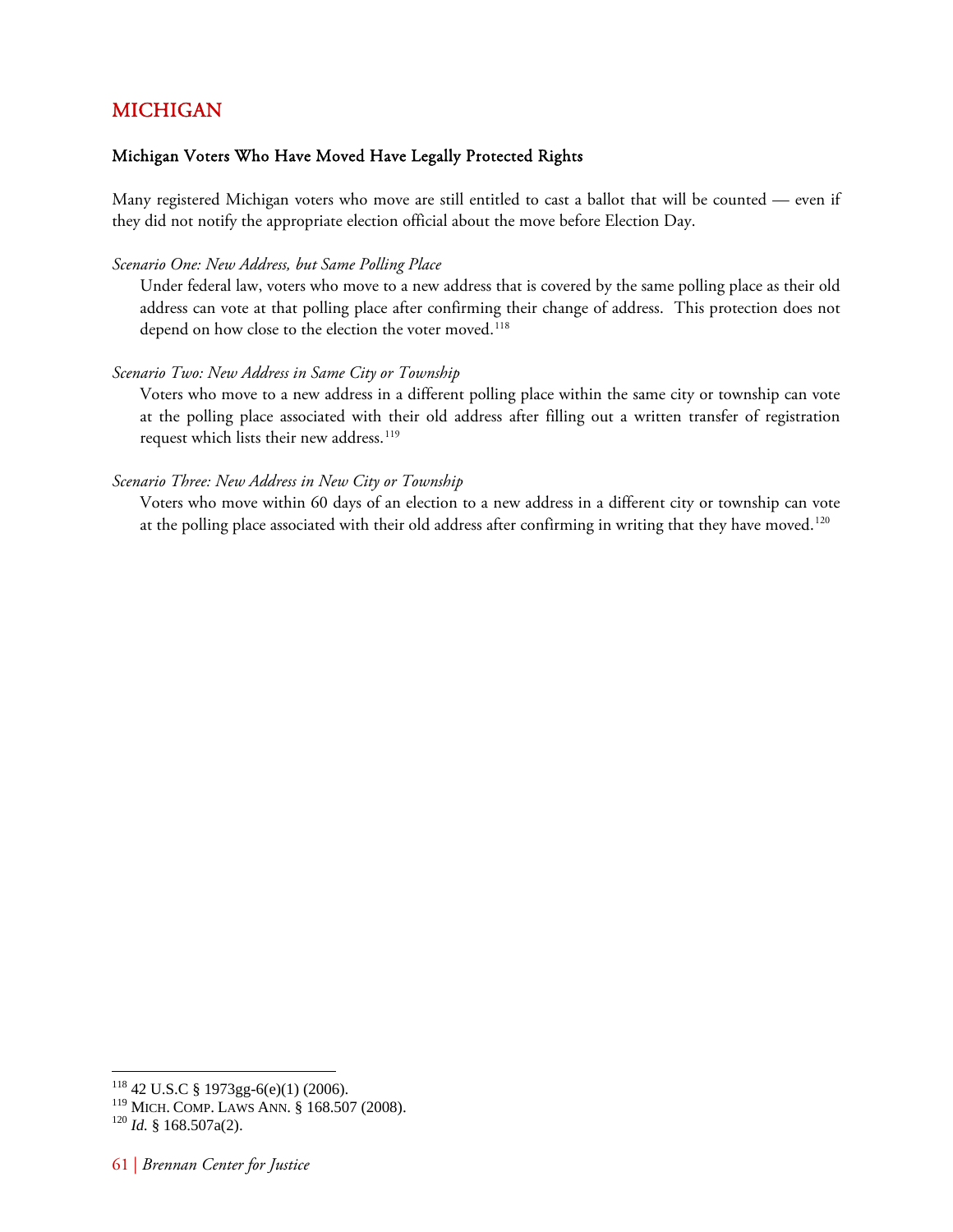# <span id="page-66-0"></span>MINNESOTA

# Minnesota Voters Who Have Moved Have Legally Protected Rights

Minnesota allows voters to register to vote on Election Day.<sup>[121](#page-66-1)</sup> Voters who move need to update their voter registration information by filling out a voter registration application.<sup>[122](#page-66-2)</sup>

Voters can update their registration and vote at their new polling place on Election Day by completing a registration application, making an oath, and providing proof of residence. The following methods can be used to prove residence:

- Show a valid Minnesota driver's license, learner's permit or identification card
- Show a current valid photo student identification card from a certified post secondary educational institution in Minnesota
- Show a current student fee statement with the student's valid address in the precinct and a picture identification card
- Show a tribal identification card with photo and signature
- Show a notice of late registration from a county auditor or city clerk
- Show a utility bill due within 30 days of Election Day and a photo identification such as a Minnesota driver's license, identification card, student identification card, or passport (can be expired)
- Have a registered voter in the same precinct confirm the voter's address with a signed oath
- $\bullet$  Have an employee of the voter's residential facility confirm the voter's address with a signed oath.<sup>[123](#page-66-3)</sup>

<span id="page-66-1"></span> $121$  MINN. STAT. ANN. § 201.061(3) (2008).

<span id="page-66-2"></span><sup>&</sup>lt;sup>122</sup> See id. § 201.016(1); Minnesota Secretary of State, Register to Vote, http://www.sos.state.mn.us/home/ index.asp?page=204.

<span id="page-66-3"></span><sup>123</sup> MINN. STAT. ANN. § 201.061(3).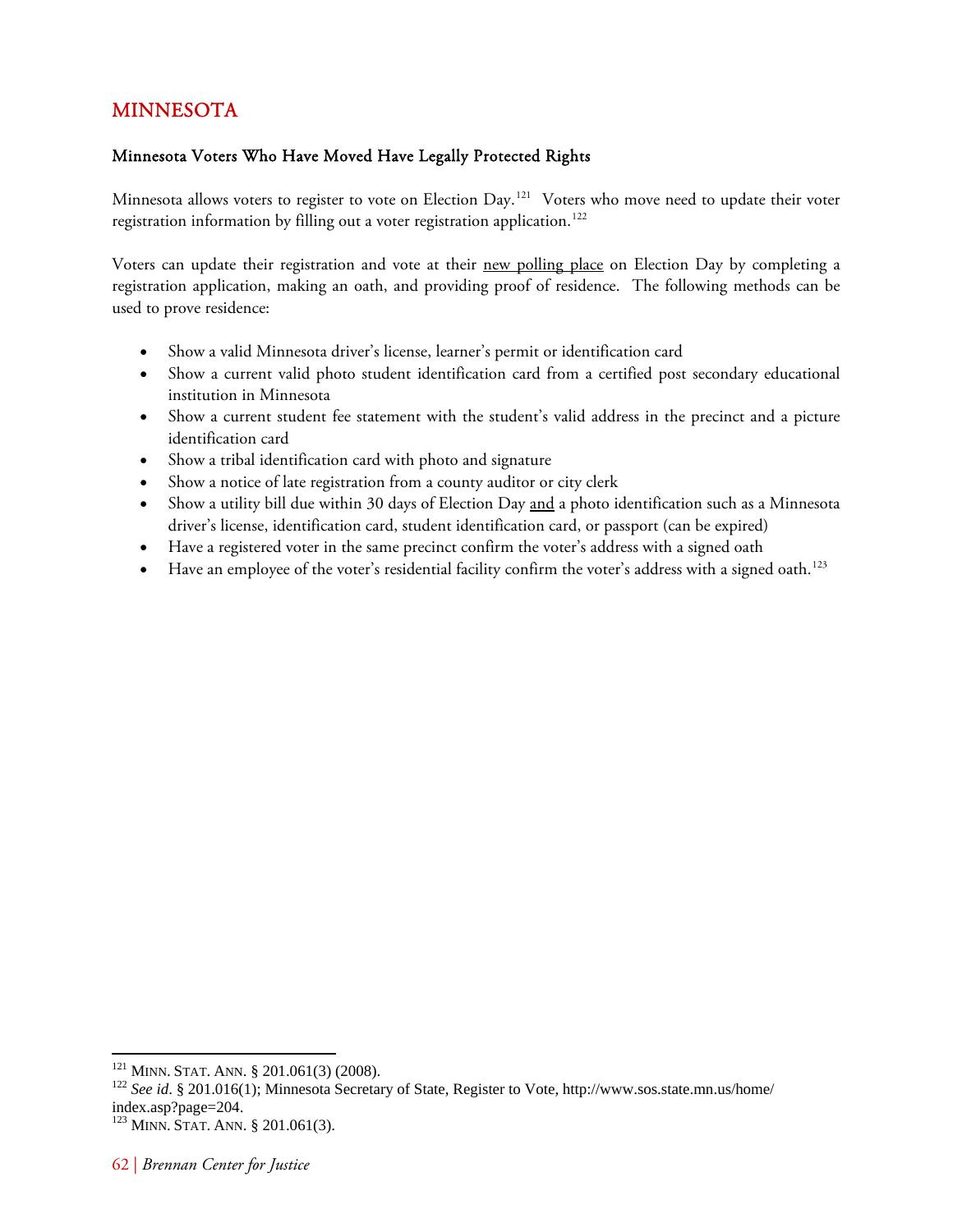# <span id="page-67-0"></span>MISSISSIPPI

# Mississippi Voters Who Have Moved Have Legally Protected Rights

Many registered Mississippi voters who move are still entitled to cast a ballot that will be counted — even if they did not notify the appropriate election official about the move before Election Day.

## *Scenario One: New Address, but Same Polling Place*

Under federal law, voters who move to a new address that is covered by the same polling place as their old address are allowed to vote at that polling place after confirming their change of address. This protection does not depend on how close to the election the voter moved.<sup>[124](#page-67-1)</sup>

# *Scenario Two: New Address in New Polling Place, but Same County*

Voters who move to a new address that is in a different polling place within the same county can vote a provisional ballot at their new polling place. Voters need to sign an affidavit including their current address and that they believe they are registered to vote in the county in order to vote by provisional ballot.<sup>[125](#page-67-2)</sup>

A voter's provisional ballot will be counted if the voter is registered in the county and voted in the precinct in which the voter currently resides.<sup>[126](#page-67-3)</sup>

# *Scenario Three: New Address and New Polling Place in New County*

Voters who move to a new address that is in a different county must register to vote at their new address in the county.

<span id="page-67-1"></span><sup>&</sup>lt;sup>124</sup> 42 U.S.C. § 1973gg-6(e)(1) (2006).

<span id="page-67-2"></span><sup>&</sup>lt;sup>125</sup> MISS. CODE ANN. §§ 23-15-13, -573 (2008); Sautermeister, 2003 Op. Att'y. Gen. No. 0497 (Sept. 26, 2003) WL 22348872.

<span id="page-67-3"></span><sup>&</sup>lt;sup>126</sup> MISS. CODE ANN. § 23-15-573(3)(b); Shepard, 2003 Op. Att'y. Gen. No. 0345 (July 14, 2003) WL 21962292; Mississippi Secretary of State, *County Election Handbook* 42 (June 2005), *available at*

http://www.sos.state.ms.us/elections/2005/HandBook/2005\_County\_Election\_Handbook.pdf.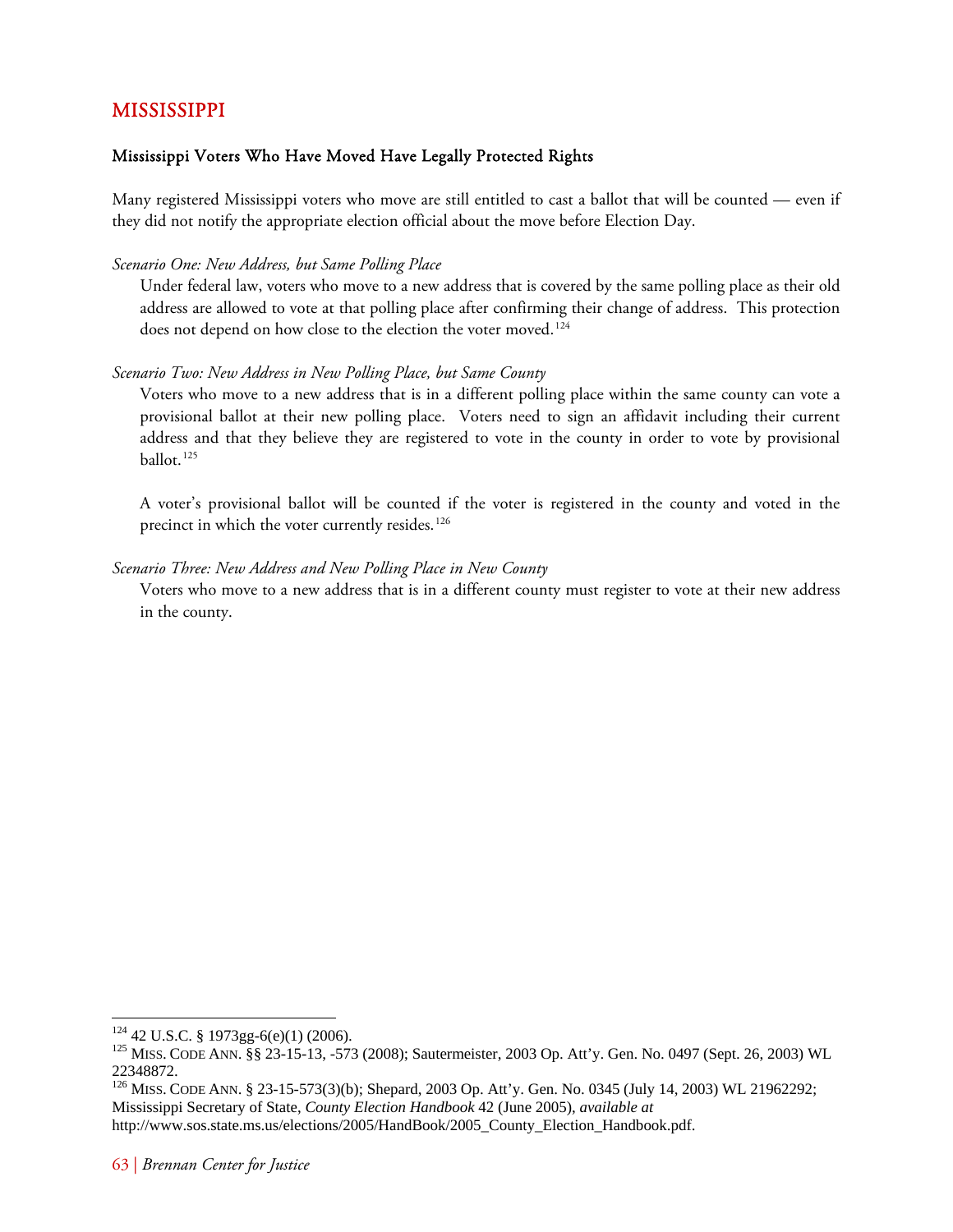# <span id="page-68-0"></span>MISSOURI

# Missouri Voters Who Have Moved Have Legally Protected Rights

Many Missouri registered voters who move are still entitled to cast a ballot that will be counted — even if they did not notify the appropriate election official about the move before Election Day.

### *Scenario One: New Address, but Same Polling Place*

Voters who move to a new address that is covered by the same polling place as their old address can change their address on their voter registration and vote at that polling place after confirming their new address orally or in writing.<sup>[127](#page-68-1)</sup>

### *Scenario Two: New Address in New Polling Place, but Same County*

Voters who move to a new address that is in a different polling place within the same county can change the address on their voter registration and vote a regular ballot at the polling place for their new address or at a central polling place after confirming their new address.<sup>[128](#page-68-2)</sup>

### *Scenario Three: New Address and New Polling Place in New County*

Voters who move to a new address in a different county after the fourth Wednesday prior to the next election can vote in that election by limited absentee ballot for presidential and vice presidential electors, United States senators and Congressional representatives, and statewide candidates and issues.<sup>[129](#page-68-3)</sup> Voters need to apply for absentee ballots in person at the office of the election authority for their new county by 7:00 PM on the day of the election.<sup>[130](#page-68-4)</sup>

Voters who move to a new address in a different county before the fourth Wednesday prior to the next election have to register to vote at their new address before the fourth Wednesday prior to the next election to be able to vote in that election.<sup>[131](#page-68-5)</sup>

<span id="page-68-2"></span><span id="page-68-1"></span><sup>&</sup>lt;sup>127</sup> Mo. Ann. Stat. § 115.165(2) (2008); 42 U.S.C § 1973gg-6(e)(1) (2006).<br><sup>128</sup> Mo. Ann. Stat. § 115.165(2).<br><sup>129</sup> Id. §§ 115.135(1), .275(3), .277(4).

<span id="page-68-4"></span><span id="page-68-3"></span><sup>&</sup>lt;sup>130</sup> *Id.* § 115.279(8); Missouri Secretary of State, Frequently Asked Questions, http://www.sos.mo.gov/elections/faqs.asp#a1\_3.

<span id="page-68-5"></span><sup>&</sup>lt;sup>131</sup> MO. ANN. STAT. § 115.135(3); Missouri Secretary of State, Frequently Asked Questions, http://www.sos.mo.gov/elections/faqs.asp#a1\_3.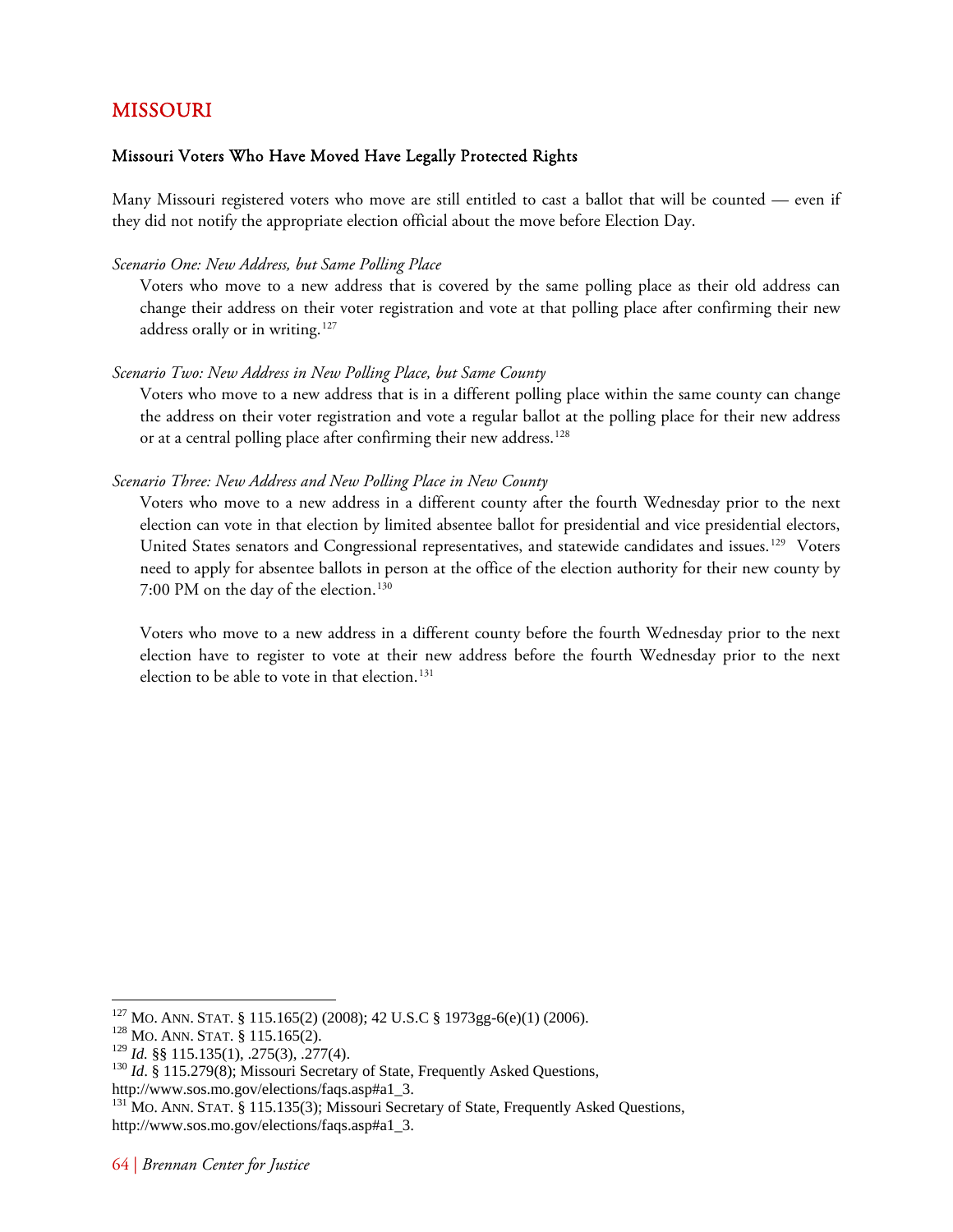# <span id="page-69-0"></span>MONTANA

Montana voters who move are still entitled to cast a ballot that will be counted — even if they did not notify the appropriate election official about the move before Election Day.

*Scenario One: New Address, Same Polling Place* 

Voters who move to a new address in the same polling place can vote at that polling place after filling out a transfer or new registration form.<sup>[132](#page-69-1)</sup>

### *Scenario Two: New Address in New Polling Place, but Same County*

Voters who move to a new address in a new polling place within the same county can vote at the polling place associated with their old address or a centralized location set up by the election administrator for the first election after their move.<sup>[133](#page-69-2)</sup> Voters need to give their correct address and fill out a transfer or new registration form.[134](#page-69-3)

Alternately, voters can update their registration and vote in person at their county election administrator's office on Election Day.<sup>[135](#page-69-4)</sup>

### *Scenario Three: New Address and New Polling Place in New County*

Voters who move to a new address in a different county more than 30 days before an election need to register to vote at their new address in the county.<sup>[136](#page-69-5)</sup>

Voters who move to a new address in a different county within 30 days of an election can:

- Vote in person or by absentee ballot at the polling place associated with their old address;<sup>[137](#page-69-6)</sup> or
- $\bullet$  Update their registration and vote in their new polling place.<sup>[138](#page-69-7)</sup>

Alternately, voters can register to vote or update their registration and vote in person at their county election administrator's office on Election Day.<sup>[139](#page-69-8)</sup>

- <span id="page-69-4"></span>
- <span id="page-69-5"></span>
- <span id="page-69-6"></span>
- <span id="page-69-7"></span>

<span id="page-69-2"></span><span id="page-69-1"></span><sup>&</sup>lt;sup>132</sup> MONT. CODE ANN. § 13-2-512(2)–(3) (2007); 42 U.S.C § 1973gg-6(e)(1) (2006).<br><sup>133</sup> MONT. CODE ANN. § 13-2-512(1).<br><sup>134</sup> *Id.* § 13-2-512 (3).<br><sup>135</sup> *Id.* § 13-2-304; 2009 Mont. Laws chpt. 297.<br><sup>136</sup> MONT. CODE ANN. §

<span id="page-69-3"></span>

<span id="page-69-8"></span><sup>139</sup> *Id*. § 13-2-304.

<sup>65 |</sup> *Brennan Center for Justice*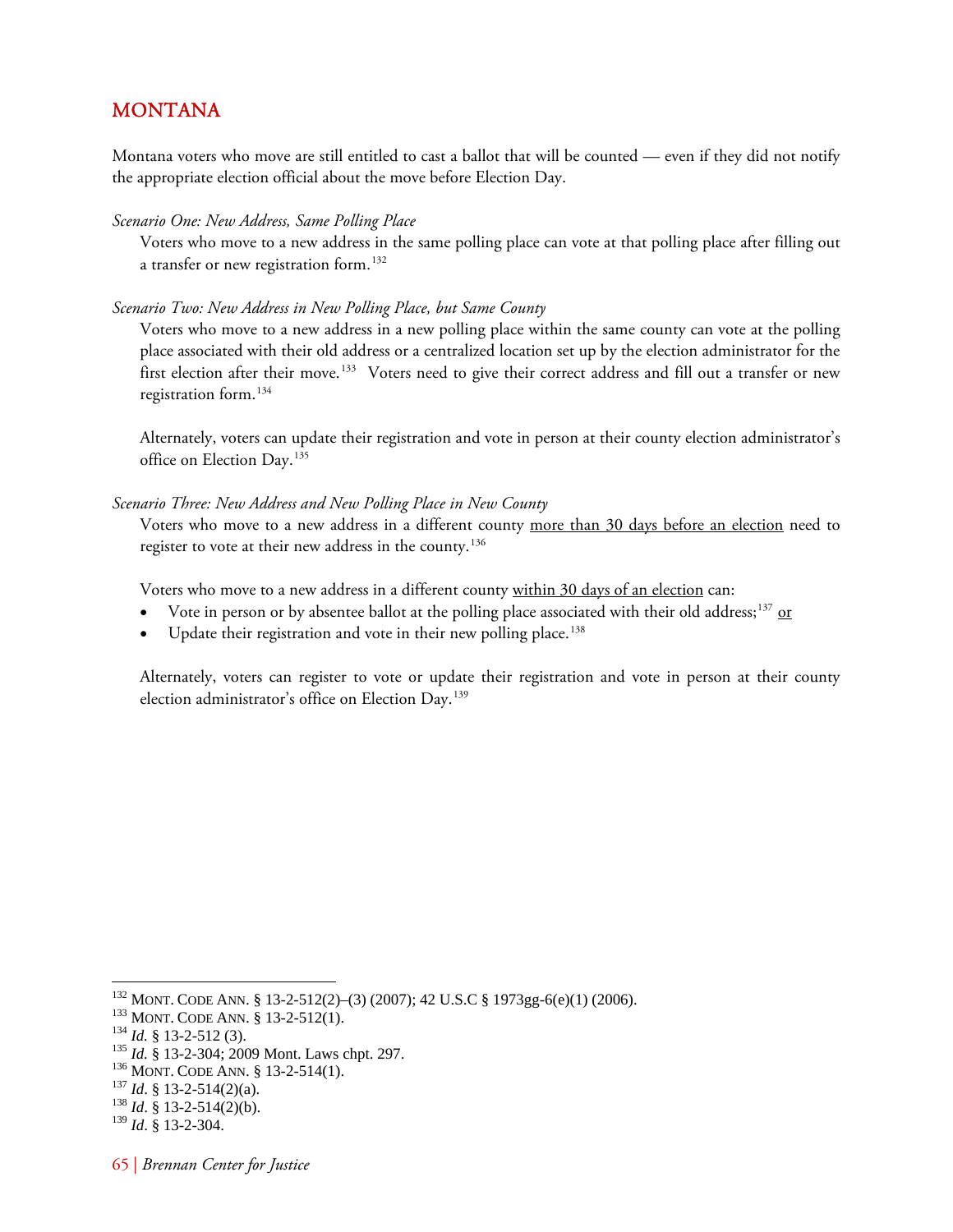# <span id="page-70-0"></span>NEBRASKA

### Nebraska Voters Who Have Moved Have Legally Protected Rights

Many registered Nebraska voters who move are still entitled to cast a ballot that will be counted — even if they did not notify the appropriate election official about the move before Election Day.

#### *Scenario One: New Address, but Same Polling Place*

Voters who move to a new address that is covered by the same polling place as their old address can fill out a new registration application and vote at that polling place if they have continuously resided in the same county and precinct since they registered to vote.<sup>[140](#page-70-1)</sup> This protection does not depend on how close to the election the voter moved.

#### *Scenario Two: New Address in New Polling Place, but Same County*

Voters who move to a new address that is in a different polling place within the same county can vote a provisional ballot in their new precinct if they have continuously resided in the county since registering to vote. Before voting, voters must complete and sign a registration application and confirm that they have moved outside their old precinct, have not registered to vote or voted in another county since registering to vote in their current county, are at the correct precinct for their new address, and have not voted in the current election.<sup>[141](#page-70-2)</sup>

A voter's provisional ballot will be counted if the county clerk confirms that the voter was registered in the county before the registration deadline, filled out the registration application and affirmations, and voted in the correct precinct for the voter's new address.<sup>[142](#page-70-3)</sup>

#### *Scenario Three: New Address and New Polling Place in New County*

Voters who move to a new address in a different county have to register or update their voter registration for their new address to be eligible to vote.<sup>[143](#page-70-4)</sup> Voter registration applications must be postmarked on or before the third Friday before the election or sent by mail or messenger and received by the county clerk on or before the second Tuesday before the election. Voters can also update their registration records in person at the county clerk's office on or before 6:00 PM on the second Friday before the election.[144](#page-70-5)

<span id="page-70-2"></span><span id="page-70-1"></span><sup>1&</sup>lt;sup>40</sup> NEB. REV. STAT. § 32-914.02 (2008); 42 U.S.C § 1973gg-6(e)(1) (2006).<br>
<sup>141</sup> NEB. REV. STAT. § 32-915.<br>
<sup>142</sup> *Id.* § 32-1002(4).<br>
<sup>143</sup> *Id.* § 32-314(2).<br>
<sup>144</sup> *Id.* §§ 32-325, -302, -321.

<span id="page-70-3"></span>

<span id="page-70-5"></span><span id="page-70-4"></span>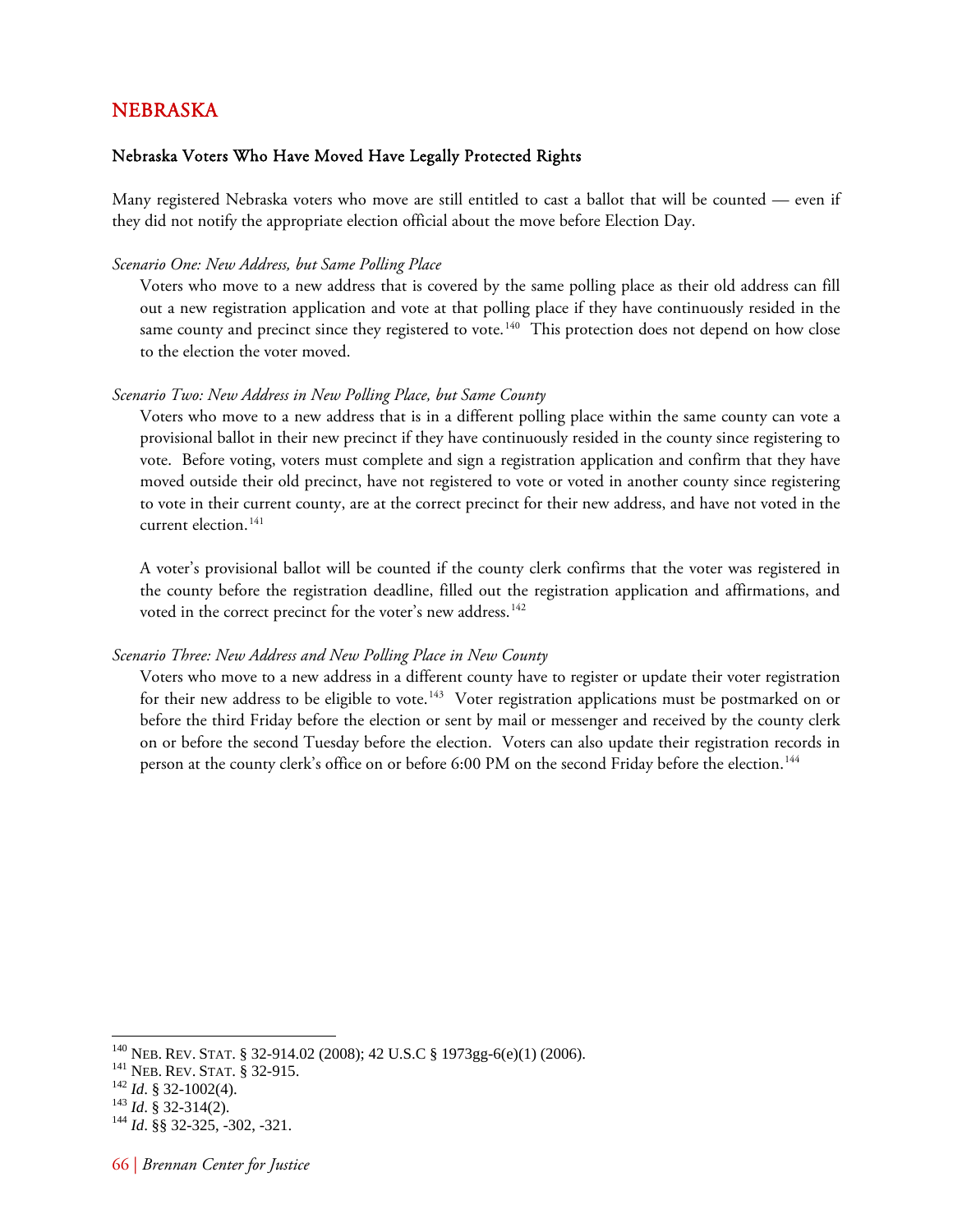# <span id="page-71-0"></span>NEVADA

### Nevada Voters Who Have Moved Have Legally Protected Rights

Many registered Nevada voters who move are still entitled to cast a ballot that will be counted — even if they did not notify the appropriate election official about the move before Election Day.

### *Scenario One: New Address, but Same Polling Place*

Voters who move to a new address that is covered by the same polling place as their old address can vote at that polling place after confirming their new address.<sup>[145](#page-71-1)</sup>

Voters who refuse to give an oral or written confirmation of their address can vote at a special polling place set up by each county clerk. The voter can only vote for President and Vice President, U.S. Senator, and statewide and countywide officers and questions.<sup>[146](#page-71-2)</sup>

### *Scenario Two: New Address in New Polling Place, but Same County*

Voters who move to a new address that is in a different polling place within the same county can vote at the polling place associated with their old address after giving oral or written confirmation of their new address at the polling place. $147$ 

Voters who refuse to give an oral or written confirmation of their address can vote at a special polling place set up by each county clerk. The voter can only vote for President and Vice President, U.S. Senator, and statewide and countywide officers and questions.<sup>[148](#page-71-4)</sup>

#### *Scenario Three: New Address and New Polling Place in New County*

Voters who move to a new address that is in a different county within the state need to register to vote at their new address.<sup>[149](#page-71-5)</sup> The registration deadline for primary and general elections is the third Tuesday before the election.<sup>[150](#page-71-6)</sup>

Voters who move to a new address in a different county after the close of registration for any election may vote in the election at the polling place associated with their old address.<sup>[151](#page-71-7)</sup>

<span id="page-71-7"></span><span id="page-71-6"></span>

<span id="page-71-2"></span><span id="page-71-1"></span><sup>145</sup> NEV. REV. STAT. ANN. § 293.525(1)(b) (2008); 42 U.S.C § 1973gg-6(e)(1) (2006). 146 NEV. REV. STAT. ANN. § 293.304. 147 *Id.* § 293.525(1)(a). 148 *Id.* § 293.304.

<span id="page-71-3"></span>

<span id="page-71-5"></span><span id="page-71-4"></span><sup>&</sup>lt;sup>149</sup> See id. § 293.490 (providing that only voters who move to a new address in a new county after the close of registration for any election may vote in the election at the polling place associated with their old address). 150 *Id.* § 293.560(1). 151 *Id.* § 293.490.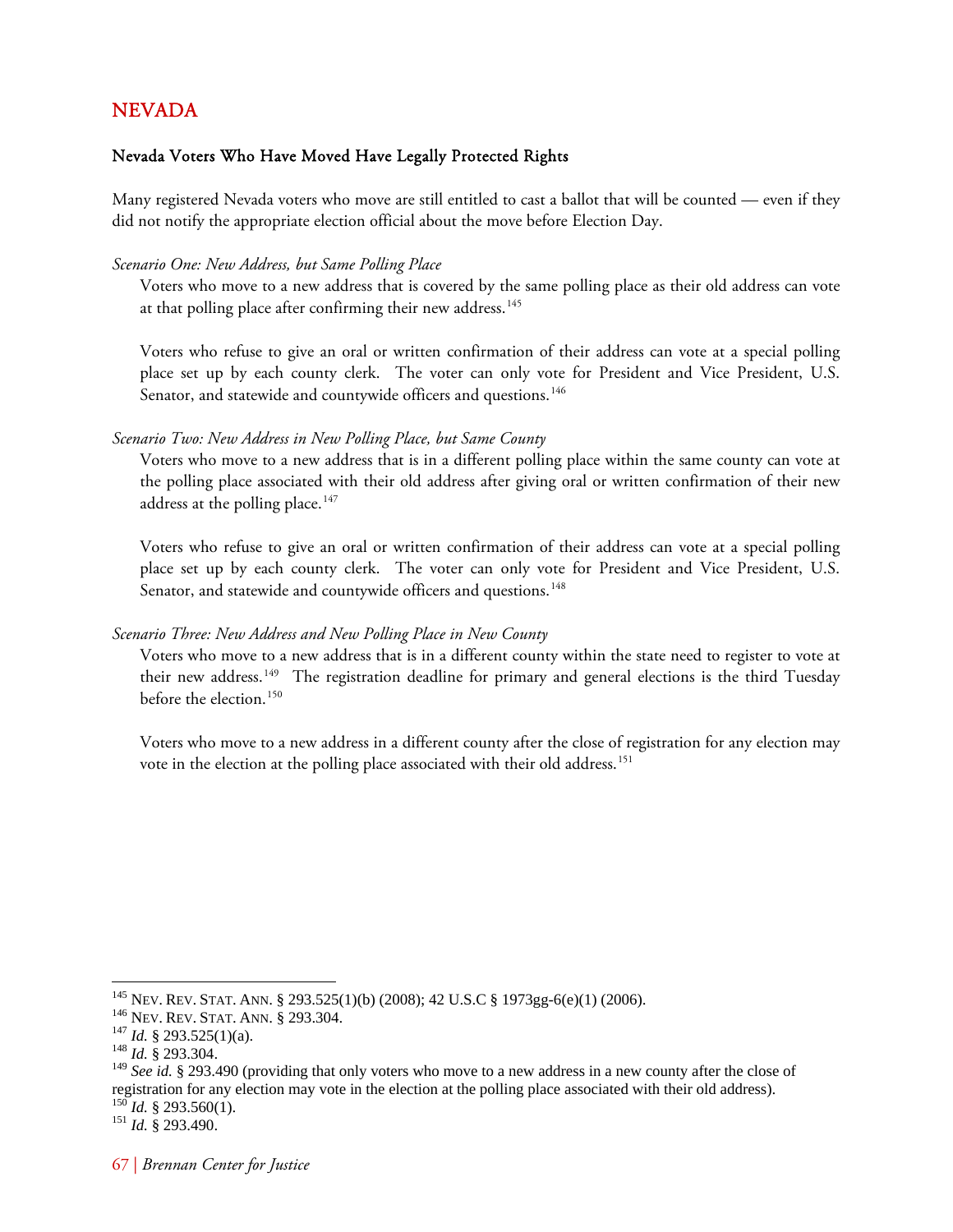## NEW HAMPSHIRE

## New Hampshire Voters Who Have Moved Have Legally Protected Rights

New Hampshire allows voters to register to vote on Election Day.<sup>[152](#page-72-0)</sup>

New Hampshire voters who move are still entitled to cast a ballot that will be counted — even if they did not notify the appropriate election official about the move before Election Day.

#### *Scenario One: New Address, but Same Polling Place*

Voters who move to a new address that is covered by the same polling place as their old address can correct their address and vote at that polling place on Election Day.<sup>[153](#page-72-1)</sup>

#### *Scenario Two: New Address and New Polling Place*

Voters can register to vote at their new polling place on Election Day and then vote.<sup>[154](#page-72-2)</sup> Voters do not have to have lived at their new address for any minimum period of time to register to vote in their new polling place.<sup>[155](#page-72-3)</sup>

To register to vote on Election Day, voters have to show proof of citizenship, age, and residence. Voters who are registered to vote elsewhere in New Hampshire and are registering to vote at their new polling place, however, do not have to show proof of citizenship.<sup>[156](#page-72-4)</sup> The following forms of proof are acceptable:<sup>[157](#page-72-5)</sup>

- *Citizenship*: applicant's birth certificate, passport, naturalization papers if the applicant is a naturalized citizen, a citizenship affidavit, or any other reasonable documentation which indicates the applicant is a United States citizen.
- *Age*: Any reasonable documentation indicating the applicant is 18 years of age or older.
- *Residence*: Any reasonable documentation which indicates that the applicant lives and intends to continue living in the town, city or ward in which he or she desires to vote, or an affidavit confirming the applicant lives in the town, city or ward if the applicant does not have reasonable documentation in his or her possession at the polling place on Election Day.

<span id="page-72-2"></span>

<span id="page-72-3"></span>

<span id="page-72-1"></span><span id="page-72-0"></span><sup>&</sup>lt;sup>152</sup> N.H. REV. STAT. ANN. § 654: 7-a (2008); 42 U.S.C § 1973gg-6(e)(1) (2006).<br><sup>153</sup> N.H. REV. STAT. ANN. § 659:13.<br><sup>154</sup> *Id.* § 654:7-a.<br><sup>155</sup> *Id.* § 654:1. *See also* New Hampshire Secretary of State, How to Register http://www.sos.nh.gov/vote.htm.

<span id="page-72-5"></span><span id="page-72-4"></span><sup>&</sup>lt;sup>156</sup> N.H. REV. STAT. ANN. § 654:12(IV).<br><sup>157</sup> *Id.* § 654:12.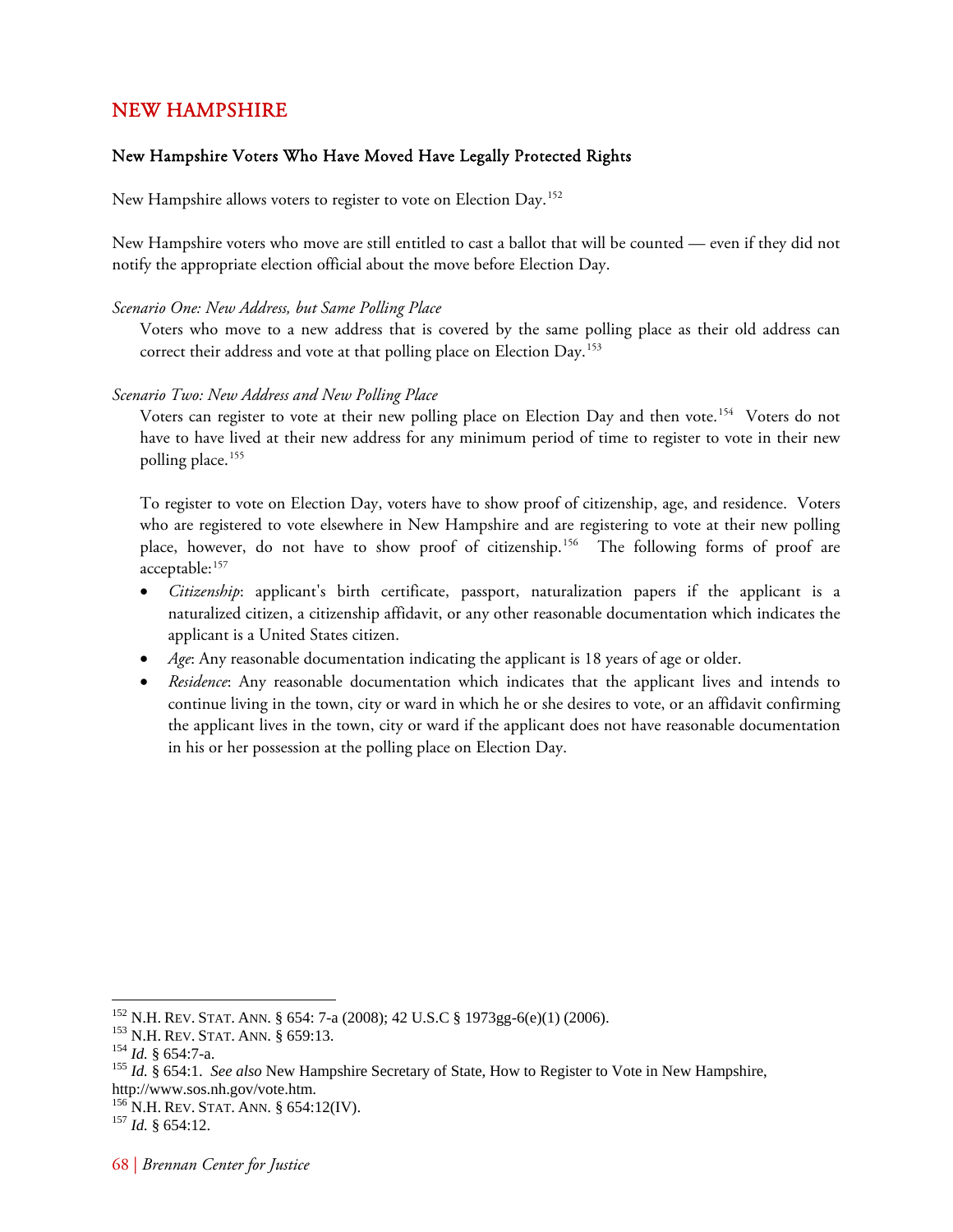## NEW JERSEY

## New Jersey Voters Who Have Moved Have Legally Protected Rights

New Jersey voters who have moved to a new address in the same county since they last voted should contact their local election official to confirm their current polling place. Election officials may have changed the voter's registration to his or her new address even if the voter did not notify the election official about the move. Voters whose registration information has been changed should go to their current polling place to vote.

Many registered New Jersey voters who move are still entitled to cast a ballot that will be counted — even if they did not notify the appropriate election official about their move before Election Day and the election official has not changed their registration.

#### *Scenario One: New Address, but Same Polling Place*

Voters who move to a new address that is covered by the same polling place as their old address, but did not file an address change before the election, can vote at that polling place after confirming their change of address in writing.<sup>[158](#page-73-0)</sup>

#### *Scenario Two: New Address in New Polling Place, but Same County*

Voters who move to a new address in a different polling place within the same county, and who did not file an address change before the election, can vote a provisional ballot in their new polling place after confirming their change of address in writing.<sup>[159](#page-73-1)</sup> No identification is necessary to prove their new address.<sup>[160](#page-73-2)</sup>

#### *Scenario Three: New Address and New Polling Place in New County*

Voters who move to a new address in a different county within New Jersey within 30 days of the election can vote at the polling place associated with their old address.<sup>[161](#page-73-3)</sup>

Voters who move to a new address in a different county more than 30 days before an election must register to vote at their new address at least 21 days before the next election and vote at their new polling place.<sup>[162](#page-73-4)</sup>

<span id="page-73-0"></span><sup>158</sup> N.J. STAT. ANN. § 19:31-11(b) (2008); *accord id.* § 19:53C-3(a); 42 U.S.C § 1973gg-6(e)(1) (2006).

<span id="page-73-2"></span><span id="page-73-1"></span><sup>&</sup>lt;sup>159</sup> N.J. STAT. ANN. §§ 19:31-11(a)-(b), :53C-3(b)-(c).<br><sup>160</sup> *Id*. § 19:31-11(b).<br><sup>161</sup> *Id*. § 19:53C-3(e).<br><sup>162</sup> *Id*. §§ 19:31-6, :31-11(c), :53C-3(d).

<span id="page-73-4"></span><span id="page-73-3"></span>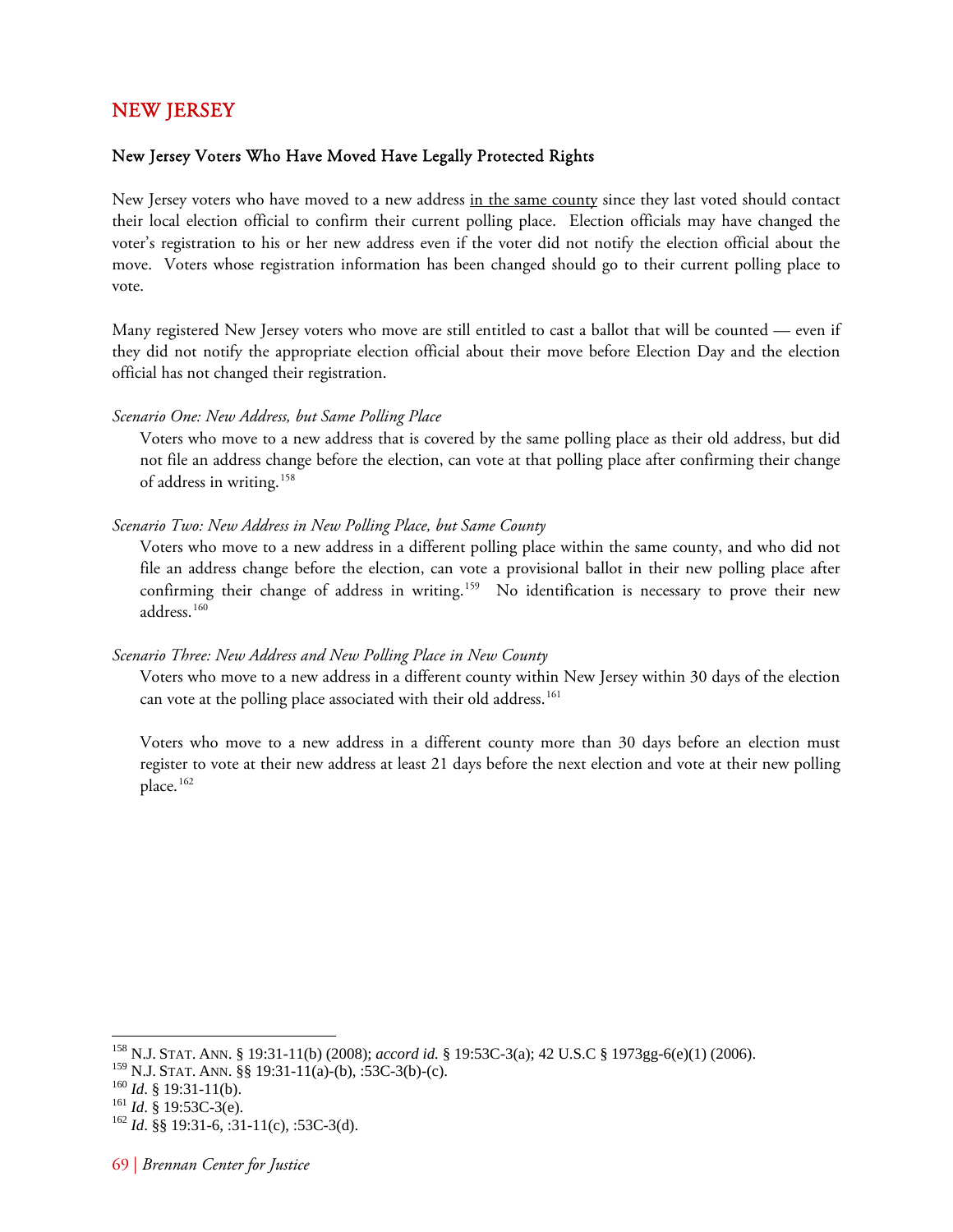## NEW MEXICO

### New Mexico Voters Who Have Moved Have Legally Protected Rights

Many registered New Mexico voters who move are still entitled to cast a ballot that will be counted — even if they did not notify the appropriate election official about the move before Election Day.

#### *Scenario One: New Address, but Same Polling Place*

Under federal law, voters who move to a new address that is covered by the same polling place as their old address can vote at that polling place after confirming their change of address. This protection does not depend on how close to the election the voter moved.<sup>[163](#page-74-0)</sup>

#### *Scenario Two: New Address in New Polling Place, but Same County*

Voters who move to a new address in a different polling place within the same county can vote at their new polling place by provisional ballot after confirming they are qualified electors, currently registered and eligible to vote in the county, and have not already voted in the election.<sup>[164](#page-74-1)</sup>

A voter's provisional ballot will be counted if the voter provided a valid signature and sufficient information on the provisional ballot envelope for the clerk to determine the voter is qualified.<sup>[165](#page-74-2)</sup>

#### *Scenario Three: New Address in New Polling Place and New County*

Voters who move to a new address in a different polling place and different county must cancel their voter registration in their old county and file for voter registration in their new county.<sup>[166](#page-74-3)</sup>

Voters must file for registration in their new address in the county at least 28 days before the next election.[167](#page-74-4)

<span id="page-74-1"></span><span id="page-74-0"></span><sup>&</sup>lt;sup>163</sup> N.M. STAT. ANN. §§ 1-12-7.2(A), -8(A) (2008); 42 U.S.C § 1973gg-6(e)(1) (2006).<br><sup>164</sup> N.M. STAT. ANN. §§ 1-12-7.2(A), -8(A).<br><sup>165</sup> *Id.* § 1-12-25.3(B). <sup>166</sup> *Id.* § 1-4-18. <sup>167</sup> *Id.* § 1-4-8(A)(1).

<span id="page-74-2"></span>

<span id="page-74-4"></span><span id="page-74-3"></span>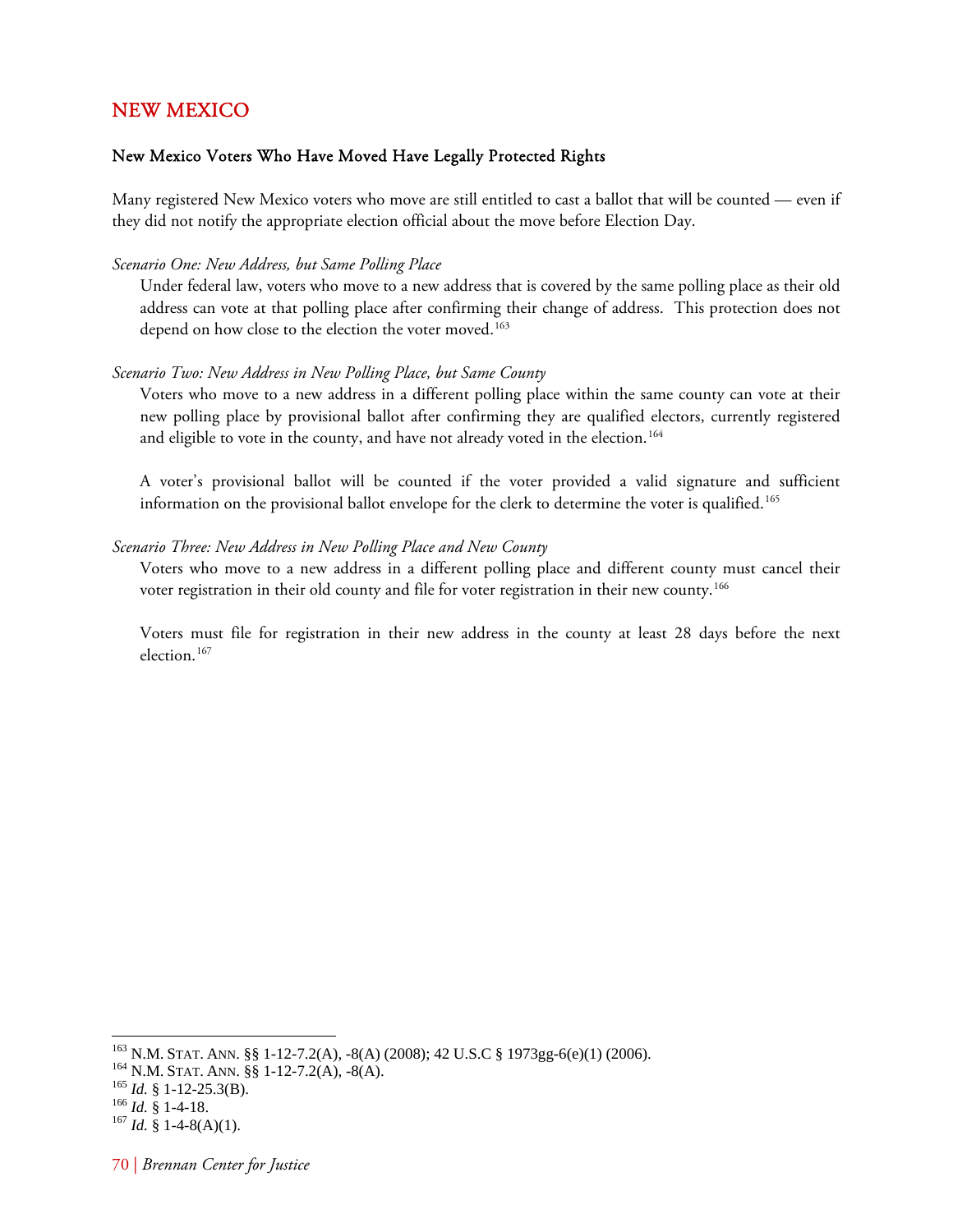# NEW YORK

## New York Voters Who Have Moved Have Legally Protected Rights

New York voters who have moved to a new address in the same county or city since they last voted should contact their local election official to confirm their current polling place. Election officials may have changed the voter's registration to his or her new address even if the voter did not notify the election official about the move. Voters whose registration information has been changed should go to their current polling place to vote.

Many registered New York voters who move are still entitled to cast a ballot that will be counted — even if they did not notify the appropriate election official about their move before Election Day and the election official has not changed their registration.

#### *Scenario One: New Address, but Same Polling Place*

Voters who move to a new address that is covered by the same polling place as their old address can vote after updating their address at that polling place.<sup>[168](#page-75-0)</sup>

## *Scenario Two: New Address in New Polling Place, but same County or City*

Voters who move to a new address that is in a different polling place within the same county or city can vote at their new polling place by affidavit ballot.<sup>[169](#page-75-1)</sup>

A voter's affidavit ballot will be counted if election workers confirm the voter was registered at his or her old address and voted at the correct polling place for his or her new address.<sup>[170](#page-75-2)</sup>

## *Scenario Three: New Address in New Polling Place and New County or City*

Voters who move to a new address in a different county or city have to register to vote at their new address.[171](#page-75-3)

Voters must postmark their registration forms at least 25 days before the election, and the forms must be received by a county or the state board of elections at least 20 days before the election.<sup>[172](#page-75-4)</sup>

<sup>168</sup> N.Y. ELEC. LAW § 8-302(3)(b) (McKinney 2008).

<span id="page-75-3"></span>

<span id="page-75-2"></span><span id="page-75-1"></span><span id="page-75-0"></span><sup>&</sup>lt;sup>169</sup> *Id.* § 8-302(3)(e)(ii).<br><sup>170</sup> Id. § 9-209(2)(a); *Panio v. Sunderland*, 824 N.E.2d 488, 490 n.2 (N.Y. 2005).<br><sup>171</sup> *See* New York State Board of Elections, Frequently Asked Questions (2008), http://www.elections.state.ny.us/FAQ.html.<br><sup>172</sup> N.Y. ELEC. LAW § 5-210(3).

<span id="page-75-4"></span>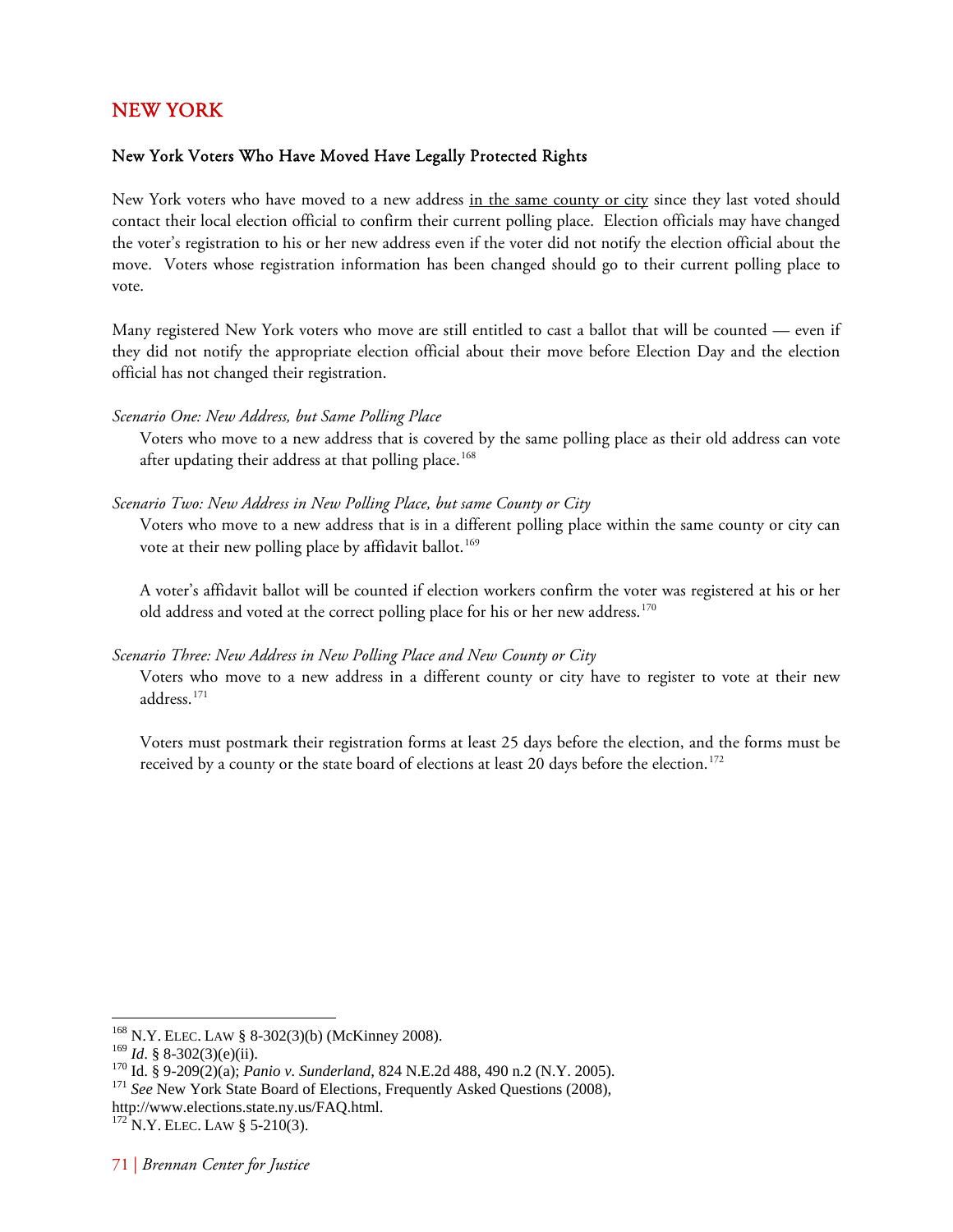# NORTH CAROLINA

## North Carolina Voters Who Have Moved Have Legally Protected Rights

North Carolina voters who have moved to a new address in the same county since they last voted should contact their local election official to confirm their current polling place. Election officials may have changed the voter's registration to his or her new address even if the voter did not notify the election official about the move. Voters whose registration information has been changed should go to their current polling place to vote.

Many registered North Carolina voters who move are still entitled to cast a ballot that will be counted — even if they did not notify the appropriate election official about their move before Election Day and the election official has not changed their registration.

## *Scenario One: New Address, but Same Polling Place*

Voters who move to a new address that is covered by the same polling place as their old address can vote at that polling place after confirming orally or in writing their change of address.<sup>[173](#page-76-0)</sup> This protection does not depend on how close to the election the voter moved.

## *Scenario Two: New Address in New Polling Place, but Same County*

Voters who move to a new address in a different polling place within the same county, within 30 days before the election, can vote in their old precinct.<sup>[174](#page-76-1)</sup>

Voters who move to a new address in a different polling place within the same county, more than 30 days before the election, have the option of voting at their new polling place upon written affirmation of their new address, or at a centralized location in the county chosen by the county board of elections.<sup>[175](#page-76-2)</sup>

## *Scenario Three: New Address and New Polling Place in New County*

Voters who move to a new address in a different county within the state, within 30 days of an election, can vote at the polling place associated with their old address.<sup>[176](#page-76-3)</sup>

Voters who move to a new address in a different county within the state, more than 30 days before an election, have to register to vote at their new address in their current county of residence.<sup>[177](#page-76-4)</sup>

<span id="page-76-0"></span><sup>&</sup>lt;sup>173</sup> N.C. GEN. STAT. ANN. § 163-82.15(d) (2008).

<span id="page-76-4"></span><span id="page-76-3"></span>

<span id="page-76-2"></span><span id="page-76-1"></span><sup>&</sup>lt;sup>174</sup> N.C. CONST. art. VI, § 2(1); *accord* N.C. GEN. STAT. ANN. § 163-55(a).<br><sup>175</sup> N.C. GEN. STAT. Ann. § 163-82.15(e).<br><sup>176</sup> N.C. CONST. art. VI, § 2(1); *accord* N.C. GEN. STAT. ANN. § 163-55(a).<br><sup>176</sup> N.C. CONST. art. Moved?, http://www.sboe.state.nc.us/content.aspx?id=24.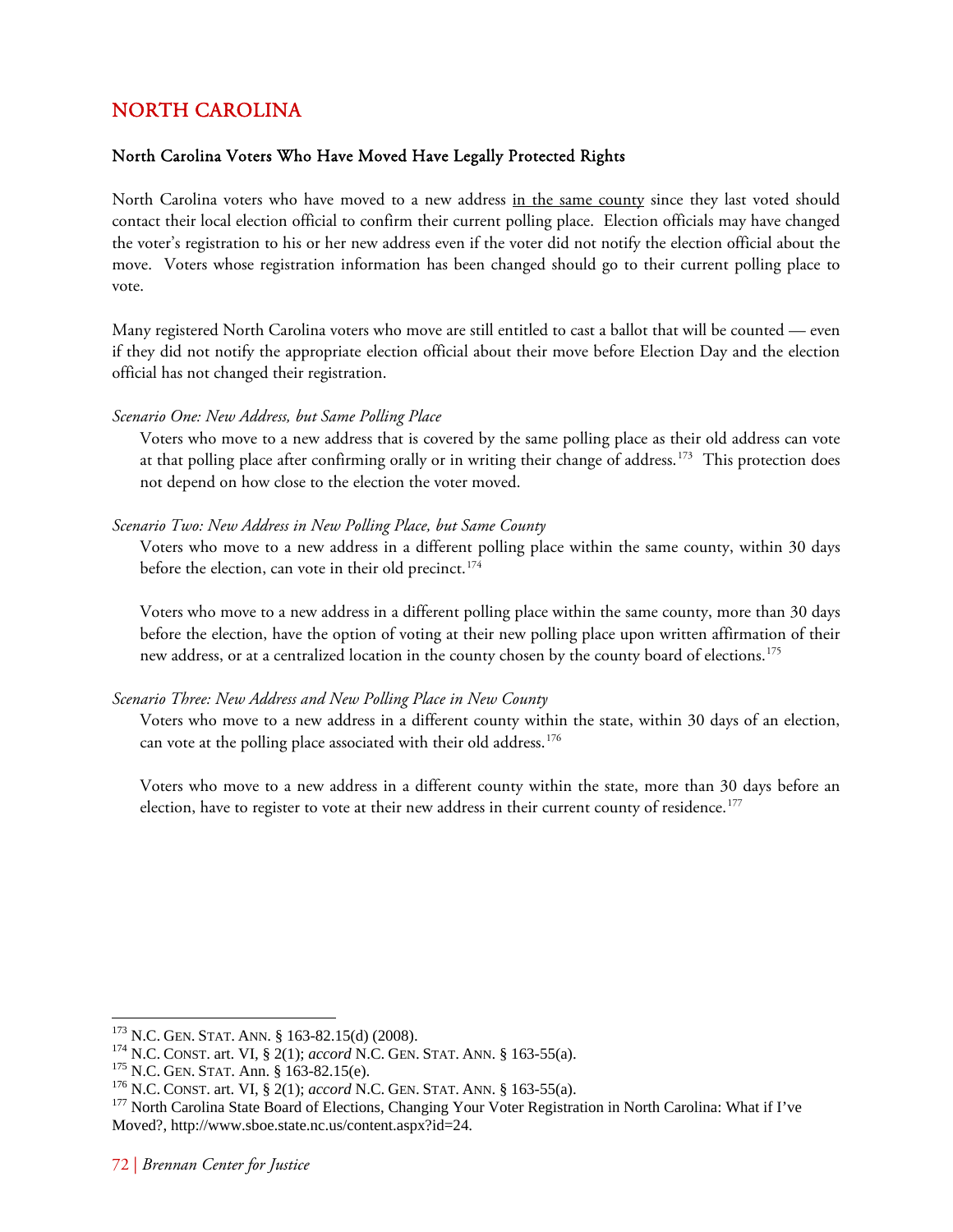# NORTH DAKOTA

## North Dakota Voters Who Have Moved Have Legally Protected Rights

North Dakota is the only state without voter registration.<sup>[178](#page-77-0)</sup>

Voters who move to a new address in a different polling place within 30 days of an election must vote at the polling place for their old address.<sup>[179](#page-77-1)</sup>

Voters who have lived at their new address for more than 30 days must vote at the polling place of their new address.[180](#page-77-2)

<span id="page-77-0"></span><sup>178</sup> North Dakota Secretary of State, *North Dakota . . . The Only State Without Voter Registration* 1, *available at* http://www.nd.gov/sos/forms/pdf/votereg.pdf.

<span id="page-77-1"></span><sup>179</sup> N.D. CENT. CODE ANN. § 16.1-01-04 (2008). 180 *Id.* § 16.1-01-04.

<span id="page-77-2"></span>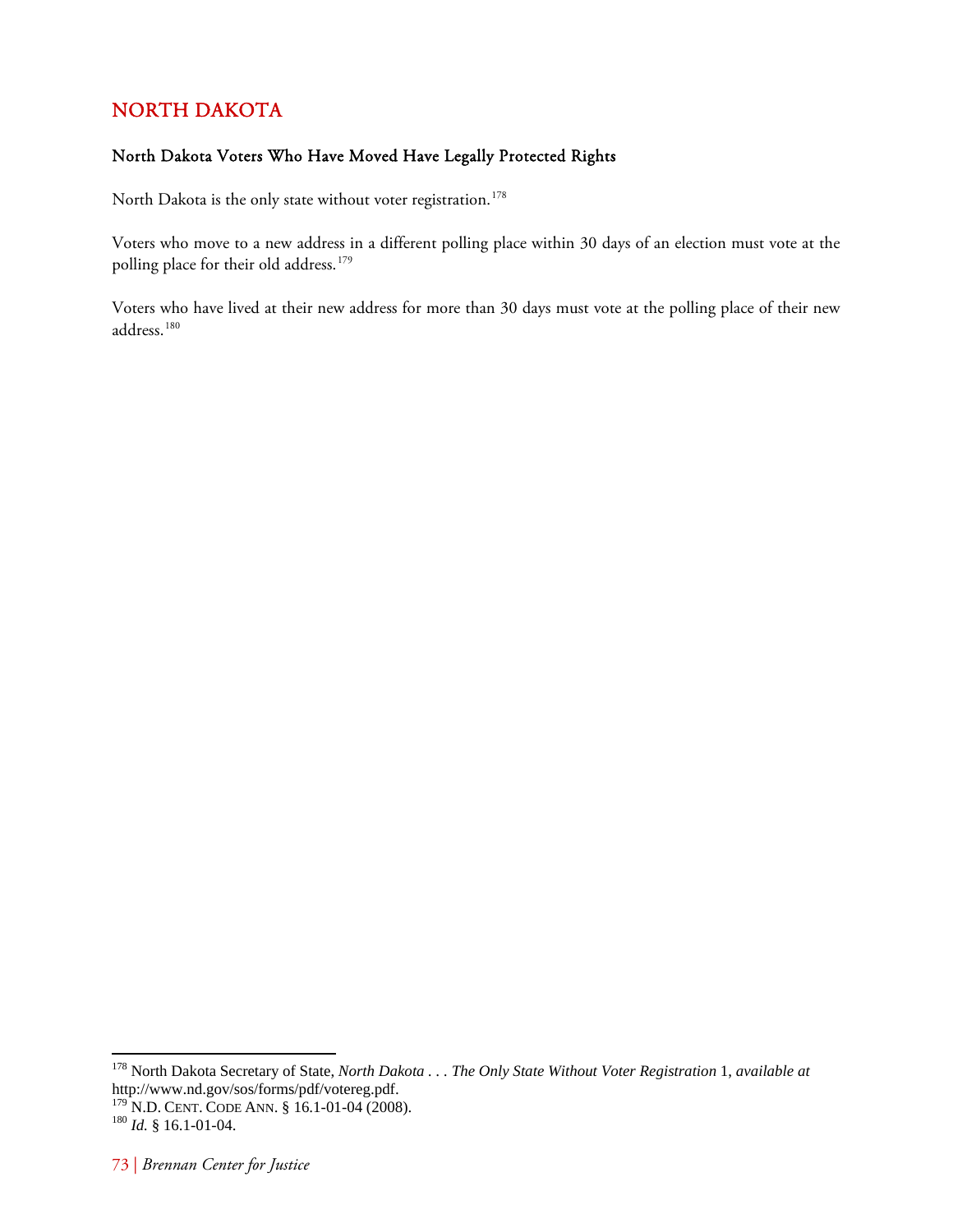# OHIO

## Ohio Voters Who Have Moved Have Legally Protected Rights

Many registered Ohio voters who move are still entitled to cast a ballot that will be counted — even if they did not notify the appropriate election official about the move before Election Day.

### *Scenario One: New Address, but Same Polling Place*

Voters who move to a new address that is covered by the same polling place as their old address can vote a regular ballot at that polling place after signing a notice of change of residence and showing identification with the voter's name and current address.<sup>[181](#page-78-0)</sup>

#### *Scenario Two: New Address in New Polling Place, but Same County*

Voters who move to a new address that is in a different polling place within the same county can vote a provisional ballot at their new polling place, the county board of elections office, or at a location designated by the county board of elections. Voters need to sign a change of address form and attest that they have moved, have voted a provisional ballot, and will not attempt to vote at another location.<sup>[182](#page-78-1)</sup> Voters must cast their provisional ballots in the correct polling place for their new address for their votes to be counted.<sup>[183](#page-78-2)</sup>

#### *Scenario Three: New Address and New Polling Place in New County*

Voters who move to a new address that is in a different county can vote a provisional ballot at the board of elections office for their new county, or at a site designated by the board of elections. Voters need to sign a change of address form and attest that they have moved, have voted a provisional ballot, and will not attempt to vote at another location.<sup>[184](#page-78-3)</sup> Voters must cast their provisional ballots in the correct polling place for their new address for their votes to be counted.<sup>[185](#page-78-4)</sup>

<span id="page-78-1"></span><span id="page-78-0"></span><sup>&</sup>lt;sup>181</sup> OHIO REV. CODE ANN. § 3503.16(B)(1)(a) (2008); 42 U.S.C § 1973gg-6(e)(1) (2006).<br><sup>182</sup> OHIO REV. CODE ANN. § 3503.16(B)(2)(a)-(d).<br><sup>183</sup> Id. § 3505.183(B)(3)(b).<br><sup>184</sup> Id. § 3503.16(C)(1)-(4).<br><sup>184</sup> Id. § 3505.183(B

<span id="page-78-2"></span>

<span id="page-78-3"></span>

<span id="page-78-4"></span>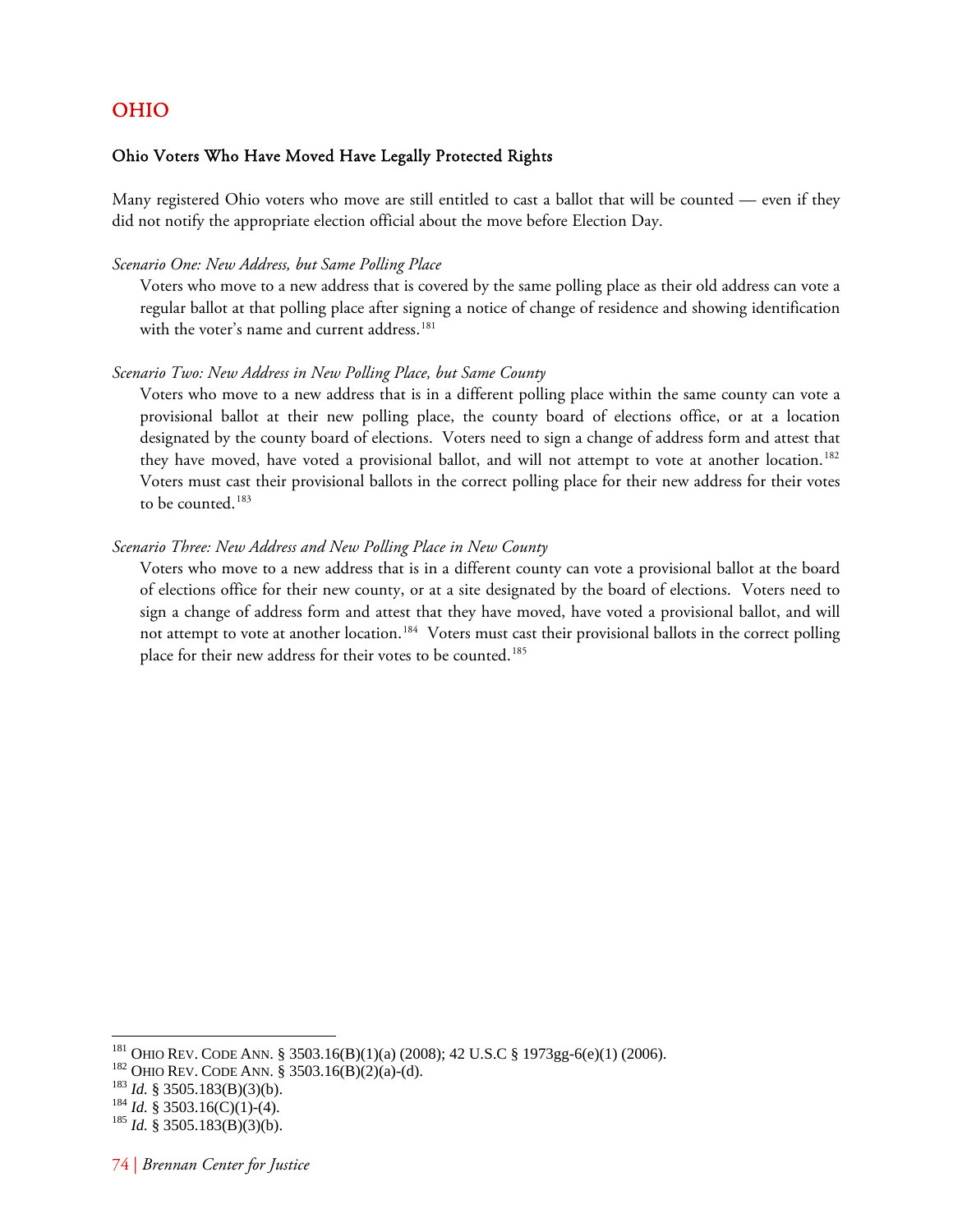# OKLAHOMA

## Oklahoma Voters Who Have Moved Have Legally Protected Rights

Many registered Oklahoma voters who move are still entitled to cast a ballot that will be counted — even if they did not notify the appropriate election official about the move before Election Day.

#### *Scenario One: New Address, but Same Polling Place*

Under federal law, voters who move to a new address that is covered by the same polling place as their old address can vote at that polling place after confirming their change of address. This protection does not depend on how close to the election the voter moved.<sup>[186](#page-79-0)</sup>

#### *Scenario Two: New Address in New Polling Place, but Same County*

Voters who move to a new address in a different polling place within the same county can vote at the polling place associated with their old address after filling out a new voter registration application form and presenting their voter identification card.<sup>[187](#page-79-1)</sup>

#### *Scenario Three: New Address in New Polling Place and New County*

Voters who move to a new address in a different county have to register to vote at their new address in the county.[188](#page-79-2) To be eligible to vote in the next election voters have to register at least 24 days before the next election. 189

<span id="page-79-0"></span><sup>186 42</sup> U.S.C § 1973gg-6(e)(1) (2006). 187 OKLA. STAT. ANN. tit. 26, § 4-117 (2008). 188 *Id.* § 4-118.

<span id="page-79-2"></span><span id="page-79-1"></span> $\frac{188}{189}$  *Id.* § 4-118.<br><sup>189</sup> *Id.* § 4-103.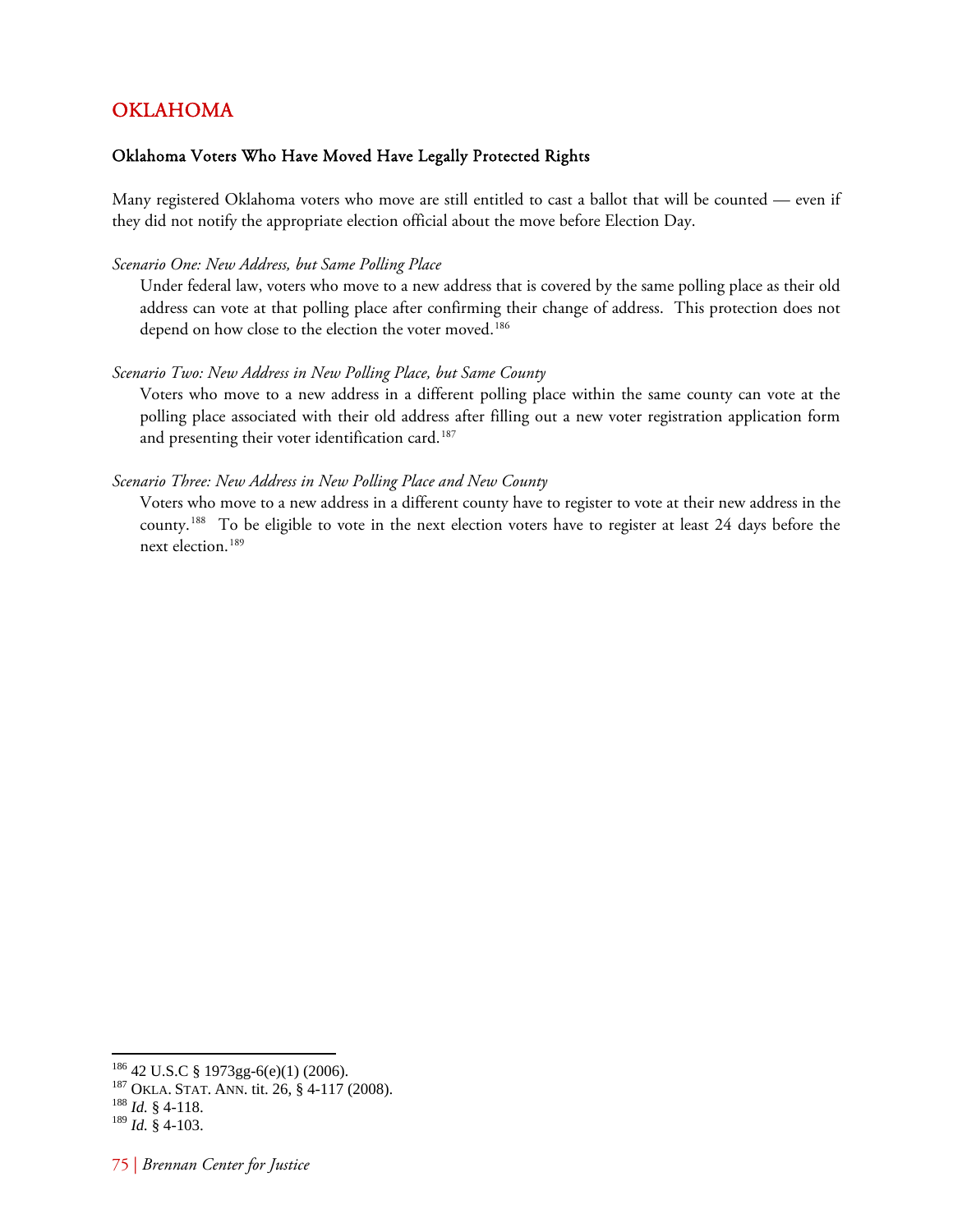# OREGON

## Oregon Voters Who Have Moved Have Legally Protected Rights

Oregon is a vote by mail state. Active voters in Oregon will be mailed a ballot.<sup>[190](#page-80-0)</sup> Active voters who move to a new address can notify their county clerk of their new address up until 8:00 PM on Election Day.<sup>[191](#page-80-1)</sup> Voters who notify their county clerk of an address change less than 21 days before an election will get a replacement ballot if they have not already returned another ballot.<sup>[192](#page-80-2)</sup>

Voters will get their replacement ballot by mail if they notify their county clerk of their new address by the fifth day before the election. Voters who notify their county clerk of their new address within five days before the election can pick up their replacement ballot in person from their county clerk until and including the date of the election.<sup>[193](#page-80-3)</sup>

Election officials may update the voter registration information of Oregon voters who move within the same county. Voters whose registration information has been updated will get their mail-in ballot at their new address.

Many registered Oregon voters who move are still entitled to cast a ballot that will be counted — even if they did not notify the appropriate election official about their move before Election Day and the election official has not changed their registration.

## *Scenario One: New Address within the County, Active Voter*

In Oregon, a voter who casts a mail-in ballot in a drop box associated with a locality in which she is not registered will have the ballot forwarded to the appropriate location where it will be counted in full.<sup>[194](#page-80-4)</sup>

#### *Scenario Two: New Address within the State, Active Voter*

In Oregon, a voter who casts a mail-in ballot in any drop box in the state will have the ballot forwarded to the county in which she is registered where it will be counted in full.

Assuming the voter has not already voted, the voter can provide a change of address through the close of the election which will result in the issuance of a new ballot.<sup>[195](#page-80-5)</sup>

 $190$  Or. Rev. Stat. Ann. § 254.470(2)(a) (2008).

<span id="page-80-1"></span><span id="page-80-0"></span><sup>191</sup> *Id.* § 247.303.

<span id="page-80-2"></span><sup>192</sup> *Id.* §§ 247.025, .303, .307(2), .307(3)(a)(A).

<span id="page-80-3"></span><sup>193</sup> *Id.* § 247.307(3)(a)(C), (4).

<sup>&</sup>lt;sup>194</sup> Email Correspondence with Oregon Election official, on file with the author (June 16, 2009)

<span id="page-80-5"></span><span id="page-80-4"></span><sup>195</sup> *Id.*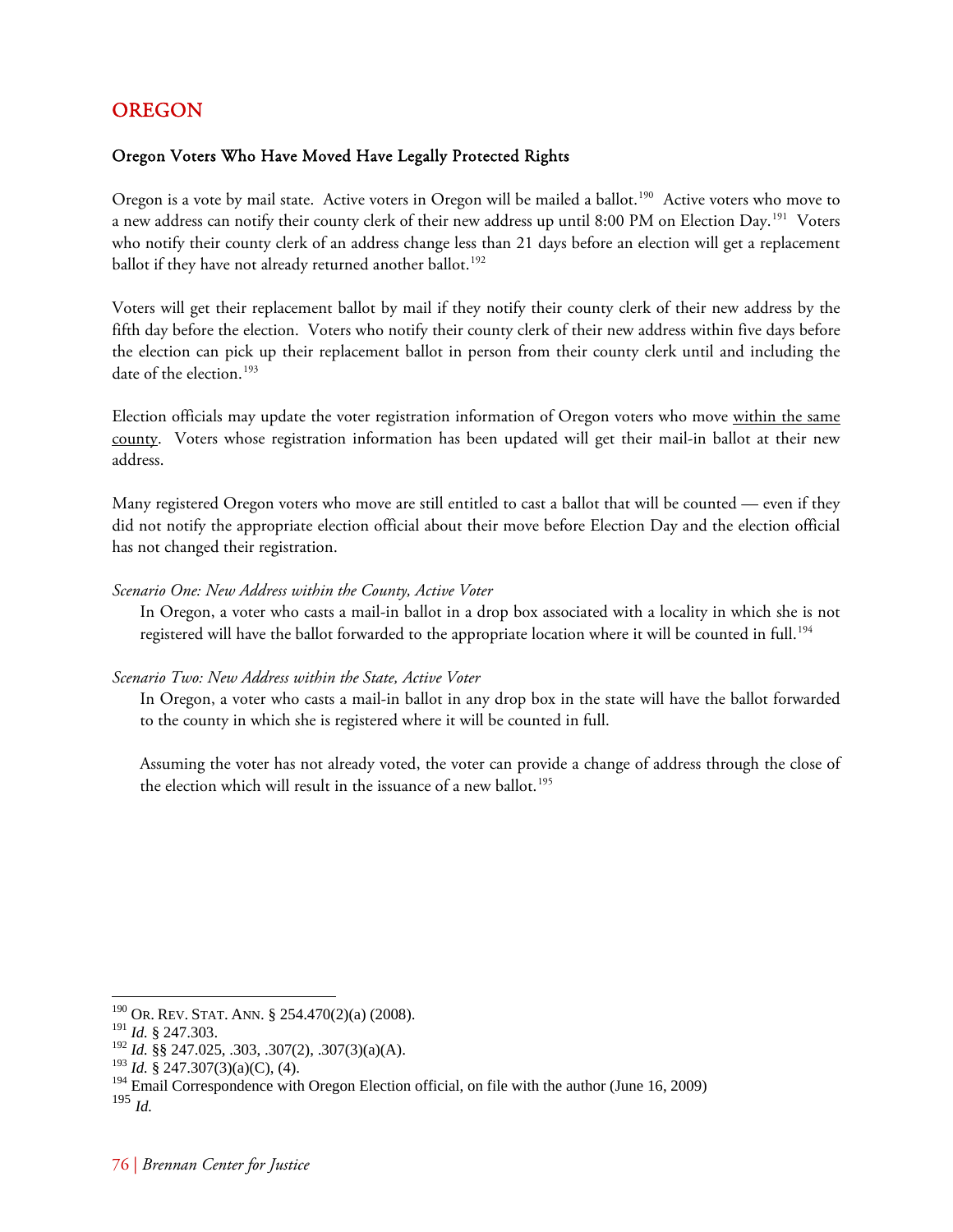# PENNSYLVANIA

## Pennsylvania Voters Who Have Moved Have Legally Protected Rights

Pennsylvania voters who have moved to a new address in the same county since they last voted should contact their local election official to confirm their current polling place. Election officials may have changed the voter's registration to his or her new address even if the voter did not notify the election official about the move. Voters whose registration information has been changed should go to their current polling place to vote.

Many registered Pennsylvania voters who move are still entitled to cast a ballot that will be counted — even if they did not notify the appropriate election official about their move before Election Day and the election official has not changed their registration.

## *Scenario One: New Address, but Same Polling Place*

Voters who move to a new address that is covered by the same polling place as their old address can vote at that polling place after confirming their new address in writing at the polling place. This protection does not depend on how close to the election the voter moved.<sup>[196](#page-81-0)</sup>

## *Scenario Two: New Address in New Polling Place, but Same County*

Voters who move to a new address that is in a different polling place within the same county can vote at the polling place associated with their old address after confirming their new address in writing.<sup>[197](#page-81-1)</sup>

### *Scenario Three: New Address and New Polling Place in New County*

Voters who move to a new address that is in a different county can vote at the polling place associated with their old address after confirming their new address in writing.<sup>[198](#page-81-2)</sup>

<span id="page-81-0"></span><sup>196 25</sup> PA. CONS. STAT. ANN. § 1902(a)(1) (2008); 42 U.S.C. § 1973gg-6(e)(1) (2006).

<span id="page-81-1"></span> $197$  25 PA. CONS. STAT. ANN. § 1902(a)(2).

<span id="page-81-2"></span><sup>198</sup> *Id.* § 1902(b).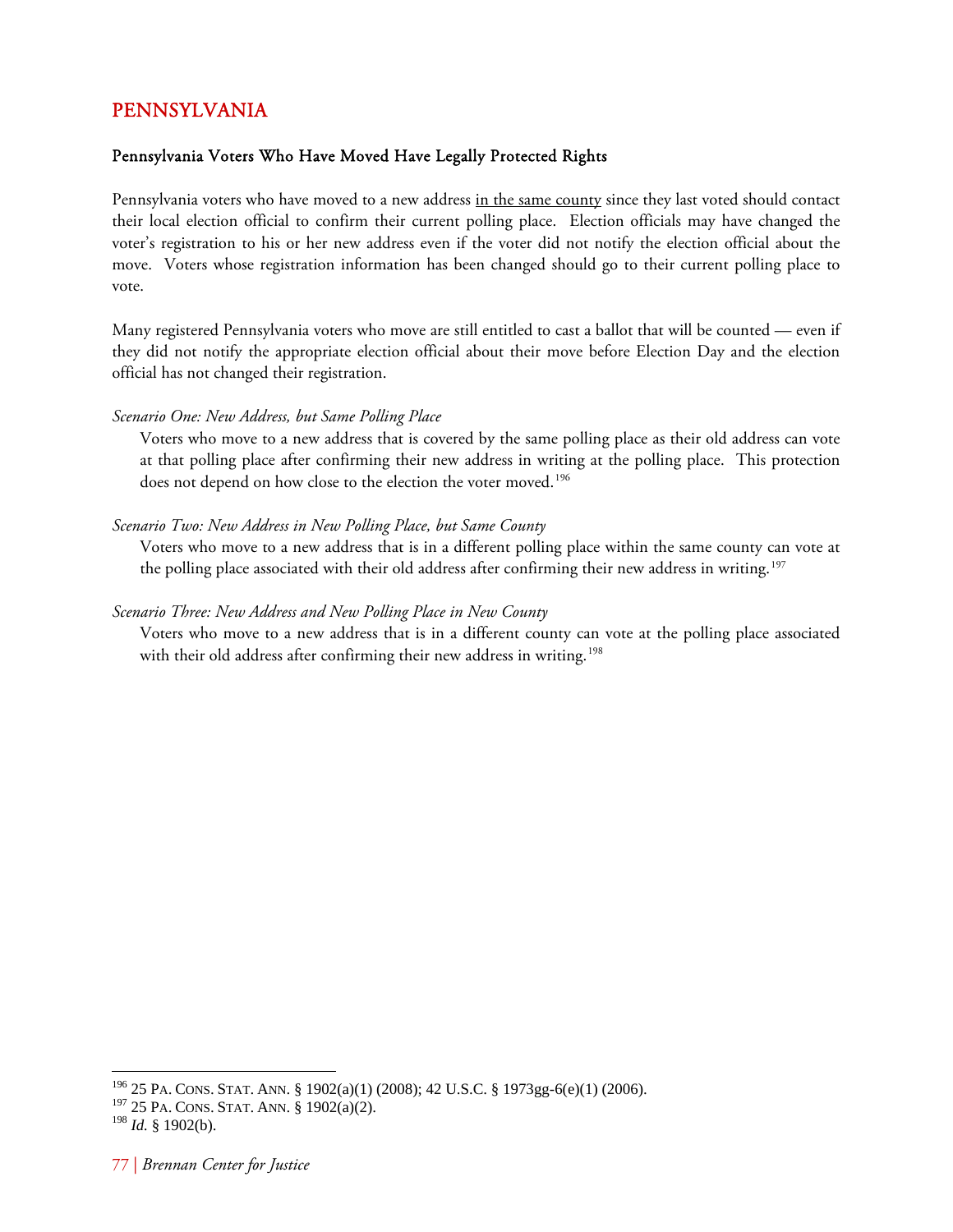## RHODE ISLAND

## Rhode Island Voters Who Have Moved Have Legally Protected Rights

Many registered Rhode Island voters who move are still entitled to cast a ballot that will be counted — even if they did not notify the appropriate election official about the move before Election Day.

### *Scenario One: New Address, but Same Polling Place*

Voters who move to a new address that is covered by the same polling place as their old address can vote at that polling place or at their local board of canvassers after filling out a written change of address form. This protection does not depend on how close to the election the voter moved.<sup>[199](#page-82-0)</sup>

#### *Scenario Two: New Address in New Polling Place, but Same City or Town*

Voters who move to a new address in a different polling place within the same city or town, 30 days or more before an election, can vote a full ballot at the polling place for their new address or at the local board of canvassers after filling out a written change of address form.<sup>[200](#page-82-1)</sup>

Voters who move to a new address in a different polling place within the same city or town, less than 30 days before an election, can vote a full ballot at the polling place associated with their old address or the local board of canvassers after filling out a written change of address form.<sup>[201](#page-82-2)</sup>

#### *Scenario Three: New Address and New Polling Place in New City or Town*

Voters who move to a new address that is in a different city or town within the state less than 30 days before an election can vote in their old city or town.<sup>[202](#page-82-3)</sup>

Voters who move to a new address that is in a different city or town within the state less than six months before the next election, but do not register in their new city or town, can vote a limited ballot from the board of canvassers of their former city or town.<sup>[203](#page-82-4)</sup>

<span id="page-82-2"></span>

<span id="page-82-1"></span><span id="page-82-0"></span><sup>&</sup>lt;sup>199</sup> R.I. GEN. LAWS § 17-9.1-16(a)(1) (2008); 42 U.S.C. § 1973gg-6(e)(1) (2006).<br><sup>200</sup> R.I. GEN. LAWS § 17-9.1-16(a)(2)(i).<br><sup>201</sup> Id. § 17-9.1-16(a)(2)(ii).<br><sup>202</sup> Id. § 17-9.1-16(b)(1).<br><sup>202</sup> Id. § 17-9.1-16(b)(2).

<span id="page-82-3"></span>

<span id="page-82-4"></span>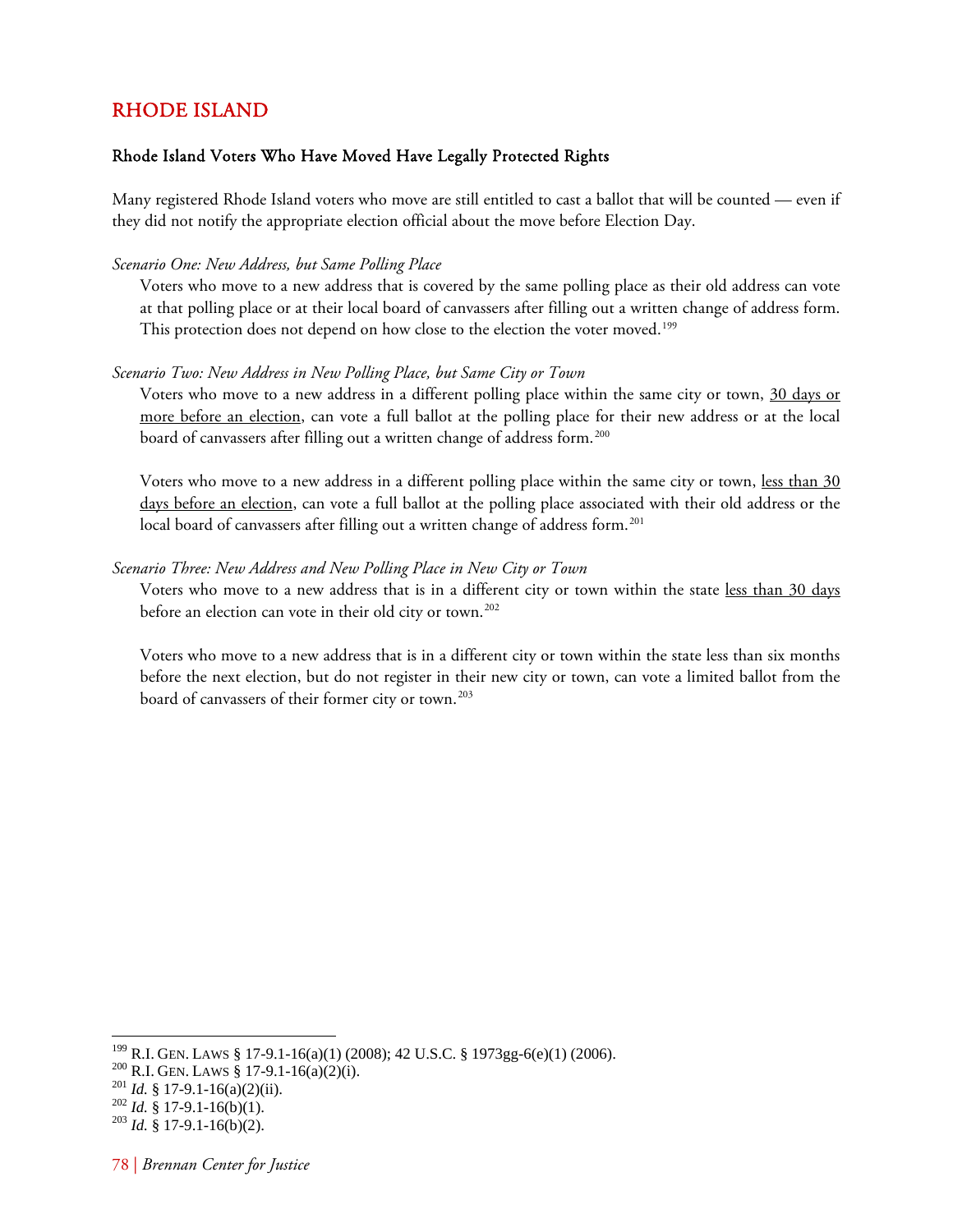# SOUTH CAROLINA

## South Carolina Voters Who Have Moved Have Legally Protected Rights

Many registered South Carolina voters who move are still entitled to cast a ballot that will be counted — even if they did not notify the appropriate election official about the move before Election Day.

## *Scenario One: New Address, but Same Polling Place*

Voters who move to a new address that is covered by the same polling place as their old address can vote at that polling place after affirming their change of address. This protection does not depend on how close to the election the voter moved.<sup>[204](#page-83-0)</sup>

## *Scenario Two: New Address in New Polling Place, but Same County*

Voters who move to a new address in a different polling place within the same county have the option to:

- Vote at the main office of the county board of registration in their county after affirming their new address in writing; $^{205}$  $^{205}$  $^{205}$  or
- Vote a provisional ballot for only federal, statewide, countywide and municipal-wide offices at the polling place associated with their old address after affirming their change of address.<sup>[206](#page-83-2)</sup> The provisional ballot will be counted if the board of voter registration determines the voter is a qualified elector in the precinct in which he or she voted.<sup>[207](#page-83-3)</sup>

## *Scenario Three: New Address and New Polling Place in New County*

Voters who move to a new address that is in a different county after the registration period closed (that is, within 30 days before the election) have the option to:

- Vote at the main office of the county board of registration in their new county after affirming their new address in writing;<sup>[208](#page-83-4)</sup> or
- Vote a provisional ballot for only federal, statewide, countywide and municipal-wide offices at the polling place associated with their old address after affirming their change of address.<sup>[209](#page-83-5)</sup> The provisional ballot will be counted if the board of voter registration determines the voter is a qualified elector in the precinct in which he or she voted.<sup>[210](#page-83-6)</sup>

Voters who have moved to a new address in a different county more than 30 days before an election have to register to vote at their new address in the county.<sup>[211](#page-83-7)</sup> The registration period closes on the thirtieth day before the election. 212

<span id="page-83-1"></span><span id="page-83-0"></span><sup>&</sup>lt;sup>204</sup> S.C. CODE ANN. § 7-5-440(A) (2008); 42 U.S.C. § 1973gg-6(e)(1) (2006).<br><sup>206</sup> S.C. CODE ANN. § 7-5-440(B)(2).<br><sup>206</sup> *Id.* § 7-5-440(B)(1).<br><sup>207</sup> *Id.* § 7-5-440(B)(2).<br><sup>208</sup> *Id.* § 7-5-440(B)(2).<br><sup>209</sup> *Id.* § 7-5-44

<span id="page-83-2"></span>

<span id="page-83-3"></span>

<span id="page-83-4"></span>

<span id="page-83-7"></span><span id="page-83-6"></span><span id="page-83-5"></span><sup>&</sup>lt;sup>210</sup> *Id.* § 7-13-830.<br><sup>211</sup> South Carolina State Election Commission, South Carolina Voter Registration Information: Update Your Registration Information, http://www.scvotes.org/south\_carolina\_voter\_registration\_information. <sup>212</sup> S.C. CODE ANN. § 7-5-150 (2008).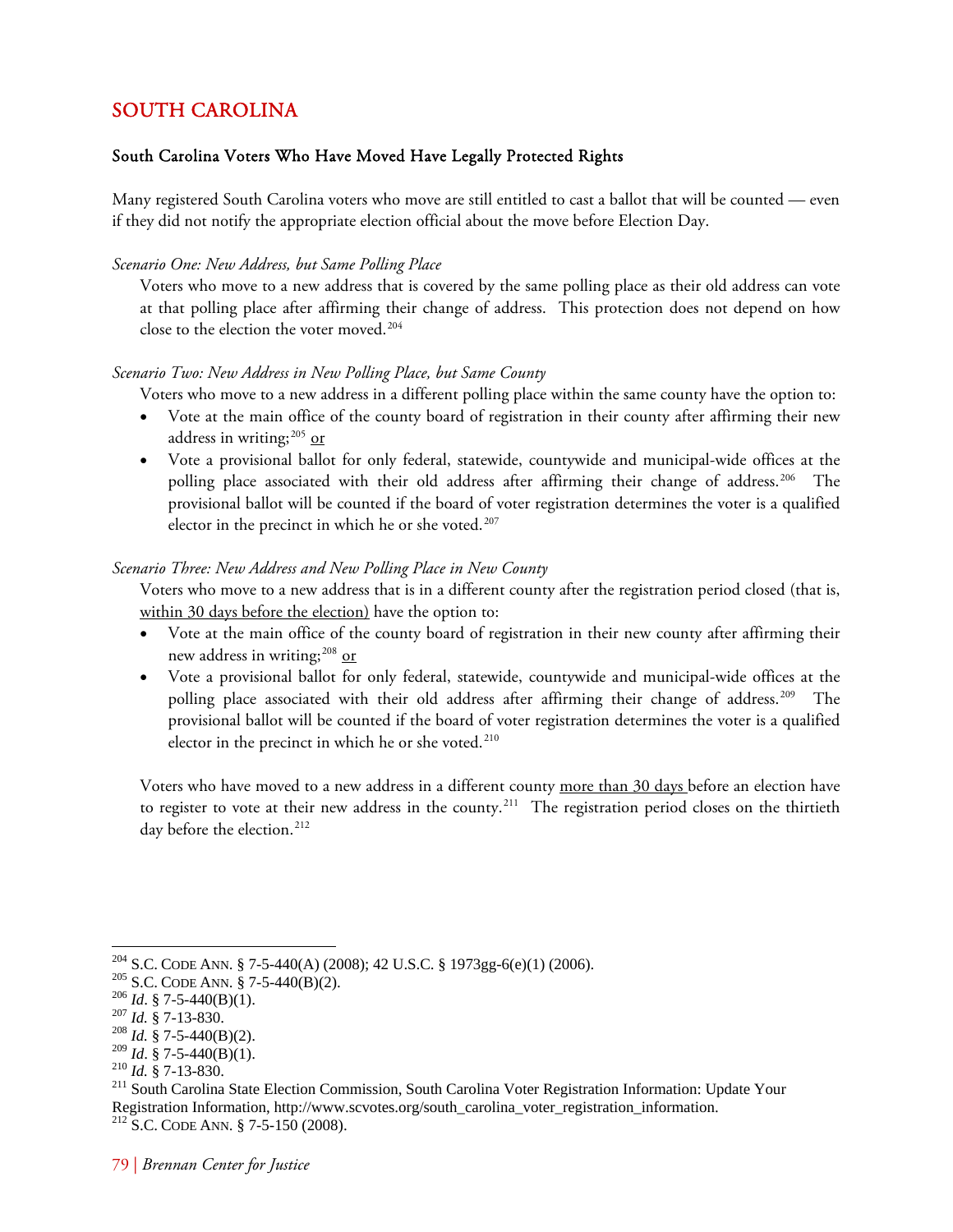# SOUTH DAKOTA

## South Dakota Voters Who Have Moved Have Legally Protected Rights

Many registered South Dakota voters who move are still entitled to cast a ballot that will be counted — even if they did not notify the appropriate election official about the move before Election Day.

## *Scenario One: New Address, but Same Polling Place*

Under federal law, voters who move to a new address that is covered by the same polling place as their old address are allowed to vote at that polling place after confirming their change of address.<sup>[213](#page-84-0)</sup> This protection does not depend on how close to the election the voter moved.

## *Scenario Two: New Address in New Polling Place, but Same County and Congressional District*

Voters who move to a new address in a different polling place within the same county and congressional district can vote a regular ballot at the polling place associated with their old address. Voters can continue to vote at their old polling place until they update their registration, although voters may eventually not satisfy residency requirements to vote in local elections.<sup>[214](#page-84-1)</sup>

## *Scenario Three: New Address and New Polling Place in New County or New Congressional District*

Voters who move to a new address that is in a different county or congressional district can vote a regular ballot at the polling place associated with their old address. Voters can continue to vote at their old polling place until they update their registration, although voters may eventually not satisfy residency requirements to vote in local elections.<sup>[215](#page-84-2)</sup>

<span id="page-84-0"></span><sup>&</sup>lt;sup>213</sup> 42 U.S.C. § 1973gg-6(e)(1) (2006).

<span id="page-84-1"></span><sup>&</sup>lt;sup>214</sup> 42 U.S.C. § 1973gg-6(e)(2)(A)(i) (2006); Telephone Inquiry made to South Dakota Secretary of State staff member, (Sept. 29, 2008); Telephone Interview with Kea Warne, Election Supervisor, South Dakota Board of Elections (Jan. 27, 2009).

<span id="page-84-2"></span><sup>&</sup>lt;sup>215</sup> Interview with South Dakota Secretary of State staff member (Sept. 29, 2008); Telephone Interview with Kea Warne, Election Supervisor, South Dakota Board of Elections (Jan. 27, 2009).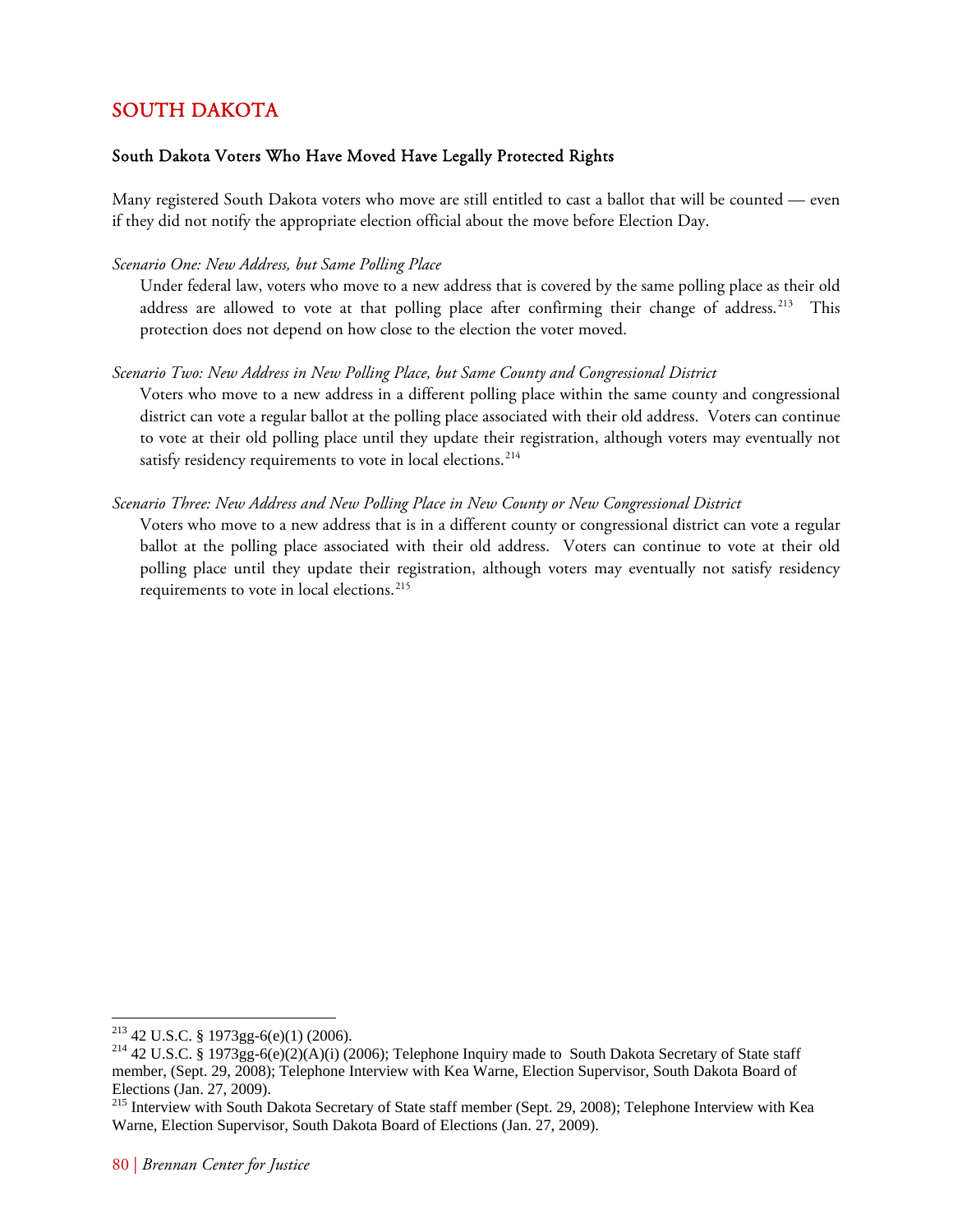# TENNESSEE

## Tennessee Voters Who Have Moved Have Legally Protected Rights

Tennessee voters who have moved to a new address within the same county since they last voted should contact their local election official to confirm their current polling place. Election officials may have changed the voter's registration to his or her new address even if the voter did not notify the election official about the move. Voters whose registration information has been changed should go to their current polling place to vote.

Many registered Tennessee voters who move are still entitled to cast a ballot that will be counted — even if they did not notify the appropriate election official about their move before Election Day and the election official has not changed their registration.

## *Scenario One: New Address, but Same Polling Place*

Voters who move to a new address that is covered by the same polling place as their old address can vote at that polling place after confirming their new address in writing.<sup>[216](#page-85-0)</sup> This protection does not depend on how close to the election the voter moved.

## *Scenario Two: New Address in New Polling Place, but Same County*

Voters who move to a new address in a different polling place within the same county can:

- Vote a ballot for their new precinct at an early voting location after confirming their new address.<sup>[217](#page-85-1)</sup> The early voting period is from the 20th day to the 5th day before the election.<sup>[218](#page-85-2)</sup>
- Go to the polling place associated with their old address on Election Day, affirm their new address in writing, and have the election official confirm that they have not voted at their old polling place. Voters can then go to the polling place for their new address or a central location established by the county election commission, show the confirmation, and vote a regular ballot.<sup>[219](#page-85-3)</sup>
- Vote at their new polling place after confirming their current address in writing.<sup>[220](#page-85-4)</sup> The fact that the voter is registered must be confirmed by the county election commission before the vote is counted. [221](#page-85-5)

## *Scenario Three: New Address and New Polling Place in New County*

Voters who move to a new address that is in a different county in the state within 90 days of an election can vote at the polling place associated with their old address.<sup>[222](#page-85-6)</sup>

Voters who move to a new address in a different county in the state more than 90 days before an election need to register to vote in at their new address in the county. Voters need to register at least 30 days before the election to be able to vote in the election.<sup>[223](#page-85-7)</sup>

- 
- 

<span id="page-85-0"></span>

<span id="page-85-1"></span>

<sup>&</sup>lt;sup>216</sup> TENN. CODE ANN. § 2-7-140(b) (2008); 42 U.S.C. § 1973gg-6(e)(1) (2006).<br><sup>217</sup> TENN. CODE ANN. § 2-7-140(c)(1).<br><sup>218</sup> Tennessee Department of State, Address, Name, and Voting Status Changes (2009),

<span id="page-85-2"></span>http://www.state.tn.us/sos/election/address\_change.htm [hereinafter Tennessee Address Changes].<br><sup>219</sup> TENN. CODE ANN. § 2-7-140(c)(2)(A).

<span id="page-85-7"></span><span id="page-85-6"></span>

<span id="page-85-5"></span><span id="page-85-4"></span><span id="page-85-3"></span><sup>&</sup>lt;sup>220</sup> *Id.* § 2-7-140(c)(3).<br><sup>221</sup> *Id.* 22-7-115(a). <sup>222</sup> *See id.* § 2-2-109; Tennessee Address Changes, *supra* note 218.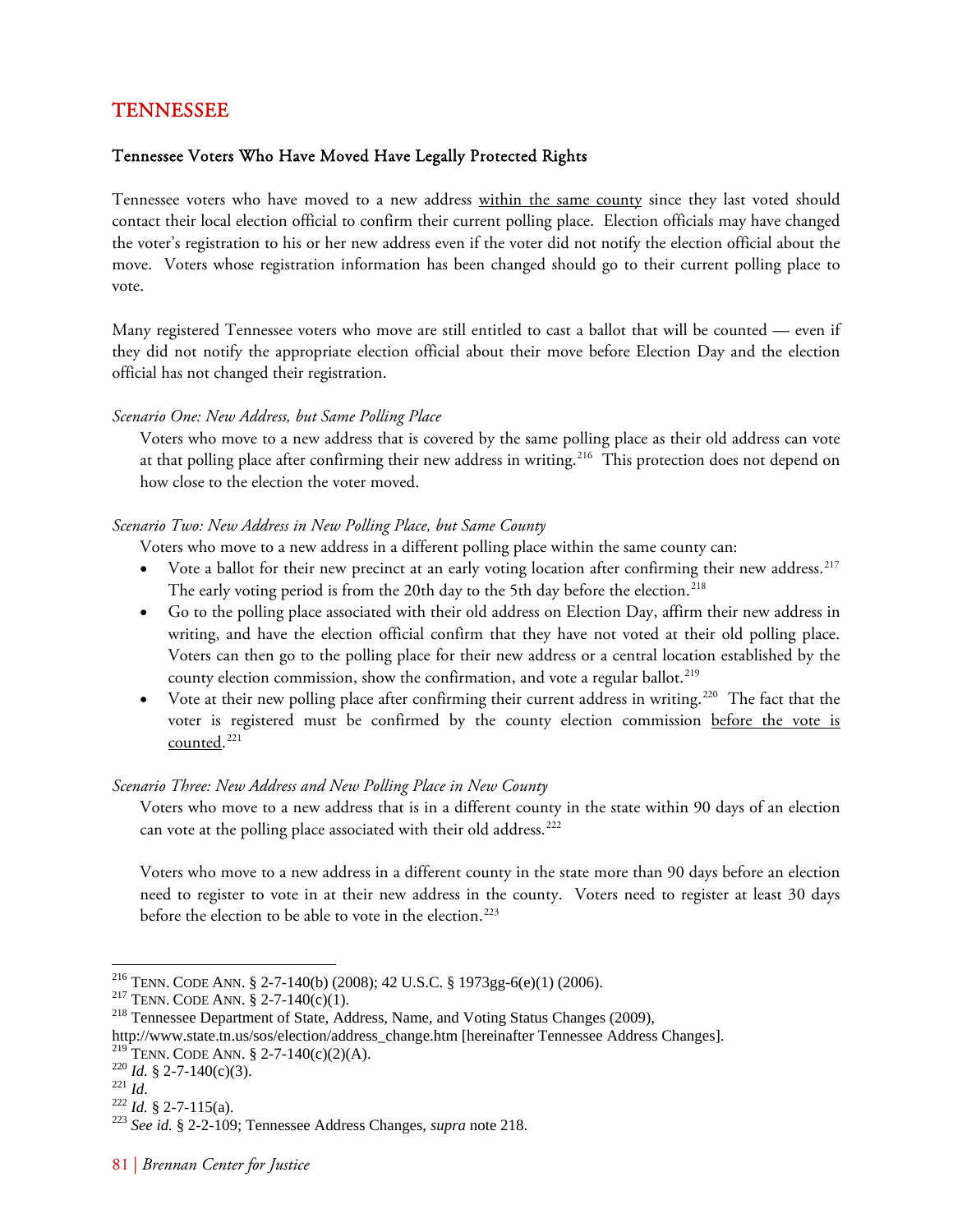## TEXAS

## Texas Voters Who Have Moved Have Legally Protected Rights

Texas voters who have moved to a new address within the same county since they last voted should contact their local election official to confirm their current polling place. Election officials may have changed the voter's registration to his or her new address even if the voter did not notify the election official about the move. Voters whose registration information has been changed should go to their current polling place to vote.

Many registered Texas voters who move are still entitled to cast a ballot that will be counted — even if they did not notify the appropriate election official about their move before Election Day and the election official has not changed their registration.

*Scenario One: New Address, but Same Polling Place* 

Under federal law, voters who move to a new address that is covered by the same polling place as their old address can vote at that polling place after confirming their change of address. This protection does not depend on how close to the election the voter moved.<sup>[224](#page-86-0)</sup>

#### *Scenario Two: New Address in New Polling Place, but Same County*

Voters who move to a new address in a different polling place within the same county can vote at the polling place associated with their old address after confirming their current address, birth date, and that they live in the same county in which they are registered to vote.<sup>[225](#page-86-1)</sup>

## *Scenario Three: New Address and New Polling Place in New County*

Voters who move to a new address in a different county can vote a limited ballot through in-person early voting or early voting by mail if the voter would have been eligible to vote at their old address outside of the county and if registration in the new county of residence would not be effective on or before Election Day.<sup>[226](#page-86-2)</sup> Voters must confirm their current address, birth date, and that they would have been eligible to vote in the polling place associated with their old address.<sup>[227](#page-86-3)</sup> Voters restricted to a limited ballot can only vote for statewide offices and measures, and those offices and measures on the ballot in both their old and new polling place.<sup>[228](#page-86-4)</sup>

Any qualified voter is eligible for in-person early voting.<sup>[229](#page-86-5)</sup> To qualify for early voting by mail, voters must expect to be absent from their county of residence on Election Day and during the regular hours for in-person early voting.<sup>[230](#page-86-6)</sup> To request an application for a limited mail-in early ballot, voters should contact the voting clerk for their new polling place.<sup>[231](#page-86-7)</sup>

<span id="page-86-0"></span><sup>&</sup>lt;sup>224</sup> 42 U.S.C § 1973gg-6(e)(1) (2006).

<span id="page-86-2"></span><span id="page-86-1"></span><sup>&</sup>lt;sup>225</sup> TEX. ELEC. CODE ANN. §§ 11.004, 63.0011(b)-(c) (Vernon 2008). <sup>225</sup> Id. § 112.002(a). <sup>228</sup> *Id.* § 112.002(c). <sup>228</sup> TEX. ELEC. CODE ANN. § 82.005.

<span id="page-86-3"></span>

<span id="page-86-4"></span>

<span id="page-86-7"></span><span id="page-86-6"></span><span id="page-86-5"></span><sup>&</sup>lt;sup>230</sup> Id. § 82.001(a).<br><sup>231</sup> Id. § 12.005; Texas Secretary of State, Special Procedures for Voters Who Recently Moved,

http://www.sos.state.tx.us/elections/pamphlets/specialearlyvoting.shtml (last revised Jan. 31, 2008).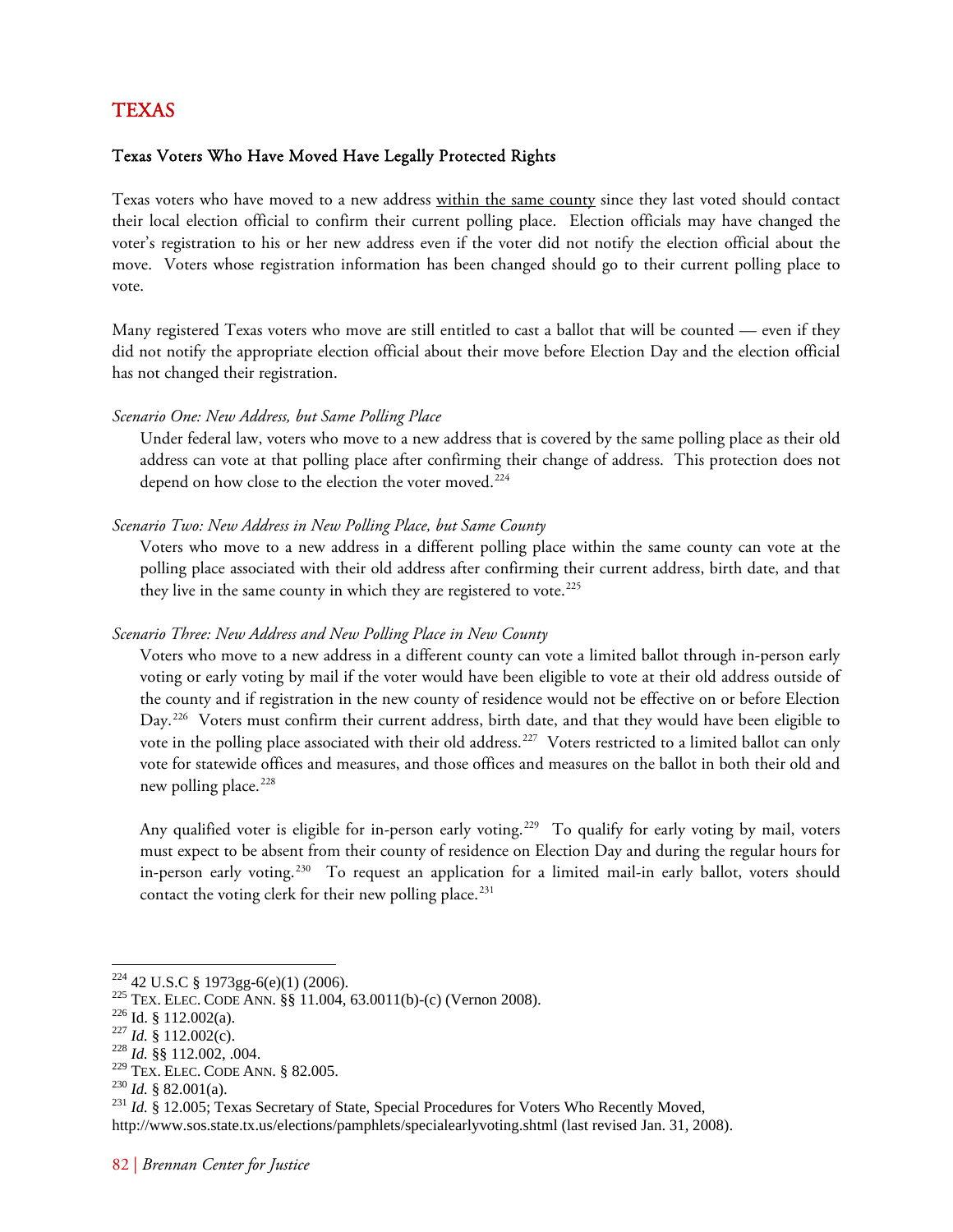## <span id="page-87-5"></span>UTAH

## Utah Voters Who Have Moved Have Legally Protected Rights

Utah voters who have moved to a new address within the same county since they last voted should contact their local election official to confirm their current polling place. Election officials may have changed the voter's registration to his or her new address even if the voter did not notify the election official about the move. Voters whose registration information has been changed should go to their current polling place to vote.

Many registered Utah voters who move are still entitled to cast a ballot that will be counted — even if they did not notify the appropriate election official about their move before Election Day and the election official has not changed their registration.

## *Scenario One: New Address, but Same Polling Place*

Voters who move to a new address that is covered by the same polling place as their old address can vote a regular ballot at that polling place after confirming their change of address at the polling place. This protection does not depend on how close to the election the voter moved.<sup>[232](#page-87-0)</sup>

#### *Scenario Two: New Address in New Polling Place but Same County*

Voters who move to a new address in a different polling place within the same county can vote a provisional ballot at their new polling place.<sup>[233](#page-87-1)</sup> The provisional ballot will be counted if the county clerk can determine that the voter is registered to vote in the state and resides in the area covered by that polling place.<sup>[234](#page-87-2)</sup>

## *Scenario Three: New Address in New Polling Place and County*

Voters who move to a new address in a different county in the state can vote a provisional ballot at the polling place for their new address.<sup>[235](#page-87-3)</sup> The provisional ballot will be counted if the county clerk can determine that the voter is registered to vote in the state and resides in the area covered by that polling place.<sup>[236](#page-87-4)</sup>

<span id="page-87-1"></span><span id="page-87-0"></span><sup>&</sup>lt;sup>232</sup> UTAH CODE ANN. § 20A-2-307(1) (2008); 42 U.S.C. § 1973gg-6(e)(1) (2006).<br><sup>233</sup> UTAH CODE ANN. § 20A-2-307(2)(a).<br><sup>234</sup> *Id.* § 20A-4-107.<br><sup>236</sup> *Id.* § 20A-4-107.<br><sup>236</sup> *Id.* § 20A-4-107.

<span id="page-87-2"></span>

<span id="page-87-4"></span><span id="page-87-3"></span>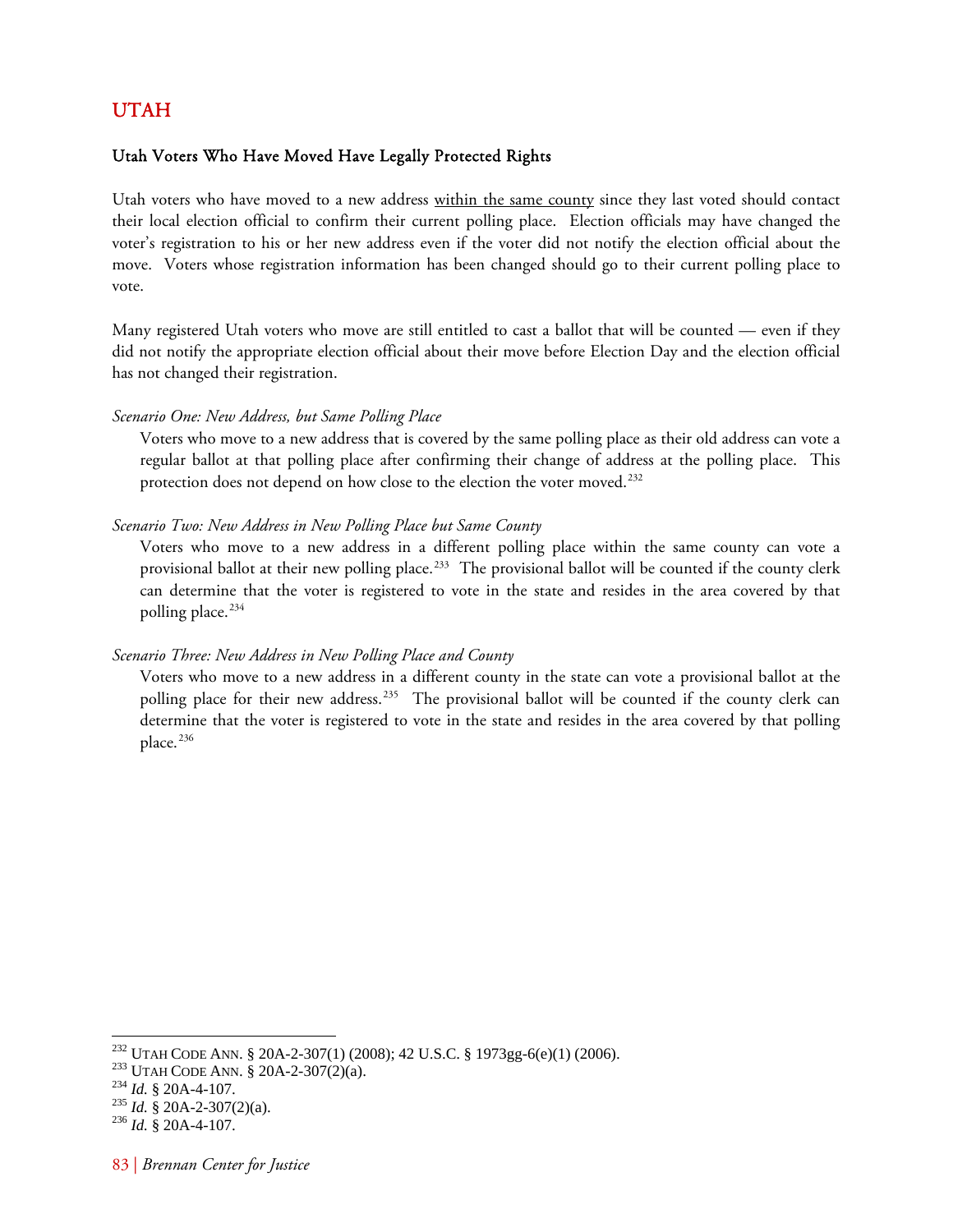# VERMONT

## Vermont Voters Who Have Moved Have Legally Protected Rights

Vermont voters who have moved to a new address within the same town since they last voted should contact their local election official to confirm their current polling place. Election officials may have changed the voter's registration to his or her new address even if the voter did not notify the election official about the move. Voters whose registration information has been changed should go to their current polling place to vote.

Many registered Vermont voters who move are still entitled to cast a ballot that will be counted — even if they did not notify the appropriate election official about their move before Election Day and the election official has not changed their registration.

#### *Scenario One: New Address, but Same Polling Place*

Voters who move to a new address that is covered by the same polling place as their old address can vote at that polling place after confirming they still live in an area covered by the polling place.<sup>[237](#page-88-0)</sup>

#### *Scenario Two: New Address in New Polling Place, but Same Town*

Voters who move to a new address in a different polling place within the same town can vote at their new polling place after confirming their new address.<sup>[238](#page-88-1)</sup>

#### *Scenario Three: New Address and New Polling Place in New Town*

Voters who move to a new address in a different town less than 17 days before an election can vote at the polling place associated with their old address.<sup>[239](#page-88-2)</sup>

Voters who move to a new address in a different town more than 17 days before an election need to register to vote at their new address in the town.<sup>[240](#page-88-3)</sup> The registration period closes at 5:00 PM on the Wednesday before the election.<sup>[241](#page-88-4)</sup>

<span id="page-88-1"></span><span id="page-88-0"></span><sup>&</sup>lt;sup>237</sup> VT. STAT. ANN. tit. 17, § 2149(b)(1) (2008); 42 U.S.C. § 1973gg-6(e)(1) (2006).<br><sup>238</sup> VT. STAT. ANN. tit. 17 § 2149(b)(2).<br><sup>239</sup> Id. § 2122(b).

<span id="page-88-4"></span><span id="page-88-3"></span><span id="page-88-2"></span><sup>239</sup> *Id.* § 2122(b). 240 *Id.* <sup>241</sup> *Id.* § 2144(a).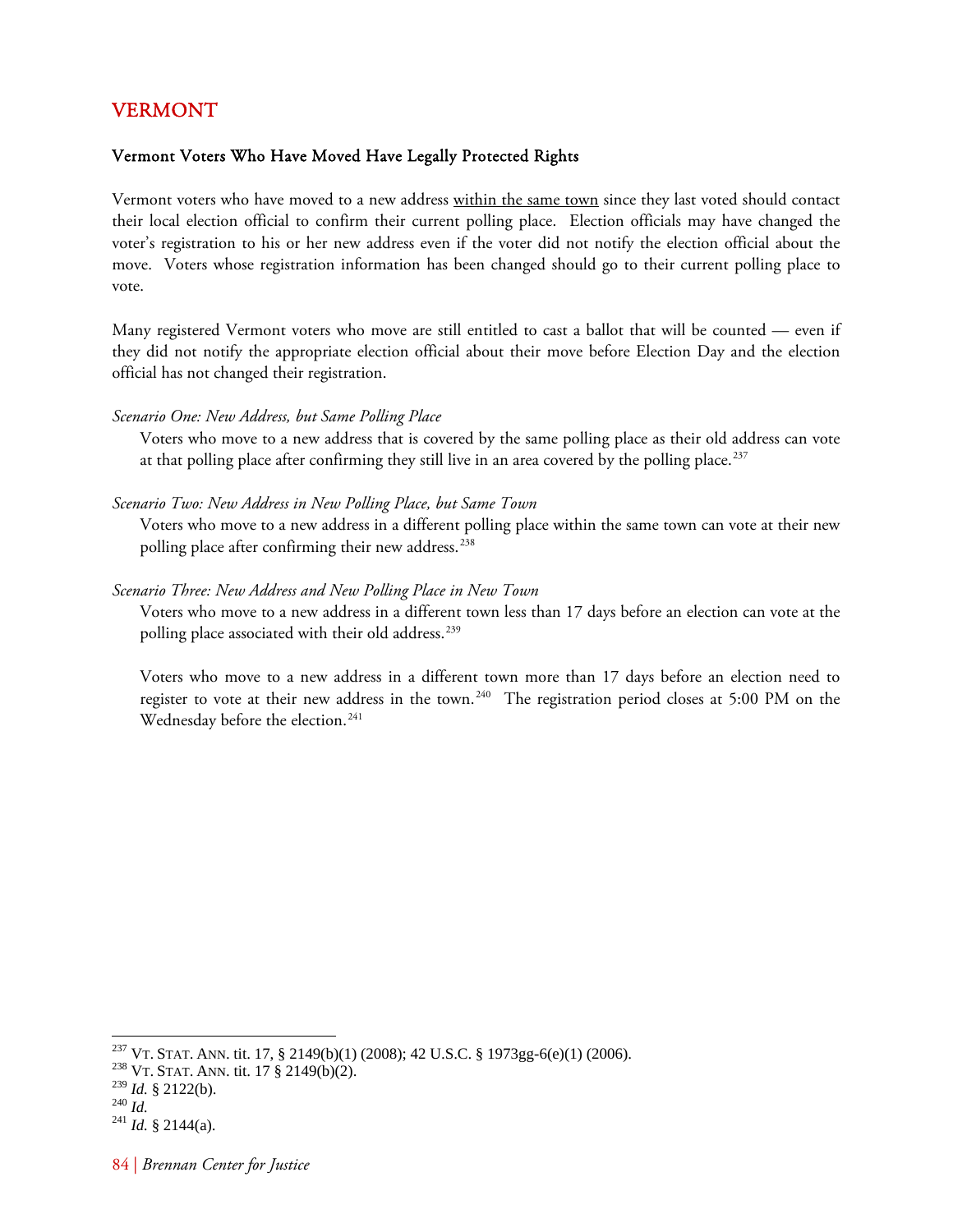# VIRGINIA

## Virginia Voters Who Have Moved Have Legally Protected Rights

Virginia voters who have moved to a new address in the same county or city since they last voted should contact their local election official to confirm their current polling place. Election officials may have changed the voter's registration to his or her new address even if the voter did not notify the election official about the move. Voters whose registration information has been changed should go to their current polling place to vote.

Many registered Virginia voters who move are still entitled to cast a ballot that will be counted — even if they did not notify the appropriate election official about their move before Election Day and the election official has not changed their registration.

## *Scenario One: New Address, but Same Polling Place*

Voters who move to a new address that is covered by the same polling place as their old address must fill out a change of address form to vote at that polling place on Election Day.<sup>[242](#page-89-0)</sup>

## *Scenario Two: New Address in New Polling Place, but Same County and Congressional District*

Voters who move to a new address in a different polling place within the same county and congressional district can vote at the polling place associated with their old address through the second November general election following their move.<sup>[243](#page-89-1)</sup>

## *Scenario Three: New Address and New Polling Place in New County and Congressional District*

Voters who move to a new address in a different county in the state can vote at the polling place associated with their old address through the November general <u>election following their move</u>.<sup>[244](#page-89-2)</sup>

<span id="page-89-0"></span><sup>&</sup>lt;sup>242</sup> VA. CODE ANN. § 24.2-643(C) (2008); 42 U.S.C. § 1973gg-6(e)(1) (2006).<br><sup>243</sup> VA. CODE ANN. § 24.2-401.<br><sup>244</sup> *Id.* 

<span id="page-89-1"></span>

<span id="page-89-2"></span>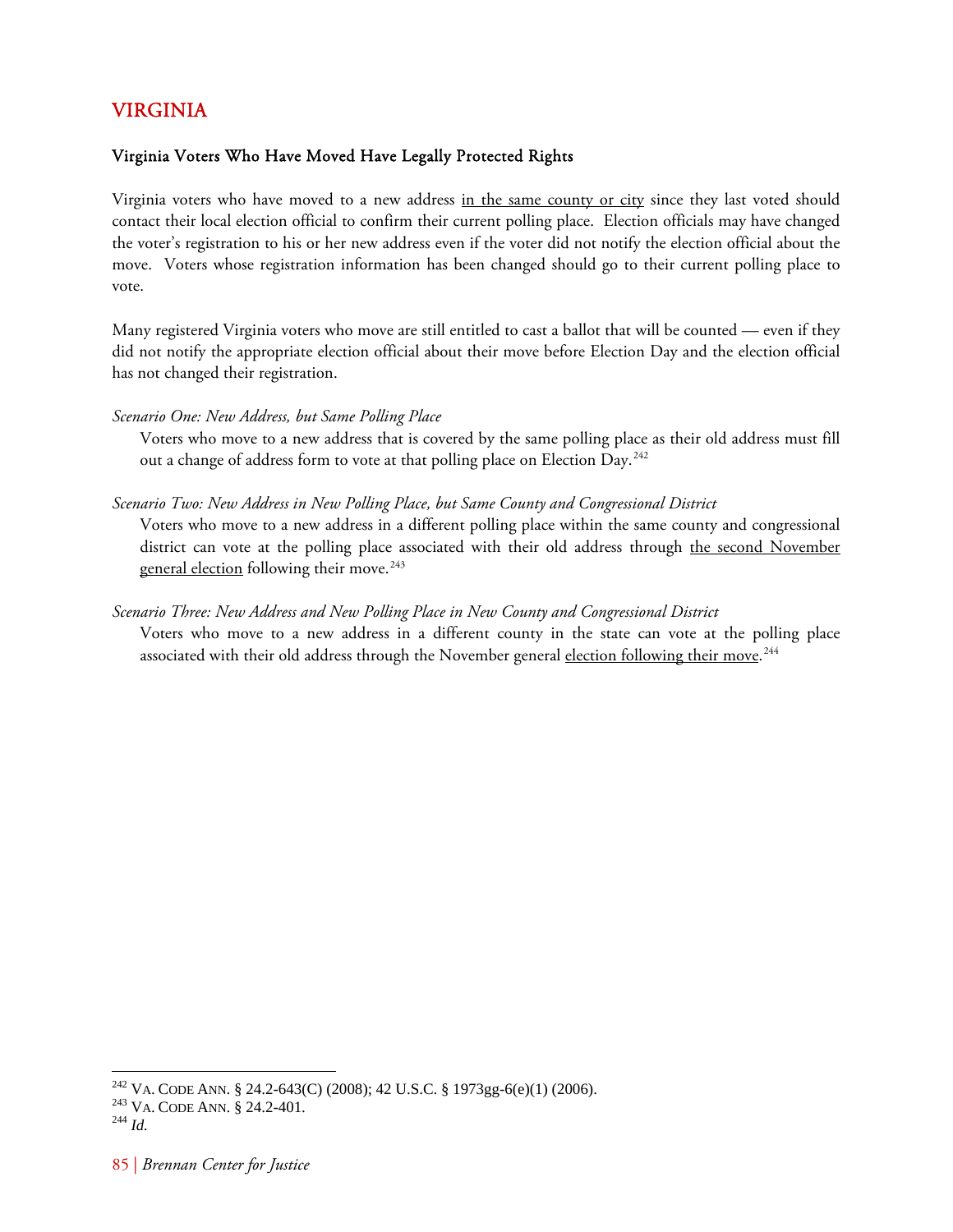# WASHINGTON

## Washington Voters Who Have Moved Have Legally Protected Rights

Washington voters who have moved to a new address within the state since they last voted should contact their local election official to confirm their current polling place. Election officials may have changed the voter's registration to his or her new address even if the voter did not notify the election official about the move. Voters whose registration information has been changed should go to their current polling place to vote.

Many registered Washington voters who move are still entitled to cast a ballot that will be counted — even if they did not notify the appropriate election official about their move before Election Day and the election official has not changed their registration.

#### *Scenario One: New Address, but Same Polling Place*

Voters who move to a new address that is covered by the same polling place as their old address can vote at that polling place after confirming their change of address. This protection does not depend on how close to the election the voter moved.<sup>[245](#page-90-0)</sup>

## *Scenario Two: New Address in New Polling Place, but Same County*

Voters who move to a new address in a different polling place within the same county can vote at the polling place associated with their old address after filling out a voter registration form.<sup>[246](#page-90-1)</sup>

#### *Scenario Three: New Address in New Polling Place and New County*

Voters who move to a new address in a different county can vote at the polling place associated with their old address after filling out a voter registration form.<sup>[247](#page-90-2)</sup>

<span id="page-90-0"></span><sup>245 2009</sup> Wash. Legis. Serv. 369 (amending WASH. REV. CODE § 29A.08.430 (2008)); 42 U.S.C. § 1973gg-6(e)(1) (2006).

<span id="page-90-1"></span><sup>&</sup>lt;sup>246</sup> 2009 Wash. Legis. Serv. 369 (amending WASH. REV. CODE § 29A.08.430 (2008)).<br><sup>247</sup> *Id* 

<span id="page-90-2"></span>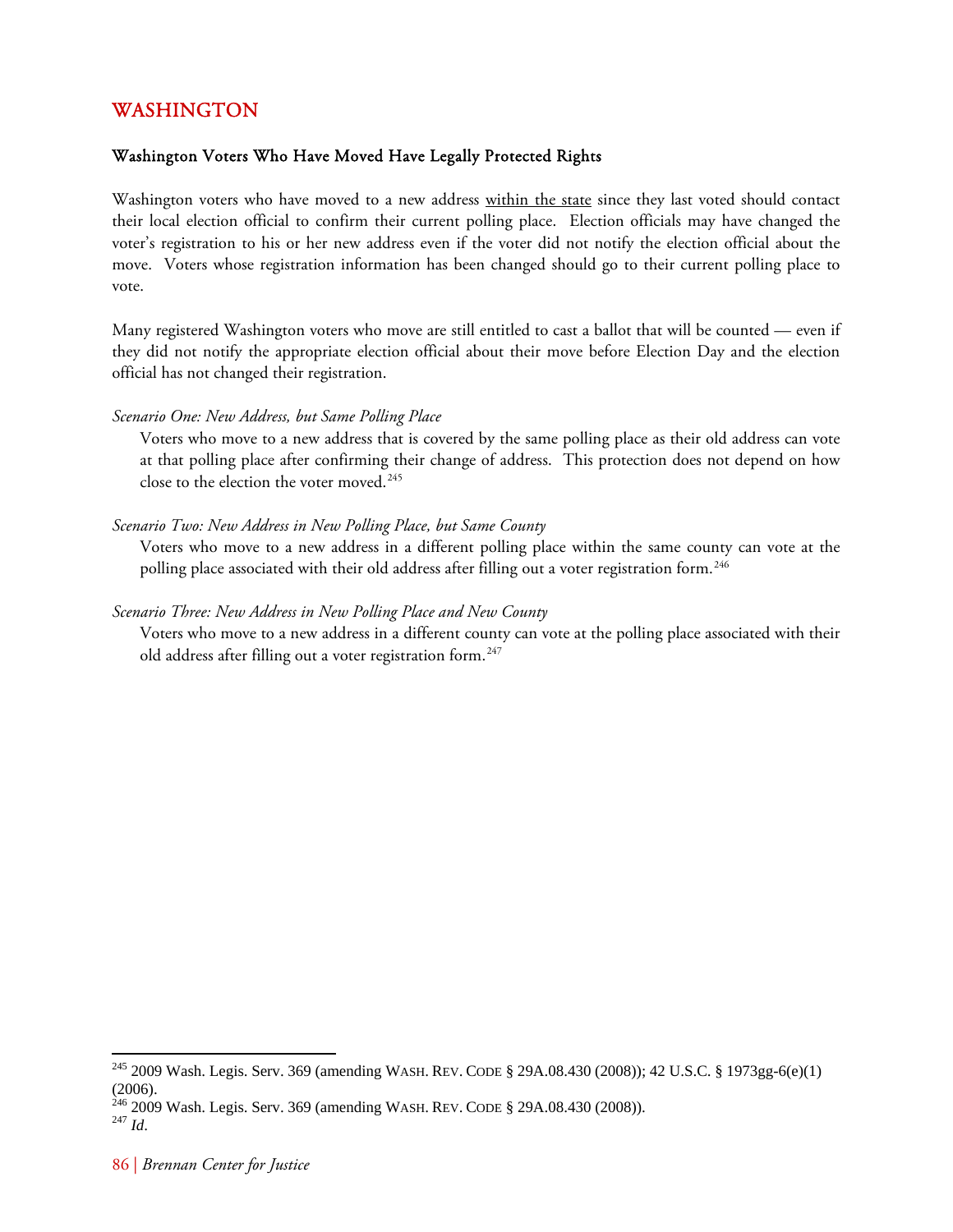# WEST VIRGINIA

## West Virginia Voters Who Have Moved Have Legally Protected Rights

West Virginia voters who have moved to a new address within the same county since they last voted should contact their local election official to confirm their current polling place. Election officials may have changed the voter's registration to his or her new address even if the voter did not notify the election official about the move. Voters whose registration information has been changed should go to their current polling place to vote.

Many registered West Virginia voters who move are still entitled to cast a ballot that will be counted — even if they did not notify the appropriate election official about their move before Election Day and the election official has not changed their registration.

#### *Scenario One: New Address, but Same Polling Place*

Voters who move to a new address that is covered by the same polling place as their old address can vote at that polling place after updating their registration.<sup>[248](#page-91-0)</sup>

#### *Scenario Two: New Address in New Polling Place, but Same County*

Voters who move to a new address in a different polling place within the same county can update their registration address at their new polling place and vote a challenged or provisional ballot.<sup>[249](#page-91-1)</sup> The voter will be required to sign an affidavit of change of address at that polling place.<sup>[250](#page-91-2)</sup>

The voter's provisional ballot will be counted if the voter was registered within the county and no other challenge was made to the voter's eligibility.<sup>[251](#page-91-3)</sup>

#### *Scenario Three: New Address in New Polling Place and New County*

Voters who move to a new address in a different county need to register to vote at their new address in the county.<sup>[252](#page-91-4)</sup> The registration deadline is 21 days before the next election.<sup>[253](#page-91-5)</sup>

<span id="page-91-0"></span><sup>&</sup>lt;sup>248</sup> W. VA. CODE ANN. § 3-2-31(b) (2008).<br><sup>249</sup> Id. § 3-2-31(c).

<span id="page-91-4"></span>

<span id="page-91-3"></span><span id="page-91-2"></span><span id="page-91-1"></span><sup>&</sup>lt;sup>250</sup> *Id.* § 3-2-22(a)(6).<br><sup>251</sup> *Id.* § 3-2-31(c).<br><sup>252</sup> *See* West Virginia Secretary of State, Q&A: Voter Registration in West Virginia (2005), http://www.wvsos.com/elections/voters/voterbasics.htm. 253 W. VA. CODE ANN. § 3-2-6.

<span id="page-91-5"></span>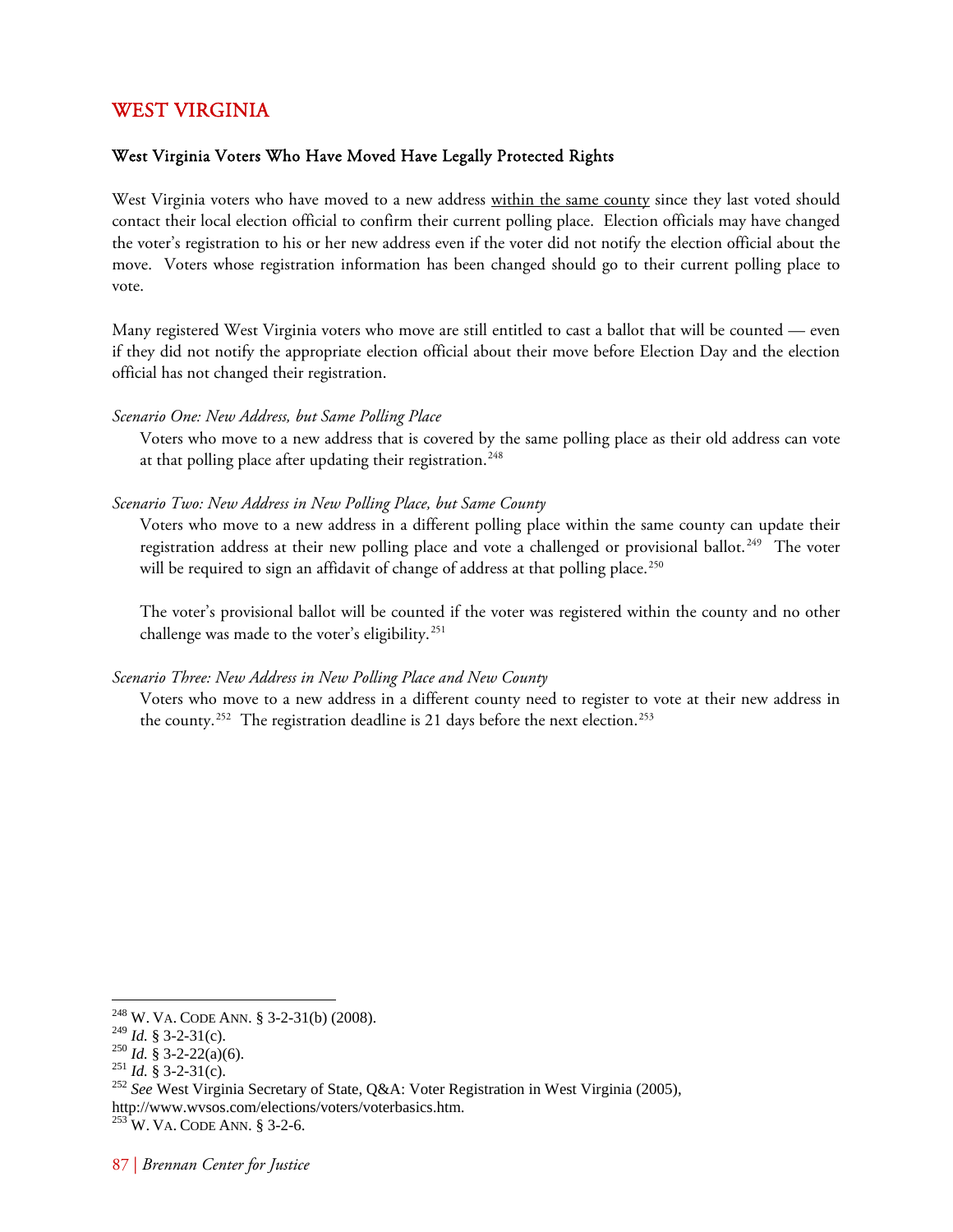# WISCONSIN

## Wisconsin Voters Who Have Moved Have Legally Protected Rights

Wisconsin permits voters who have not previously registered or who were registered at a prior address to register or re-register to vote and vote at their current polling place on Election Day.<sup>[254](#page-92-0)</sup>

To register to vote at the polling place on Election Day, voters need to fill out a registration application and provide identification and proof of residence.<sup>[255](#page-92-1)</sup>

Voters who move within the state in the 10 days before an election can vote at the polling place associated with their old address.<sup>[256](#page-92-2)</sup>

Voters who move within the state more than 10 days before an election can register to vote and vote at their new polling place or an alternative polling place designated by the board of election commissioners on Election Day.[257](#page-92-3)

<span id="page-92-1"></span><span id="page-92-0"></span><sup>254</sup> WIS. STAT. ANN. § 6.40 (1) (2008). 255 *Id.* §§ 6.55, 6.34. Proof of residence includes a number of documents such as drivers license, government issued identification, or utility bill that contains the voters current and complete name and address. *Id.* § 6.34; *see also* Wisconsin Government Accountability Board, Voter Information: How to Register and Vote on Election Day, http://elections.state.wi.us/faq\_detail.asp?faqid=121&fid=27&locid=47.

<span id="page-92-3"></span><span id="page-92-2"></span><sup>256</sup> WIS. STAT. ANN. § 6.02(2). 257 *Id.* §§ 6.02(2), 6.55.